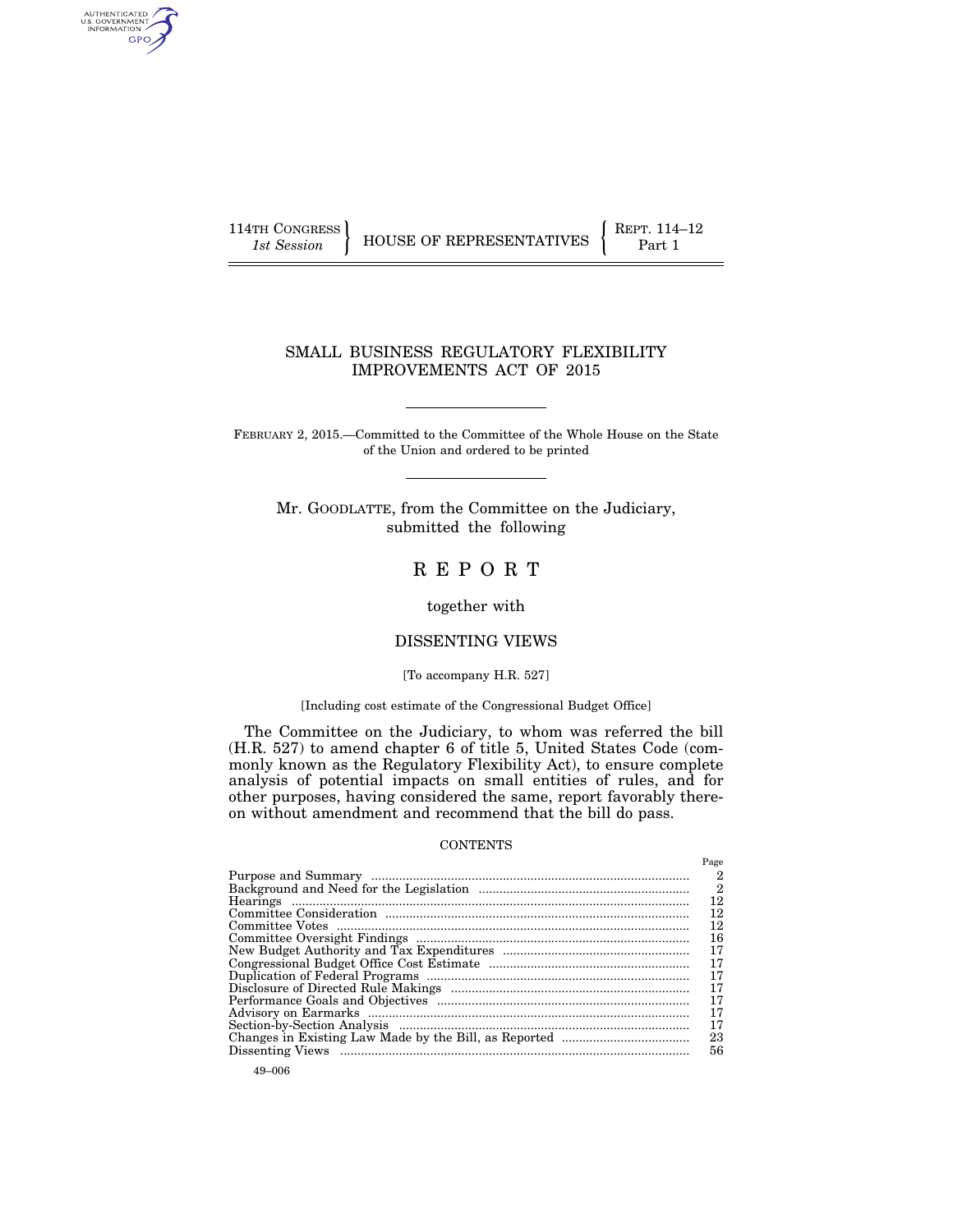#### **Purpose and Summary**

H.R. 527, the ''Small Business Regulatory Flexibility Improvements Act of 2015'' (SBRFIA), provides needed reforms to the Regulatory Flexibility Act of 1980 (RFA) and the Small Business Regulatory Enforcement Fairness Act of 1996 (SBREFA). The RFA and SBREFA attempted to require agencies to account better for the impacts of proposed regulations on small businesses and other small entities and to tailor final regulations to minimize adverse impacts on these entities, but have not commanded full agency compliance.1 The SBRFIA updates the RFA and SBREFA to close loopholes and more effectively reduce the disproportionate burden that over-regulation places on small entities, thereby enhancing job creation and hastening economic recovery.

#### **Background and Need for the Legislation**

#### I. INTRODUCTION

Committee on Small Business Chairman and Judiciary Member Steve Chabot introduced H.R. 527 on January 26, 2015. The bill reforms the RFA for the first time since SBREFA's enactment in 1996. The need for additional reform at this time is apparent from the increasing number and scope of regulations issued by Federal regulatory agencies; the disproportionate burden these regulations place on small businesses; and the failure of agencies thus far to comply fully with the RFA and SBREFA.2

H.R. 527's predecessor bills, H.R. 2542 and H.R. 527, passed the 113th and 112th Congresses respectively on bipartisan votes on September 18, 2014 (253–163, as part of H.R. 4), February 27, 2014 (236–179, as part of H.R. 2804), and December 1, 2011 (263–159, as part of H.R. 527). H.R. 527 reintroduced this legislation in a form essentially identical to the text which most recently passed the House, as part of H.R. 4, renaming the bill the ''Small Business Regulatory Flexibility Improvements Act of 2015'' and otherwise preserving as written the text contained in H.R. 4. The Committee notes that the views expressed in this report should be read in conjunction with the report filed by the Committee on Small Business  $(H.$  Rep. No. 113–288, Part 2) on H.R. 2542 from the 113th Congress, since the language of H.R. 527 is nearly identical to that of H.R. 2542.

#### II. GENESIS AND EARLY HISTORY OF THE RFA

During the 1970's, Congress enacted numerous regulatory statutes that dramatically increased the regulatory burden on businesses—and especially on small businesses. Regulatory requirements stifled innovation, limited small business growth, and contributed to the general economic malaise that permeated the latter

<sup>&</sup>lt;sup>1</sup> See, e.g., U.S. General Accounting Office, Regulatory Flexibility Act: Agencies' Interpretations of Review Requirements Vary, GAO/GGD-99-55 (Apr. 2, 1999); U.S. General Accounting Office, General Rederal Rederal Reader

of Agencies' Compliance, GAO/T-GGD-95-112 (Mar. 8, 1995).<br><sup>2</sup> See, e.g., U.S. General Accounting Office, Regulatory Flexibility Act: Agencies' Interpretations<br>of Review Requirements Vary, GAO/GGD-99-55 (Apr. 2, 1999); U.S.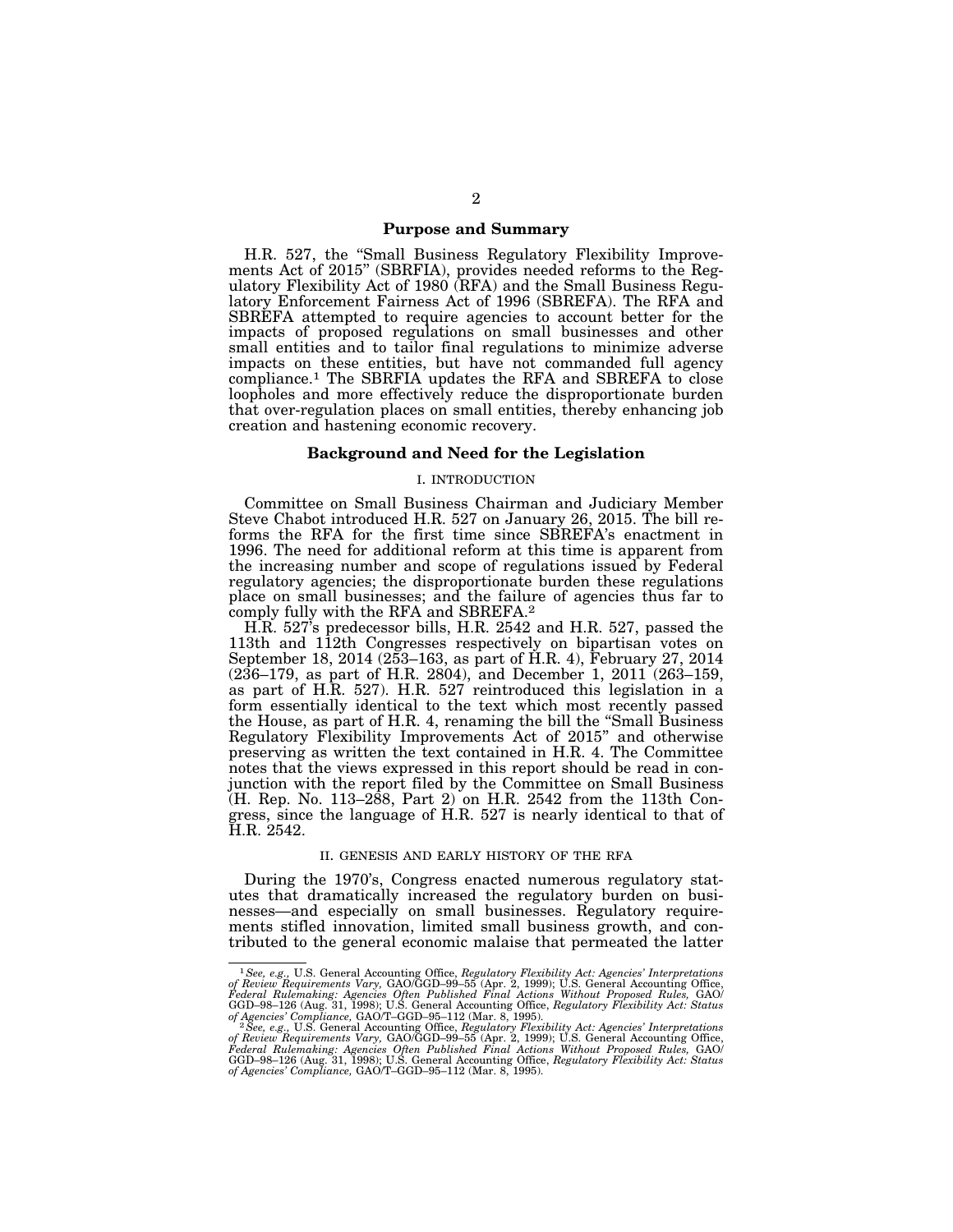half of the decade. Between 1970 and 1980, the Federal Register more than quadrupled, from a 20,000-page publication for the arcana of the Federal Government to a nearly 90,000-page blueprint for regulating many aspects of modern American life.<sup>3</sup>

In a series of hearings during the late 1970's, Congress began to focus on the ever-growing burden Federal regulation imposed upon small businesses. Small businesses reiterated two major themes: (1) they were under-represented in Federal regulatory proceedings; and (2) Federal agency efforts to impose a ''one-size-fits-all'' body of regulation imposed disproportionate burdens on small businesses.4 These findings were supported and reinforced during the 1980 White House Conference on Small Business.

To address these concerns, Congress enacted the RFA as an additional component of a significantly broader mechanism to control agency decision-making: the Administrative Procedure Act of 1946 (APA). In general, the RFA requires Federal agencies to prepare a regulatory flexibility analysis that describes the rule's impact on small entities, including on small businesses, when proposed and final rules are published in the Federal Register.5 These analytical requirements are not triggered, however, if the head of the agency issuing the rule certifies pursuant to section 605(b) of the Act that the rule would not have a ''significant economic impact on a substantial number of small entities,"<sup>6</sup> an undefined term of art in the RFA. The lack of a uniform definition for this term is a shortcoming that the U.S. Government Accountability Office (GAO) repeatedly has found contributes to inconsistent compliance across Federal agencies.<sup>7</sup> Further, although the Congressional Research Service has advised that the annual total number of certifications by all agencies is not known (or even knowable), the GAO has found that in the 3-year period after SBREFA was enacted the certification rate at four EPA offices increased from 78% to 96%.8 Thus, the EPA avoided complying with the RFA and SBREFA by certifying more of its rules pursuant to Section 605(b). Finally, agencies only need to assess a new regulation's direct impacts on small entities; courts have held that indirect impacts—which often are significant—are irrelevant under the RFA.9

The RFA also requires each Federal agency to publish a "regulatory flexibility agenda" in the Federal Register twice a year,  $10$ similar to the *Unified Agenda of Federal Regulatory and Deregulatory Actions* required by Executive Order 12866. The Small Busi-

<sup>&</sup>lt;sup>3</sup> See Figure 2: Federal Register Pages: 1940–2010, *in* Susan E. Dudley, "Prospects for Regulatory Reform in 2011," ENGAGE 11:1 (June 2011).

latory Reform in 2011," ENGAGE 11:1 (June 2011).<br>4 The finding on disproportionate impact was substantiated by an Office of Advocacy study in<br>1984; this has been re-affirmed by subsequent research. *See, e.g.*, National As Facturers, *The Cost of Federal Regulation to the U.S. Economy, Manufacturing and Seports/Cost-of-Federal-Regulation-Federal-Study.pdf (last accessed January 24, 2015).<br><sup>5</sup> See 5 U.S.C. §§ 603, 604.* 

Regulations/Federal-Regulation-Full-Study.pdf (last accessed January 24, 2015).<br>
<sup>5</sup> See 5 U.S.C. §§ 603, 604.<br>
<sup>6</sup> See id. § 605(b).<br>
<sup>7</sup> See, e.g., U.S. General Accounting Office, *Regulatory Flexibility Act: Key Terms S* ommended several times that Congress provide greater clarity with regard to these terms, but<br>to date Congress has not acted on our recommendations.").<br><sup>8</sup> U.S. General Accounting Office, *Regulatory Flexibility Act: Implem* 

*Offices and Proposed Lead Rule,* GAO–GGD–00–193 (Sept. 2000), at 16.<br><sup>9</sup> See, e.g., Mid-Tex Elec. Co-op., Inc. v. FERC, 773 F.2d 327, 343 (D.C. Cir. 1985) ("the legisla-<br>tive history [of the RFA] . . . also gives rise to require that every agency consider every indirect effect that any regulation might have on small businesses in any stratum of the national economy.").<br><sup>10</sup>*See* 5 U.S.C. § 602.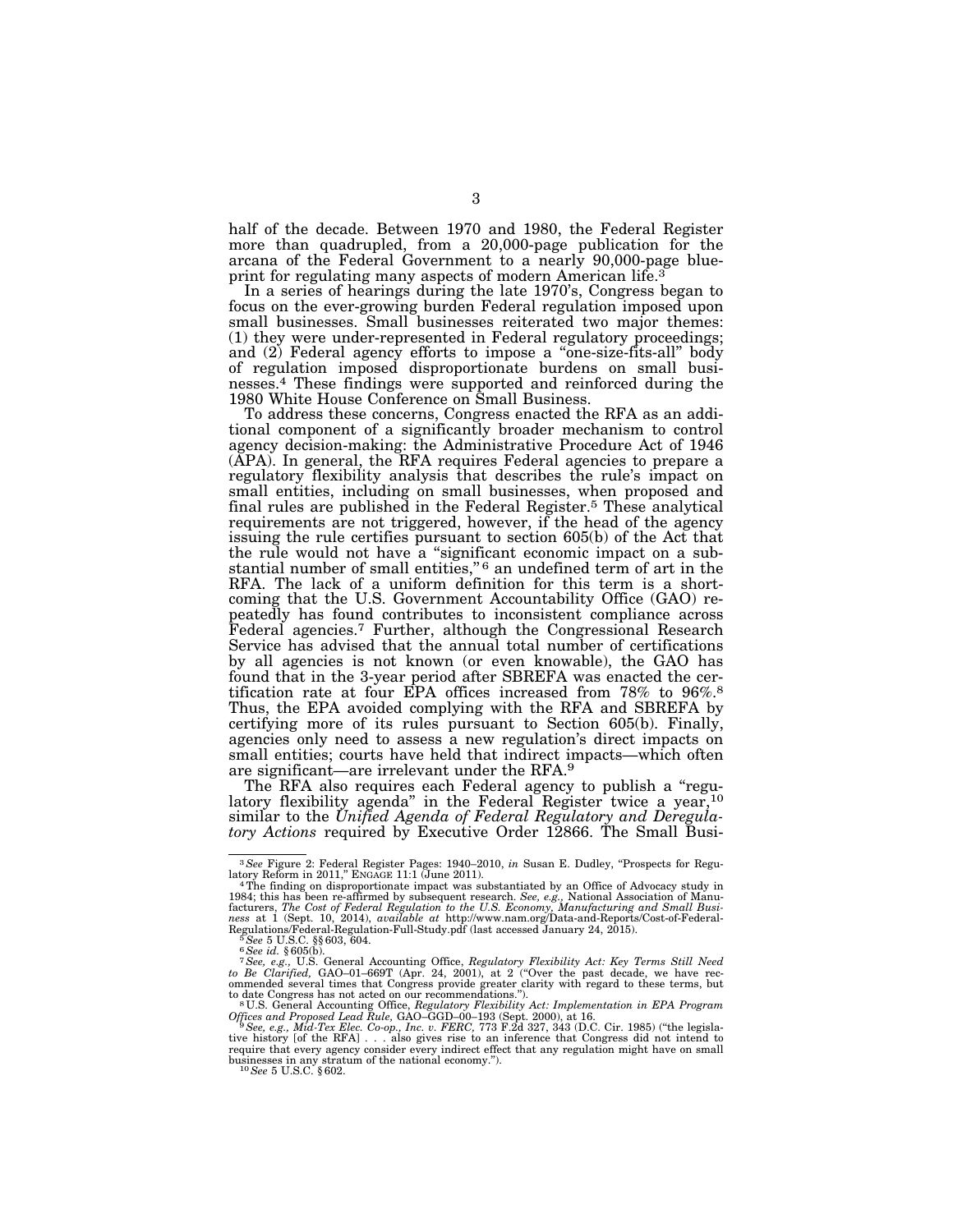ness Administration (SBA) Chief Counsel for Advocacy is required to monitor and report on agency compliance, and is authorized to appear as amicus curiae ''in any action brought in a court of the United States to review a rule'' and to present his or her views regarding the agency's compliance with the RFA and the rule's impacts on small entities.<sup>11</sup> The RFA also requires agencies to conduct decennial rule reviews to identify whether the impacts of rules on small entities can be mitigated further.12 The effectiveness of this requirement remains unclear, however, as indicated by inconsistent agency practice.<sup>13</sup>

From the time of enactment until 1996, agency compliance with the RFA was at best sporadic. Agencies faced little threat from non-compliance, since judicial review of regulatory flexibility analyses was very limited, and an agency's certification decision could not be challenged in court.<sup>14</sup> Without the possibility of court orders, agencies only had to comply when it would benefit their rulemakings or when they could be cajoled by the Chief Counsel for Advocacy or the Office of Management and Budget's Office of Information and Regulatory Affairs. Both the Committee on the Judiciary and the Committee on Small Business held hearings at which witnesses confirmed the systemic failure by many agencies to comply with the RFA.15

#### III. ENACTMENT OF SBREFA AND SUBSEQUENT HISTORY

Congress enacted SBREFA in response to this collective disregard by Federal agencies, adding several important features to the RFA: compliance guides, advocacy review panels, and judicial review. Agencies were required by SBREFA to develop and publish compliance guides for all rules for which the agency was required to develop a final regulatory flexibility analysis. The compliance guide explains the steps a small entity must take to comply with new regulations.16 In addition, SBREFA authorized direct judicial review of agency compliance with the RFA, including challenges to agency certifications that a rule would not have a ''significant economic impact on a substantial number of small entities."<sup>17</sup>

<sup>&</sup>lt;sup>11</sup> See id.  $\S 612(a)$ , (b).<br><sup>12</sup> See id.  $\S 610$ .<br><sup>13</sup>For example, the EPA only reviews rules that it previously concluded had a significant economic impact on a substantial number of small entities when the final rules were promulgated. The Department of Transportation, on the other hand, interprets this section to require a review of all of its rules. *See* U.S. General Accounting Office, *Regulatory Flexibility Act: Agencies' Inter-*

pretations of Review Requirements Vary, GAO/GGD-99-55 (Apr. 2, 1999), at 24.<br><sup>14</sup> See, e.g., Thompson v. Clark, 741 F.2d 401, 405 (D.C. Cir. 1984); Colo. State Banking Bd.<br>v. Resolution Trust Corp., 926 F.2d 931, 948 (10t

*on Small Business,* 104th Cong., Serial No. 104–5, at 45–46 (Jan. 23, 1995) (statement of James P. Carty, Vice President, Small Manufacturers, National Association of Manufacturers) (identifying instances where the EPA and Pension Benefit Guaranty Corporation failed to comply with the RFA); *Job Creation and Wage Enhancement Act of 1995: Hearing on H.R. 9 Before the Subcomm. on Comm. and Admin. Law of the H. Comm. on the Judiciary,* 104th Cong., Serial No. 104–3, at 76 (Feb. 3 & 6, 1995) (statement of Benny L. Thayer, President, National Association for the Self-Employed) (noting that confusion under the RFA ''has led to an apparent belief

on the part of some agencies that compliance with the RFA is entirely voluntary''). 16*See* ''Contract with America Advancement Act,'' 104 P.L. 141, § 212 (Mar. 29, 1996); *see also*   $5 \text{ U.S.C. }$  § 601 note.<br><sup>17</sup>5 U.S.C. § 610(a).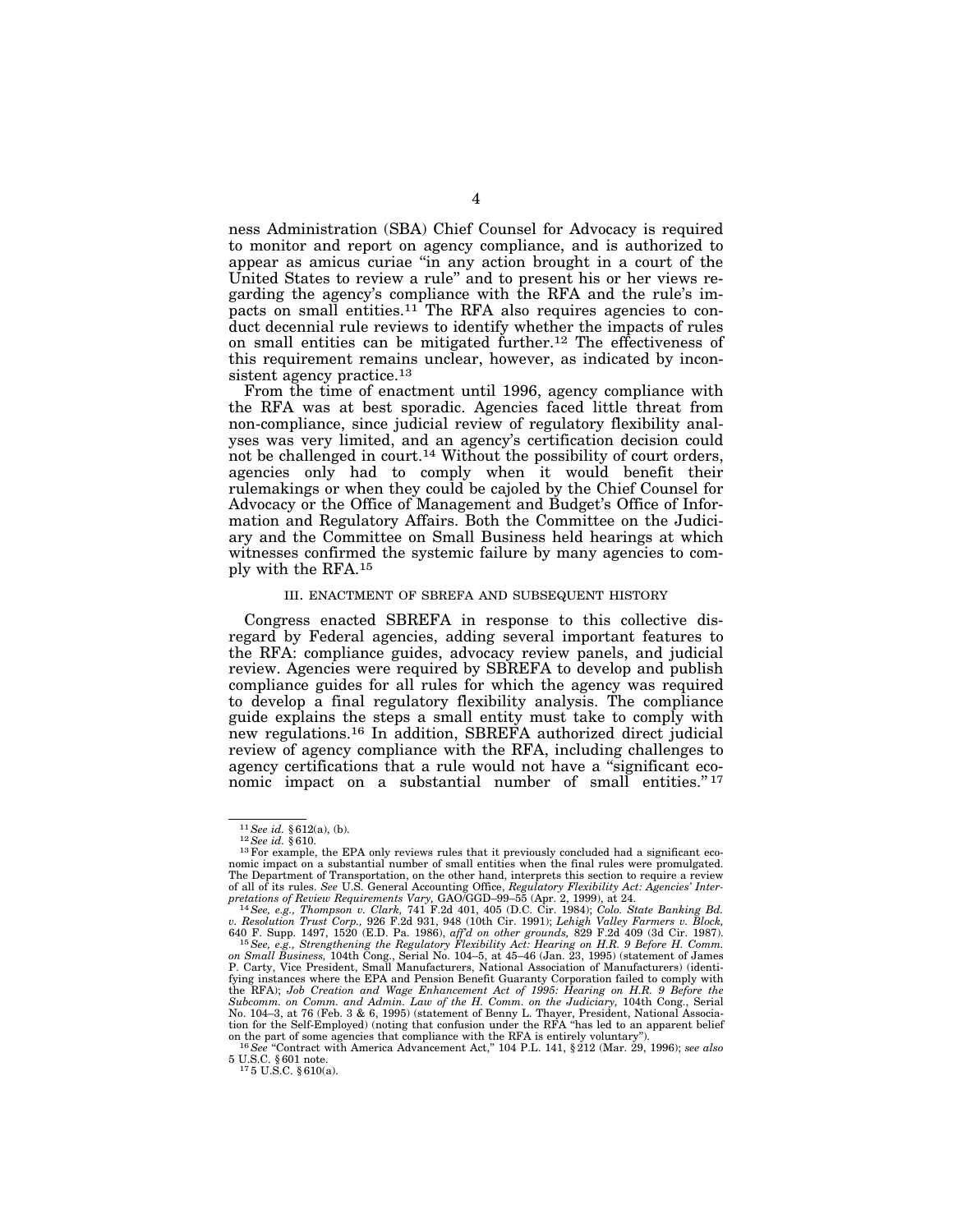SBREFA also subjected certain Internal Revenue Service interpretative regulations to the RFA.18

With regard to advocacy review panels, Congress recognized that, by the time a proposed rule is published for notice and comment, the agency has substantial intellectual capital invested in the proposed rule and is unlikely to change the core of its proposal during the notice and comment period.<sup>19</sup> Thus, under SBREFA, Congress required the Environmental Protection Agency (EPA) and the Occupational Safety and Health Administration (OSHA)—two of the agencies that most impact small entities—to obtain input from small entities before publishing a proposed rule that would have a significant economic impact on a substantial number of small entities.20 (In 2010, the Dodd-Frank Wall Street Reform and Consumer Protection Act further required the new Consumer Financial Protection Bureau to convene advocacy review panels.21) Before publishing an initial regulatory flexibility analysis, the agency is required to notify the SBA's Chief Counsel for Advocacy and provide information on the draft rule's potential impacts on small entities. The Chief Counsel for Advocacy then assembles a panel consisting of representatives from OIRA, the agency promulgating the rule, and the SBA. The panel gathers input from small entities' representatives and issues a report within 60 days, which becomes part of the administrative record for the rule.

Congressional intent notwithstanding, SBREFA's changes have had only a modest effect on agency compliance with regulatory flexibility requirements.<sup>22</sup> According to the GAO, the most significant stumbling block to improved compliance is the lack of definitions in the RFA and SBREFA for the terms ''significant economic impact'' and ''substantial number of small entities.'' GAO also noted that the threshold determination of whether a rule will have a significant economic impact on a substantial number of small entities

<sup>&</sup>lt;sup>18</sup>The RFA only requires agency compliance if the regulation is required to be issued pursuant to notice and comment pursuant to Section 553 of the APA or some other statute. Interpretative regulations are exempt from the notice and comment requirements. 5 U.S.C. § 553(b)(A). 19 In fact, some would argue that the notice and comment period was not a critical component

of rational rulemaking but the keystone of ''rationale'' rulemaking, in which the agency uses the public comment process to find further support for the foregone conclusion of its proposed regu-

lation.<br><sup>20</sup> See 5 U.S.C. § 609.<br><sup>21</sup> See P.L. 111–203, § 1100G(a) (July 21, 2010).<br><sup>22</sup> See, e.g., Sarah E. Shive, *If You've Always Done It That Way, It's Probably Wrong: How the*<br>*Regulatory Flexibility Act Has Failed T* the judicial review permitted by the SBREFA would likely result in a 'significant impact,' judges have rarely ruled in favor of small businesses, granting substantial deference to agencies in all but the most egregious of cases.''); Christopher M. Grengs, *Making the Unseen Seen: Issues and Options in Small Business Regulatory Reform,* 85 MINN. L. REV. 1957, 1973 (June 2001) ("Some<br>observers expressed high optimism about SBREFA's prospects for holding Federal agencies more<br>accountable for their treatment of entirely deserved, SBREFA has spurred moderate progress in improving the regulatory treat-<br>ment of small businesses. In particular, since SBREFA's enactment in 1996, judicial review of<br>Federal agency action under SBREFA ha Mary L. REv. 1425, 1426, 1461 (Apr. 2000) ("A review of existing case law demonstrates that<br>small entities have prevailed using **SBREFA** in cases in which there was a gross violation of<br>Federal rulemaking procedures by an the agency made some effort to comply with those requirements. . . . The SBREFA amend-<br>ments succeed in refining the requirements of the RFA and, in particular, the judicial review<br>provision grants small businesses a weapo RFA. Judicial deference to agency decisions, however, limits the power of judicial review. *In the*<br>end, true regulatory relief depends upon the agencies' own commitment to fairness and balance<br>for the small businesses the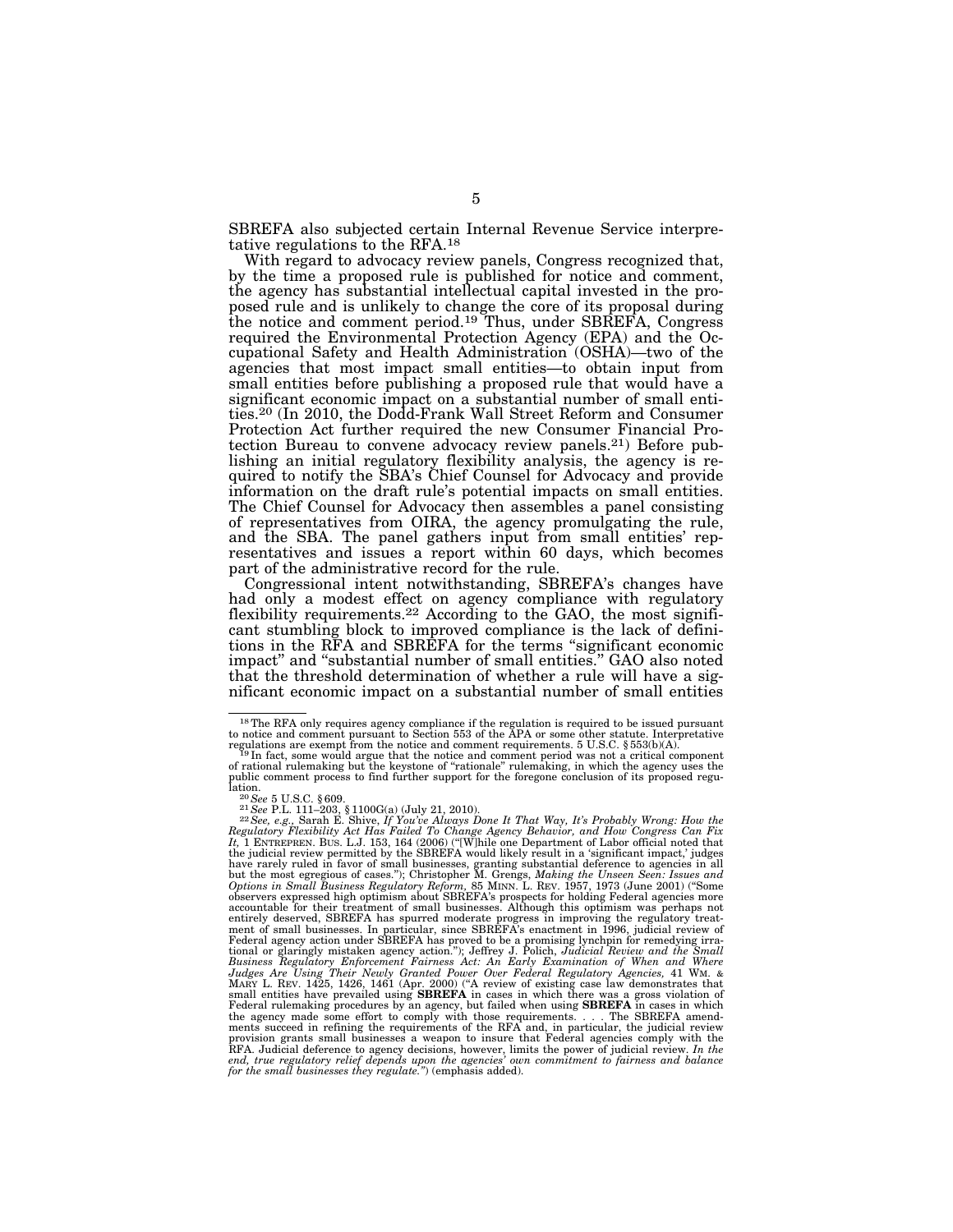is critical to compliance with other RFA requirements, including periodic review of rules under Section 610 and the receipt of smallentity input under SBREFA prior to the publication of proposed rules by EPA and OSHA.

President George W. Bush also recognized the problems with RFA and SBREFA compliance in a 2002 speech:

Every agency is required to analyze the impact of new regulations on small businesses before issuing them. That is an important law. The problem is it is often being ignored. The law is on the books; the regulators do not care that the law is on the books. From this day forward they will care that the law is on the books. . . . We want to enforce the law.23

Subsequently, the President issued Executive Order 13272,<sup>24</sup> which required agencies to adopt standards for complying with the RFA, to make those standards known to the public and to give the Office of Advocacy the opportunity to comment on proposed rules prior to publication in the Federal Register. The Executive Order, however, was not judicially enforceable<sup>25</sup> and did not address the RFA's loopholes or prevent agencies from adopting strained interpretations to avoid doing the required analysis.

Courts similarly have not been the antidotes that the authors of SBREFA contemplated. For example, courts have not given agency compliance with the RFA the same searching scrutiny that they have given to compliance with the National Environmental Policy Act (NEPA),<sup>26</sup> even though it was expected that judicial review would have the same impact on agency decision-making that it had on agency compliance with NEPA.27 Agencies still have broad latitude to interpret and implement the RFA.

Testimony at hearings held by the Committee on Small Business during the 106th, 107th and 108th Congresses supported additional reform,28 revealing that considerable confusion still reigned among agencies and that agencies still found ways to avoid complying with

indepth [sic] review' and a 'searching and careful' inquiry into the record").<br><sup>27</sup> Regulatory *Flexibility Amendments Act of 1995 on S. 350: Hearing Before S. Comm. on*<br>S*mall Business, 104th Cong., Serial No. 104–103, at* Glover, Chief Counsel for Advocacy, U.S. Small Business Administration) ("A more substantial<br>and ongoing threat, potential judicial review of agency compliance with the RFA, would cer-<br>tainly lead to scrupulous compliance

<sup>&</sup>lt;sup>23</sup> "President Unveils Small Business Plan at Women's Entrepreneurship Summit," (Mar. 19, 2002), *available at* http://georgewbush-whitehouse.archives.gov/news/releases/2002/03/20020319-

<sup>2.</sup>html (last accessed July 25, 2011). 24 67 Fed. Reg. 53,462 (Aug. 16, 2002). 25*See* id. at sec. 8. 26 *Compare Associated Fisheries v. Daley,* 127 F.3d 104, 112–18 (1st Cir. 1997) (holding SBREFA does not mandate courts to conduct a substantive judicial review of final decisions),<br>and U.S. Cellular Corp. v. FCC, 254 F.3d 78, 88 (D.C. Cir. 2001) ("Regulatory Flexibility Act,<br>which requires Federal agencies to is purely procedural in nature, requiring nothing more than filing of statement demonstrating<br>good-faith effort to carry out its mandate.") with Dubois v. U.S. Dep't of Agric., 102 F.3d 1273,<br>1285 (1st Cir. 1996) (reviewin

impact statement requirements of the [NEPA].").<br><sup>28</sup>IRS Compliance with the Regulatory Flexibility Act: Hearing Before the H. Comm. on Small<br>Business, 108th Cong., Serial No. 108–10 (May 1, 2003) ("IRS Compliance"); Improv ulatory Flexibility Act: H.R. 2345: Hearing Before the H. Comm. on Small Business, 108th Cong.,<br>Serial No. 108–62 (May 5, 2004); Can Improved Compliance with the Regulatory Flexibility Act<br>Resuscitate Small Healthcare P 107th Cong., Serial No. 107–53 (Apr. 10, 2002); *Regulatory Reform Initiatives and Their Impact on Small Business: Hearing Before the H. Comm. on Small Business,* 106th Cong., Serial No. 106–60 (June 7, 2000).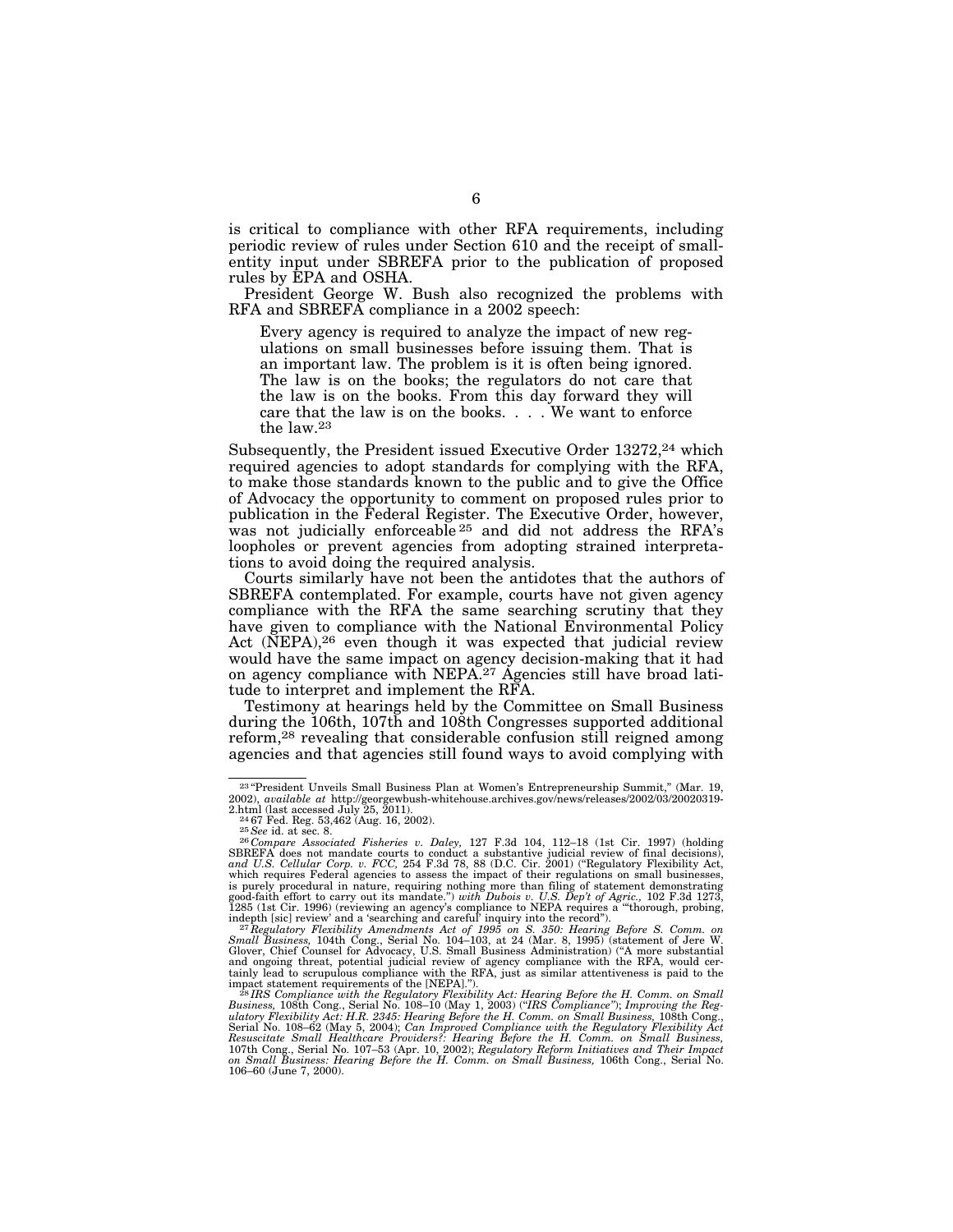the RFA, even after the enactment of SBREFA.29 In the 109th Congress, H.R. 682 sought to achieve most of the reforms contained in H.R. 527, H.R. 2542 and, now, H.R. 527. This Committee's Subcommittee on Commercial and Administrative Law and the Committee on Small Business both held hearings on H.R. 682.30

#### IV. THE OBAMA ADMINISTRATION AND THE CONTINUING NEED FOR REFORM

On January 18, 2011, President Obama issued a Presidential Memorandum to agency heads entitled ''Regulatory Flexibility, Small Business, and Job Creation,'' stating that his ''Administration is firmly committed to eliminating excessive and unjustified burdens on small businesses, and to ensuring that regulations are designed with careful consideration of their effects, including their cumulative effects, on small businesses.'' 31 The President also directed agency heads to publish explanations of their decisions not to provide regulatory flexibility for small businesses, if those decisions were not based on legal limitations. The President's memorandum, however, added nothing meaningful to existing agency requirements, and it explicitly stated that the memorandum did not create any legal rights. Even if it had, any of its provisions could be revoked at any time, as it is merely an executive memorandum, not a law.

Meanwhile, the need for additional RFA reform has grown. In 2010, for example, Federal agencies promulgated 3,312 final rules, while Congress passed and the President signed into law only 385 statutes. Recent reports have found that Federal rulemaking imposes a cumulative burden of at least \$1.86 trillion on our econ- $\sigma$ omy—a figure that equals about \$15,000 per household, per year.<sup>32</sup> That burden, moreover, falls disproportionately on small businesses:

Considering all Federal regulations, all sectors of the U.S. economy and all firm sizes, Federal regulations cost just less than \$10,000 per employee per year in 2012 (in 2014 dollars). Small firms with fewer than 50 employees incur regulatory costs (\$11,724 per employee per year) that are 17 percent greater than the average firm. The cost per em-

<sup>&</sup>lt;sup>29</sup> See, e.g., IRS Compliance at 38 (May 1, 2003) (statement of Juanita Millender-McDonald, Member, House Comm. on Small Business) ("The IRS has generally avoided the requirements of SBREFA, even though the law was, in p 107–53, at 15 (Apr. 10, 2002) (statement of Zachary Evans, President, National Association of Portable X-Ray Providers) ("CMS refuses to consider the impact upon our industry of their rule-<br>making, consult with us during

ience Stores) (explaining that SBREFA "leads often to confusion, inadvertent noncompliance and<br>
considerable expense").<br>  $\frac{30}{T}$  for *SRA* at 25: Needed Improvements for Small Business Regulatory Relief: Hearing on H.R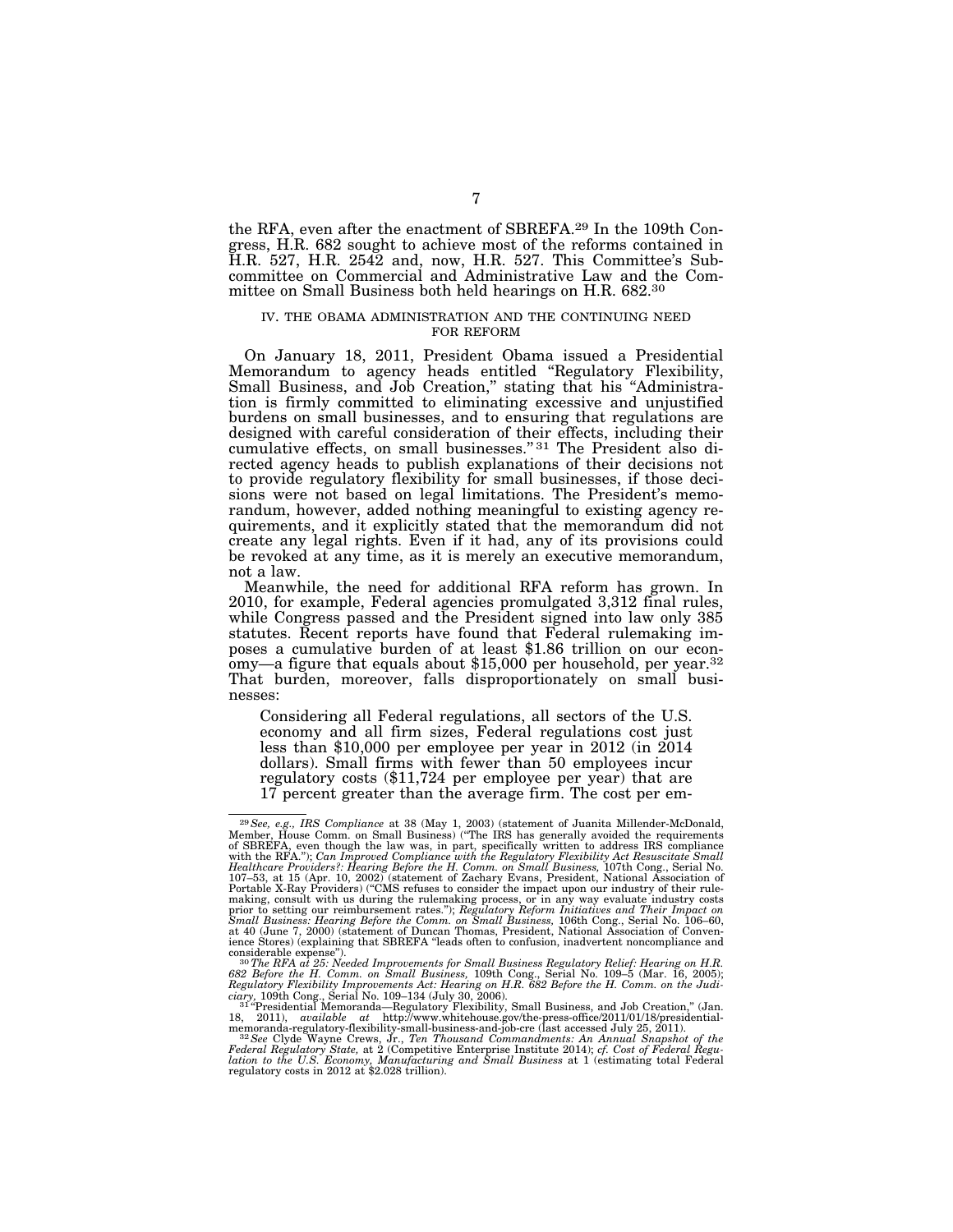ployee is \$10,664 for medium-sized firms and \$9,083 for large firms. These estimates are consistent with prior studies completed during the past 25 years, which have shown that the cost of regulatory compliance disproportionately affects small firms.33

Another recent study found that ''[e]ach million-dollar increase in the regulatory budget costs the economy 420 private sector jobs." 34

Recent regulatory expansions and the future threat of further excessive Federal regulation—such as under the waves of regulation occurring to implement the Patient Protection and Affordable Care Act 35 and the Dodd-Frank Wall Street Reform and Consumer Protection Act 36—have created immense regulatory burdens and uncertainty for the economy, chilling job creation, investment and economic growth and suppressing America's economic freedom and standing among the world's economies.<sup>37</sup> These effects are particularly burdensome on small businesses—and since start-up firms are the source of net job creation in the U.S. economy, it is only logical that the impact of these effects on small businesses contributes substantially to the economy's inability to create sufficient levels of new jobs.38

Agencies continue to ignore their obligations under the RFA. For example, EPA found carbon dioxide to be a threat to public health and welfare 39 and initiated an inexorable series of additional regulatory actions that, under existing environmental laws, will impose large adverse impacts on small businesses. EPA, however, refused to comply with the RFA—even when the Chief Counsel for Advocacy pointed out to the EPA Administrator (and, by copy, to OIRA) that EPA had failed to convene advocacy review panels before imposing its rules, failed to develop and evaluate regulatory alternatives to minimize its actions' impacts on small businesses, and inappropriately certified that its actions will not impact small busi-

<sup>&</sup>lt;sup>33</sup>*Id.*<br>
<sup>34</sup>T. Randolph Beard et al., *Regulatory Expenditures, Economic Growth and Jobs: An Empir-<br>
<sup>34</sup>T. Randolph Beard et al., <i>Regulatory Expenditures, Economic Growth and Jobs: An Empir-<br>
ical Study, Phoenix Cent* 

*able at* http://online.wsj.com/article/SB10001424052748704288204575363162664835780.html ?KEYWORDS=rulemakings (last accessed July 25, 2011); Chamber of Commerce, *Jobs for America: an Open Letter to the President of the United States, the United States Congress, and the* American People (July 14, 2010) (stating, e.g., that, substantially due to regulatory uncertainty, American corporations are sitting on well over \$1 trillion that they could otherwise invest);<br>Terry Miller & Kim R. Holmes, *Freedom and What to Do About It,* Heritage Foundation (July 14, 2010), *available at* http:// www.heritage.org/Research/Reports/2010/07/Mostly-Free-The-Startling-Decline-of-Americas-Eco-nomic-Freedom-and-What-to-Do-About-It (summary) (last accessed July 25, 2011); http:// thf\_media.s3.amazonaws.com/2010/pdf/sr0082.pdf (full report) (last accessed July 25, 2011);<br>Terry Miller, *The U.S. loses Ground on Economic Freedom,* WALL STREET JOURNAL (Jan. 13,<br>2011), *available at* http://online.wsj.c 9486.html?utm\_source=Newsletter&utm\_medium=Email&utm\_campaign=Heritage%2BHot<br>sheet (last accessed July 25, 2011); Heritage Foundation and Wall Street Journal, 2011 Index *of Economic Freedom: Executive Highlights* (Jan. 2011) at 6 (placing America as ninth in economic freedom among countries surveyed and recording a further decline in U.S. economic free-

<sup>&</sup>lt;sup>38</sup>Tim Kane, *The Importance of Start-ups in Job Creation and Job Destruction*, Ewing Marion Kaufmann Foundation (July 2010) at 6, *available at* http://www.kauffman.org/uploadedFiles/

firm\_formation\_importance\_of\_startups.pdf (last accessed July 25, 2011).<br><sup>39</sup>Endangerment and Cause or Contribute Findings for Greenhouse Gases under Section 202(a)<br>of the Clean Air Act, EPA Docket No. EPA–HQ–OAR–2009–0171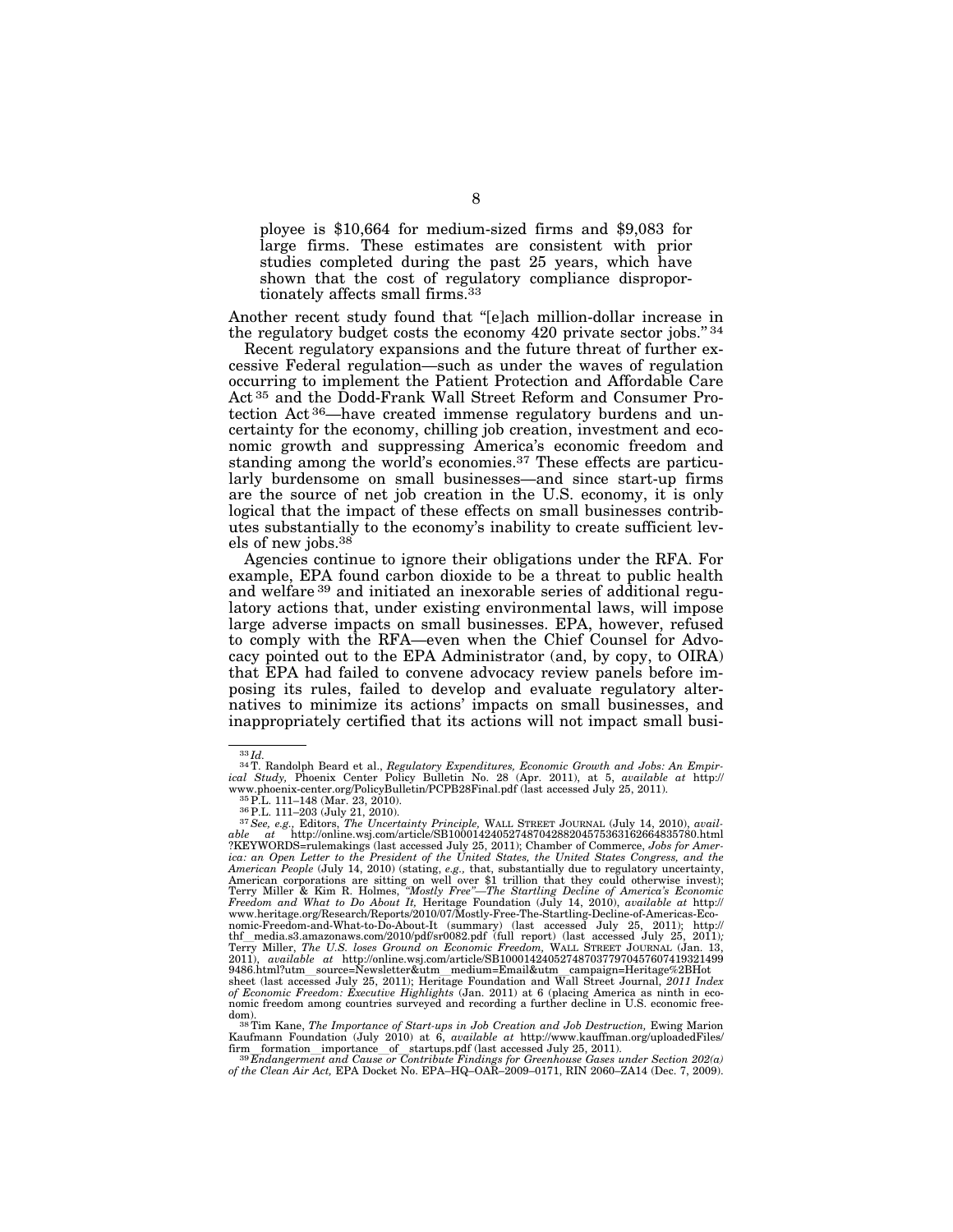nesses.40 When former Judiciary Committee Chairman Lamar Smith and Small Business Committee Chairman Sam Graves brought to OIRA's attention their concerns over these violations, the potential for EPA's regulations to impose particularly heavy burdens on small businesses, and the need for OIRA to intervene and assure RFA compliance, OIRA's response was simply to refer the matter to EPA.<sup>41</sup>

Other, still more recent instances of EPA's failures to comply with RFA requirements are similarly egregious. The joint EPA and Corps of Engineers ''Waters of the United States'' rulemaking (WOTUS), for example, could result in a large expansion of Clean Water Act (CWA) permitting and other requirements to waters asserted in the proposed rule for the first time to be categorically jurisdictional, as opposed to being subject to case-by-case jurisdictional determinations, as well as other waters proposed to be newly subjected to case-by-case jurisdictional determinations. The CWA permitting process alone can be quite expensive and lengthy. As reported in a 2002 assessment, ''[t]he average applicant for an individual [CWA section 404] permit spends 788 days and \$271,596 in completing the process, and the average applicant for [coverage under the agencies' general,] nationwide permit spends 313 days and \$28,915."<sup>42</sup> That time and those costs, moreover, did not include the time and expense of design changes or mitigation measures that could be required.43 Permits required under CWA section 402, meanwhile, which include effluent limitations, monitoring and reporting requirements, and conditions, also impose costs. As just one example, EPA itself estimated that per-construction-site compliance costs for its Phase II section 402 storm-water permitting program were between \$2,143 and \$9,646 for sites that disturbed between one and five acres.<sup>44</sup> In the WOTUS rulemaking, however, EPA and the Corps certified, without any factual basis for the certification, that the proposed rule would not have a ''significant economic impact on a substantial number of small entities,"<sup>45</sup> despite the obvious potential consequences for direct and indirect impacts on small businesses and other small entities. Making matters worse, the agencies' analysis did not even account for waters that previously had been assumed by landowners and businesses to be non-jurisdictional under the CWA.46

Other agencies are similarly at fault for non-compliance with the RFA and SBREFA. On January 25, 2011, for example, OSHA announced that it had temporarily withdrawn from OMB review a proposed rule on injury-related employer recordkeeping. The stated reason for the withdrawal was to "seek greater input from small

<sup>40</sup>Letter from Susan Walthall, Acting Chief Counsel, Office of the Chief Counsel for Advocacy, Small Business Administration to the Honorable Lisa Jackson, EPA Administrator, (Dec. 23,

<sup>&</sup>lt;sup>41</sup> Letter from Reps. Lamar Smith and Sam Graves to Cass R. Sunstein, OIRA Administrator (Jan. 21, 2010); response letter from Administrator Sunstein to Reps. Smith and Graves (Apr. 29, 2010) (letters on file).<br><sup>29</sup> <sup>22</sup>*Rapanos v. United States,* 547 U.S. 715, 721 (2006) (citation omitted). The Corps may issue

general (state, regional or nationwide) permits for similar activities that when performed separately will cause only minimal environmental effects. 33 U.S.C. § 1344(e).<br>  $^{43}$ Id.<br>  $^{43}$ Id.<br>  $^{44}$ United States Environm

<sup>&</sup>lt;sup>44</sup>United States Environmental Protection Agency, Economic Analysis of the Final Phase II<br>Storm Water Rules ES–4 (1999). The compliance cost figures are the sum of the average best<br>management practice costs and administra

management practice costs and administrative costs. *Id.*<br><sup>45</sup> Lepropsed Rule, 79 Fed. Reg. at 22,220.<br><sup>46</sup> Letter to EPA and Corps from Waters Advocacy Coalition 2 (May 13, 2014), *available at*<br>http://www.regulations.go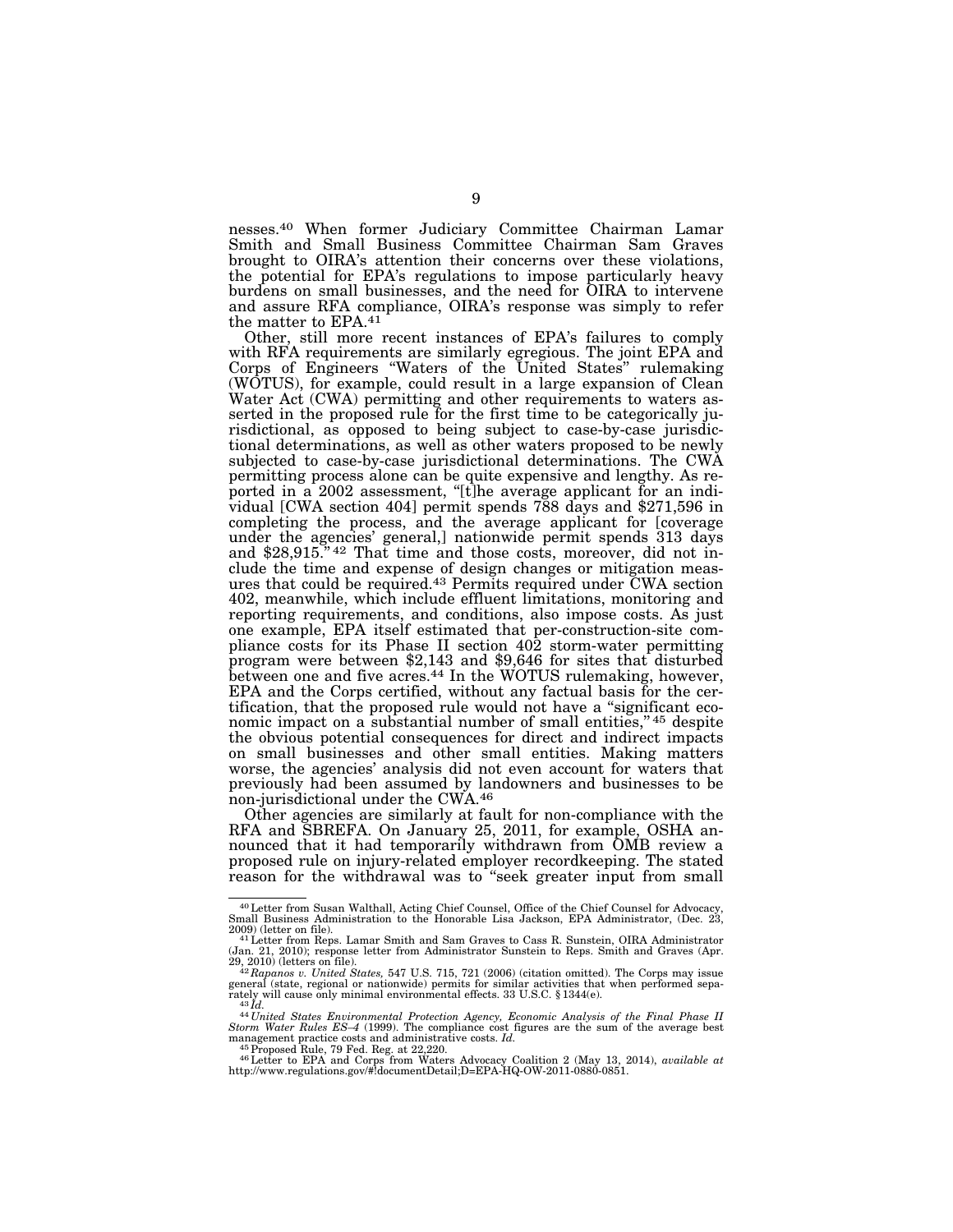businesses on the impact of the proposal."<sup>47</sup> Yet rather than commit itself to full RFA/SBREFA compliance, OSHA promised to hold a meeting ''to engage and listen to small businesses about the agency's proposal'' and to ''conduct a stakeholder meeting with other members of the public if requested."<sup>48</sup> This falls well short of convening the advocacy review panel that OSHA is required by law to hold.<sup>49</sup>

#### V. HEARINGS ON THE LEGISLATION IN PRIOR CONGRESSES

On February 10, 2011, the Subcommittee on Courts, Commercial and Administrative Law held a legislative hearing on H.R. 527.50 Testimony was received from Rich Gimmell, President of Atlas Machine & Supply, Inc.; Thomas M. Sullivan, Counsel for Nelson, Mullins, Riley, Scarborough LLP; J. Robert Shull, Program Officer of Worker Right's for the Public Welfare Foundation; and, Karen R. Harned, Executive Director of the National Federation of Independent Business (NFIB).

Mr. Gimmell, also representing the National Association of Manufacturers, noted that the current recession had to that point resulted in a loss of 2.2 million jobs in the manufacturing sector.<sup>51</sup> Mr. Gimmell called for ''more detailed statements in the RFA process and requirements to identify redundant, overlapping, or conflicting regulations."<sup>52</sup> Incorporating this sort of "lean thinking" into the regulatory process would change the current wasteful policy practices of most agencies and, in turn, improve the economy by allowing businesses to create jobs and expand.<sup>53</sup>

Mr. Sullivan testified, ''One size fits all Federal mandates do not work when applied to small business; second, small businesses face higher costs per employee to comply with Federal regulation than their larger competitors, and, third, small business is critically important to the American economy."<sup>54</sup> According to Mr. Sullivan, H.R. 527 would enable the Office of Advocacy to ensure that agencies properly consider how their regulations impact small businesses, and would provide clarity to courts on judicial review.55

According to Ms. Harned, ''[o]verzealous regulation is a perennial cause for concern for small business owners and is particularly burdensome in times like these when the Nation's economy remains sluggish."<sup>56</sup> Ms. Harned stated that "small businesses face an annual regulatory cost of \$10,585 per employee which is 36 percent more than the regulatory cost facing businesses with more than 500 employees.'' 57 In opposition to H.R. 527, Mr. Shull alleged the bill would ''paralyze the regulatory agencies we need to protect the

<sup>47</sup> U.S. Dep't of Labor, Office of Public Affairs, *News Release: US Labor Department's OSHA*  temporarily withdraws proposed column for work-related musculoskeletal disorders, reaches out<br>to small businesses (Jan. 25, 2011).<br><sup>48</sup>Id.<br><sup>49</sup>See 5 U.S.C. §609.<br><sup>50</sup>See "Regulatory Flexibility Improvements Act of 2011"—U

ate Jobs: Hearing on H.R. 527 Before the Subcomm. on Courts, Commercial and Administrative Law of the H. Comm. on the Judiciary, 112th Cong., Serial No. 112–16 (Feb. 10, 2011).<br>  $\frac{51}{d}$ . at 56.<br>  $\frac{51}{d}$ . at 56.<br>  $\frac$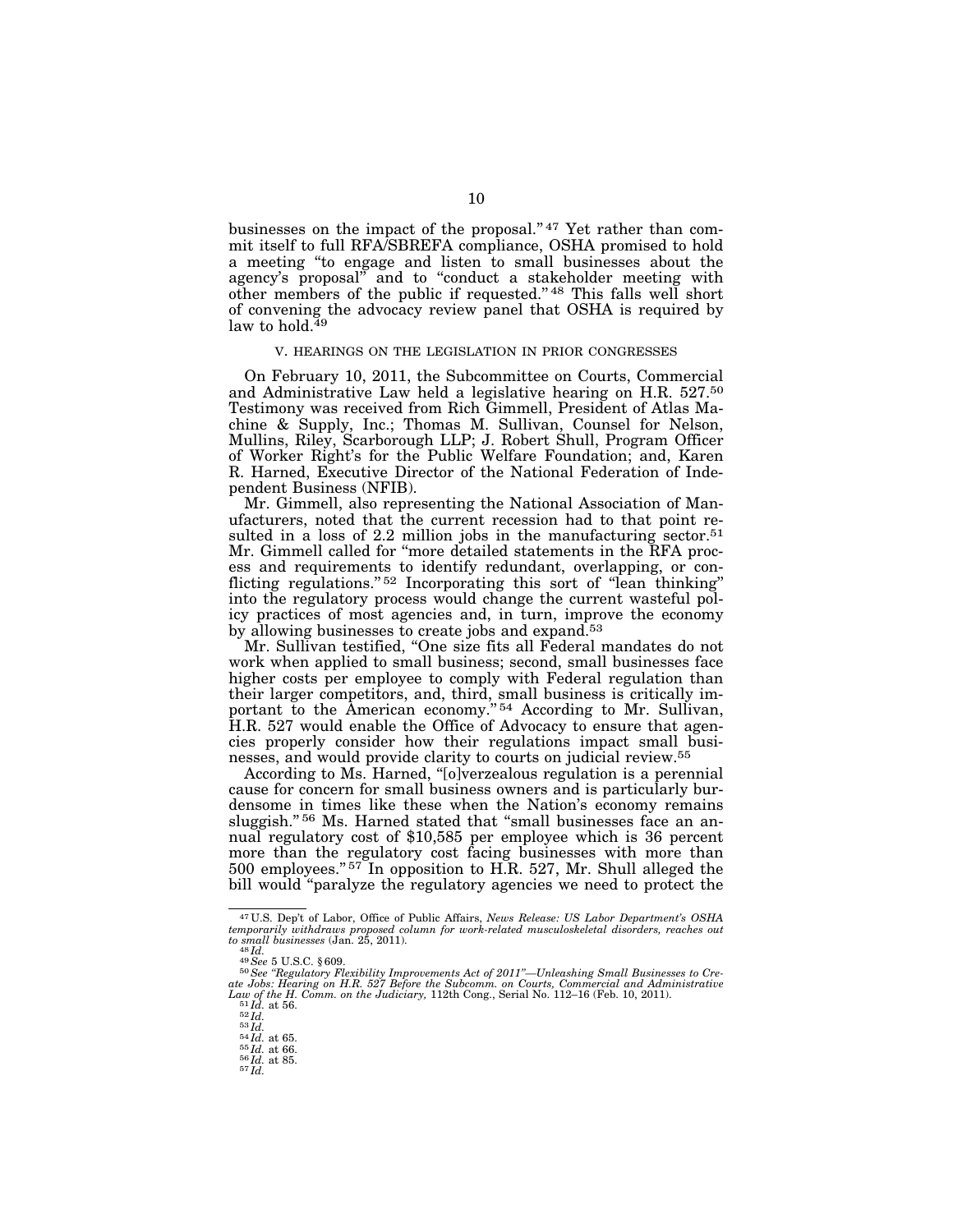public and keep them from getting things done to protect the public."<sup>58</sup>

The Committee on Small Business also held a legislative hearing on H.R. 527.59 Testimony was received from Bill Squires, Senior Vice President and General Counsel for Blackfoot Telecommunications Group; David Frulla of Kelley Drye & Warren LLP; Craig Fabian, Vice President of Regulatory Affairs and Assistant General Counsel at the Aeronautical Repair Station Association; and, Rich D. Draper, CEO of the Ice Cream Club, Inc.

On June 26, 2013, the Subcommittee on Regulatory Reform, Commercial and Antitrust Law held a legislative hearing on H.R. 2542.60 Testimony was received from NFIB Exec. Dir. Harned; Carl Harris, co-founder of Carl Harris Co., Inc., Kansas national area chairman for the National Association of Home Builders, and president of the Kansas Building Industry Association; Rosario Palmieri, Vice President, Infrastructure, Legal and Regulatory Policy, National Association of Manufacturers; and, Amit Narang, Regulatory Policy Advocate, Public Citizen.

Ms. Harned testified that overzealous regulation remains a constant concern, and that, as of June 20, 2013, 23 percent of small businesses cited red tape as their most important concern, second only to taxes.61 Ms. Harned emphasized that, according to analysis of recent figures released by OIRA, the costs imposed by new regulations under the Obama Administration in 2012 alone exceeded the costs of new regulations promulgated by both the George W. Bush and Clinton administrations.62 Meanwhile, Ms. Harned stressed, job creation in the U.S. has remained stagnant, and small businesses had reported a drop in willingness to hire since November 2012.63 In Ms. Harned's view, regulatory reform like the RFIA would ''go a long way'' towards resolving the adverse impacts of regulation on small businesses, who are responsible for most job creation in the economy.64

Mr. Harris testified that the costs of regulation at all levels account for 25 percent of the cost of new homes, and that it can be very difficult for a small business to comply with the myriad of regulations affecting its business.<sup>65</sup> Based on his experience with the RFA and SBREFA, including as a SBREFA small business review panelist, Mr. Harris testified that the concepts of the RFA and SBREFA were constructive, but that, under existing law, agencies too frequently reduced RFA and SBREFA compliance to a ''check

<sup>58</sup> *Id.* at 77. 59*See Reducing Federal Agency Overreach: Modernizing the Regulatory Flexibility Act Before*  the H. Comm. on Small Business, 112th Cong., Serial No. 112–007 (Mar. 30, 2011).<br><sup>60</sup> See "Legislative Hearing on H.R. 2542, the Regulatory Flexibility Improvements Act of 2013"<br>Before the Subcomm. on Regulatory Reform, Co

on the Judiciary, 113th Cong., Serial No. 113–29 (June 28, 2013) (hearing record available at<br>http://judiciary.house.gov/index.cfm/hearings?ID=37999061-C141-C381-BD6B-A8FC233C3258).<br><sup>61</sup> Statement of Karen Harned at "Legis

Improvements Act of 2013" Before the Subcomm. on Regulatory Reform, Commercial and Anti-<br>trust Law of the H. Comm. on the Judiciary, 113th Cong., Serial No. 113–29 at 2 (June 28, 2013)<br>(available at http://judiciary.house.

A8FC233C3258).<br><sup>62</sup>Id. at 2–3.<br><sup>63</sup>Id. at 3.<br><sup>65</sup>Statement of Carl Harris at "Legislative Hearing on H.R. 2542, the Regulatory Flexibility<br><sup>65</sup>Statement of Carl Harris at "Legislative Hearing on H.R. 2542, the Regulatory F *trust Law of the H. Comm. on the Judiciary,* 113th Cong., Serial No. 113–29 at 2 (June 28, 2013) (*available at* http://judiciary.house.gov/index.cfm/hearings?ID=37999061-C141-C381-BD6B- $(a\nuailable   
ABFC233C3258).$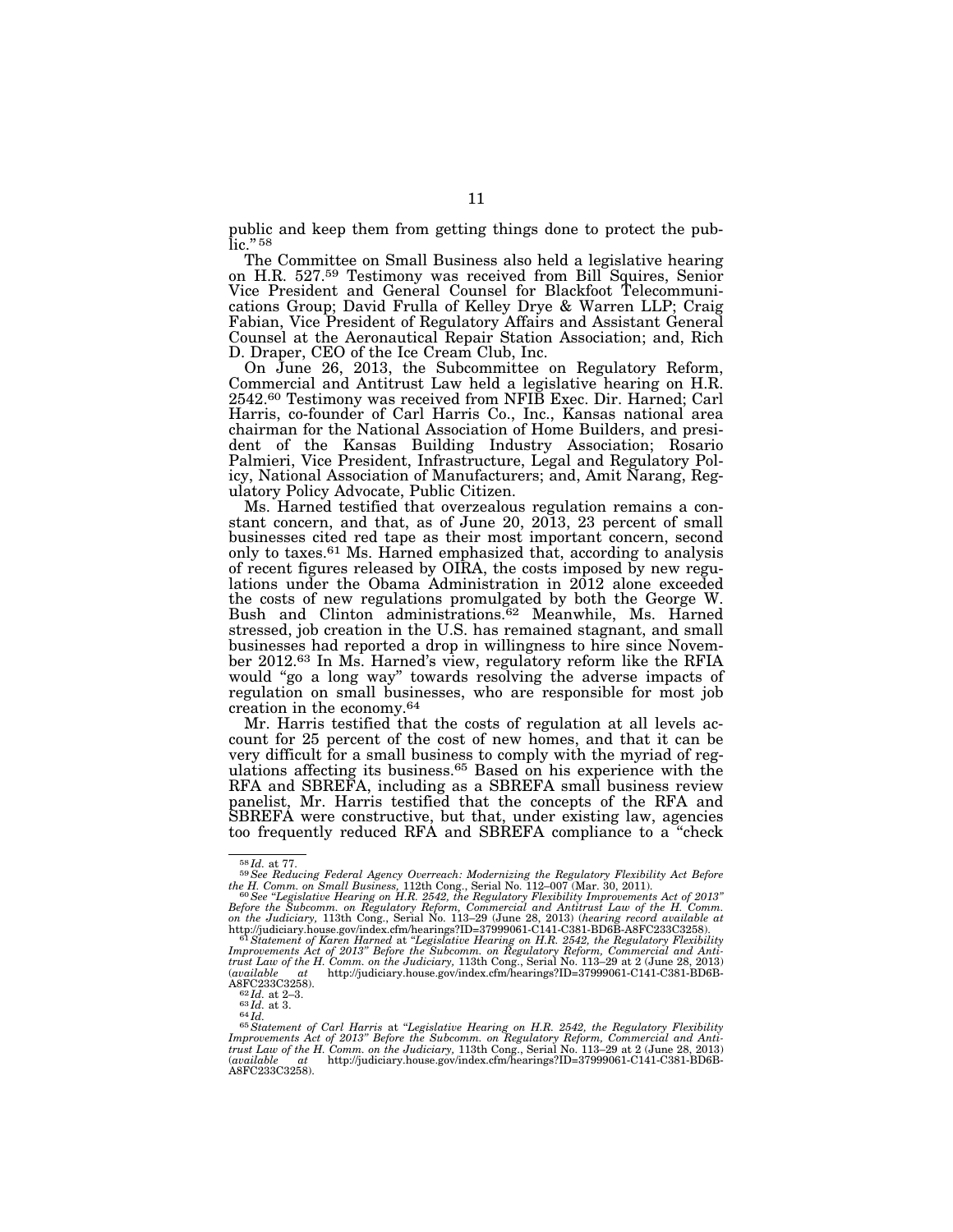the box" exercise that produced insufficiently meaningful results.<sup>66</sup> Mr. Harris submitted that the RFIA's reforms to the RFA and SBREFA would substantially contribute to the realization of these statutes' promise.67

Mr. Palmieri testified that nearly 95 percent of U.S. manufacturers have fewer than 100 employees, and that ''to compete on a global stage, manufacturing in the United States needs policies that enable companies to thrive and create jobs."<sup>68</sup> Mr. Palmieri directed the Subcommittee's attention to a 2011 study by the Manufacturers Institute and the Manufacturers Alliance for Productivity and Innovation, which found that U.S. manufacturers "face a  $20$ percent structural cost burden compared to nine major trading partners because of government imposed policies, including regulations.'' 69 Mr. Palmieri also cited recent evidence that 67 percent of manufacturers cited an unfavorable business climate due to regulations and taxes as a primary challenge that they faced.<sup>70</sup> Mr. Palmieri submitted that, when regulatory agencies did comply with the RFA and SBREFA, positive results could occur, but that agencies far too often were able to evade meaningful RFA compliance.71 Like Ms. Harned and Mr. Harris, he testified that the RFIA would greatly help to solve this problem.72

Mr. Narang, by contrast, submitted that, in his view, the RFIA would slow down the regulatory process unnecessarily.<sup>73</sup> In his view, a more productive path forward would be to provide more compliance guidance and assistance to small businesses, rather than additional analysis of regulations before they are imposed.74

#### **Hearings**

The Committee on the Judiciary held no hearings this term on H.R. 527. As discussed above, the Committee held multiple hearings in the 112th and 113th Congresses on previous bills that embodied the legislation.

#### **Committee Consideration**

On January 27, 2015, the Committee met in open session and ordered the bill H.R. 527 favorably reported without amendment, by a rollcall vote of 19 to 8, a quorum being present.

#### **Committee Votes**

In compliance with clause 3(b) of rule XIII of the Rules of the House of Representatives, the Committee advises that the following

 $^{66}$ Id.<br> $^{67}$ Id.<br> $^{68}$ Statement of Rosario Palmieri at "Legislative Hearing on H.R. 2542, the Regulatory Flexi-<br>bility Improvements Act of 2013" Before the Subcomm. on Regulatory Reform, Commercial and<br>Antitrust Law o 2013) (*available at* http://judiciary.house.gov/index.cfm/hearings?ID=37999061-C141-C381-BD6B-

A8FC233C3258).<br>
<sup>69</sup>Id. at 4.<br>
<sup>70</sup>Id. at 5-7.<br>
<sup>72</sup>Id. at 6-7.<br>
<sup>72</sup>Id. at 6.<br>
<sup>73</sup>Statement of Amit Narang at "Legislative Hearing on H.R. 2542, the Regulatory Flexibility<br> *Improvements Act of 2013" Before the Subcomm.* (*available at* http://judiciary.house.gov/index.cfm/hearings?ID=37999061-C141-C381-BD6B-A8FC233C3258). 74 *Id.* at 10.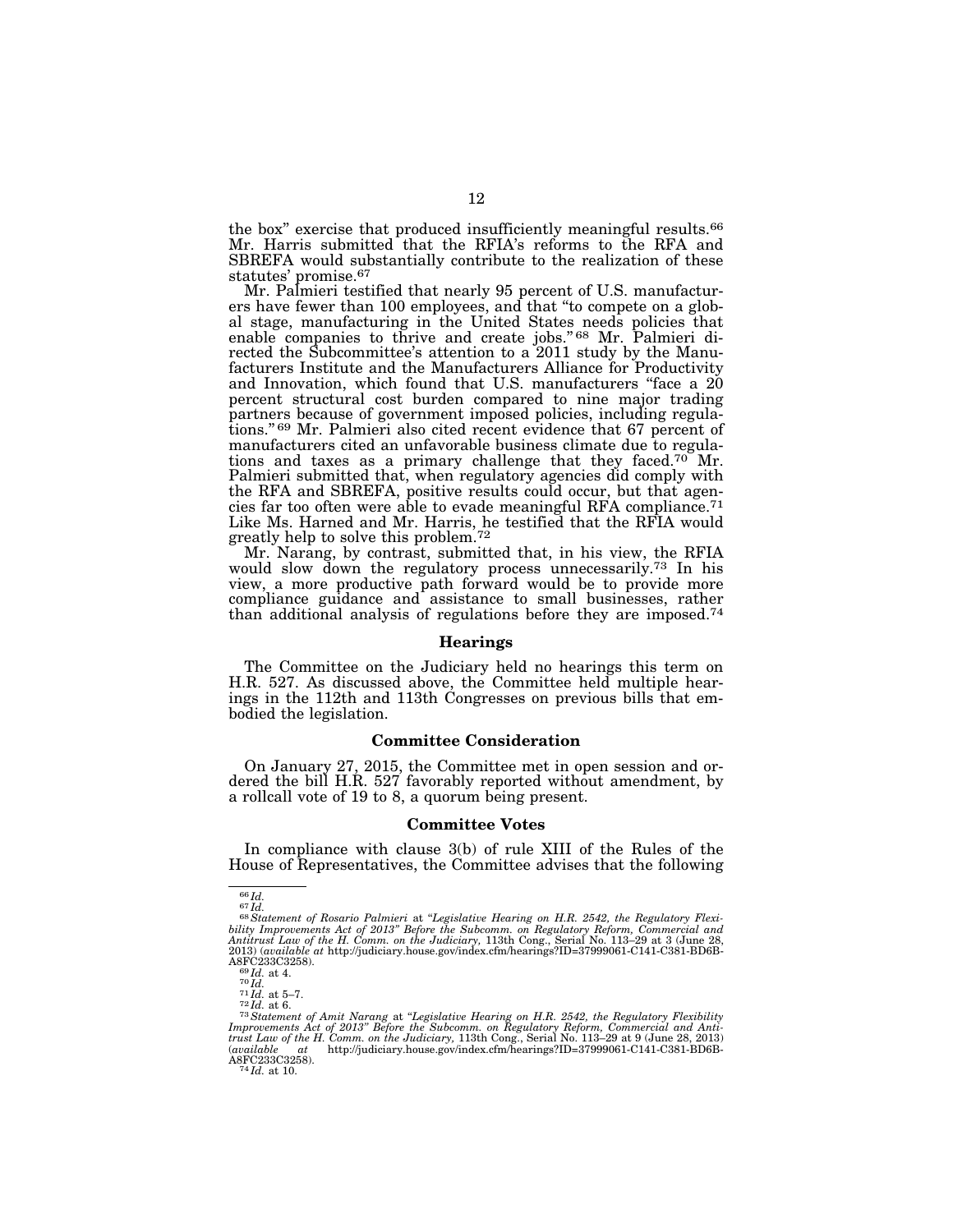rollcall votes occurred during the Committee's consideration of H.R. 527.

|                                       | Ayes         | <b>Nays</b> | Present |
|---------------------------------------|--------------|-------------|---------|
|                                       |              | X           |         |
|                                       |              |             |         |
|                                       |              |             |         |
|                                       |              | X           |         |
|                                       |              | X           |         |
|                                       |              | X           |         |
|                                       |              | X           |         |
|                                       |              | X           |         |
|                                       |              | X           |         |
|                                       |              | $\mathbf x$ |         |
|                                       |              |             |         |
|                                       |              |             |         |
|                                       |              |             |         |
|                                       |              | X           |         |
|                                       |              |             |         |
|                                       |              |             |         |
|                                       |              | X           |         |
|                                       |              |             |         |
|                                       |              | X           |         |
|                                       |              | X           |         |
|                                       |              | X           |         |
|                                       |              | $\mathbf X$ |         |
|                                       |              | X           |         |
| Mr. Conyers, Jr. (MI), Ranking Member | X            |             |         |
|                                       | $\mathbf{X}$ |             |         |
|                                       |              |             |         |
|                                       |              |             |         |
|                                       |              |             |         |
|                                       | X            |             |         |
|                                       | $\mathbf{X}$ |             |         |
|                                       |              |             |         |
|                                       |              |             |         |
|                                       |              |             |         |
|                                       |              |             |         |
|                                       |              |             |         |
|                                       | X            |             |         |
|                                       |              |             |         |
|                                       | X            |             |         |
|                                       | X            |             |         |
|                                       |              |             |         |
|                                       | 7            | 15          |         |

| <b>ROLLCALL NO. 1</b> |  |  |
|-----------------------|--|--|
|-----------------------|--|--|

1. Amendment #1, offered by Mr. Johnson. The Amendment exempts regulations that the Director of the Office of Management and Budget determines would result in net job creation. The Amendment was defeated by a rollcall vote of 7 to 15.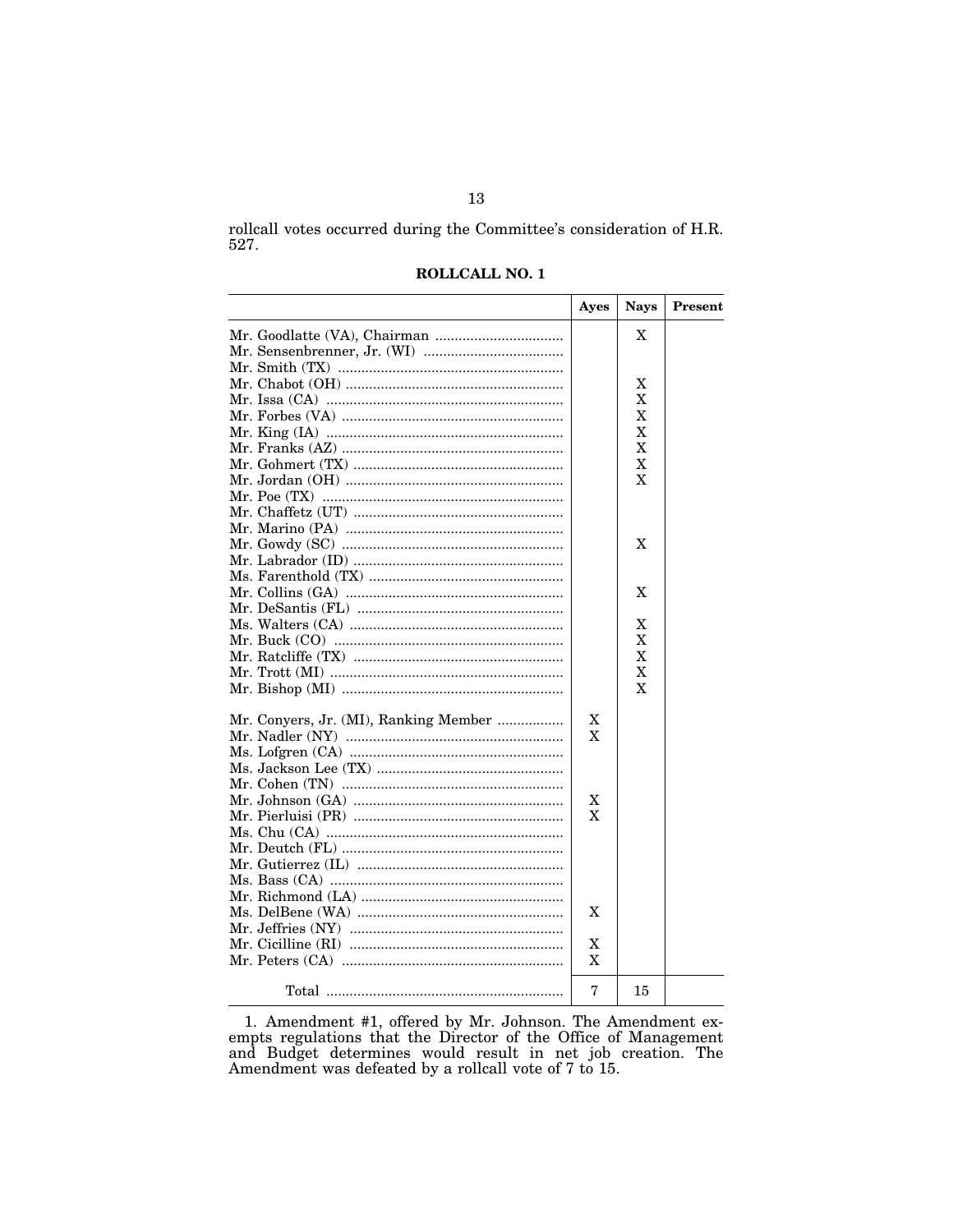ROLLCALL NO. 2

|                                       | Ayes         | <b>Nays</b> | Present |
|---------------------------------------|--------------|-------------|---------|
|                                       |              | X           |         |
|                                       |              |             |         |
|                                       |              |             |         |
|                                       |              | X           |         |
|                                       |              | X           |         |
|                                       |              | $\mathbf X$ |         |
|                                       |              | X           |         |
|                                       |              | X           |         |
|                                       |              | X           |         |
|                                       |              |             |         |
|                                       |              |             |         |
|                                       |              |             |         |
|                                       |              |             |         |
|                                       |              | X           |         |
|                                       |              |             |         |
|                                       |              | X           |         |
|                                       |              | X           |         |
|                                       |              | X           |         |
|                                       |              | X           |         |
|                                       |              | X           |         |
|                                       |              |             |         |
|                                       |              | X           |         |
|                                       |              | X           |         |
| Mr. Conyers, Jr. (MI), Ranking Member | $\mathbf X$  |             |         |
|                                       | $\mathbf{X}$ |             |         |
|                                       |              |             |         |
|                                       |              |             |         |
|                                       |              |             |         |
|                                       | X            |             |         |
|                                       | $\mathbf{x}$ |             |         |
|                                       |              |             |         |
|                                       |              |             |         |
|                                       |              |             |         |
|                                       |              |             |         |
|                                       |              |             |         |
|                                       | X            |             |         |
|                                       | X            |             |         |
|                                       | X            |             |         |
|                                       | X            |             |         |
|                                       | 8            | 15          |         |

2. Amendment  $#2$ , offered by Mr. Convers. The Amendment strikes section 5 of H.R. 2542, which provides compliance-related rulemaking authority to the Small Business Administration's Chief Counsel for Advocacy and repeals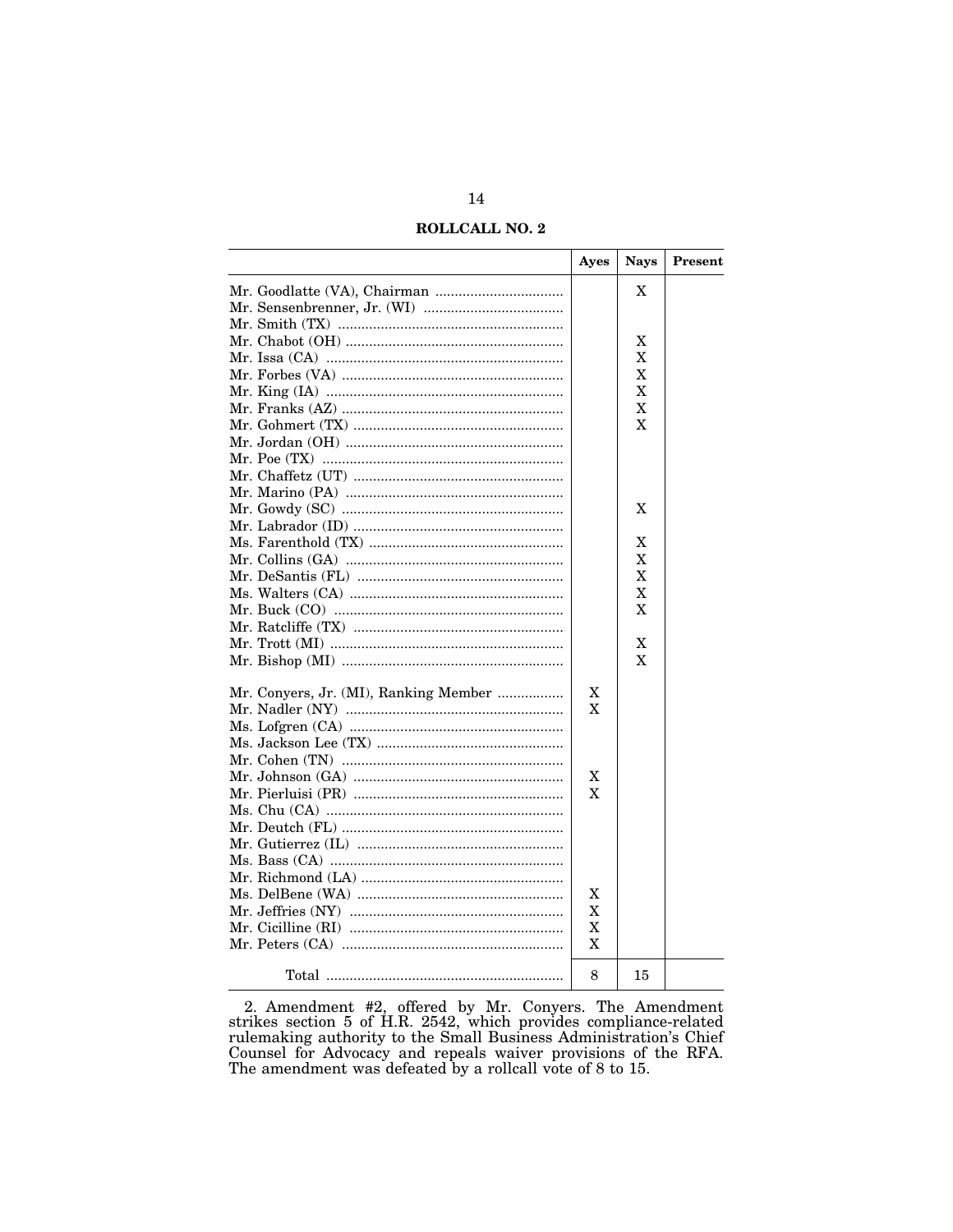ROLLCALL NO. 3

|                                       | Ayes | <b>Nays</b>  | Present |
|---------------------------------------|------|--------------|---------|
|                                       |      | X            |         |
|                                       |      |              |         |
|                                       |      |              |         |
|                                       |      | X            |         |
|                                       |      | X            |         |
|                                       |      | $\mathbf X$  |         |
|                                       |      | X            |         |
|                                       |      | X            |         |
|                                       |      | X            |         |
|                                       |      | X            |         |
|                                       |      |              |         |
|                                       |      |              |         |
|                                       |      |              |         |
|                                       |      | X            |         |
|                                       |      |              |         |
|                                       |      | X            |         |
|                                       |      | X            |         |
|                                       |      | X            |         |
|                                       |      | X            |         |
|                                       |      | X            |         |
|                                       |      | $\mathbf{X}$ |         |
|                                       |      | X            |         |
|                                       |      | X            |         |
| Mr. Conyers, Jr. (MI), Ranking Member | X    |              |         |
|                                       | X    |              |         |
|                                       | X    |              |         |
|                                       |      |              |         |
|                                       |      |              |         |
|                                       | X    |              |         |
|                                       | X    |              |         |
|                                       |      |              |         |
|                                       |      |              |         |
|                                       |      |              |         |
|                                       |      |              |         |
|                                       |      |              |         |
|                                       | X    |              |         |
|                                       | X    |              |         |
|                                       | X    |              |         |
|                                       | X    |              |         |
|                                       | 9    | 17           |         |

3. Amendment  $#3$ , offered by Mr. Nadler. The Amendment adds requirements that agencies identify direct and indirect benefits of covered regulations. The Amendment was defeated by a rollcall vote of  $9 \text{ to } 17$ .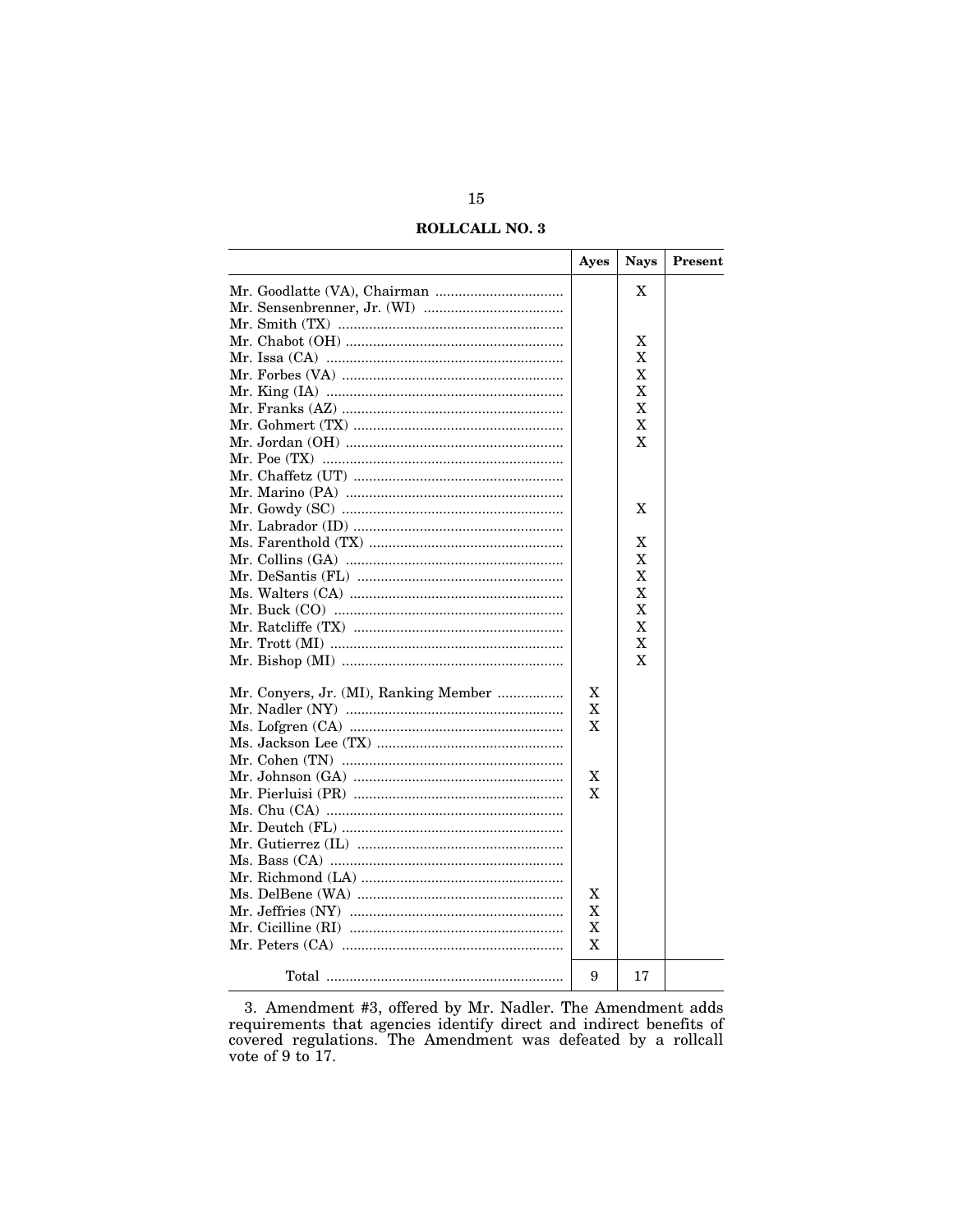ROLLCALL NO. 4

|                                       | Ayes        | <b>Nays</b> | Present |
|---------------------------------------|-------------|-------------|---------|
|                                       | X           |             |         |
|                                       |             |             |         |
|                                       | X           |             |         |
|                                       | X           |             |         |
|                                       | $\mathbf X$ |             |         |
|                                       | X           |             |         |
|                                       | X           |             |         |
|                                       | $\mathbf X$ |             |         |
|                                       | $\mathbf X$ |             |         |
|                                       | X           |             |         |
|                                       |             |             |         |
|                                       | X           |             |         |
|                                       |             |             |         |
|                                       | X           |             |         |
|                                       |             |             |         |
|                                       | X           |             |         |
|                                       | X           |             |         |
|                                       | $\mathbf X$ |             |         |
|                                       |             |             |         |
|                                       | X           |             |         |
|                                       | X           |             |         |
|                                       | X           |             |         |
|                                       | X           |             |         |
|                                       | X           |             |         |
| Mr. Conyers, Jr. (MI), Ranking Member |             | X           |         |
|                                       |             | X           |         |
|                                       |             | $\mathbf x$ |         |
|                                       |             |             |         |
|                                       |             |             |         |
|                                       |             | X           |         |
|                                       |             | $\mathbf x$ |         |
|                                       |             |             |         |
|                                       |             |             |         |
|                                       |             |             |         |
|                                       |             |             |         |
|                                       |             |             |         |
|                                       |             | X           |         |
|                                       |             |             |         |
|                                       |             | X           |         |
|                                       |             | X           |         |
|                                       |             |             |         |
|                                       | 19          | 8           |         |
|                                       |             |             |         |

4. Reporting H.R. 527. The bill will promote job creation, economic growth and the protection of small entities from unnecessary Federal regulatory burdens. Reported by a rollcall vote of 19 to 8.

# **Committee Oversight Findings**

In compliance with clause  $3(c)(1)$  of rule XIII of the Rules of the House of Representatives, the Committee advises that the findings and recommendations of the Committee, based on oversight activi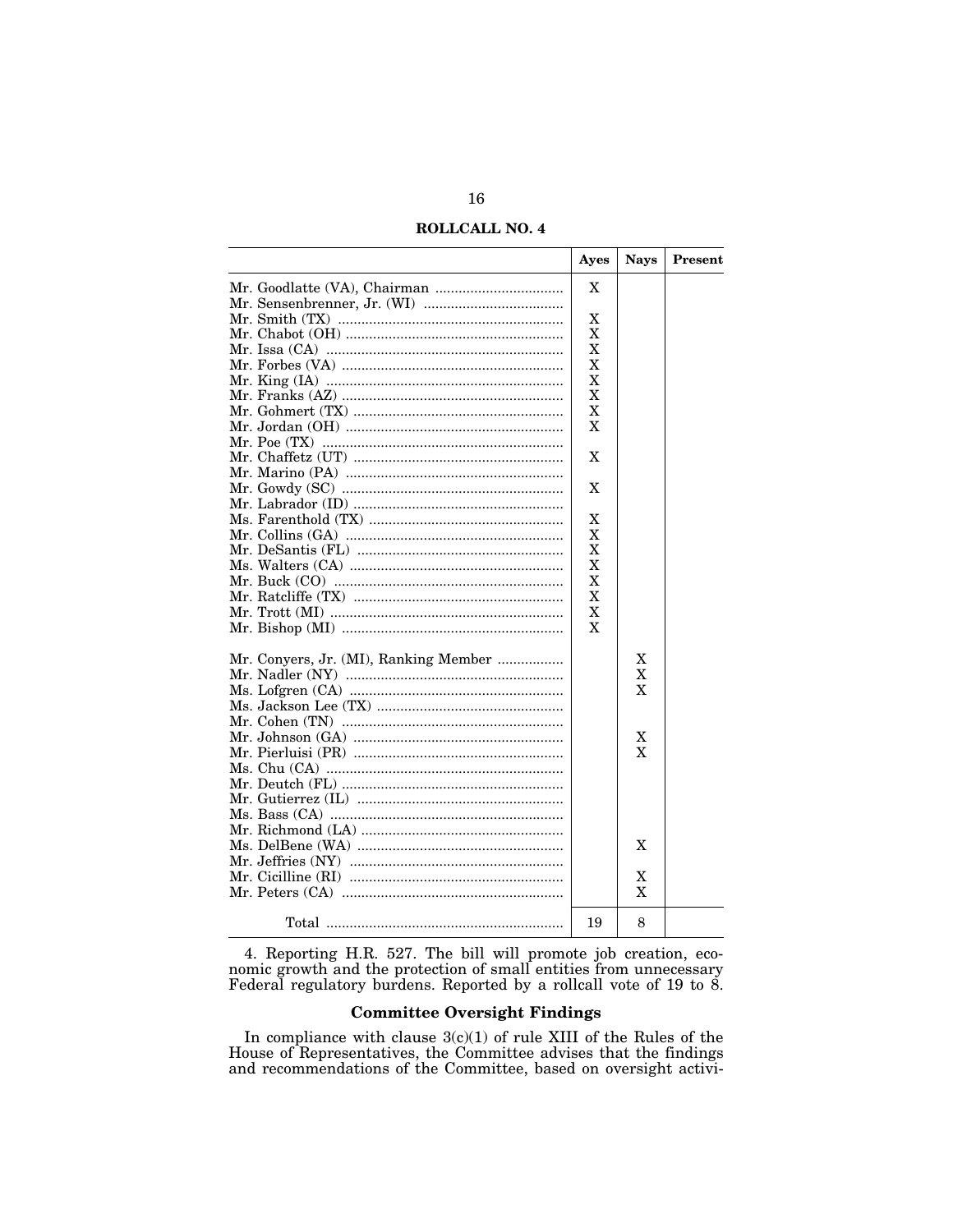ties under clause 2(b)(1) of rule X of the Rules of the House of Representatives, are incorporated in the descriptive portions of this report.

## **New Budget Authority and Tax Expenditures**

Clause  $3(c)(2)$  of rule XIII of the Rules of the House of Representatives is inapplicable because this legislation does not provide new budgetary authority or increased tax expenditures.

#### **Congressional Budget Office Cost Estimate**

With respect to clause  $3(c)(3)$  of rule XIII of the Rules of the House of Representatives, an estimate and comparison prepared by the Director of the Congressional Budget Office under section 402 of the Congressional Budget Act of 1974 was not submitted to the Committee before the of filing of the report.

#### **Duplication of Federal Programs**

No provision of H.R. 527 establishes or reauthorizes a program of the Federal Government known to be duplicative of another Federal program, a program that was included in any report from the Government Accountability Office to Congress pursuant to section 21 of Public Law 111–139, or a program related to a program identified in the most recent Catalog of Federal Domestic Assistance.

#### **Disclosure of Directed Rule Makings**

The Committee estimates that H.R. 527 specifically directs the Chief Counsel for Advocacy of the Small Business Administration to conduct one rule making proceeding within the meaning of 5 U.S.C. 551.

#### **Performance Goals and Objectives**

The Committee states that pursuant to clause  $3(c)(4)$  of rule XIII of the Rules of the House of Representatives, H.R. 527 is intended to promote job creation and economic growth by better protecting small entities from unnecessary Federal regulatory burdens.

#### **Advisory on Earmarks**

In accordance with clause 9 of rule XXI of the Rules of the House of Representatives, H.R. 527 does not contain any congressional earmarks, limited tax benefits, or limited tariff benefits as defined in clause  $9(e)$ ,  $9(f)$ , or  $9(g)$  of Rule XXI.

#### **Section-by-Section Analysis**

The following discussion describes the bill as reported by the Committee.

## *Section 1. Short title; table of contents.*

Section 1 provides that the Act may be cited as the ''Small Business Regulatory Flexibility Improvements Act of 2015.''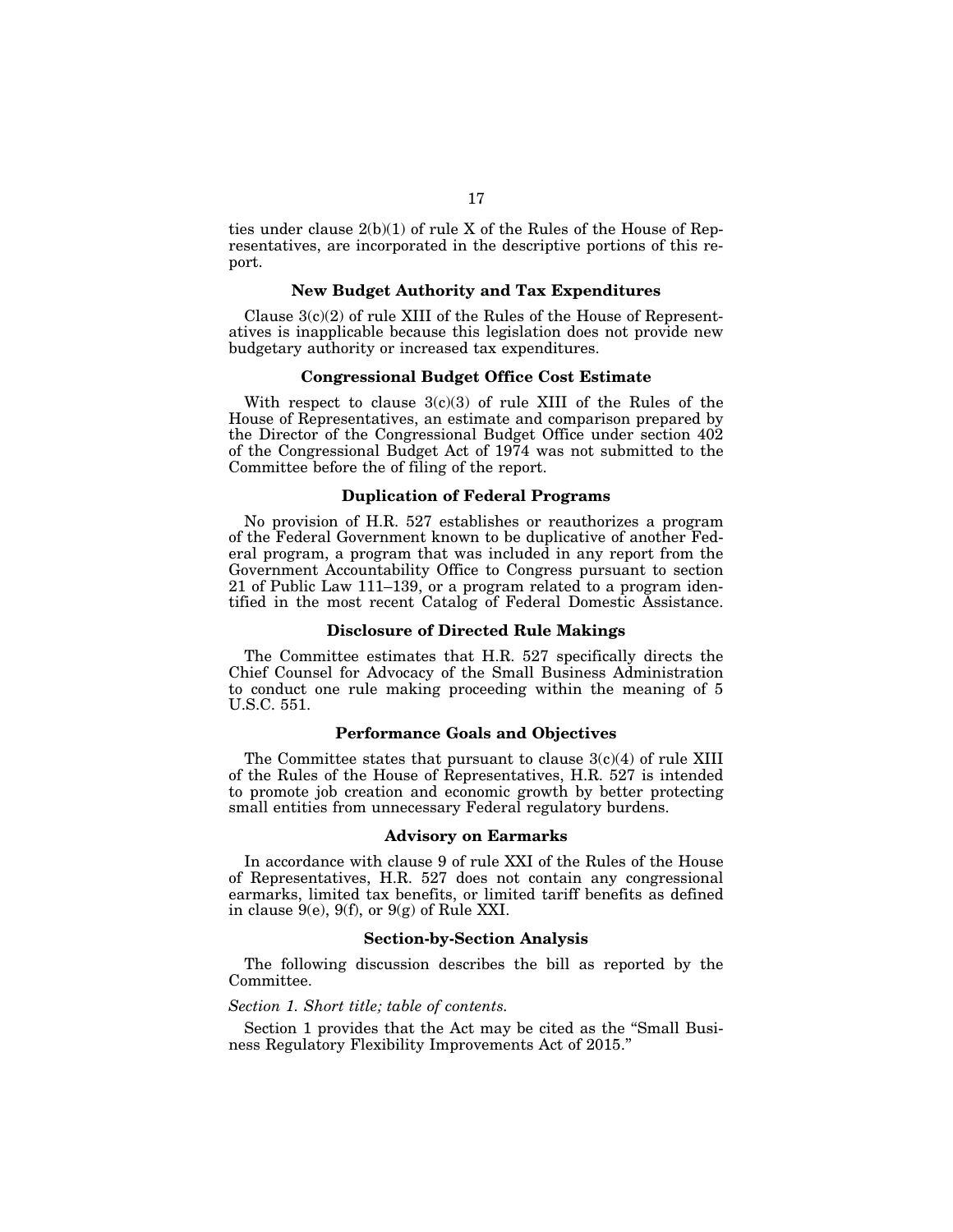#### *Section 2. Clarification and Expansion of Rules Covered by the Regulatory Flexibility Act.*

Subsection 2(a) expands the RFA and SBREFA to apply to all rules within the meaning of 5 U.S.C. § 551(4), except for certain rules of particular applicability. The RFA currently defines a "rule" as one that is issued pursuant to the notice and comment rulemaking provisions of Section 553(b) of the APA. The Committee believes this definition is unjustifiably narrow; the definition of a ''rule'' under the RFA should be the same as under the APA. Amendment 15 adopted by the Small Business Committee at its September 18, 2013, markup of H.R. 2542 amended Subsection 2(a) to exempt rules that protect the rights of and benefits for veterans from the definition of ''rule'' in the legislation.

Subsection 2(b) clarifies the term "economic impact." The RFA requires agencies to prepare a regulatory flexibility analysis if the agency determines that the rule will have a ''significant economic impact on a substantial number of small entities.'' But this term is not defined in current law, and courts have held that agencies do not need to consider indirect economic impacts on small entities. The Committee doubts that Congress originally intended the regulatory flexibility analysis to be so limited. Indirect effects are no less burdensome on small entities than direct effects. Moreover, agencies already measure their regulations' indirect effects under the National Environmental Policy Act, upon which the RFA is modeled, and when performing the cost-benefit analysis required by Executive Order 12,866. Subsection 2(b) thus clarifies that the term ''economic impact'' covers both direct and indirect effects that are reasonably foreseeable. Finally, Subsection 2(b) clarifies that indirect economic effects include compliance costs and effects on revenue.

Subsection 2(c) clarifies that an agency must perform a regulatory flexibility analysis when a proposed rule's effects are significant but beneficial. Agencies interpret the current law to require a regulatory flexibility analysis only when a proposed rule has significant costs to small entities. Requiring a regulatory flexibility analysis when a proposed rule has significant benefits will encourage agencies to pick the most beneficial alternative.

Subsection 2(d) adds tribal organizations to the list of "small entities'' within the RFA's purview. The same considerations that necessitate requiring agencies to perform regulatory flexibility analyses when small governmental bodies are concerned apply with equal force to tribal organizations.

Subsection 2(e) clarifies that the RFA applies to land management plans developed by the U.S. Forest Service and the Bureau of Land Management. This is the GAO's view, although the Forest Service and the BLM disagree. Since these agencies already collect economic data for NEPA reports, this clarification will not be burdensome.

Subsection  $2(f)(1)$  clarifies that the IRS must comply fully with the RFA. The IRS has previously concluded that it is not required to follow the RFA when issuing an ''interpretative'' rule outside of the notice-and-comment process. Adopted in 1996, SBREFA required the IRS to comply with the RFA when an interpretative rule imposes a collection-of-information requirement on a small entity. The IRS misinterprets this statute to apply only when the taxpayer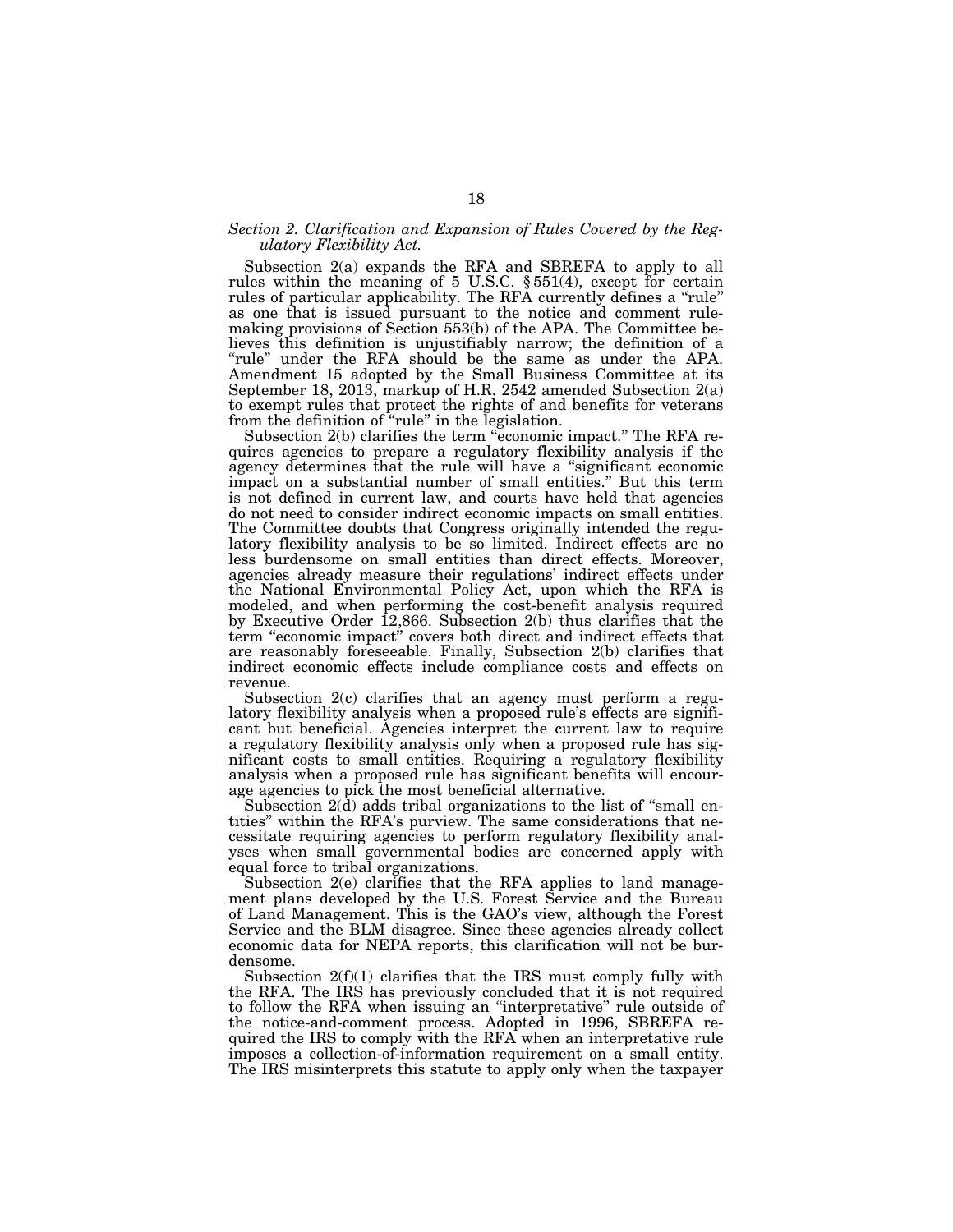is required to complete a brand new, never-used form. Section  $2(f)(1)$  makes clear that the IRS is required to comply with the RFA whenever the IRS intends to codify a regulation in the Code of Federal Regulations and the regulation (or statute that the regulation is interpreting) imposes a collection-of-information requirement. Moreover, the ensuing regulatory flexibility analysis should not be limited to the cost associated with the ''collection of information''; rather, the "collection of information" is a trigger for a full analysis of the rule's economic effects. Subsections 2(f)(2)–(3) establishes that the terms "collection of information" and "recordkeeping requirement'' have the same meaning under the RFA as under the Paperwork Reduction Act.

Subsection  $2(g)$  adopts the definition of "small organization" under the RFA that the Equal Access to Justice Act uses, focusing on the resources available to the organization, i.e., its net worth and number of employees. The current definition of ''small organization'' is unwieldy. Like the RFA, one purpose of the EAJA is to protect small entities from overzealous regulatory enforcement. Thus, both statutes should define "small organization" in the same way. Subsection 2(g) extends the RFA's protections to local labor organizations as well.

#### *Section 3. Expansion of Report of Regulatory Agenda.*

Section 3 expands the terms of 5 U.S.C. sec. 602, which requires agencies to publish regulatory agendas every April and October, including regulations that may have significant impacts on substantial numbers of small entities. Section 3 requires the agendas to describe the North American Industrial Classification System sectors primarily affected by the rules. It also requires agencies and the SBA to publish plain language summaries of the information in the agendas on their websites.

#### *Section 4. Requirements for Providing More Detailed Analyses.*

NEPA, which was the model when Congress adopted the RFA in 1980, requires agencies to develop a ''detailed statement'' regarding the environmental impact of a proposed rule. Courts have interpreted NEPA to require agencies to take a ''hard look'' at environmental impacts. The RFA, however, only requires agencies to develop a ''statement'' regarding the impact of a new regulation on small entities.

After finding that agencies were not fulfilling their responsibilities under the RFA, Congress amended it in 1996 to allow for judicial review, to create the same compliance incentives that exist under NEPA. Unfortunately, courts reviewing agency compliance with SBREFA and RFA have not applied the same level of searching scrutiny as they have given to compliance with NEPA. Consequently, agencies are performing the bare minimum of analysis to satisfy judicial review, without focusing on the most important issue: how to minimize the negative economic impact of regulations on small entities.

Section 4 is intended to increase agency scrutiny directly, by amending the statute, rather than indirectly, as was attempted in SBREFA by adding a judicial review component. Thus, Subsection 4(a) amends Section 603 by requiring the initial regulatory flexibility analysis (''IFRA'') to contain a ''detailed statement'' rather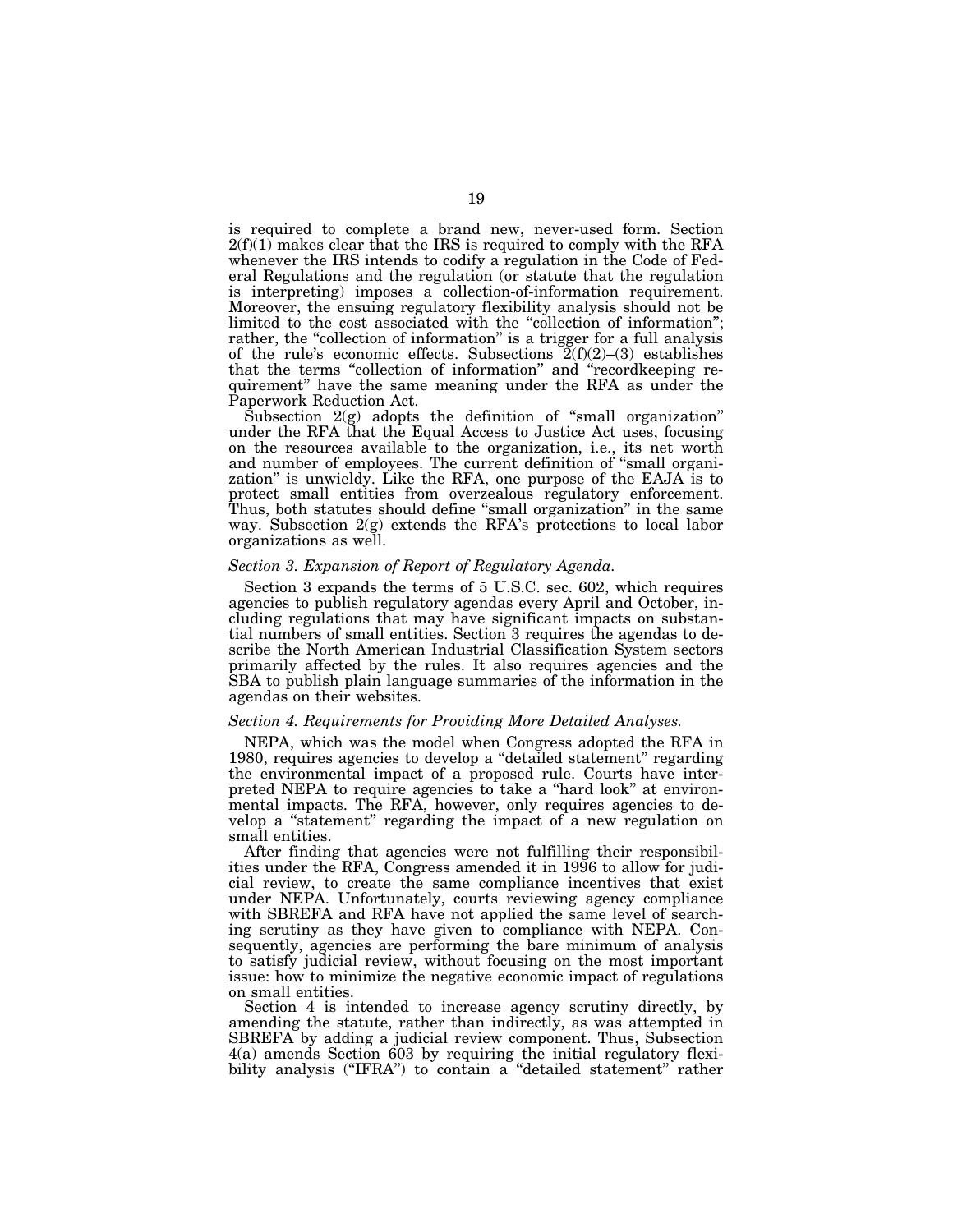than merely a ''statement''; by striking the term ''succinct'' from Subsection 603(b)(2); by striking the term ''where feasible'' from Subsection 603(b)(3); and, by striking the phrase "to the extent practicable'' from Subsection 603(b)(5). Agencies exploit these terms to avoid following the law's clear intent. Subsection 4(a) also adds a new paragraph  $(6)$  to Subsection 603 $(b)$ , requiring agencies to consider the cumulative economic impact of the proposed rule in light of existing rules. Additionally, recognizing that a rule could affect some small entities more than others, Subsection  $4(a)(7)$  requires agencies to describe any disproportionate economic impact on a specific class of small entities. Finally, Subsection 4(a) requires that an initial regulatory flexibility analysis describe any impairment of the ability of small entities to have access to credit.

Regarding the final regulatory flexibility analysis ("FRFA"), Subsection  $4(b)$ (1) amends Section 604 to require the "description" and "explanation" required by Subsections  $604(b)(4)$ ,  $(5)$  and  $(6)$  to be "detailed." This comports with the "detailed statement" required of agencies by NEPA. The bill also requires agencies to describe in the FRFA any disproportionate economic impact on a class of small entities. Subsection  $\overline{4(b)(2)}$  closes an oversight in the RFA to require an agency, when preparing an FRFA, to summarize all comments received throughout the process, not just comments received in response to an IFRA. Subsection  $4(b)(3)$  updates the RFA technologically by requiring agencies to post FRFAs online.

Subsection 4(c) allows agencies to satisfy the RFA by making reference to already-completed analyses (for example, under NEPA) that satisfy the RFA's criteria. If the necessary analysis already has been completed, then there is no reason to force an agency to go through the rote exercise of performing it again. Nevertheless, agencies must cite to the pre-existing analysis with specificity; vague or casual references will not suffice. Thus, Subsection 4(c) requires the agency to identify the ''specific portion of another agenda or analysis.'' In the same vein, when an agency certifies that a proposed rule will not have a ''significant economic impact on a substantial number of small entities,'' Subsection 4(d) requires the agency to give a ''detailed statement'' and to identify the supporting "factual and legal" basis for the certification.

Finally, Subsection 4(e) makes quantifiable data (of the caliber required under the Information Quality Act) the standard for measuring the economic impact of a proposed rule on small entities. This will make agencies' IRFAs and FRFAs more transparent, including for courts at the judicial review stage. If quantifiable data is unavailable then the agency must provide a ''detailed statement explaining why quantification is not practicable or reliable'' as well as ''a more general descriptive statement'' of the rule's effects. The Chief Counsel for Advocacy will have the authority to promulgate regulations fleshing out these data quality standards.

#### *Section 5. Repeal of Waiver Authority and Additional Powers of Chief Counsel.*

Section 5 empowers the Chief Counsel for Advocacy to make rules governing agency compliance with the RFA. The status quo of agency compliance with the RFA is best described as inconsistent and recalcitrant. To address this problem, the Chief Counsel will promulgate rules regarding agency compliance within 270 days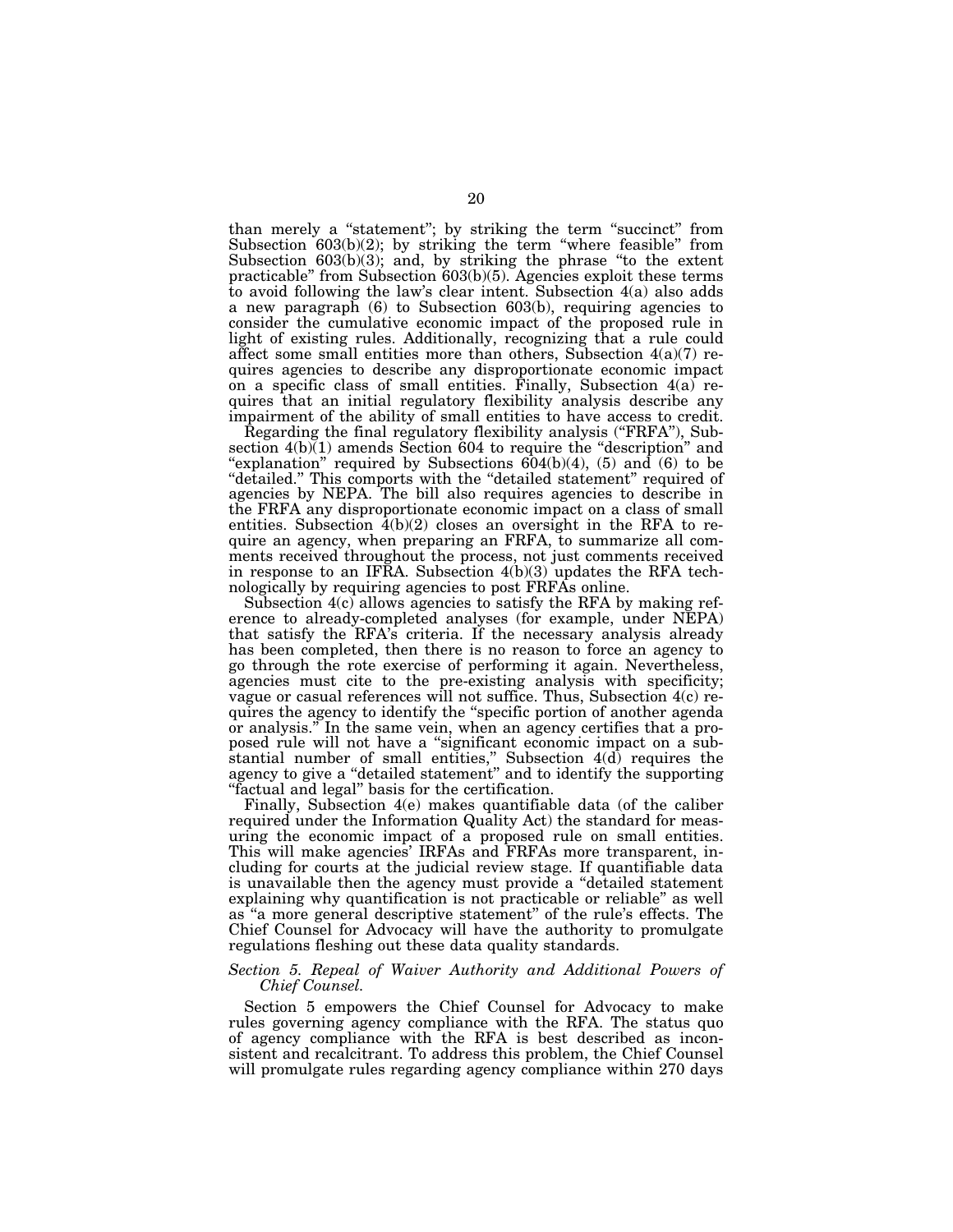of enactment. This parallels the authority of the Council on Environmental Quality to issue regulations governing agency compliance with the NEPA. The Chief Counsel's regulations will be promulgated according to notice-and-comment rulemaking and consequently will receive *Chevron* deference. Agencies can issue supplementary compliance protocols, but no agency can overturn the Chief Counsel's compliance rules.

Section 5 clarifies that the Chief Counsel may intervene in agency adjudications, like an amicus curiae, to advise the agency of how its decision will affect small entities. The Chief Counsel is not authorized to appeal any decision or otherwise to act as counsel for the small entity concerned. Section 5 also allows the Chief Counsel to file comments on any notice of proposed rulemaking, which will strengthen the Chief Counsel's role as the main advocate for small entities in all Federal agency decision-making (not just when the RFA is concerned).

Section 5 repeals agencies' authority to waive IRFAs and delay FRFAs by 180 days in emergency situations. The waiver provision of Section 608 of the RFA is redundant with Section 553 of the APA. The entire RFA process for determining the impact of a rule on small entities—advocacy review panels, IRFAs and FRFAs—is triggered by notice and comment rulemaking. The RFA's current waiver provision is unnecessary in light of 5 U.S.C. § 553(b)(B), which allows an agency to bypass notice and comment rulemaking ''for good cause,'' which would apply in an emergency.

#### *Section 6. Procedures for Gathering Comments.*

Section 6 clarifies, improves and expands the advocacy review panel process. Currently, as amended by SBREFA, Section 609 requires OSHA and the EPA to hold advocacy review panels before publishing an IRFA, to receive input directly from small entities. The new Consumer Financial Protection Bureau also is required to conduct advocacy review panels.

Building on these reforms, Section 6 expands the use of advocacy review panels to all Federal agencies, including independent regulatory agencies, for any major rule (as defined by the Congressional Review Act) or for any rule that will have a significant economic impact on a substantial number of small entities. Section 6 clarifies the type of information the agency must provide to the Office of Advocacy (with an appropriate accommodation made for IRS rules) and describes the content and focus of the report itself, which is to be drafted by the Chief Counsel for Advocacy in consultation with other panel members. Rather than simply listing concerns raised by small entities in the panel process, the report should discuss in detail the regulation's economic impact and analyze alternatives that will minimize costs or maximize benefits. Section 6 slightly reforms the panel's composition and clarifies that the Office of Advocacy is solely responsible for selecting small entity representatives to advise the panel. The Section also empowers the Chief Counsel for Advocacy to waive the panel process when it is ''impractical, unnecessary, or contrary to the public interest.''

In addition, Section 6 clarifies that agencies are required annually to publish the list of existing rules they plan to review under the Regulatory Flexibility Act's periodic review requirement; requires agencies to provide to small entities, upon their request,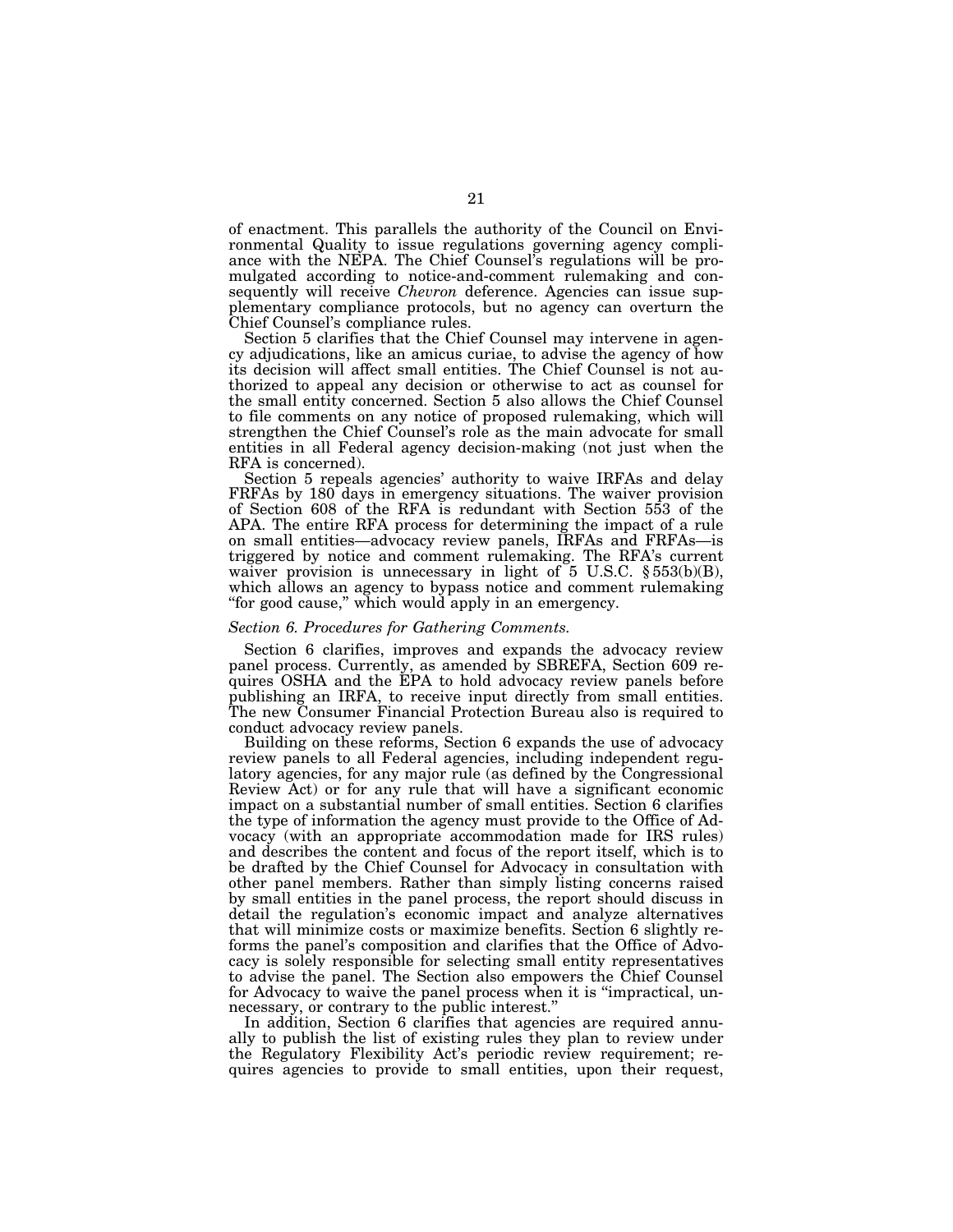panel reports and materials and information provided to the Chief Counsel for Advocacy within 10 business days of the request; and requires that an assessment of the economic impact of a proposed rule on small entities in a panel report includes an assessment of the proposed rule's impact on startup costs for small entities.

#### *Section 7. Periodic Review of Rules.*

Section 7 of H.R. 527 reforms Section 610 to clarify how agencies must perform the periodic regulatory review. The law as currently written contains a number of ambiguities and shortcomings that warrant clarification and revision. Section 7 requires agencies to develop new periodic review plans within 180 days and to publish these plans online. Section 7 clarifies that the agency must review *all* rules that have a significant economic impact on a substantial number of small entities—regardless of whether the agency originally prepared an FRFA for the rule. The trigger is whether the rule *currently* has a significant economic impact on a substantial number of small entities.

Pursuant to this periodic review, the agency should amend the rule as necessary to maximize its benefits or minimize its costs to small entities, considering the factors given in the new Subsection 610(d). In addition, the agency must report the results of the review and publish in the Federal Register a list of rules to be reviewed and request comments.

Section 7 also requires that an agency conduct outreach to and meaningfully include women, veteran and socially and economically disadvantaged small businesses in their plan to gather input on existing agency rules. Finally, Section 7 allows small entities to provide input on the list of rules an agency plans to review by requiring agencies to solicit public comment on the list of rules when it is published in the Federal Register and on the agency's website.

#### *Section 8. Judicial Review of Compliance with the RFA.*

Under Section 8, judicial review is available when the agency publishes the final rule; the current law requires small entities to wait until the "final agency action" is complete before bringing suit alleging a violation of the RFA. Taken together, Subsections  $8(a)$ and (b) ensure that small entities will have prompt access to judicial review without procedural delays from agency-imposed exhaustion requirements. Subsection 8(c) makes appropriate conforming and technical corrections to Section 611. Lastly, Subsection 8(d) clarifies the Chief Counsel for Advocacy's authority to file an amicus brief regarding agency compliance with the RFA.

### *Section 9. Jurisdiction of Court of Appeals for Challenges to Rules Implementing RFA.*

Subsection 9(a) grants jurisdiction to the U.S. Court of Appeals to review challenges by small entities to rules promulgated by the Chief Counsel for Advocacy to implement the RFA. Subsection 9(b) makes technical conforming amendments. Subsection 9(c) clarifies the Chief Counsel's authority to file an amicus brief in a lawsuit challenging an agency's compliance with the Chief Counsel's rules implementing the RFA.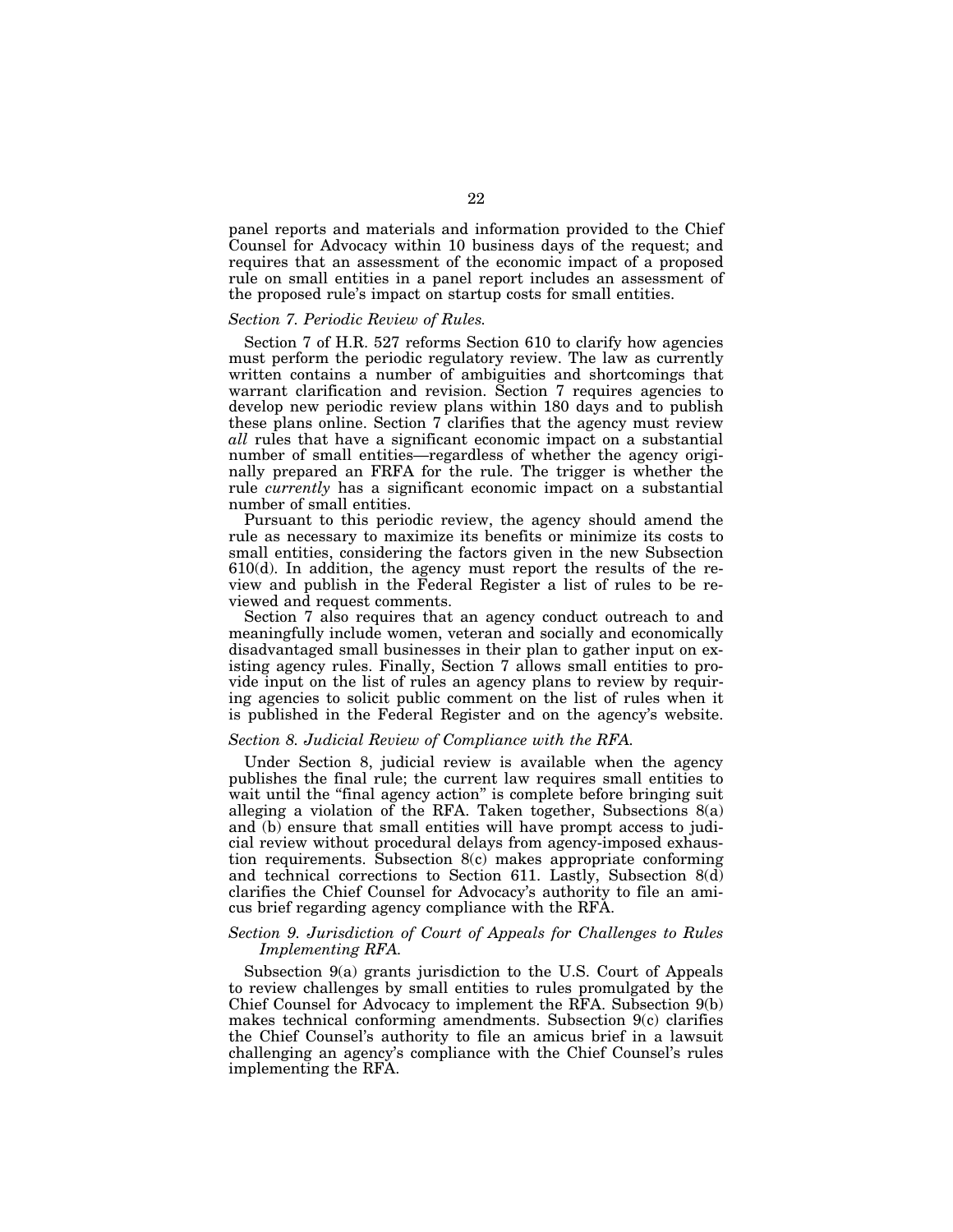#### *Section 10. Establishment and Approval of Small Business Concern Size Standards by Chief Counsel for Advocacy*

Section 10 transfers from the SBA Administrator to the Chief Counsel for Advocacy the function of determining size standards of small businesses for purposes other than the Small Business Act and Small Business Investment Act of 1958.

#### *Section 11. Clerical Amendments.*

Section 11 contains necessary clerical amendments to make the U.S. Code consistent with the foregoing changes.

#### *Section 12. Agency Preparation of Guides.*

Subsection 212(a)(5) of SBREFA requires agencies to prepare compliance guides for any rule for which a final regulatory flexibility analysis was prepared. Under the existing law, agencies may consult with small entities in the development of these guides. Section 12 requires agencies to solicit input from affected small entities or associations of affected small entities in the development of compliance guides.

#### *Section 13. Comptroller General Report.*

Section 13 requires a GAO study no later than 90 days after the enactment of the legislation that examines whether the Office of the Chief Counsel for Advocacy has the capacity and resources to carry out its duties under the bill.

#### **Changes in Existing Law Made by the Bill, as Reported**

In compliance with clause 3(e) of rule XIII of the Rules of the House of Representatives, changes in existing law made by the bill, as reported, are shown as follows (existing law proposed to be omitted is enclosed in black brackets, new matter is printed in italics, and existing law in which no change is proposed is shown in roman):

#### **TITLE 5, UNITED STATES CODE**

\* \* \* \* \* \* \*

# **PART I—THE AGENCIES GENERALLY**

\* \* \* \* \* \* \*

### **CHAPTER 6—THE ANALYSIS OF REGULATORY FUNCTIONS**

Sec.

601. Definitions.

ermand the state of the state of the state of the state of the state of the state of the state of the state of the state of the state of the state of the state of the state of the state of the state of the state of the sta *605. Incorporations by reference and certifications.*  \* \* \* \* \* \* \* \*

ø607. Preparation of analyses.

[608. Procedure for waiver or delay of completion.]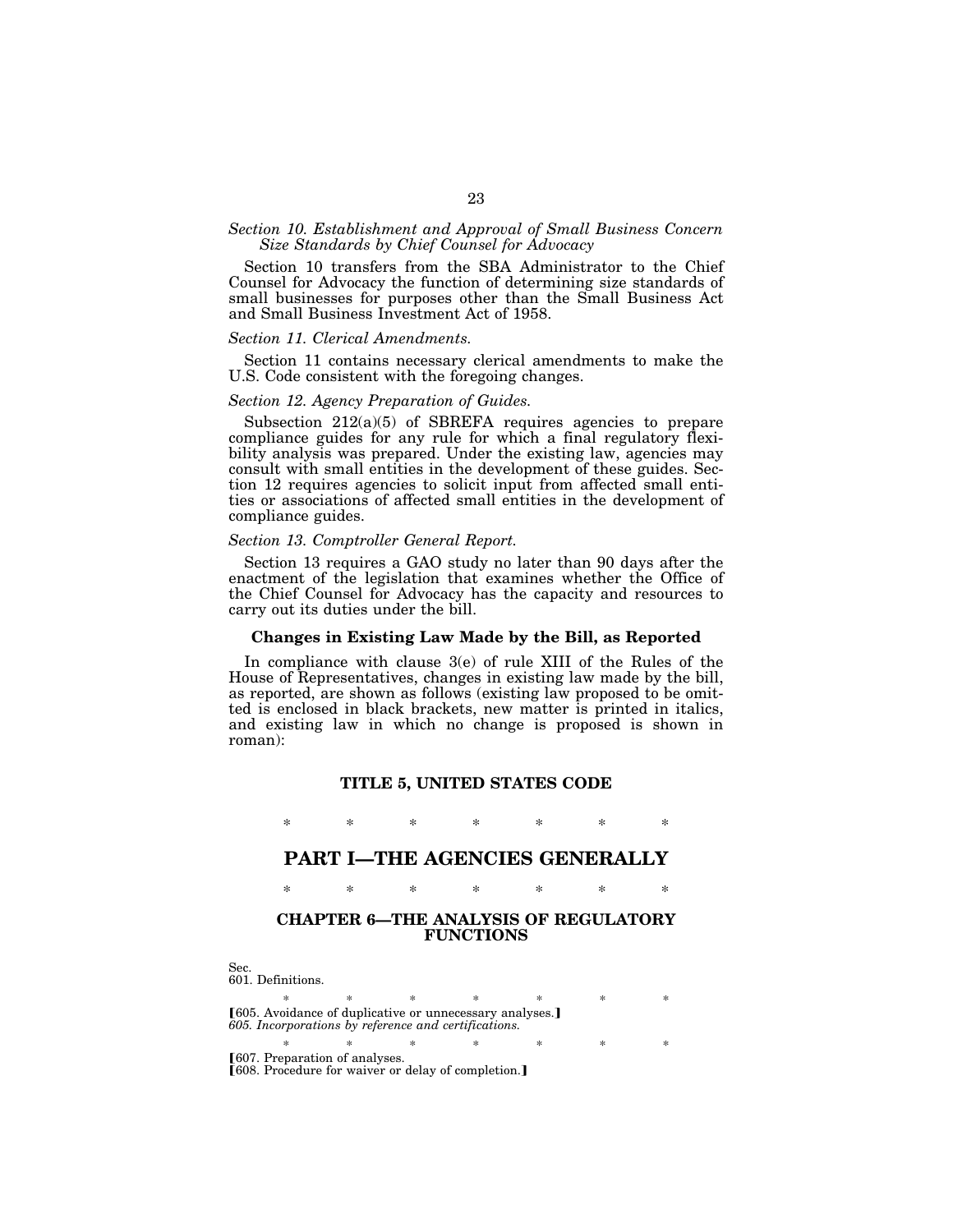*607. Quantification requirements. 608. Additional powers of Chief Counsel for Advocacy.* 

#### **§ 601. Definitions**

For purposes of this chapter—

 $(1)$  the term

*(1) AGENCY.—The term* "agency" means an agency as defined in section  $551(1)$  of this title[;**]**.

 $(2)$  the term "rule" means any rule for which the agency publishes a general notice of proposed rulemaking pursuant to section 553(b) of this title, or any other law, including any rule of general applicability governing Federal grants to State and local governments for which the agency provides an opportunity for notice and public comment, except that the term "rule" does not include a rule of particular applicability relating to rates, wages, corporate or financial structures or reorganizations thereof, prices, facilities, appliances, services, or allowances therefor or to valuations, costs or accounting, or practices relating to such rates, wages, structures, prices, appliances, services, or allowances;

*(2) RULE.—The term ''rule'' has the meaning given such term in section 551(4) of this title, except that such term does not include a rule pertaining to the protection of the rights of and benefits for veterans or a rule of particular (and not general) applicability relating to rates, wages, corporate or financial structures or reorganizations thereof, prices, facilities, appliances, services, or allowances therefor or to valuations, costs or accounting, or practices relating to such rates, wages, structures, prices, appliances, services, or allowances.* 

 $\hat{\mathbf{I}}(3)$  the term

*(3) SMALL BUSINESS.—The term* ''small business'' has the same meaning as the term "small business concern" under section 3 of the Small Business Act, unless an agency, after consultation with the Office of Advocacy of the Small Business Administration and after opportunity for public comment, establishes one or more definitions of such term which are appropriate to the activities of the agency and publishes such defini- $\bar{\text{tion}}(s)$  in the Federal Register  $\bar{\text{f}}$ ;*.* 

 $(4)$  the term "small organization" means any not-for-profit enterprise which is independently owned and operated and is not dominant in its field, unless an agency establishes, after opportunity for public comment, one or more definitions of such term which are appropriate to the activities of the agency and publishes such definition(s) in the Federal Register;

*(4) SMALL ORGANIZATION.—* 

*(A) IN GENERAL.—The term ''small organization'' means any not-for-profit enterprise which, as of the issuance of the notice of proposed rulemaking—* 

*(i) in the case of an enterprise which is described by a classification code of the North American Industrial Classification System, does not exceed the size standard established by the Administrator of the Small Business Administration pursuant to section 3 of the Small Business Act (15 U.S.C. 632) for small business concerns described by such classification code; and*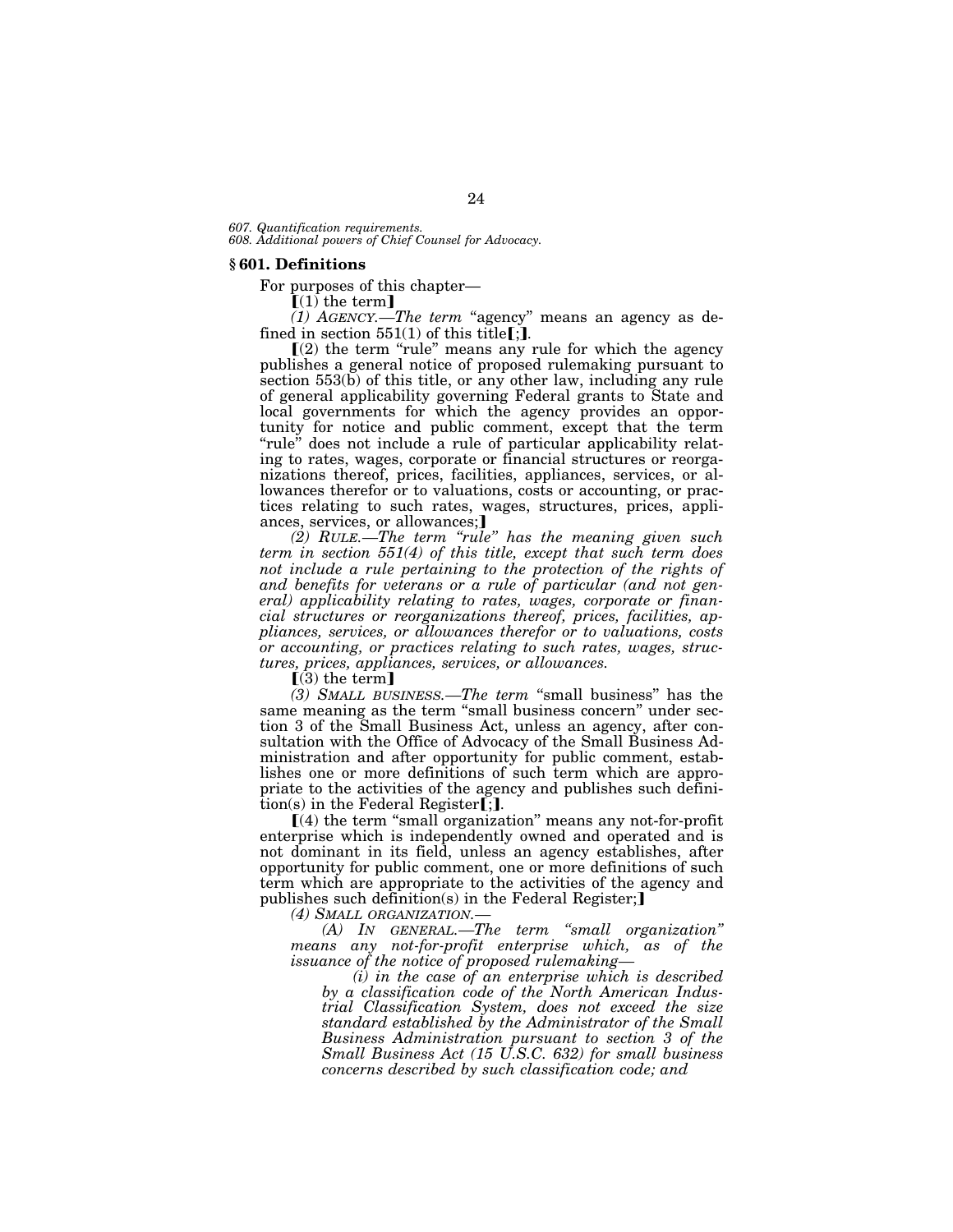*(ii) in the case of any other enterprise, has a net worth that does not exceed \$7,000,000 and has not more than 500 employees.* 

*(B) LOCAL LABOR ORGANIZATIONS.—In the case of any local labor organization, subparagraph (A) shall be applied without regard to any national or international organization of which such local labor organization is a part.* 

*(C) AGENCY DEFINITIONS.—Subparagraphs (A) and (B) shall not apply to the extent that an agency, after consultation with the Office of Advocacy of the Small Business Administration and after opportunity for public comment, establishes one or more definitions for such term which are appropriate to the activities of the agency and publishes such definitions in the Federal Register.* 

 $(5)$  the term]

*(5) SMALL GOVERNMENTAL JURISDICTION.—The term* ''small governmental jurisdiction'' means governments of cities, counties, towns, townships, villages, school districts, or special districts, *and tribal organizations (as defined in section 4(l) of the Indian Self-Determination and Education Assistance Act (25 U.S.C. 450b(l))),* with a population of less than fifty thousand, unless an agency establishes, after opportunity for public comment, one or more definitions of such term which are appropriate to the activities of the agency and which are based on such factors as location in rural or sparsely populated areas or limited revenues due to the population of such jurisdiction, and publishes such definition(s) in the Federal Register $[j]$ .

 $(6)$  the term]

*(6) SMALL ENTITY.—The term* ''small entity'' shall have the same meaning as the terms "small business", "small organization'' and ''small governmental jurisdiction'' defined in paragraphs  $(3)$ ,  $(4)$  and  $(5)$  of this section  $\left[$ ; and  $\right]$ .

 $(7)$  the term "collection of information"-

 $(A)$  means the obtaining, causing to be obtained, soliciting, or requiring the disclosure to third parties or the public, of facts or opinions by or for an agency, regardless of form or format, calling for either—

 $(i)$  answers to identical questions posed to, or identical reporting or recordkeeping requirements imposed on, 10 or more persons, other than agencies, instrumentalities, or employees of the United States; or

 $(iii)$  answers to questions posed to agencies, instrumentalities, or employees of the United States which are to be used for general statistical purposes; and

 $\Gamma(B)$  shall not include a collection of information described under section  $3518(c)(1)$  of title 44, United States Code.

ø(8) RECORDKEEPING REQUIREMENT.—The term ''recordkeeping requirement'' means a requirement imposed by an agency on persons to maintain specified records.

*(7) COLLECTION OF INFORMATION.—The term ''collection of information'' has the meaning given such term in section 3502(3) of title 44.*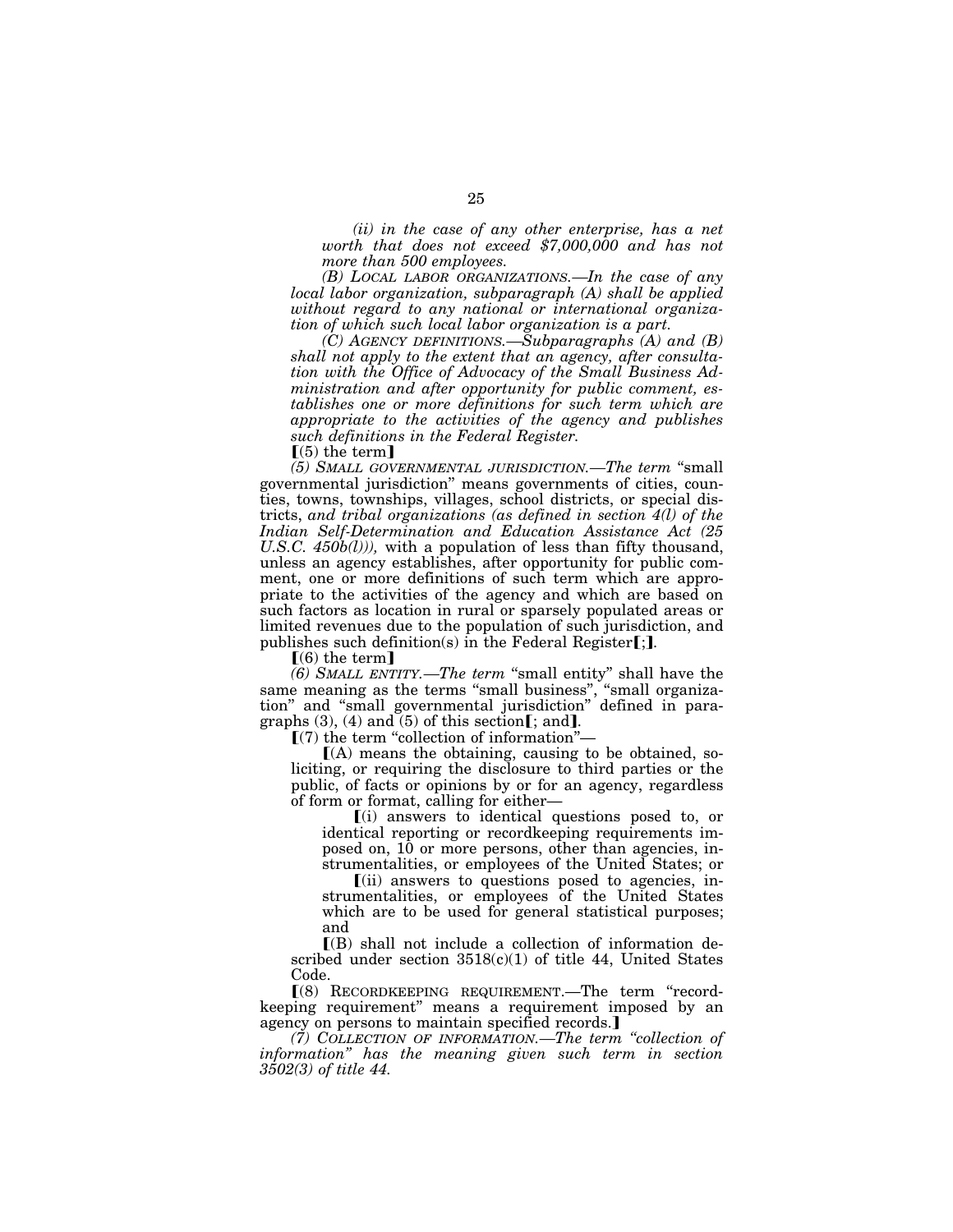*(8) RECORDKEEPING REQUIREMENT.—The term ''recordkeeping requirement'' has the meaning given such term in section 3502(13) of title 44.* 

*(9) ECONOMIC IMPACT.—The term ''economic impact'' means, with respect to a proposed or final rule—* 

*(A) any direct economic effect on small entities of such rule; and* 

*(B) any indirect economic effect (including compliance costs and effects on revenue) on small entities which is reasonably foreseeable and results from such rule (without regard to whether small entities will be directly regulated by the rule).* 

*(10) LAND MANAGEMENT PLAN.—* 

*(A) IN GENERAL.—The term ''land management plan'' means—* 

*(i) any plan developed by the Secretary of Agriculture under section 6 of the Forest and Rangeland Renewable Resources Planning Act of 1974 (16 U.S.C. 1604); and* 

*(ii) any plan developed by the Secretary of the Interior under section 202 of the Federal Land Policy and Management Act of 1976 (43 U.S.C. 1712).* 

*(B) REVISION.—The term ''revision'' means any change to a land management plan which—* 

*(i) in the case of a plan described in subparagraph (A)(i), is made under section 6(f)(5) of the Forest and Rangeland Renewable Resources Planning Act of 1974 (16 U.S.C. 1604(f)(5)); or* 

*(ii) in the case of a plan described in subparagraph (A)(ii), is made under section 1610.5–6 of title 43, Code of Federal Regulations (or any successor regulation).* 

*(C) AMENDMENT.—The term ''amendment'' means any change to a land management plan which—* 

*(i) in the case of a plan described in subparagraph (A)(i), is made under section 6(f)(4) of the Forest and Rangeland Renewable Resources Planning Act of 1974 (16 U.S.C. 1604(f)(4)) and with respect to which the Secretary of Agriculture prepares a statement described in section 102(2)(C) of the National Environmental Policy Act of 1969 (42 U.S.C. 4332(2)(C)); or* 

*(ii) in the case of a plan described in subparagraph (A)(ii), is made under section 1610.5–5 of title 43, Code of Federal Regulations (or any successor regulation) and with respect to which the Secretary of the Interior prepares a statement described in section 102(2)(C) of the National Environmental Policy Act of 1969 (42 U.S.C. 4332(2)(C)).* 

### **§ 602. Regulatory agenda**

(a) During the months of October and April of each year, each agency shall publish in the Federal Register a regulatory flexibility agenda which shall contain—

(1) a brief description of the subject area of any rule which the agency expects to propose or promulgate which is likely to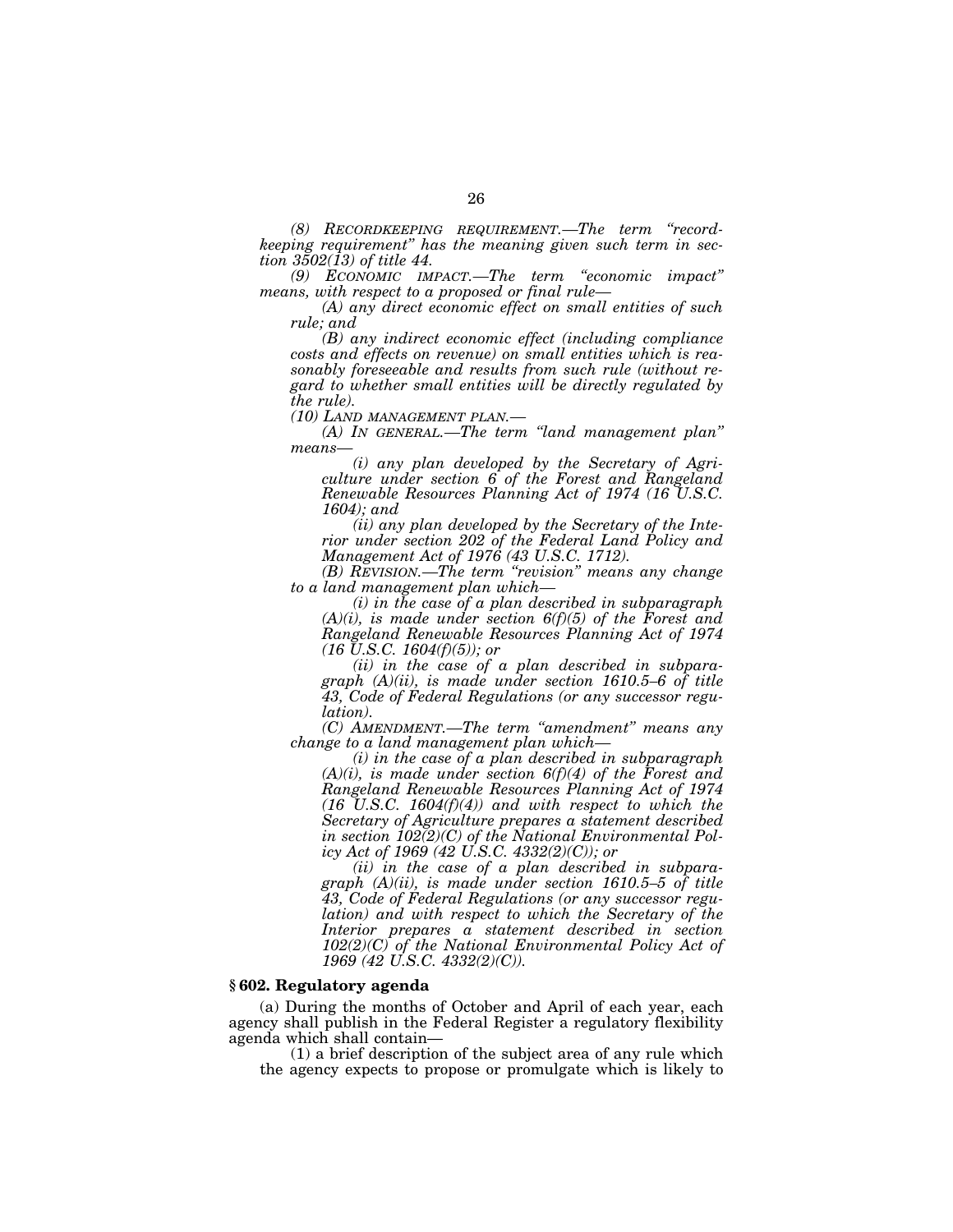have a significant economic impact on a substantial number of small entities;

(2) a summary of the nature of any such rule under consideration for each subject area listed in the agenda pursuant to paragraph (1), the objectives and legal basis for the issuance of the rule, and an approximate schedule for completing action on any rule for which the agency has issued a general notice of proposed rulemaking[, and];

*(3) a brief description of the sector of the North American Industrial Classification System that is primarily affected by any rule which the agency expects to propose or promulgate which is likely to have a significant economic impact on a substantial number of small entities; and* 

 $(3)$  (4) the name and telephone number of an agency official knowledgeable concerning the items listed in paragraph (1).

(b) Each regulatory flexibility agenda shall be transmitted to the Chief Counsel for Advocacy of the Small Business Administration for comment, if any.

ø(c) Each agency shall endeavor to provide notice of each regulatory flexibility agenda to small entities or their representatives through direct notification or publication of the agenda in publications likely to be obtained by such small entities and shall invite comments upon each subject area on the agenda.]

*(c) Each agency shall prominently display a plain language summary of the information contained in the regulatory flexibility agenda published under subsection (a) on its website within 3 days of its publication in the Federal Register. The Office of Advocacy of the Small Business Administration shall compile and prominently display a plain language summary of the regulatory agendas referenced in subsection (a) for each agency on its website within 3 days of their publication in the Federal Register.* 

(d) Nothing in this section precludes an agency from considering or acting on any matter not included in a regulatory flexibility agenda, or requires an agency to consider or act on any matter listed in such agenda.

#### **§ 603. Initial regulatory flexibility analysis**

(a) Whenever an agency is required by section 553 of this title, or any other law, to publish general notice of proposed rulemaking for any proposed rule, [or] publishes a notice of proposed rulemaking for an interpretative rule involving the internal revenue laws of the United States, *or publishes a revision or amendment to a land management plan,* the agency shall prepare and make available for public comment an initial regulatory flexibility analysis. Such analysis shall describe the impact of the proposed rule on small entities. The initial regulatory flexibility analysis or a summary shall be published in the Federal Register at the time of the publication of general notice of proposed rulemaking for the rule. The agency shall transmit a copy of the initial regulatory flexibility analysis to the Chief Counsel for Advocacy of the Small Business Administration. In the case of an interpretative rule involving the internal revenue laws of the United States, this chapter applies to interpretative rules published in the Federal Register for codification in the Code of Federal Regulations, but only to the extent that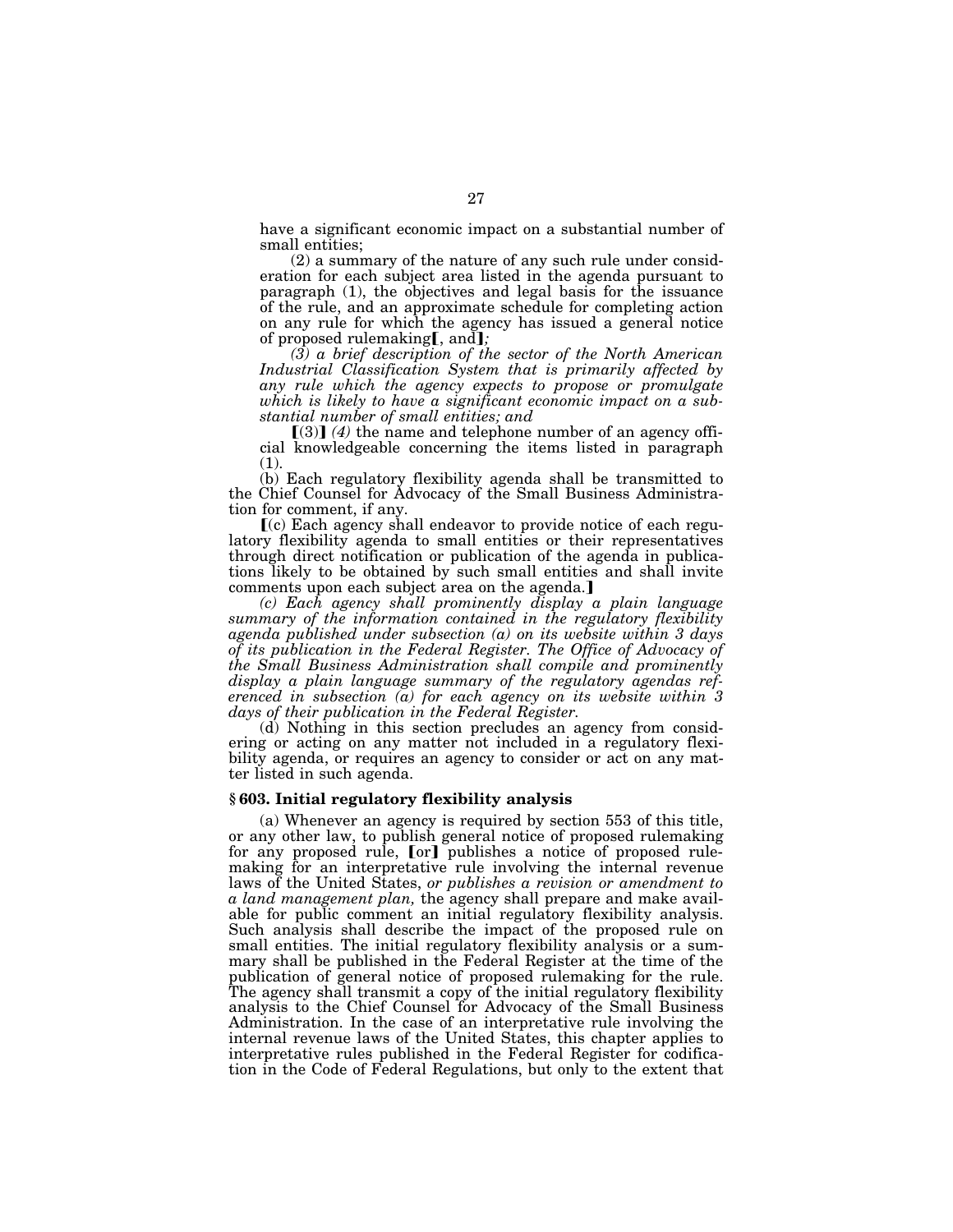such interpretative rules impose on small entities a collection of information requirement<sup>[.]</sup> *or a recordkeeping requirement, and without regard to whether such requirement is imposed by statute or regulation.* 

ø(b) Each initial regulatory flexibility analysis required under this section shall contain—

 $(1)$  a description of the reasons why action by the agency is being considered;

 $(2)$  a succinct statement of the objectives of, and legal basis for, the proposed rule;

 $(3)$  a description of and, where feasible, an estimate of the number of small entities to which the proposed rule will apply;

 $(4)$  a description of the projected reporting, recordkeeping and other compliance requirements of the proposed rule, including an estimate of the classes of small entities which will be subject to the requirement and the type of professional skills necessary for preparation of the report or record;

 $(5)$  an identification, to the extent practicable, of all relevant Federal rules which may duplicate, overlap or conflict with the proposed rule.

*(b) Each initial regulatory flexibility analysis required under this section shall contain a detailed statement—* 

*(1) describing the reasons why action by the agency is being considered;* 

*(2) describing the objectives of, and legal basis for, the proposed rule;* 

*(3) estimating the number and type of small entities to which the proposed rule will apply;* 

*(4) describing the projected reporting, recordkeeping, and other compliance requirements of the proposed rule, including an estimate of the classes of small entities which will be subject to the requirement and the type of professional skills necessary for preparation of the report and record;* 

*(5) describing all relevant Federal rules which may duplicate, overlap, or conflict with the proposed rule, or the reasons why such a description could not be provided;* 

*(6) estimating the additional cumulative economic impact of the proposed rule on small entities beyond that already imposed on the class of small entities by the agency or why such an estimate is not available;* 

*(7) describing any disproportionate economic impact on small entities or a specific class of small entities; and* 

*(8) describing any impairment of the ability of small entities to have access to credit.* 

(c) [Each initial regulatory flexibility analysis shall also contain a description of any significant alternatives to the proposed rule which accomplish the stated objectives of applicable statutes and which minimize any significant economic impact of the pro-<br>posed rule on small entities.] *Each initial regulatory flexibility analysis shall also contain a detailed description of alternatives to the proposed rule which minimize any adverse significant economic impact or maximize any beneficial significant economic impact on small entities.* Consistent with the stated objectives of applicable statutes, the analysis shall discuss significant alternatives such as—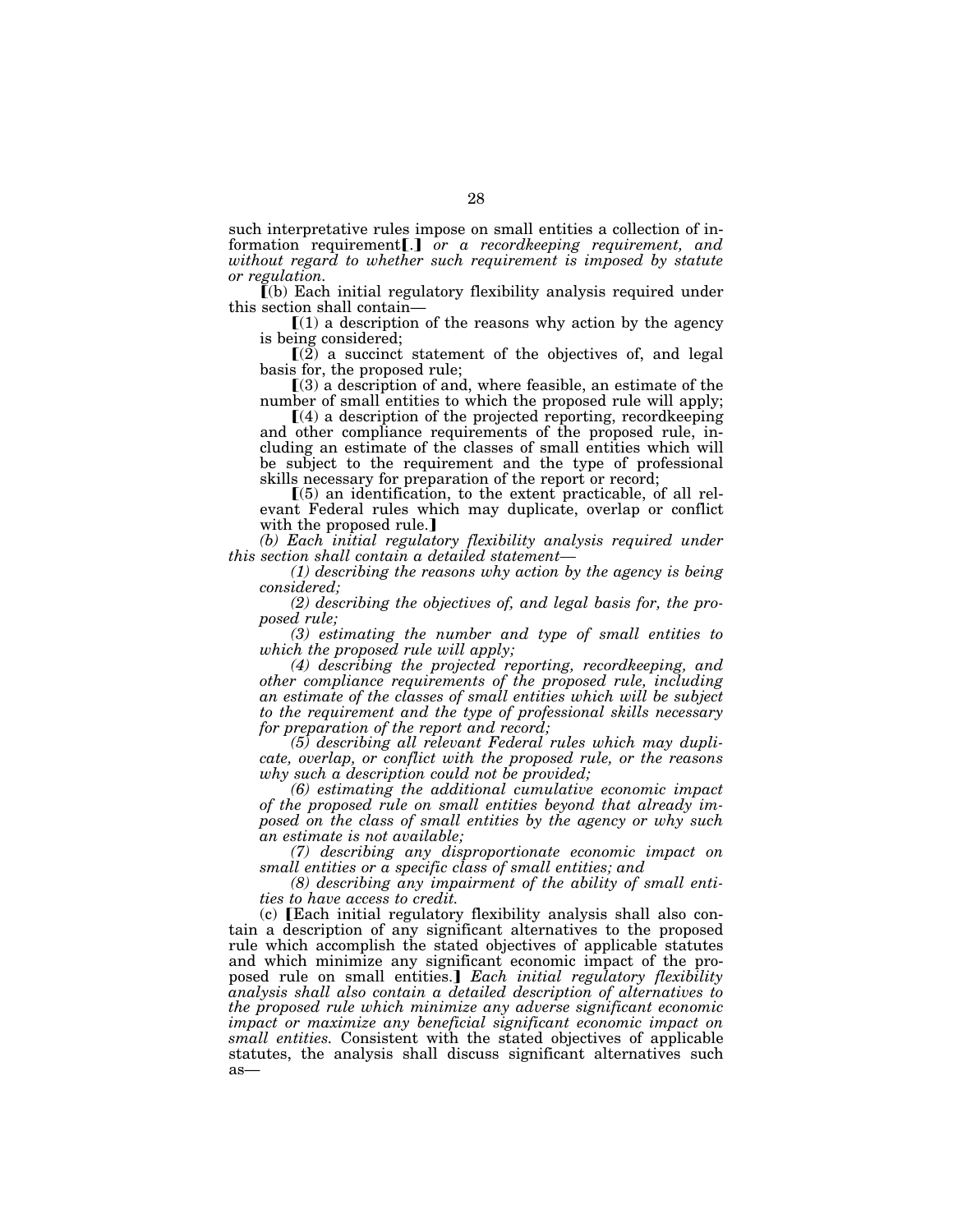(1) the establishment of differing compliance or reporting requirements or timetables that take into account the resources available to small entities;

(2) the clarification, consolidation, or simplification of compliance and reporting requirements under the rule for such small entities;

(3) the use of performance rather than design standards; and

(4) an exemption from coverage of the rule, or any part thereof, for such small entities.

(d) $[(1)$  For a covered agency,] For a covered agency, as defined in section 609(d)(2), each initial regulatory flexibility analysis shall include a description of—

 $[(A)$  any  $](1)$  any projected increase in the cost of credit for small entities;

 $[(B)$  any  $](2)$  any significant alternatives to the proposed rule which accomplish the stated objectives of applicable statutes and which minimize *any* increase in the cost of credit for small entities; and

 $\llbracket$ (C) advice] (3) *advice* and recommendations of representatives of small entities relating to issues described in subparagraphs (A) and (B) and subsection (b).

 $\check{I}(2)$  A covered agency, as defined in section 609(d)(2), shall, for purposes of complying with paragraph  $(1)(C)$ –

 $(A)$  identify representatives of small entities in consultation with the Chief Counsel for Advocacy of the Small Business Administration; and

 $($ B) collect advice and recommendations from the representatives identified under subparagraph (A) relating to issues described in subparagraphs  $(A)$  and  $(B)$  of paragraph  $(1)$ and subsection (b).

#### **§ 604. Final regulatory flexibility analysis**

(a) When an agency promulgates a final rule under section 553 of this title, after being required by that section or any other law to publish a general notice of proposed rulemaking, [or] promulgates a final interpretative rule involving the internal revenue laws of the United States as described in section 603(a), *or adopts a revision or amendment to a land management plan,* the agency shall prepare a final regulatory flexibility analysis. Each final regulatory flexibility analysis shall contain—

(1) a statement of the need for, and objectives of, the rule;

(2) a statement of the significant issues raised by the public comments in response to the initial regulatory flexibility analysis *(or certification of the proposed rule under section*   $605(\tilde{b})$ , a statement of the assessment of the agency of such issues, and a statement of any changes made in the proposed rule as a result of such comments;

(3) the response of the agency to any comments filed by the Chief Counsel for Advocacy of the Small Business Administration in response to the proposed rule, and a detailed statement of any change made to the proposed rule in the final rule as a result of the comments;

(4) a *detailed* description of and an estimate of the number of small entities to which the rule will apply or [an expla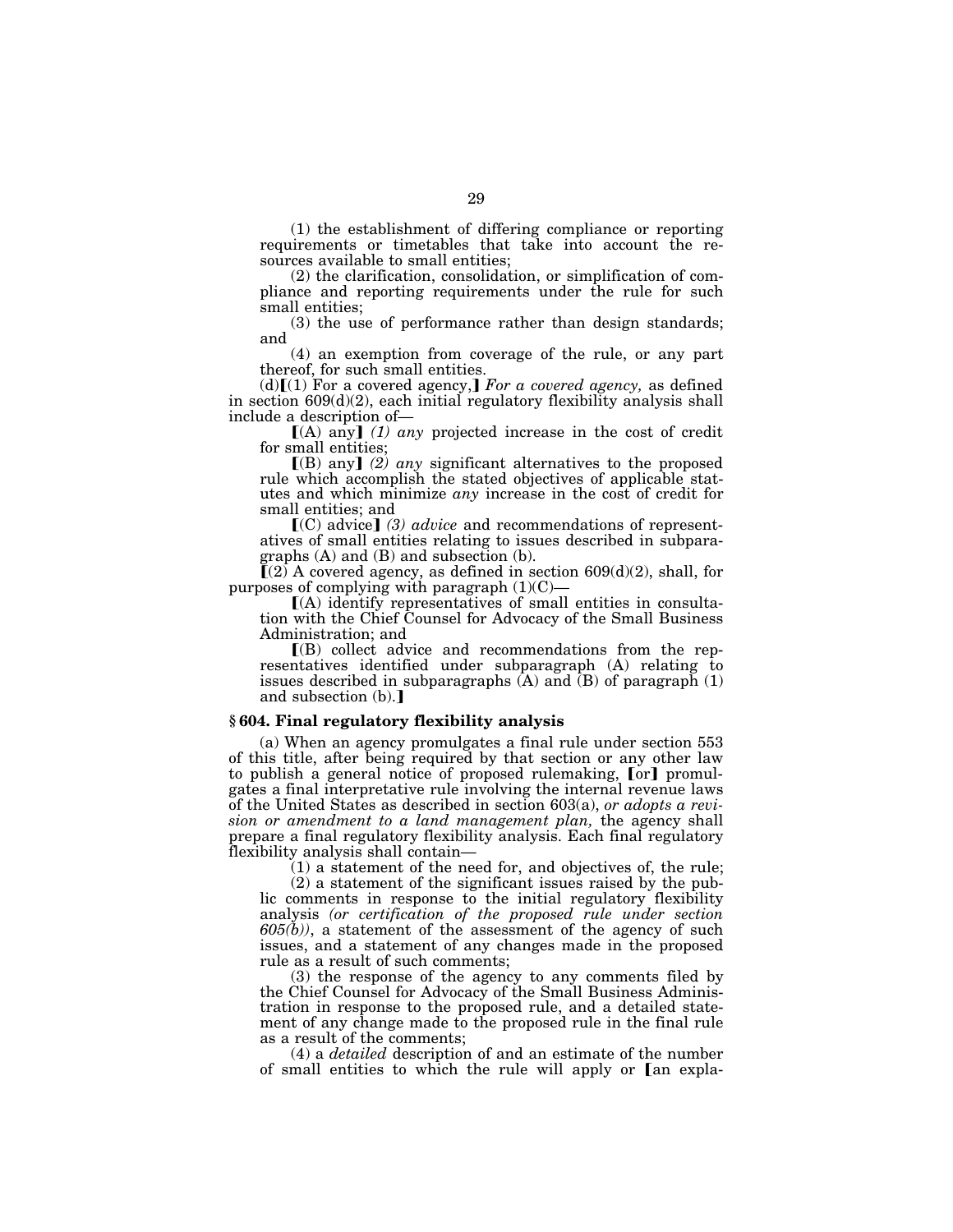nation] *a detailed explanation* of why no such estimate is available;

(5) a *detailed* description of the projected reporting, recordkeeping and other compliance requirements of the rule, including an estimate of the classes of small entities which will be subject to the requirement and the type of professional skills necessary for preparation of the report or record;

(6) a *detailed* description of the steps the agency has taken to *[minimize the significant economic impact] <i>minimize the adverse significant economic impact or maximize the beneficial significant economic impact* on small entities consistent with the stated objectives of applicable statutes, including a statement of the factual, policy, and legal reasons for selecting the alternative adopted in the final rule and why each one of the other significant alternatives to the rule considered by the agency which affect the impact on small entities was rejected; and

 $[(6)]$   $(7)$  for a covered agency, as defined in section  $609(d)(2)$ , a description of the steps the agency has taken to minimize any additional cost of credit for small entities..., and

*(8) a detailed description of any disproportionate economic impact on small entities or a specific class of small entities.* 

 $(6)$  The agency shall make copies of the final regulatory flexibility analysis available to members of the public and shall publish in the Federal Register such analysis or a summary thereof.

*(b) The agency shall make copies of the final regulatory flexibility analysis available to the public, including placement of the entire analysis on the agency's website, and shall publish in the Federal Register the final regulatory flexibility analysis, or a summary thereof which includes the telephone number, mailing address, and link to the website where the complete analysis may be obtained.* 

#### § 605. [Avoidance of duplicative or unnecessary analyses] *Incorporations by reference and certifications***.—**

ø(a) Any Federal agency may perform the analyses required by sections 602, 603, and 604 of this title in conjunction with or as a part of any other agenda or analysis required by any other law if such other analysis satisfies the provisions of such sections.]

*(a) A Federal agency shall be treated as satisfying any requirement regarding the content of an agenda or regulatory flexibility analysis under section 602, 603, or 604, if such agency provides in such agenda or analysis a cross-reference to the specific portion of another agenda or analysis which is required by any other law and which satisfies such requirement.* 

(b) Sections 603 and 604 of this title shall not apply to any proposed or final rule if the head of the agency certifies that the rule will not, if promulgated, have a significant economic impact on a substantial number of small entities. If the head of the agency makes a certification under the preceding sentence, the agency shall publish such certification in the Federal Register at the time of publication of general notice of proposed rulemaking for the rule or at the time of publication of the final rule, along with a *detailed*  statement providing the factual *and legal* basis for such certification. The agency shall provide such certification and statement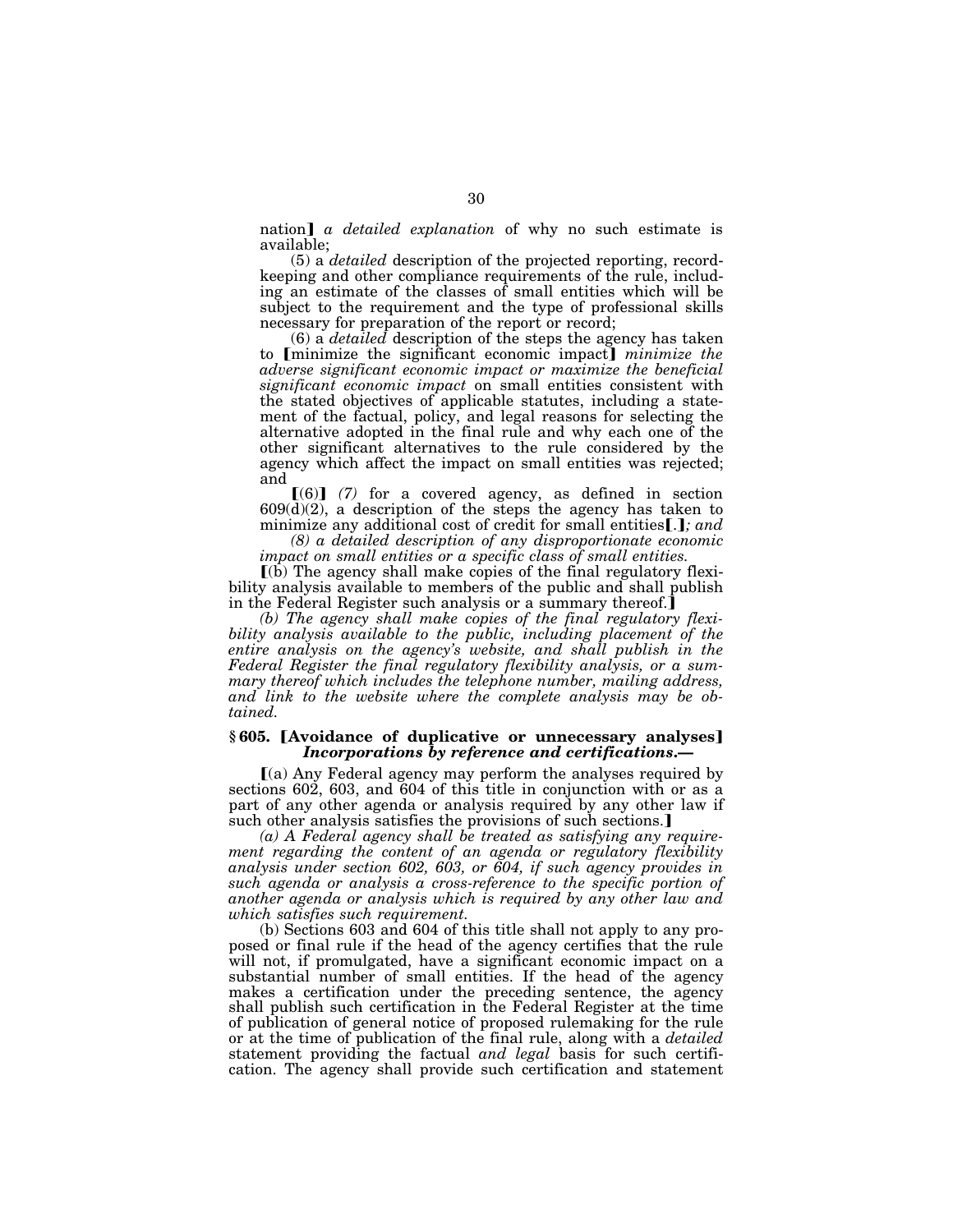to the Chief Counsel for Advocacy of the Small Business Administration.

(c) In order to avoid duplicative action, an agency may consider a series of closely related rules as one rule for the purposes of sections 602, 603, 604 and 610 of this title.

\* \* \* \* \* \* \*

#### ø**§ 607. Preparation of analyses**

In complying with the provisions of sections 603 and 604 of this title, an agency may provide either a quantifiable or numerical description of the effects of a proposed rule or alternatives to the proposed rule, or more general descriptive statements if quantification is not practicable or reliable.

#### ø**§ 608. Procedure for waiver or delay of completion**

ø(a) An agency head may waive or delay the completion of some or all of the requirements of section 603 of this title by publishing in the Federal Register, not later than the date of publication of the final rule, a written finding, with reasons therefor, that the final rule is being promulgated in response to an emergency that makes compliance or timely compliance with the provisions of section 603 of this title impracticable.

 $(a)$  Except as provided in section 605 $(b)$ , an agency head may not waive the requirements of section 604 of this title. An agency head may delay the completion of the requirements of section 604 of this title for a period of not more than one hundred and eighty days after the date of publication in the Federal Register of a final rule by publishing in the Federal Register, not later than such date of publication, a written finding, with reasons therefor, that the final rule is being promulgated in response to an emergency that makes timely compliance with the provisions of section 604 of this title impracticable. If the agency has not prepared a final regulatory analysis pursuant to section 604 of this title within one hundred and eighty days from the date of publication of the final rule, such rule shall lapse and have no effect. Such rule shall not be repromulgated until a final regulatory flexibility analysis has been completed by the agency.

#### *§ 607. Quantification requirements*

*In complying with sections 603 and 604, an agency shall provide—* 

*(1) a quantifiable or numerical description of the effects of the proposed or final rule and alternatives to the proposed or final rule; or* 

*(2) a more general descriptive statement and a detailed statement explaining why quantification is not practicable or reliable.* 

#### *§ 608. Additional powers of Chief Counsel for Advocacy*

*(a)(1) Not later than 270 days after the date of the enactment of this section, the Chief Counsel for Advocacy of the Small Business Administration shall, after opportunity for notice and comment under section 553, issue rules governing agency compliance with this chapter. The Chief Counsel may modify or amend such rules*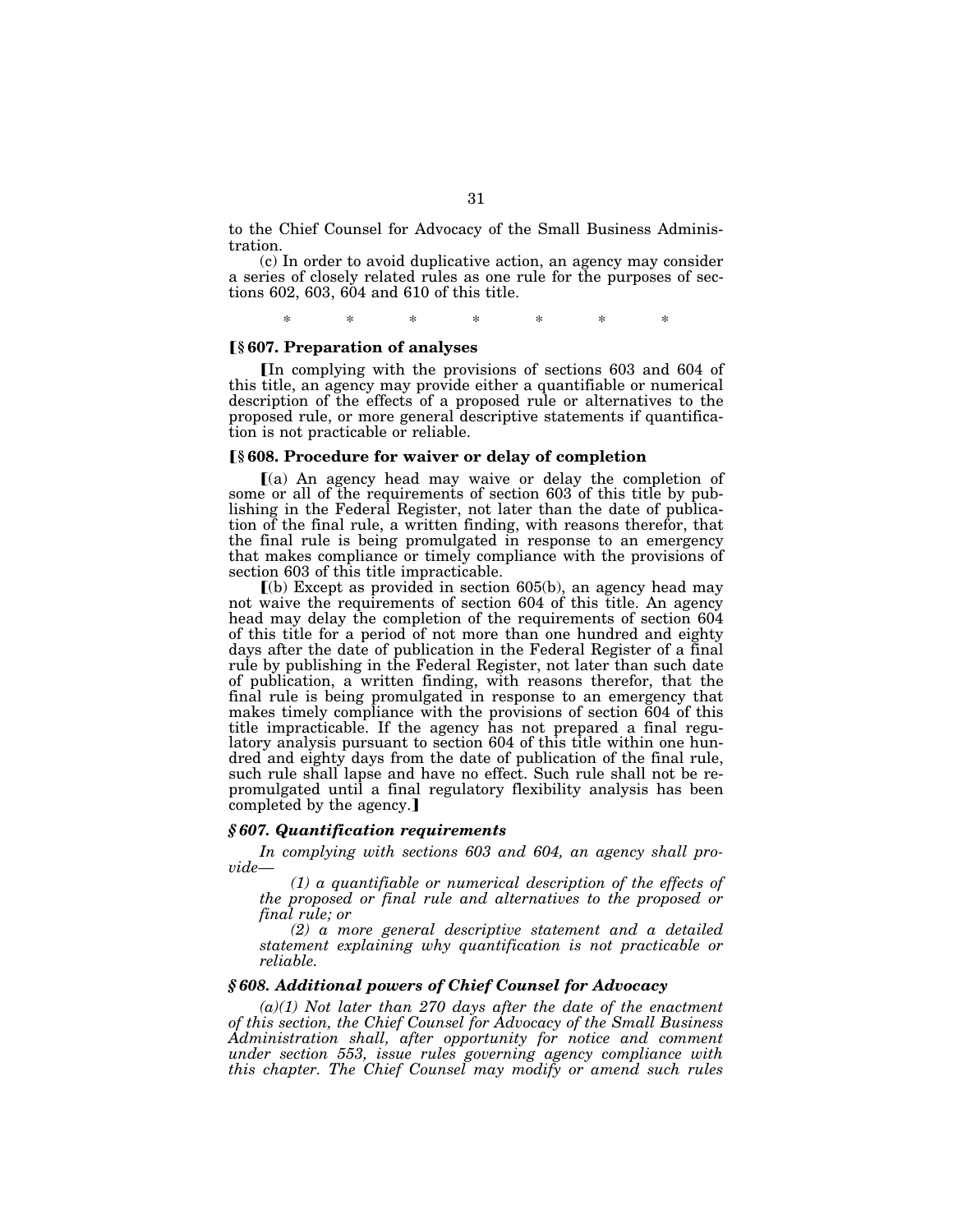*after notice and comment under section 553. This chapter (other than this subsection) shall not apply with respect to the issuance, modification, and amendment of rules under this paragraph.* 

*(2) An agency shall not issue rules which supplement the rules issued under subsection (a) unless such agency has first consulted with the Chief Counsel for Advocacy to ensure that such supplemental rules comply with this chapter and the rules issued under paragraph (1).* 

*(b) Notwithstanding any other law, the Chief Counsel for Advocacy of the Small Business Administration may intervene in any agency adjudication (unless such agency is authorized to impose a fine or penalty under such adjudication), and may inform the agency of the impact that any decision on the record may have on small*  entities. The Chief Counsel shall not initiate an appeal with respect to any adjudication in which the Chief Counsel intervenes under *this subsection.* 

*(c) The Chief Counsel for Advocacy may file comments in response to any agency notice requesting comment, regardless of whether the agency is required to file a general notice of proposed rulemaking under section 553.* 

#### **§ 609. Procedures for gathering comments**

(a) When any rule is promulgated which will have a significant economic impact on a substantial number of small entities, the head of the agency promulgating the rule or the official of the agency with statutory responsibility for the promulgation of the rule shall assure that small entities have been given an opportunity to participate in the rulemaking for the rule through the reasonable use of techniques such as—

(1) the inclusion in an advanced notice of proposed rulemaking, if issued, of a statement that the proposed rule may have a significant economic effect on a substantial number of small entities;

(2) the publication of general notice of proposed rulemaking in publications likely to be obtained by small entities;

(3) the direct notification of interested small entities;

(4) the conduct of open conferences or public hearings concerning the rule for small entities including soliciting and receiving comments over computer networks; and

(5) the adoption or modification of agency procedural rules to reduce the cost or complexity of participation in the rulemaking by small entities.

ø(b) Prior to publication of an initial regulatory flexibility analysis which a covered agency is required to conduct by this chapter—

 $(1)$  a covered agency shall notify the Chief Counsel for Advocacy of the Small Business Administration and provide the Chief Counsel with information on the potential impacts of the proposed rule on small entities and the type of small entities that might be affected;

 $\Gamma(2)$  not later than 15 days after the date of receipt of the materials described in paragraph (1), the Chief Counsel shall identify individuals representative of affected small entities for the purpose of obtaining advice and recommendations from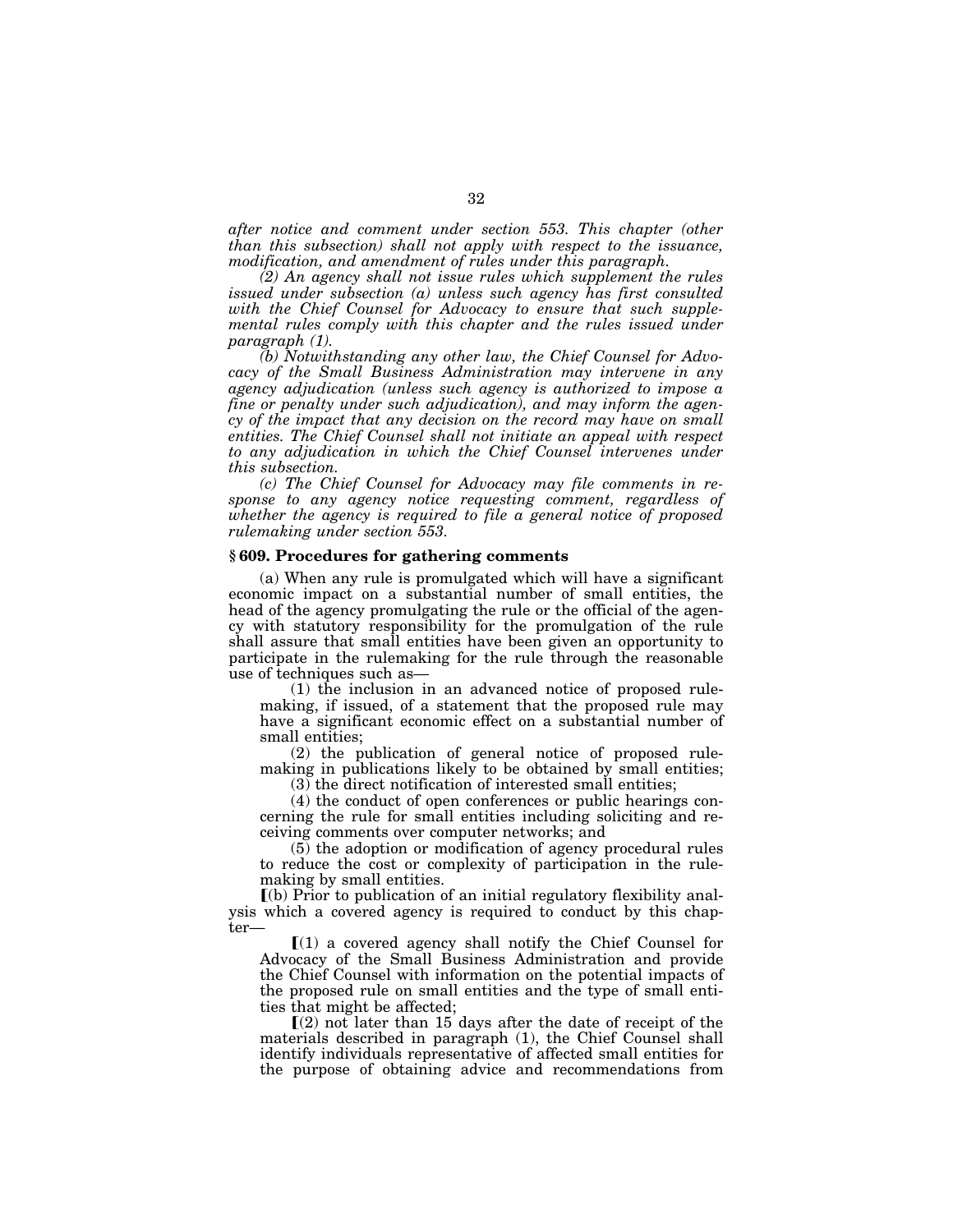those individuals about the potential impacts of the proposed rule;

 $(3)$  the agency shall convene a review panel for such rule consisting wholly of full time Federal employees of the office within the agency responsible for carrying out the proposed rule, the Office of Information and Regulatory Affairs within the Office of Management and Budget, and the Chief Counsel;

 $(4)$  the panel shall review any material the agency has prepared in connection with this chapter, including any draft proposed rule, collect advice and recommendations of each individual small entity representative identified by the agency after consultation with the Chief Counsel, on issues related to subsections  $603(b)$ , paragraphs  $(3)$ ,  $(4)$  and  $(5)$  and  $603(c)$ ;

 $(5)$  not later than  $60$  days after the date a covered agency convenes a review panel pursuant to paragraph (3), the review panel shall report on the comments of the small entity representatives and its findings as to issues related to subsections 603(b), paragraphs (3), (4) and (5) and 603(c), provided that such report shall be made public as part of the rulemaking record; and

 $(6)$  where appropriate, the agency shall modify the proposed rule, the initial regulatory flexibility analysis or the decision on whether an initial regulatory flexibility analysis is required.

 $(c)$  An agency may in its discretion apply subsection (b) to rules that the agency intends to certify under subsection 605(b), but the agency believes may have a greater than de minimis impact on a substantial number of small entities.

 $[(d)$  For purposes of this section, the term "covered agency" means—

 $(1)$  the Environmental Protection Agency;

 $(2)$  the Consumer Financial Protection Bureau of the Federal Reserve System; and

ø(3) the Occupational Safety and Health Administration of the Department of Labor.

ø(e) The Chief Counsel for Advocacy, in consultation with the individuals identified in subsection  $(b)(2)$ , and with the Administrator of the Office of Information and Regulatory Affairs within the Office of Management and Budget, may waive the requirements of subsections  $(b)(3)$ ,  $(b)(4)$ , and  $(b)(5)$  by including in the rulemaking record a written finding, with reasons therefor, that those requirements would not advance the effective participation of small entities in the rulemaking process. For purposes of this subsection, the factors to be considered in making such a finding are as follows:

 $\lceil (1) \rceil$  In developing a proposed rule, the extent to which the covered agency consulted with individuals representative of affected small entities with respect to the potential impacts of the rule and took such concerns into consideration.

ø(2) Special circumstances requiring prompt issuance of the rule.

 $(3)$  Whether the requirements of subsection (b) would provide the individuals identified in subsection  $(b)(2)$  with a competitive advantage relative to other small entities.]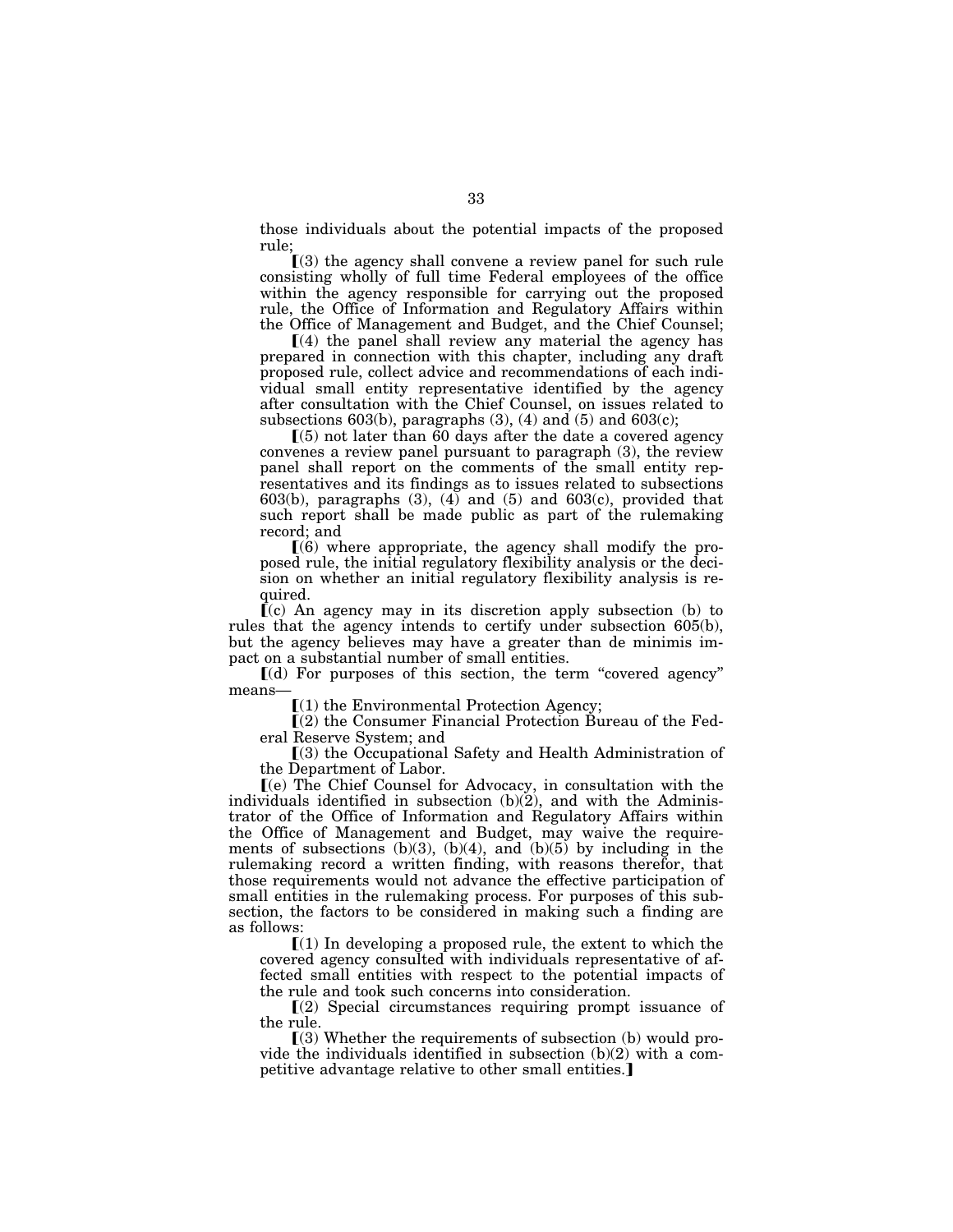*(b)(1) Prior to publication of any proposed rule described in subsection (e), an agency making such rule shall notify the Chief Counsel for Advocacy of the Small Business Administration and provide the Chief Counsel with—* 

*(A) all materials prepared or utilized by the agency in making the proposed rule, including the draft of the proposed rule; and* 

*(B) information on the potential adverse and beneficial economic impacts of the proposed rule on small entities and the type of small entities that might be affected.* 

*(2) An agency shall not be required under paragraph (1) to provide the exact language of any draft if the rule—* 

*(A) relates to the internal revenue laws of the United States; or* 

*(B) is proposed by an independent regulatory agency (as defined in section 3502(5) of title 44).* 

*(c) Not later than 15 days after the receipt of such materials and information under subsection (b), the Chief Counsel for Advocacy of the Small Business Administration shall—* 

*(1) identify small entities or representatives of small entities or a combination of both for the purpose of obtaining advice, input, and recommendations from those persons about the potential economic impacts of the proposed rule and the compliance of the agency with section 603; and* 

*(2) convene a review panel consisting of an employee from the Office of Advocacy of the Small Business Administration, an employee from the agency making the rule, and in the case of an agency other than an independent regulatory agency (as defined in section 3502(5) of title 44), an employee from the Office of Information and Regulatory Affairs of the Office of Management and Budget to review the materials and information provided to the Chief Counsel under subsection (b).* 

*(d)(1) Not later than 60 days after the review panel described in subsection (c)(2) is convened, the Chief Counsel for Advocacy of the Small Business Administration shall, after consultation with the members of such panel, submit a report to the agency and, in the case of an agency other than an independent regulatory agency (as defined in section 3502(5) of title 44), the Office of Information and Regulatory Affairs of the Office of Management and Budget.* 

*(2) Such report shall include an assessment of the economic im*pact of the proposed rule on small entities, including an assessment *of the proposed rule's impact on the cost that small entities pay for energy, an assessment of the proposed rule's impact on start-up costs*  for small entities, and a discussion of any alternatives that will *minimize adverse significant economic impacts or maximize beneficial significant economic impacts on small entities.* 

*(3) Such report shall become part of the rulemaking record. In the publication of the proposed rule, the agency shall explain what actions, if any, the agency took in response to such report.* 

*(e) A proposed rule is described by this subsection if the Admin*istrator of the Office of Information and Regulatory Affairs of the *Office of Management and Budget, the head of the agency (or the delegatee of the head of the agency), or an independent regulatory agency determines that the proposed rule is likely to result in—*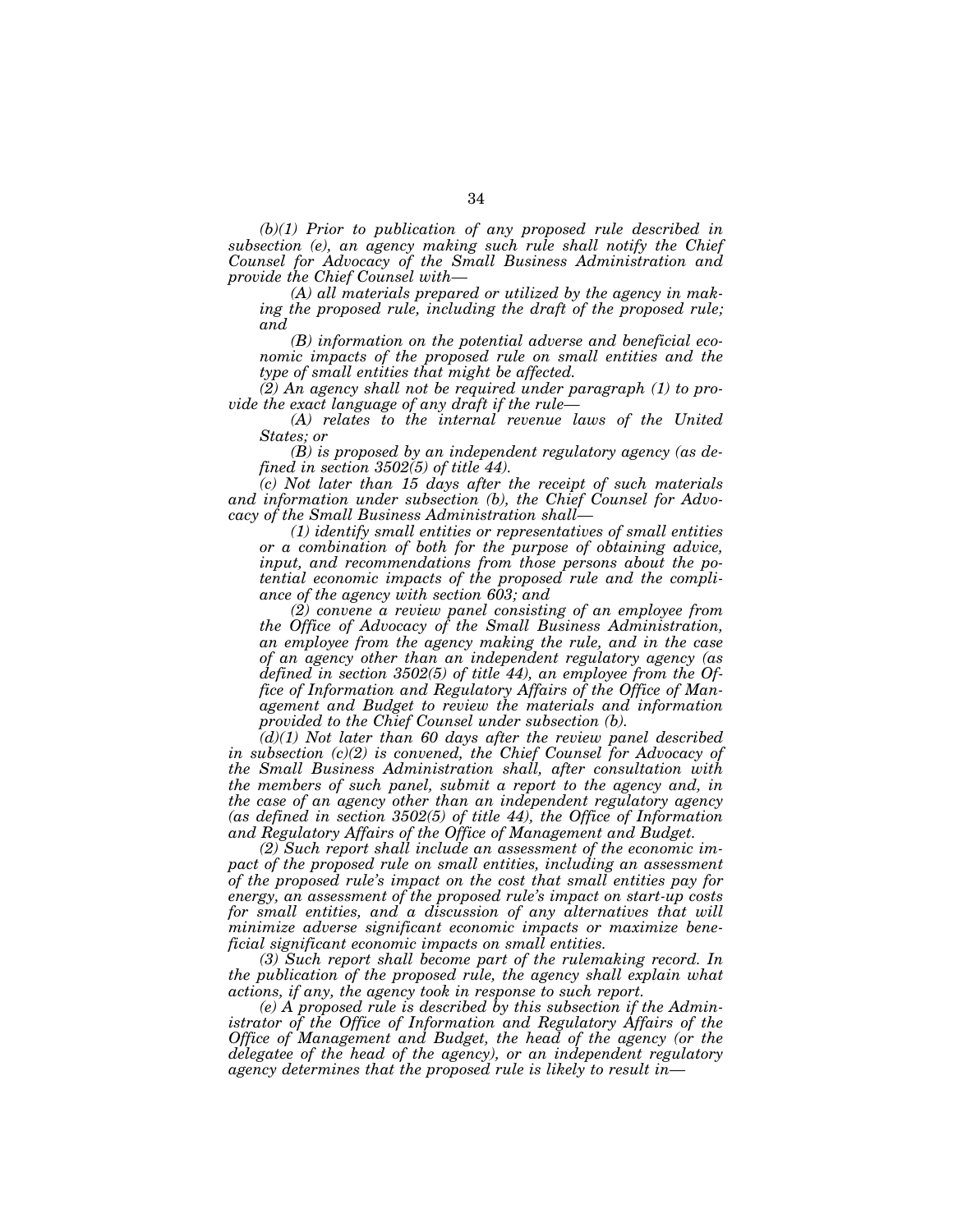*(1) an annual effect on the economy of \$100,000,000 or more;* 

*(2) a major increase in costs or prices for consumers, individual industries, Federal, State, or local governments, tribal organizations, or geographic regions;* 

*(3) significant adverse effects on competition, employment, investment, productivity, innovation, or on the ability of United States-based enterprises to compete with foreign-based enterprises in domestic and export markets; or* 

*(4) a significant economic impact on a substantial number of small entities.* 

*(f) Upon application by the agency, the Chief Counsel for Advocacy of the Small Business Administration may waive the requirements of subsections (b) through (e) if the Chief Counsel determines that compliance with the requirements of such subsections are impracticable, unnecessary, or contrary to the public interest.* 

*(g) A small entity or a representative of a small entity may submit a request that the agency provide a copy of the report prepared under subsection (d) and all materials and information provided to the Chief Counsel for Advocacy of the Small Business Administration under subsection (b). The agency receiving such request shall provide the report, materials and information to the requesting small entity or representative of a small entity not later than 10 business days after receiving such request, except that the agency shall not disclose any information that is prohibited from disclosure to the public pursuant to section 552(b) of this title.* 

#### ø**§ 610. Periodic review of rules**

ø(a) Within one hundred and eighty days after the effective date of this chapter, each agency shall publish in the Federal Register a plan for the periodic review of the rules issued by the agency which have or will have a significant economic impact upon a substantial number of small entities. Such plan may be amended by the agency at any time by publishing the revision in the Federal Register. The purpose of the review shall be to determine whether such rules should be continued without change, or should be amended or rescinded, consistent with the stated objectives of applicable statutes, to minimize any significant economic impact of the rules upon a substantial number of such small entities. The plan shall provide for the review of all such agency rules existing on the effective date of this chapter within ten years of that date and for the review of such rules adopted after the effective date of this chapter within ten years of the publication of such rules as the final rule. If the head of the agency determines that completion of the review of existing rules is not feasible by the established date, he shall so certify in a statement published in the Federal Register and may extend the completion date by one year at a time for a total of not more than five years.

 $(a)$  In reviewing rules to minimize any significant economic impact of the rule on a substantial number of small entities in a manner consistent with the stated objectives of applicable statutes, the agency shall consider the following factors—

 $\Gamma(1)$  the continued need for the rule;

 $\Gamma(2)$  the nature of complaints or comments received concerning the rule from the public;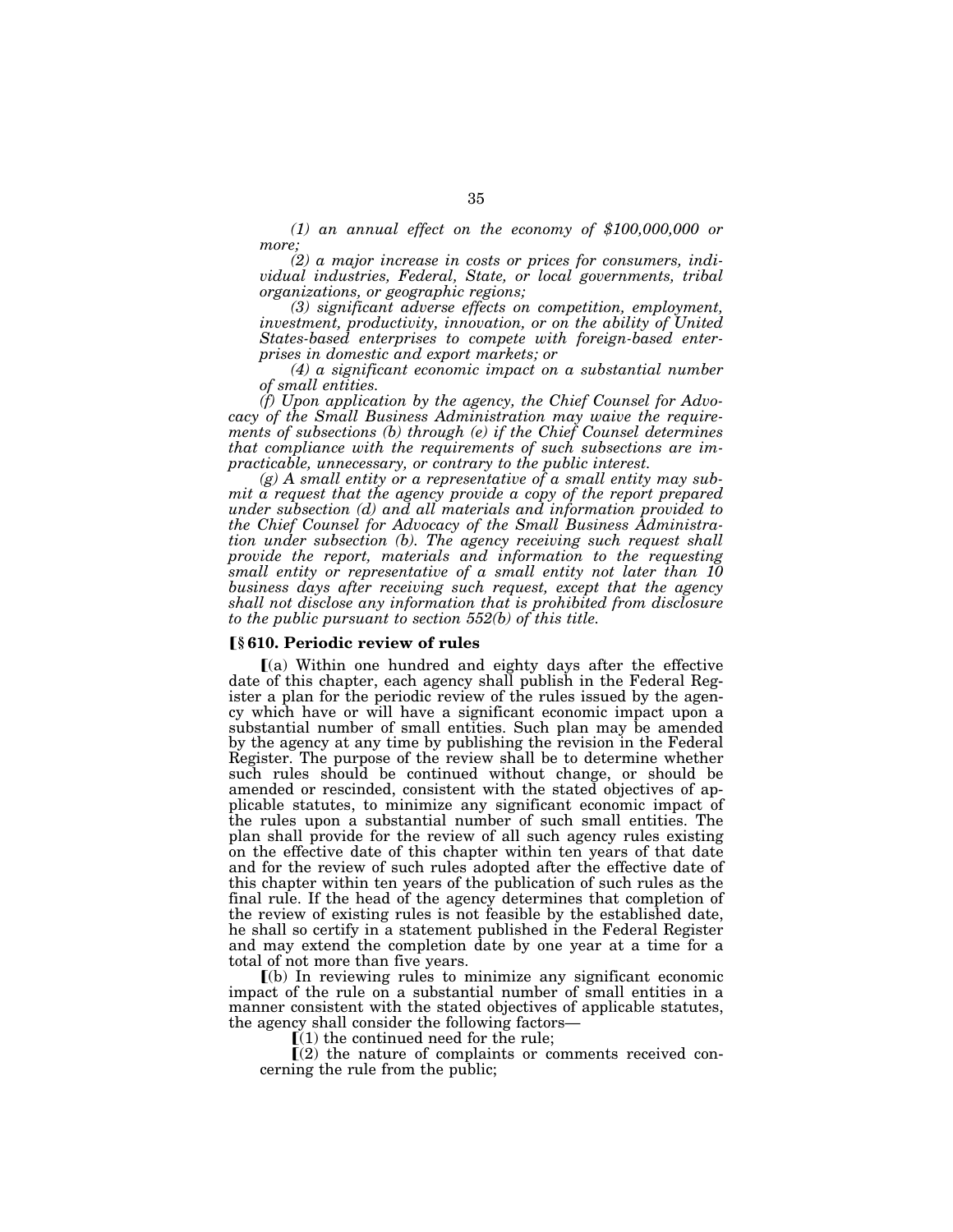$(3)$  the complexity of the rule;

 $(4)$  the extent to which the rule overlaps, duplicates or conflicts with other Federal rules, and, to the extent feasible, with State and local governmental rules; and

 $(5)$  the length of time since the rule has been evaluated or the degree to which technology, economic conditions, or other factors have changed in the area affected by the rule.

ø(c) Each year, each agency shall publish in the Federal Register a list of the rules which have a significant economic impact on a substantial number of small entities, which are to be reviewed pursuant to this section during the succeeding twelve months. The list shall include a brief description of each rule and the need for and legal basis of such rule and shall invite public comment upon the rule.]

#### *§ 610. Periodic review of rules*

*(a) Not later than 180 days after the enactment of this section, each agency shall publish in the Federal Register and place on its website a plan for the periodic review of rules issued by the agency which the head of the agency determines have a significant economic impact on a substantial number of small entities. Such determination shall be made without regard to whether the agency performed an analysis under section 604. The purpose of the review shall be to determine whether such rules should be continued without change, or should be amended or rescinded, consistent with the stated objectives of applicable statutes, to minimize any adverse significant economic impacts or maximize any beneficial significant economic impacts on a substantial number of small entities. Such plan may be amended by the agency at any time by publishing the revision in the Federal Register and subsequently placing the amended plan on the agency's website.* 

*(b) The plan shall provide for the review of all such agency rules existing on the date of the enactment of this section within 10 years of the date of publication of the plan in the Federal Register and for review of rules adopted after the date of enactment of this section within 10 years after the publication of the final rule in the Federal Register. If the head of the agency determines that completion of the review of existing rules is not feasible by the established date, the head of the agency shall so certify in a statement published in the Federal Register and may extend the review for not longer than 2 years after publication of notice of extension in the Federal Register. Such certification and notice shall be sent to the Chief Counsel for Advocacy of the Small Business Administration and the Congress.* 

*(c) The plan shall include a section that details how an agency will conduct outreach to and meaningfully include small businesses (including small business concerns owned and controlled by women, small business concerns owned and controlled by veterans, and small business concerns owned and controlled by socially and economically disadvantaged individuals (as such terms are defined in the Small Business Act)) for the purposes of carrying out this section. The agency shall include in this section a plan for how the agency will contact small businesses and gather their input on existing agency rules.*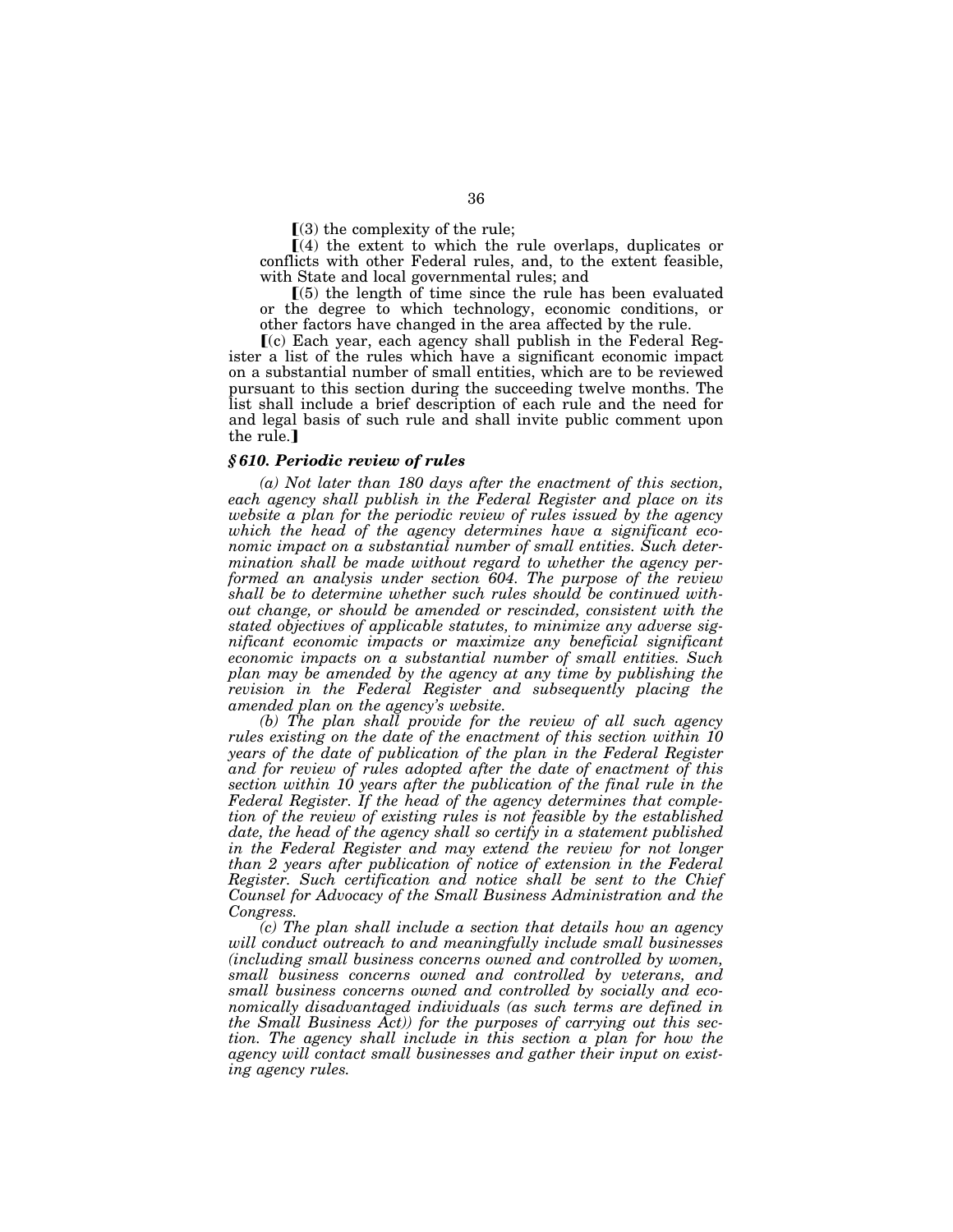*(d) Each agency shall annually submit a report regarding the results of its review pursuant to such plan to the Congress, the Chief Counsel for Advocacy of the Small Business Administration, and in the case of agencies other than independent regulatory agencies (as defined in section 3502(5) of title 44) to the Administrator of the Office of Information and Regulatory Affairs of the Office of Management and Budget. Such report shall include the identification of any rule with respect to which the head of the agency made a determination described in paragraph (5) or (6) of subsection (e) and a detailed explanation of the reasons for such determination.* 

*(e) In reviewing a rule pursuant to subsections (a) through (d), the agency shall amend or rescind the rule to minimize any adverse significant economic impact on a substantial number of small entities or disproportionate economic impact on a specific class of small*  entities, or maximize any beneficial significant economic impact of *the rule on a substantial number of small entities to the greatest extent possible, consistent with the stated objectives of applicable statutes. In amending or rescinding the rule, the agency shall consider the following factors:* 

*(1) The continued need for the rule.* 

*(2) The nature of complaints received by the agency from small entities concerning the rule.* 

*(3) Comments by the Regulatory Enforcement Ombudsman and the Chief Counsel for Advocacy of the Small Business Administration.* 

*(4) The complexity of the rule.* 

*(5) The extent to which the rule overlaps, duplicates, or conflicts with other Federal rules and, unless the head of the agency determines it to be infeasible, State, territorial, and local rules.* 

*(6) The contribution of the rule to the cumulative economic impact of all Federal rules on the class of small entities affected by the rule, unless the head of the agency determines that such calculations cannot be made and reports that determination in the annual report required under subsection (d).* 

*(7) The length of time since the rule has been evaluated or the degree to which technology, economic conditions, or other factors have changed in the area affected by the rule.* 

*(f) Each year, each agency shall publish in the Federal Register and on its website a list of rules to be reviewed pursuant to such plan. The agency shall include in the publication a solicitation of public comments on any further inclusions or exclusions of rules from the list, and shall respond to such comments. Such publication shall include a brief description of the rule, the reason why the agency determined that it has a significant economic impact on a substantial number of small entities (without regard to whether it had prepared a final regulatory flexibility analysis for the rule), and request comments from the public, the Chief Counsel for Advocacy of the Small Business Administration, and the Regulatory Enforcement Ombudsman concerning the enforcement of the rule.* 

### **§ 611. Judicial review**

 $(a)(1)$  For any rule subject to this chapter, a small entity that is adversely affected or aggrieved by final agency action *such rule* is entitled to judicial review of agency compliance with the re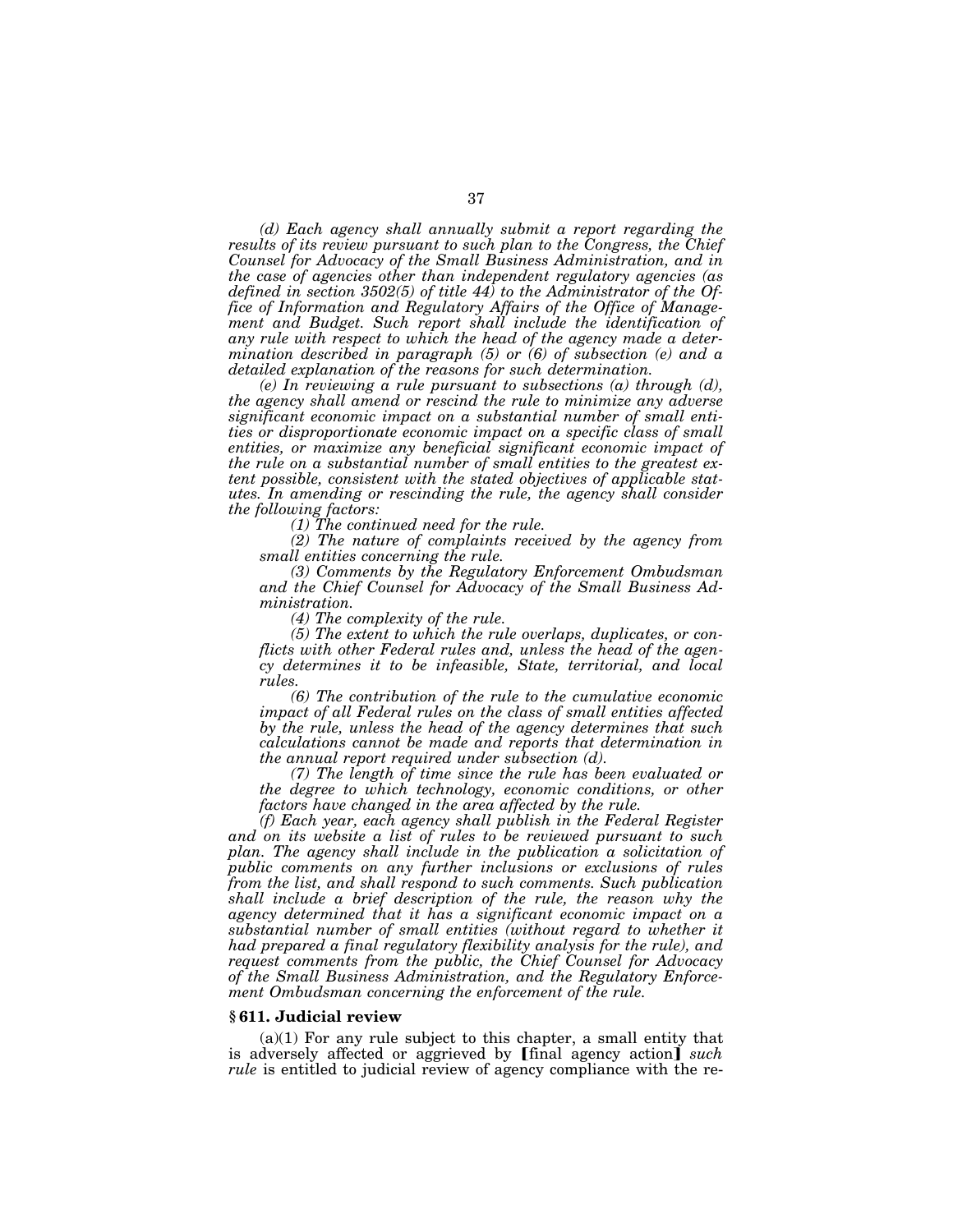quirements of sections 601, 604, 605(b),  $[608(b),]$  and 610 in accordance with chapter 7. Agency compliance with sections 607 and 609(a) shall be judicially reviewable in connection with judicial review of section 604.

(2) Each court having jurisdiction to review such rule for compliance with section 553, or under any other provision of law, *(or*  which would have such jurisdiction if publication of the final rule *constituted final agency action)* shall have jurisdiction to review any claims of noncompliance with sections 601, 604, 605(b),  $[608(b),]$  and 610 in accordance with chapter 7. Agency compliance with sections 607 and 609(a) shall be judicially reviewable in connection with judicial review of section 604.

 $(3)(A)$  A small entity]

*(3) A small entity* may seek such review during the period beginning on the date of [final agency action] *publication of the final rule* and ending one year later, except that*, in the case of a rule for which the date of final agency action is the same date as the publication of the final rule,* where a provision of law requires that an action challenging a final agency action be commenced before the expiration of one year, such lesser period shall apply to an action for judicial review under this section.

 $(6)$  In the case where an agency delays the issuance of a final regulatory flexibility analysis pursuant to section 608(b) of this chapter, an action for judicial review under this section shall be filed not later than—

 $(i)$  one year after the date the analysis is made available to the public, or

ø(ii) where a provision of law requires that an action challenging a final agency regulation be commenced before the expiration of the 1-year period, the number of days specified in such provision of law that is after the date the analysis is made available to the public.

(4) In granting any relief in an action under this section, the court shall order the agency to take corrective action consistent with this chapter and chapter 7, including, but not limited to—

(A) remanding the rule to the agency, and

(B) deferring the enforcement of the rule against small entities unless the court finds that continued enforcement of the rule is in the public interest.

(5) Nothing in this subsection shall be construed to limit the authority of any court to stay the effective date of any rule or provision thereof under any other provision of law or to grant any other relief in addition to the requirements of this section.

(b) In an action for the judicial review of a rule, the regulatory flexibility analysis for such rule, including an analysis prepared or corrected pursuant to paragraph  $(a)(4)$ , shall constitute part of the entire record of agency action in connection with such review.

(c) Compliance or noncompliance by an agency with the provisions of this chapter shall be subject to judicial review only in accordance with this section.

(d) Nothing in this section bars judicial review of any other impact statement or similar analysis required by any other law if judicial review of such statement or analysis is otherwise permitted by law.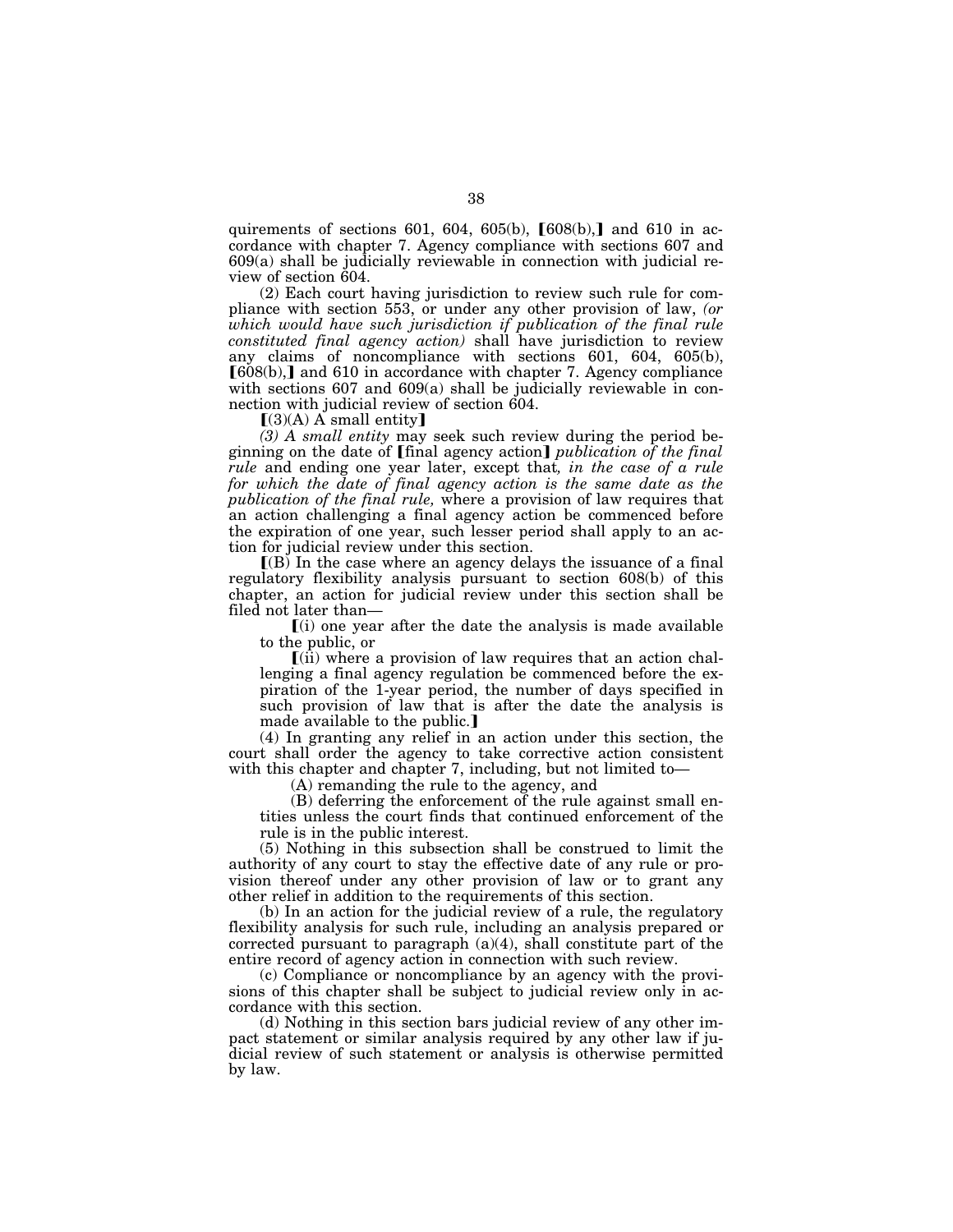### **§ 612. Reports and intervention rights**

(a) The Chief Counsel for Advocacy of the Small Business Administration shall monitor agency compliance with this chapter and shall report at least annually thereon to the President and to the Committees on the Judiciary and Small Business of the Senate and House of Representatives.

(b) The Chief Counsel for Advocacy of the Small Business Administration is authorized to appear as amicus curiae in any action brought in a court of the United States to review a rule *or agency compliance with section 601, 603, 604, 605(b), 609, or 610*. In any such action, the Chief Counsel is authorized to present his or her views with respect to compliance with this chapter, *chapter 5, and chapter 7,* the adequacy of the rulemaking record with respect to small entities and the effect of the rule on small entities.

(c) A court of the United States shall grant the application of the Chief Counsel for Advocacy of the Small Business Administration to appear in any such action for the purposes described in subsection (b).

# **TITLE 28, UNITED STATES CODE**

\* \* \* \* \* \* \*

# **PART VI—PARTICULAR PROCEEDINGS**

# \* \* \* \* \* \* \* **CHAPTER 158—ORDERS OF FEDERAL AGENCIES; REVIEW**

# **§ 2341. Definitions**

As used in this chapter—

(1) "clerk" means the clerk of the court in which the petition for the review of an order, reviewable under this chapter, is filed;

 $(2)$  "petitioner" means the party or parties by whom a petition to review an order, reviewable under this chapter, is filed; and

 $(3)$  "agency" means—

(A) the Commission, when the order sought to be reviewed was entered by the Federal Communications Commission, the Federal Maritime Commission, or the Atomic Energy Commission, as the case may be;

(B) the Secretary, when the order was entered by the Secretary of Agriculture or the Secretary of Transportation;

 $(C)$  the Administration, when the order was entered by the Maritime Administration;

(D) the Secretary, when the order is under section 812 of the Fair Housing Act; [and]

(E) the Board, when the order was entered by the Surface Transportation Board[.]; and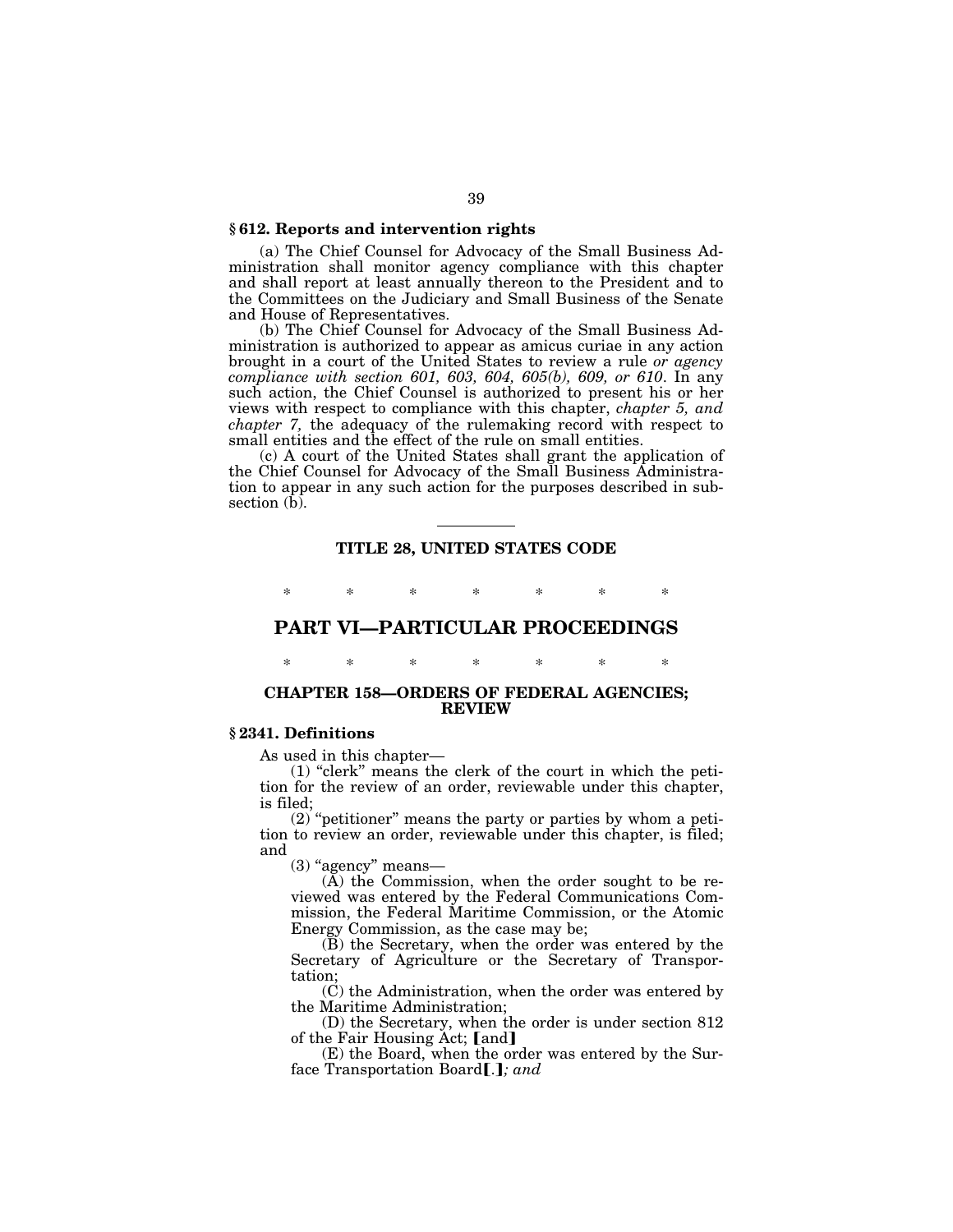*(F) the Office of Advocacy of the Small Business Administration, when the final rule is under section 608(a) of title 5.* 

### **§ 2342. Jurisdiction of court of appeals**

The court of appeals (other than the United States Court of Appeals for the Federal Circuit) has exclusive jurisdiction to enjoin, set aside, suspend (in whole or in part), or to determine the validity of—

(1) all final orders of the Federal Communication Commission made reviewable by section 402(a) of title 47;

(2) all final orders of the Secretary of Agriculture made under chapters 9 and 20A of title 7, except orders issued under sections  $210(e)$ ,  $217a$ , and  $499g(a)$  of title 7;

(3) all rules, regulations, or final orders of—

(A) the Secretary of Transportation issued pursuant to section 50501, 50502, 56101–56104, or 57109 of title 46 or pursuant to part B or C of subtitle IV, subchapter III of chapter 311, chapter 313, or chapter 315 of title 49; and

(B) the Federal Maritime Commission issued pursuant to section 305, 41304, 41308, or 41309 or chapter 421 or 441 of title 46;

(4) all final orders of the Atomic Energy Commission made reviewable by section 2239 of title 42;

(5) all rules, regulations, or final orders of the Surface Transportation Board made reviewable by section 2321 of this title;

(6) all final orders under section 812 of the Fair Housing Act; [and]

(7) all final agency actions described in section 20114(c) of title  $49$ [.]; and

*(8) all final rules under section 608(a) of title 5.* 

Jurisdiction is invoked by filing a petition as provided by section 2344 of this title.

\* \* \* \* \* \* \*

# **SMALL BUSINESS ACT**

\* \* \* \* \* \* \*

# **SEC. 3. DEFINITIONS.**

(a) SMALL BUSINESS CONCERNS.—

(1) IN GENERAL.—For the purposes of this Act, a smallbusiness concern, including but not limited to enterprises that are engaged in the business of production of food and fiber, ranching and raising of livestock, aquaculture, and all other farming and agricultural related industries, shall be deemed to be one which is independently owned and operated and which is not dominant in its field of operation: *Provided,* That notwithstanding any other provision of law, an agricultural enterprise shall be deemed to be a small business concern if it (including its affiliates) has annual receipts not in excess of \$750,000.

(2) ESTABLISHMENT OF SIZE STANDARDS.—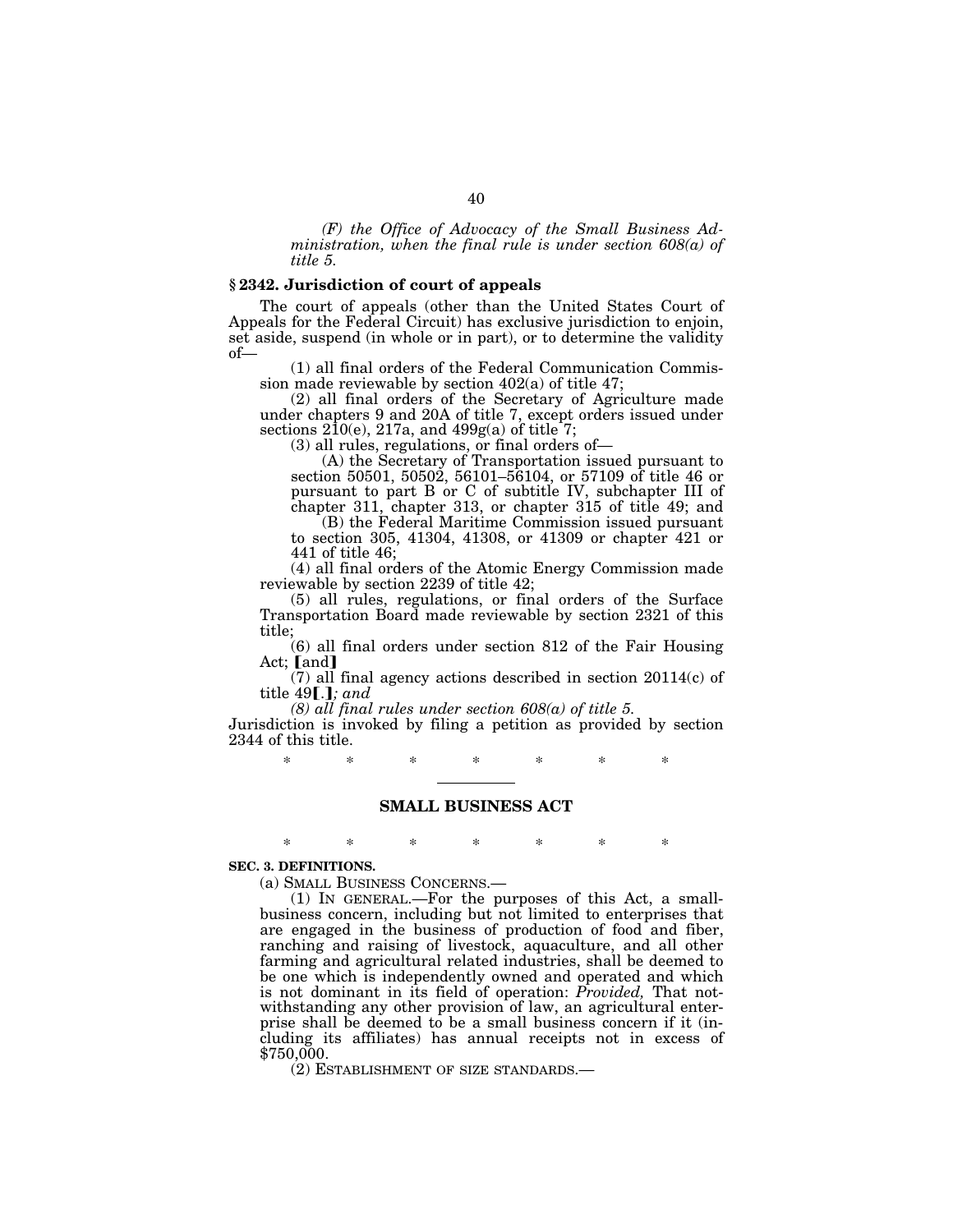$[(A)$  IN GENERAL.—In addition to the criteria specified in paragraph (1), the Administrator may specify detailed definitions or standards by which a business concern may be determined to be a small business concern for the purposes of this Act or any other Act.]

*(A) IN GENERAL.—In addition to the criteria specified in paragraph (1)—* 

*(i) the Administrator may specify detailed definitions or standards by which a business concern may be determined to be a small business concern for purposes of this Act or the Small Business Investment Act of 1958; and* 

*(ii) the Chief Counsel for Advocacy may specify such definitions or standards for purposes of any other Act.* 

(B) ADDITIONAL CRITERIA.—The standards described in paragraph (1) may utilize number of employees, dollar volume of business, net worth, net income, a combination thereof, or other appropriate factors.

(C) REQUIREMENTS.—Unless specifically authorized by statute, no Federal department or agency may prescribe a size standard for categorizing a business concern as a small business concern, unless such proposed size standard—

(i) is proposed after an opportunity for public notice and comment;

(ii) provides for determining—

(I) the size of a manufacturing concern as measured by the manufacturing concern's average employment based upon employment during each of the manufacturing concern's pay periods for the preceding 12 months;

(II) the size of a business concern providing services on the basis of the annual average gross receipts of the business concern over a period of not less than 3 years;

(III) the size of other business concerns on the basis of data over a period of not less than 3 years; or

(IV) other appropriate factors; and

 $(iii)$  is approved by the Administrator.

*(iii) except in the case of a size standard prescribed by the Administrator, is approved by the Chief Counsel for Advocacy.* 

(3) VARIATION BY INDUSTRY AND CONSIDERATION OF OTHER FACTORS.—When establishing or approving any size standard pursuant to paragraph (2), the Administrator *or Chief Counsel for Advocacy, as appropriate* shall ensure that the size standard varies from industry to industry to the extent necessary to reflect the differing characteristics of the various industries and consider other factors deemed to be relevant by the Administrator or Chief Counsel for Advocacy.

(4) EXCLUSION OF CERTAIN SECURITY EXPENSES FROM CON-SIDERATION FOR PURPOSE OF SMALL BUSINESS SIZE STAND-ARDS.—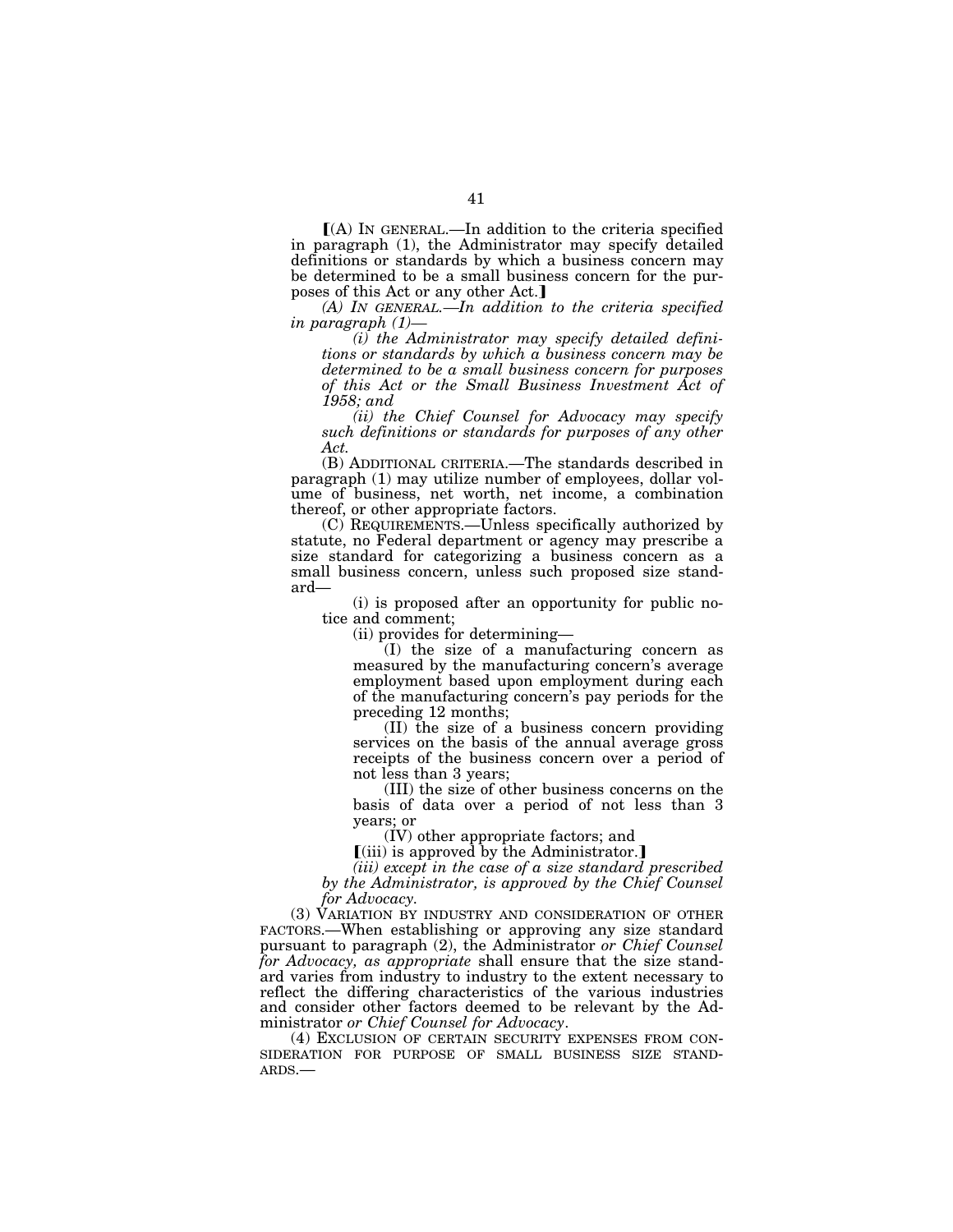(A) DETERMINATION REQUIRED.—Not later than 30 days after the date of enactment of this paragraph, the Administrator shall review the application of size standards established pursuant to paragraph (2) to small business concerns that are performing contracts in qualified areas and determine whether it would be fair and appropriate to exclude from consideration in the average annual gross receipts of such small business concerns any payments made to such small business concerns by Federal agencies to reimburse such small business concerns for the cost of subcontracts entered for the sole purpose of providing security services in a qualified area.

(B) ACTION REQUIRED.—Not later than 60 days after the date of enactment of this paragraph, the Administrator shall either—

(i) initiate an adjustment to the size standards, as described in subparagraph (A), if the Administrator determines that such an adjustment would be fair and appropriate; or

(ii) provide a report to the Committee on Small Business and Entrepreneurship of the Senate and the Committee on Small Business of the House of Representatives explaining in detail the basis for the determination by the Administrator that such an adjustment would not be fair and appropriate.

(C) QUALIFIED AREAS.—In this paragraph, the term ''qualified area'' means—

(i) Iraq,

(ii) Afghanistan, and

(iii) any foreign country which included a combat zone, as that term is defined in section  $112(c)(2)$  of the Internal Revenue Code of 1986, at the time of performance of the relevant Federal contract or subcontract.

(5) ALTERNATIVE SIZE STANDARD.—

(A) IN GENERAL.—The Administrator shall establish an alternative size standard for applicants for business loans under section 7(a) and applicants for development company loans under title V of the Small Business Investment Act of 1958 (15 U.S.C. 695 et seq.), that uses maximum tangible net worth and average net income as an alternative to the use of industry standards.

(B) INTERIM RULE.—Until the date on which the alternative size standard established under subparagraph (A) is in effect, an applicant for a business loan under section 7(a) or an applicant for a development company loan under title V of the Small Business Investment Act of 1958 may be eligible for such a loan if—

(i) the maximum tangible net worth of the applicant is not more than \$15,000,000; and

(ii) the average net income after Federal income taxes (excluding any carry-over losses) of the applicant for the 2 full fiscal years before the date of the application is not more than \$5,000,000.

(6) PROPOSED RULEMAKING.—In conducting rulemaking to revise, modify or establish size standards pursuant to this sec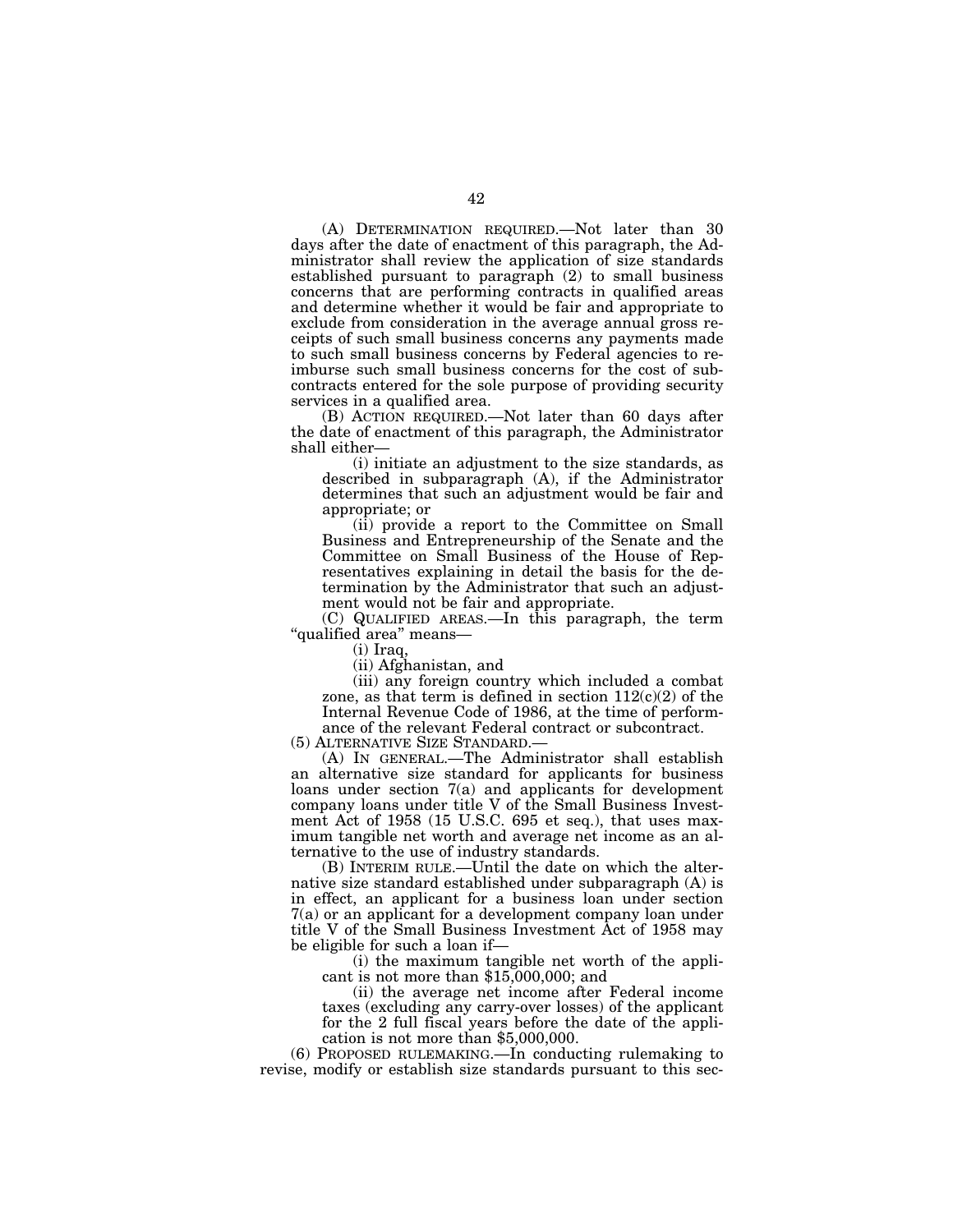tion, the Administrator shall consider, and address, and make publicly available as part of the notice of proposed rulemaking and notice of final rule each of the following:

(A) a detailed description of the industry for which the new size standard is proposed;

(B) an analysis of the competitive environment for that industry;

(C) the approach the Administrator used to develop the proposed standard including the source of all data used to develop the proposed rule making; and

(D) the anticipated effect of the proposed rulemaking on the industry, including the number of concerns not currently considered small that would be considered small under the proposed rule making and the number of concerns currently considered small that would be deemed other than small under the proposed rulemaking.

(7) COMMON SIZE STANDARDS.—In carrying out this subsection, the Administrator may establish or approve a single size standard for a grouping of 4-digit North American Industry Classification System codes only if the Administrator makes publicly available, not later than the date on which such size standard is established or approved, a justification demonstrating that such size standard is appropriate for each individual industry classification included in the grouping.

(8) NUMBER OF SIZE STANDARDS.—The Administrator shall not limit the number of size standards established pursuant to paragraph (2), and shall assign the appropriate size standard to each North American Industry Classification System Code.

*(9) JUDICIAL REVIEW OF STANDARDS APPROVED BY CHIEF COUNSEL.—In the case of an action for judicial review of a rule which includes a definition or standard approved by the Chief Counsel for Advocacy under this subsection, the party seeking such review shall be entitled to join the Chief Counsel as a party in such action.* 

(b) For purposes of this Act, any reference to an agency or department of the United States, and the term "Federal agency," shall have the meaning given the term "agency" by section  $551(1)$ of title 5, United States Code, but does not include the United States Postal Service or the General Accounting Office.

 $(c)(1)$  For purposes of this Act, a qualified employee trust shall be eligible for any loan guarantee under section 7(a) with respect to a small business concern on the same basis as if such trust were the same legal entity as such concern.

(2) For purposes of this Act, the term ''qualified employee trust'' means, with respect to a small business concern, a trust—

(A) which forms part of an employee stock ownership plan (as defined in section 4975(e)(7) of the Internal Revenue Code of 1954)—

(i) which is maintained by such concern, and

(ii) which provides that each participant in the plan is entitle to direct the plan as to the manner in which voting rights under qualifying employer securities (as defined in section  $4975(e)(8)$  of such Code) which are allocated to the account of such participant are to be exercised with respect to a corporate matter which (by law or charter) must be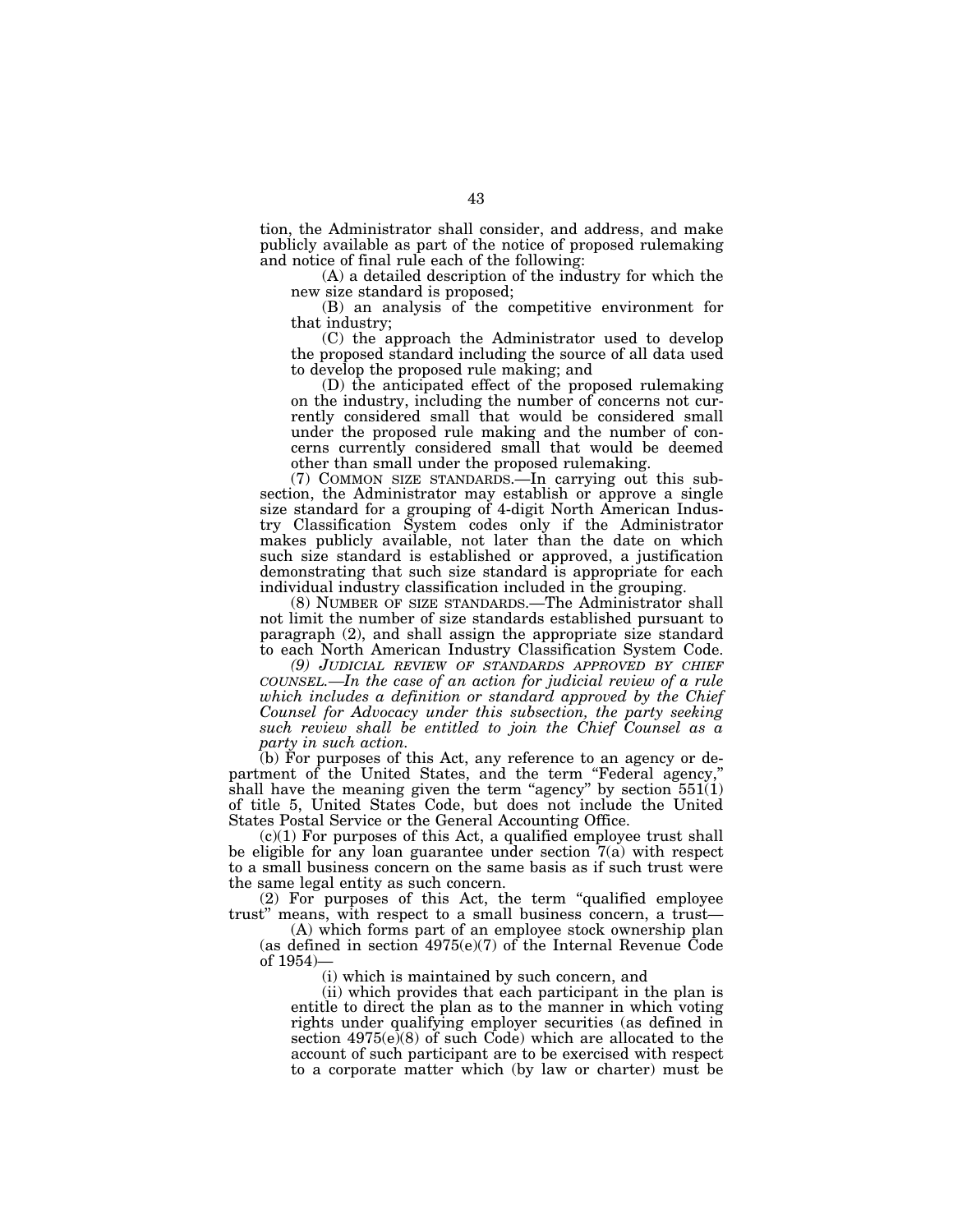decided by a majority vote of outstanding common shares voted; and

(B) in the case of any loan guarantee under section 7(a), the trustee of which enters into an agreement with the Administrator of which enters into an agreement with the Administrator which is binding on the trust and no such small business concern and which provides that—

(i) the loan guaranteed under section  $7(a)$  shall be used solely for the purchase of qualifying employer securities of such concern.

(ii) all funds acquired by the concern in such purchase shall be used by such concern solely for the purposes for which such loan was guaranteed,

(iii) such concern will provide such funds as may be necessary for the timely repayment of such loan, and the property of such concern shall be available as security for repayment of such loan, and

(iv) all qualifying employer securities acquired by such trust in such purchase shall be allocated to the accounts of participants in such plan who are entitled to share in such allocation, and each participant has a nonforfeitable right, not later than the date such loan is repaid, to all such qualifying employer securities which are so allocated to the participant's account.

(3) Under regulations which may be prescribed by the Administrator, a trust may be treated as a qualified employee trust with respect to a small business concern if—

(A) the trust is maintained by an employee organization which represents at least 51 percent of the employee of such concern, and

(B) such concern maintains a plan—

(i) which is an employee benefit plan which is designed to invest primarily in qualifying employer securities (as defined in section  $4975(e)(8)$  of the Internal Revenue Code of 1954).

(ii) which provides that each participant in the plan is entitled to direct the plan as to the manner in which voting rights under qualifying employer securities which are allocated to the account of such participant are to be exercised with respect to a corporate matter which (by law or charter) must be decided by a majority vote of the outstanding common shares voted,

(iii) which provides that each participant who is entitled to distribution from the plan has a right, in the case of qualifying employer securities which are not readily tradable on an established market, to require that the concern repurchase such securities under a fair valuation formula, and

(iv) which meets such other requirements (similar to requirements applicable to employee ownership plans as defined in section 4975(e)(7) of the Internal Revenue Code of 1954) as the Administrator may prescribe, and

(C) in the case of a loan guarantee under section 7(a), such organization enters into an agreement with the Administration which is described in paragraph  $(2)(B)$ .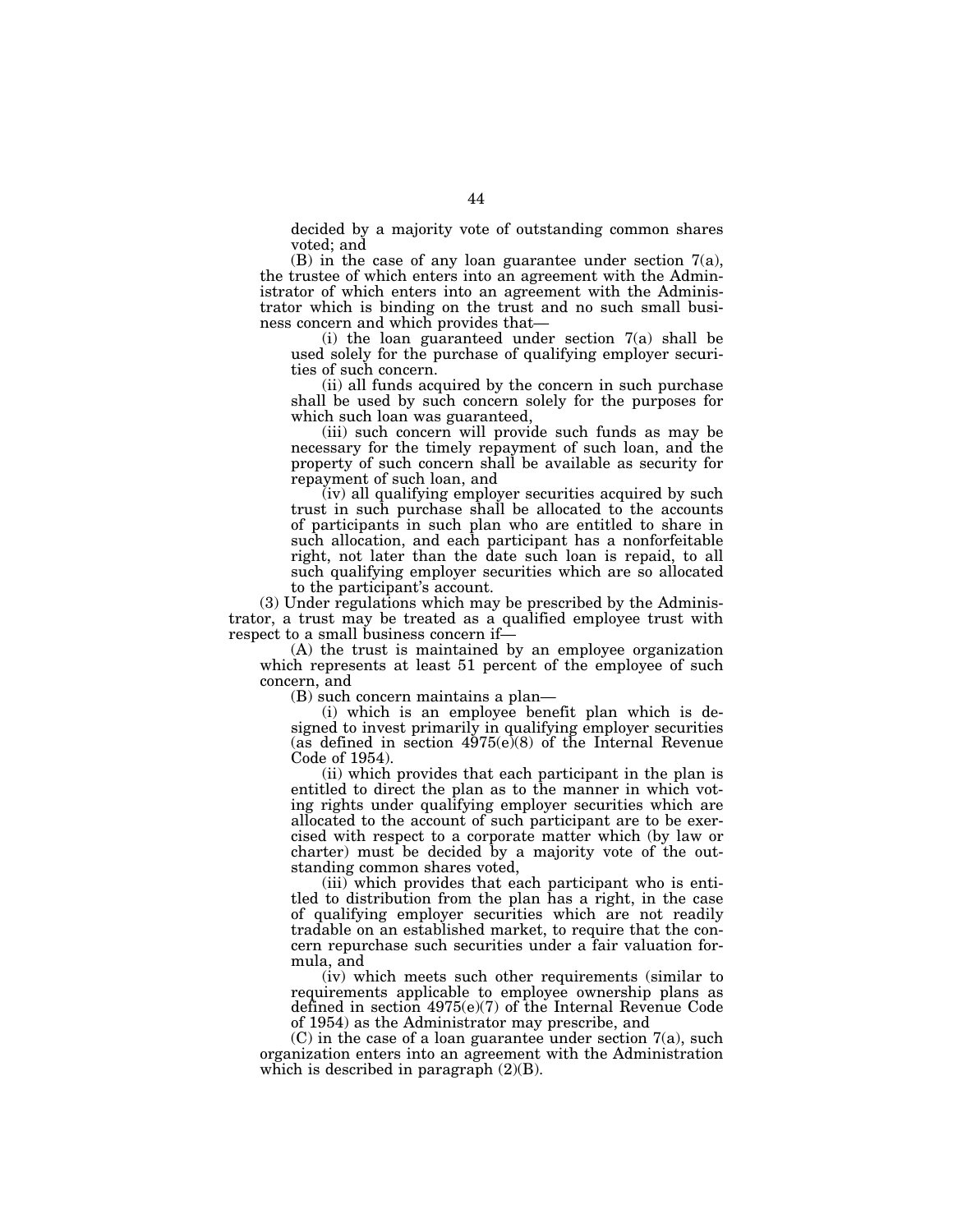(d) For purposes of section 7 of this Act, the term ''qualified Indian tribe'' means an Indian tribe as defined in section 4(a) of the Indian Self-Determination and Education Assistance Act, which owns and controls 100 per centum of a small business concern.

(e) For purposes of section 7 of this Act, the term ''public or private organization for the handicapped'' means one—

(1) which is organized under the laws of the United States or of any State, operated in the interest of handicapped individuals, the net income of which does not insure in whole or in part to the benefit of any shareholder or other individual;

(2) which complies with any applicable occupational health and safety standard prescribed by the Secretary of Labor; and

(3) which, in the production of commodities and in the provision of services during any fiscal year in which it received financial assistance under this subsection, employs handicapped individuals for not less than 75 per centum of the man-hours required for the production or provision of the commodities or services.

(f) For purposes of section 7 of this Act, the term ''handicapped individual'' means an individual—

(1) who has a physical, mental, or emotional impairment, defect, ailment, disease, or disability of a permanent nature which in any way limits the selection of any type of employment for which the person would otherwise be qualified or qualifiable; or

(2) who is a service-disabled veteran.

(g) For purposes of section 7 of this Act, the term ''energy measures'' includes—

(1) solar thermal energy equipment which is either of the active type based upon mechanically forced energy transfer or of the passive type based on convective, conductive, or radiant energy transfer or some combination equipment;

 $(2)$  photovoltaic cells and related equipment;

(3) a product or service the primary purpose of which is conservation of energy through devices or techniques which increase the energy through devices or techniques which increase the energy efficiency of existing equipment, methods of operation, or systems which use fossil fuels, and which is on the Energy Conservation Measures list of the Secretary of Energy or which the Administrator determines to be consistent with the intent of this subsection;

(4) equipment the primary purpose of which is production of energy from wood, biological waste, grain, or other biomass source of energy;

(5) equipment the primary purpose of which is industrial cogeneration of energy, district heating, or production of energy from industrial waste;

(6) hydroelectric power equipment;

(7) wind energy conversion equipment; and

(8) engineering, architectural, consulting, or other professional services which are necessary or appropriate to aid citizens in using any of the measures described in paragraph (1) through (7).

(h) For purposes of this Act, the term "credit elsewhere" means the availability of credit from non-Federal sources on reasonable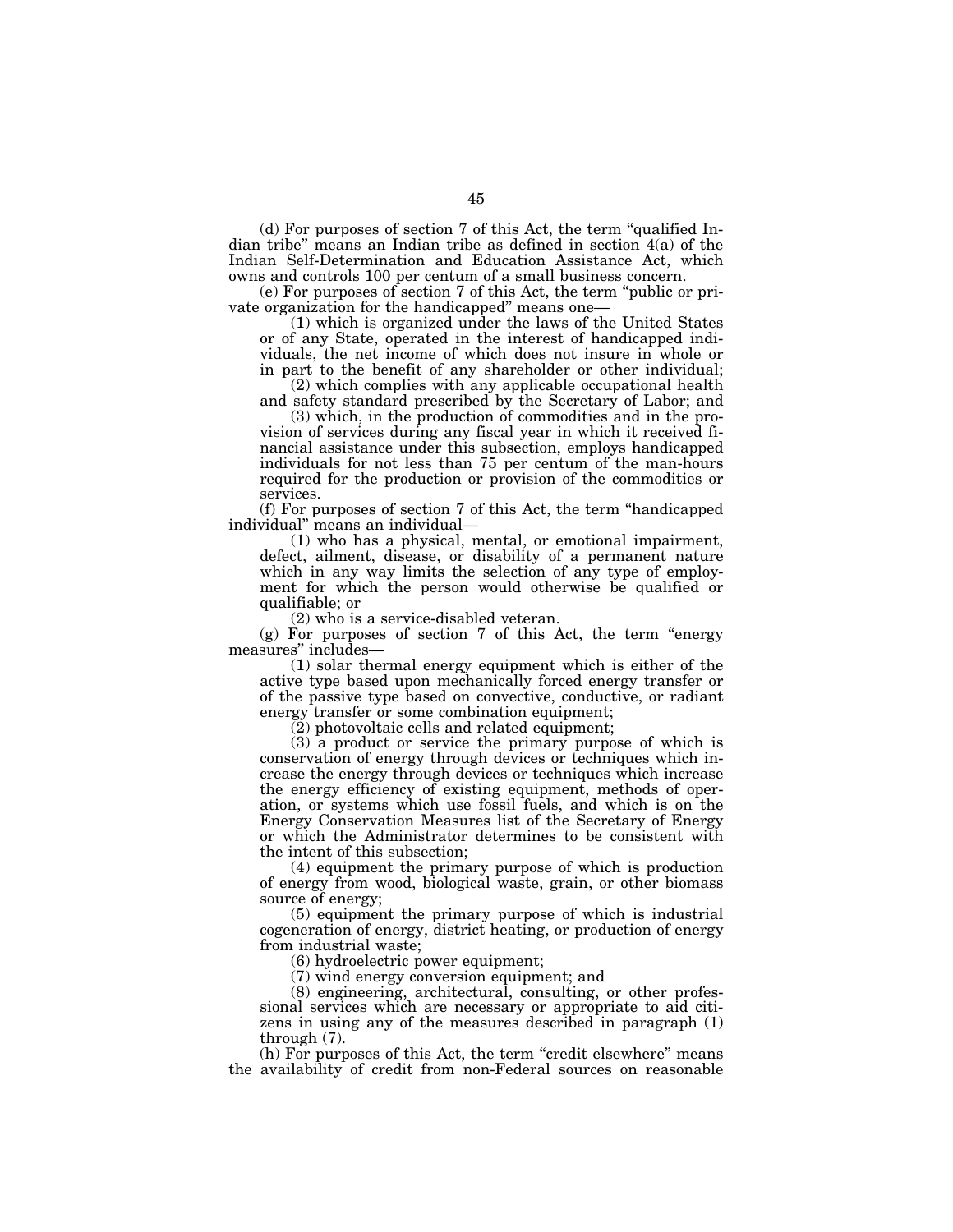terms and conditions taking into consideration the prevailing rates and terms in the community in or near where the concern transacts business, or the homeowner resides, for similar purposes and periods of time.

(i) For purposes of section 7 of this Act, the term ''homeowners'' includes owners and lessees of residential property and also includes personal property.

(j) For the purposes of this Act, the term ''small agricultural cooperative'' means an association (corporate or otherwise) acting pursuant to the provisions of the Agricultural Marketing Act (12 U.S.C. 1141j), whose size does not exceed the size standard established by the Administration for other similar agricultural small business concerns. In determining such size, the Administration shall regard the association as a business concern and shall not include the income or employees of any member shareholder of such cooperative.

 $(k)(1)$  For the purposes of this Act, the term "disaster" means a sudden event which causes severe damage including, but not limited to, floods, hurricanes, tornadoes, earthquakes, fires, explosions, volcanoes, windstorms, landslides or mudslides, tidal waves, commercial fishery failures or fishery resource disasters (as determined by the Secretary of Commerce under section 308(b) of the Interjurisdictional Fisheries Act of 1986), ocean conditions resulting in the closure of customary fishing waters, riots, civil disorders or other catastrophes, except it does not include economic dislocations.

(2) For purposes of section  $7(b)(2)$ , the term "disaster" includes—

(A) drought;

(B) below average water levels in the Great Lakes, or on any body of water in the United States that supports commerce by small business concerns; and

(C) ice storms and blizzards.

(l) For purposes of this Act—

 $(1)$  the term "computer crime" means"—

(A) any crime committed against a small business concern by means of the use of a computer; and

(B) any crime involving the illegal use of, or tampering with, a computer owned or utilized by a small business concern.

(m) For purposes of this Act, the term ''simplified acquisition threshold'' has the meaning given such term in section 4(11) of the Office of Federal Procurement Policy Act (41 U.S.C. 403(11)).

(n) For the purposes of this Act, a small business concern is a small business concern owned and controlled by women if—

(1) at least 51 percent of small business concern is owned by one or more women or, in the case of any publicly owned business, at least 51 percent of the stock of which is owned by one or more women; and

(2) the management and daily business operations of the business are controlled by one or more women.

(o) DEFINITIONS OF BUNDLING OF CONTRACT REQUIREMENTS AND RELATED TERMS.—In this Act:

(1) BUNDLED CONTRACT.—The term ''bundled contract'' means a contract that is entered into to meet requirements that are consolidated in a bundling of contract requirements.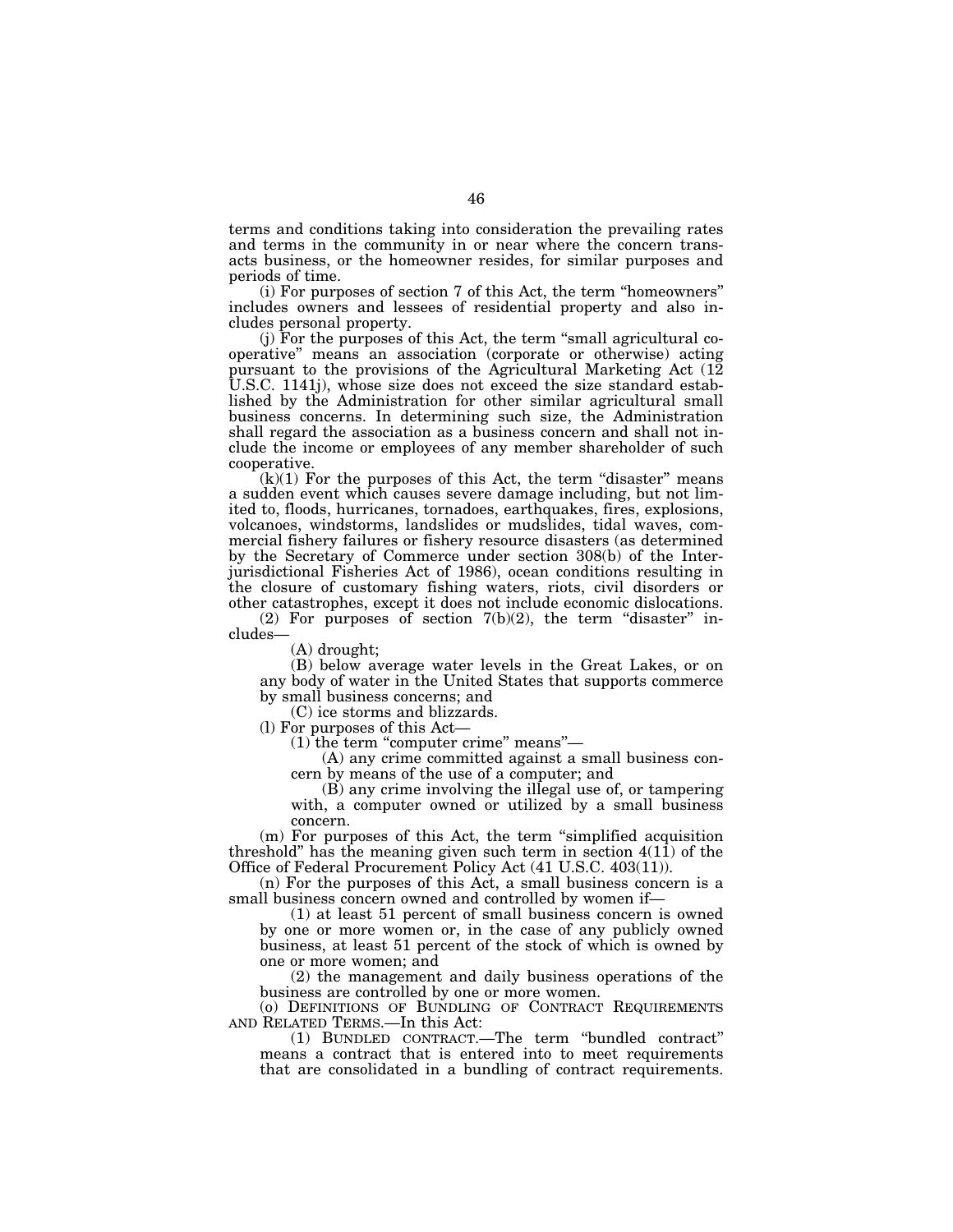(2) BUNDLING OF CONTRACT REQUIREMENTS.—The term ''bundling of contract requirements'' means consolidating 2 or more procurement requirements for goods or services previously provided or performed under separate smaller contracts into a solicitation of offers for a single contract that is likely to be unsuitable for award to a small-business concern due to—

(A) the diversity, size, or specialized nature of the elements of the performance specified;

(B) the aggregate dollar value of the anticipated award;

(C) the geographical dispersion of the contract performance sites; or

(D) any combination of the factors described in subparagraphs  $(A)$ ,  $(B)$ , and  $(C)$ .

(3) SEPARATE SMALLER CONTRACT.—The term ''separate smaller contract", with respect to a bundling of contract requirements, means a contract that has been performed by 1 or more small business concerns or was suitable for award to 1 or more small business concerns.

(p) DEFINITIONS RELATING TO HUBZONES.—In this Act:

(1) HISTORICALLY UNDERUTILIZED BUSINESS ZONE.—The term ''historically underutilized business zone'' means any area located within 1 or more—

(A) qualified census tracts;

(B) qualified nonmetropolitan counties;

(C) lands within the external boundaries of an Indian reservation;

(D) redesignated areas; or

(E) base closure areas.

(2) HUBZONE.—The term ''HUBZone'' means a historically underutilized business zone.

(3) HUBZONE SMALL BUSINESS CONCERN.—The term ''HUBZone small business concern'' means—

(A) a small business concern that is at least 51 percent owned and controlled by United States citizens;

(B) a small business concern that is—

(i) an Alaska Native Corporation owned and controlled by Natives (as determined pursuant to section 29(e)(1) of the Alaska Native Claims Settlement Act  $(43 \text{ U.S.C. } 1626(e)(1))$ ; or

(ii) a direct or indirect subsidiary corporation, joint venture, or partnership of an Alaska Native Corporation qualifying pursuant to section  $29(e)(1)$  of the Alaska Native Claims Settlement Act (43 U.S.C.  $1626(e)(1)$ , if that subsidiary, joint venture, or partnership is owned and controlled by Natives (as determined pursuant to section  $29(e)(2)$  of the Alaska Native Claims Settlement Act (43 U.S.C. 1626(e)(2)));

(C) a small business concern—

(i) that is wholly owned by one or more Indian tribal governments, or by a corporation that is wholly owned by one or more Indian tribal governments; or

(ii) that is owned in part by one or more Indian tribal governments, or by a corporation that is wholly owned by one or more Indian tribal governments, if all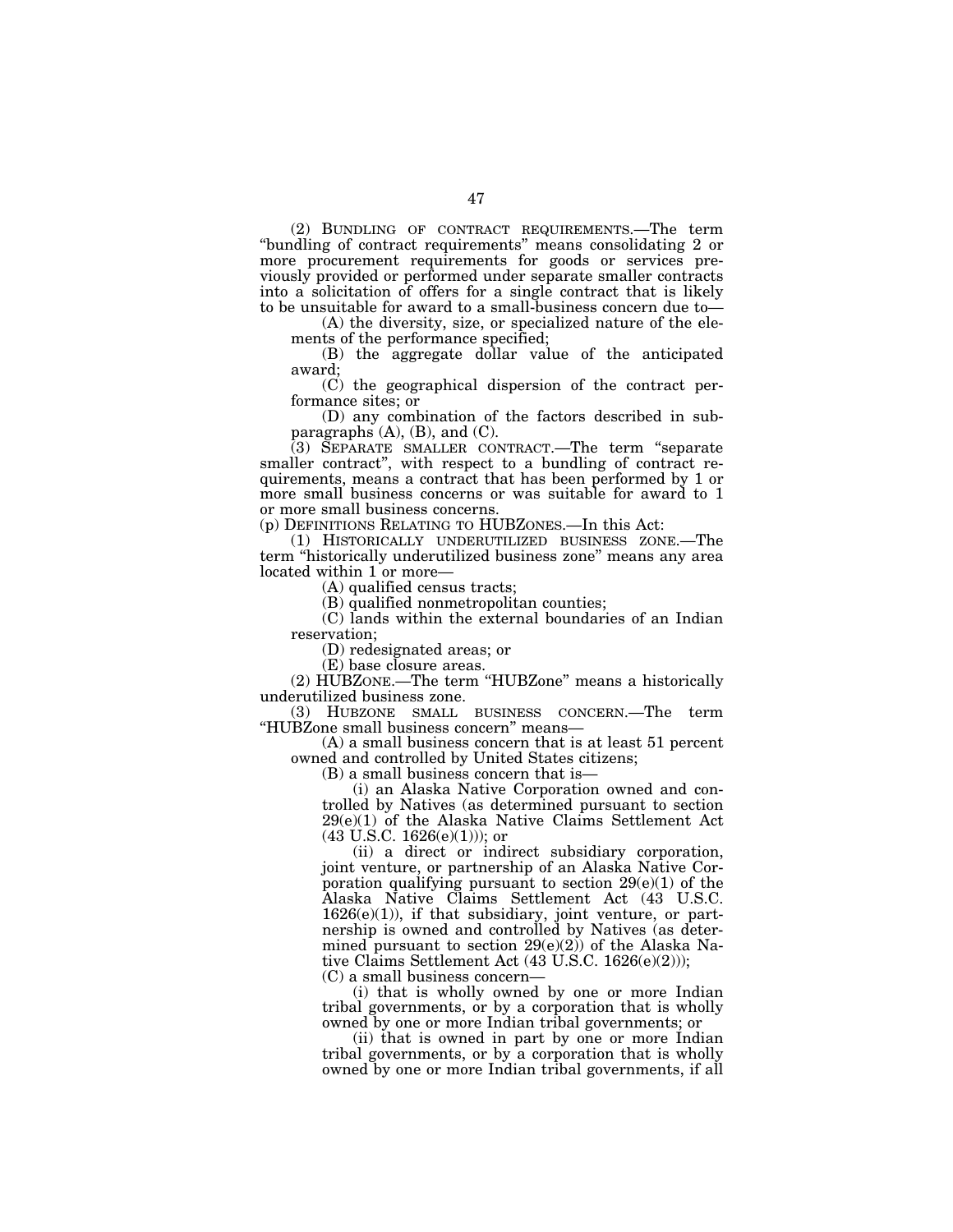other owners are either United States citizens or small business concerns;

(D) a small business concern that is—

(i) wholly owned by a community development corporation that has received financial assistance under part 1 of subchapter A of the Community Economic Development Act of 1981 (42 U.S.C. 9805 et seq.); or

(ii) owned in part by one or more community development corporations, if all other owners are either United States citizens or small business concerns; or (E) a small business concern that is—

(i) a small agricultural cooperative organized or incorporated in the United States;

(ii) wholly owned by 1 or more small agricultural cooperatives organized or incorporated in the United States; or

(iii) owned in part by 1 or more small agricultural cooperatives organized or incorporated in the United States, if all owners are small business concerns or

United States citizens.<br>(4) QUALIFIED AREAS.—

 $(A)$  QUALIFIED CENSUS TRACT.—The term "qualified" census tract'' has the meaning given that term in section  $42(d)(5)(C)(ii)$  of the Internal Revenue Code of 1986.

(B) QUALIFIED NONMETROPOLITAN COUNTY.—The term ''qualified nonmetropolitan county'' means any county—

(i) that was not located in a metropolitan statistical area (as defined in section  $143(k)(2)(B)$  of the Internal Revenue Code of 1986) at the time of the most recent census taken for purposes of selecting qualified census tracts under section  $42(d)(5)(C)(ii)$  of the Internal Revenue Code of 1986; and

(ii) in which—

(I) the median household income is less than 80 percent of the nonmetropolitan State median household income, based on the most recent data available from the Bureau of the Census of the Department of Commerce;

(II) the unemployment rate is not less than 140 percent of the average unemployment rate for the United States or for the State in which such county is located, whichever is less, based on the most recent data available from the Secretary of Labor; or

(III) there is located a difficult development area, as designated by the Secretary of Housing and Urban Development in accordance with section  $42(d)(5)(C)(iii)$  of the Internal Revenue Code of 1986, within Alaska, Hawaii, or any territory or possession of the United States outside the 48 contiguous States.

(C) REDESIGNATED AREA.—The term ''redesignated area'' means any census tract that ceases to be qualified under subparagraph (A) and any nonmetropolitan county that ceases to be qualified under subparagraph (B), except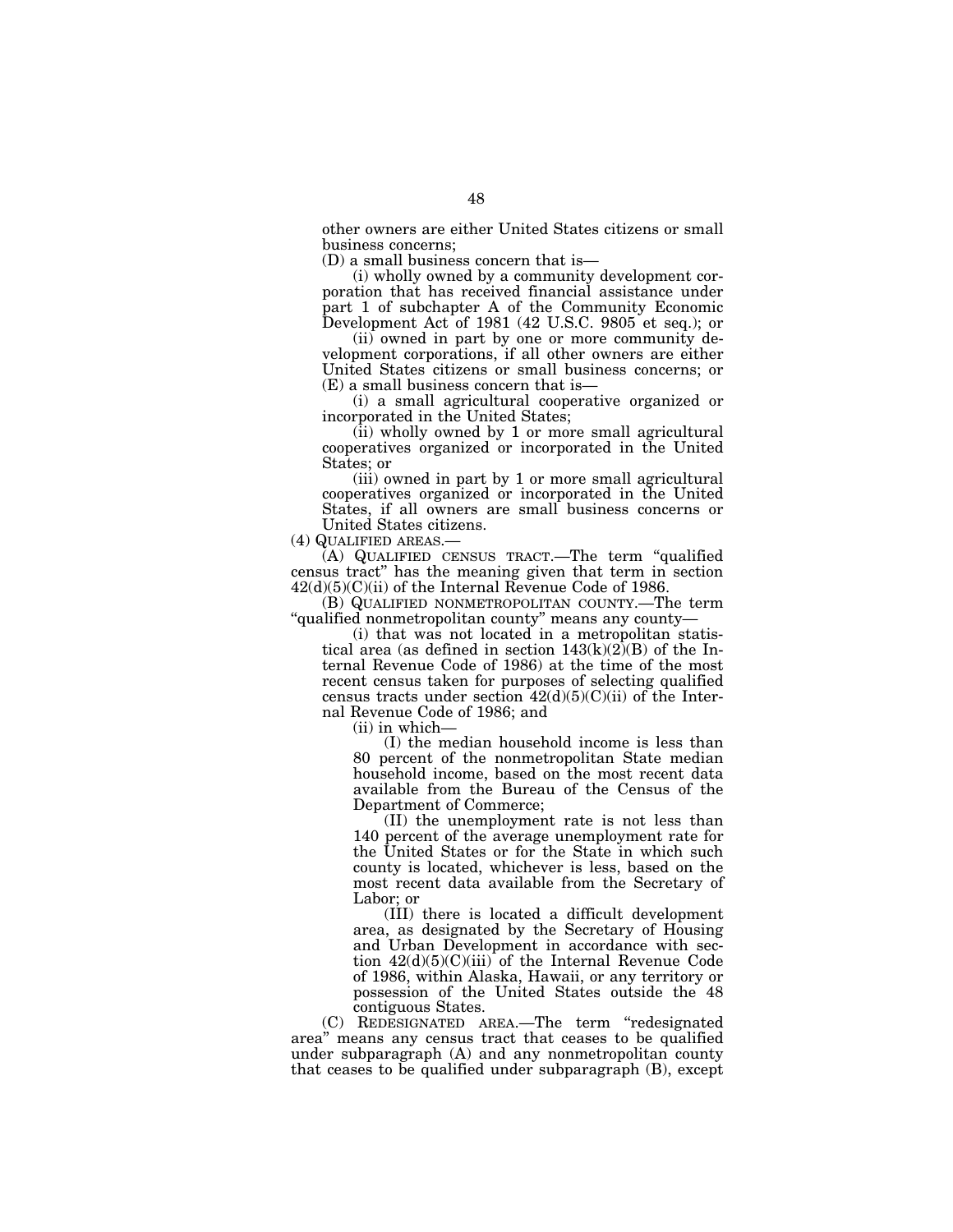that a census tract or a nonmetropolitan county may be a ''redesignated area'' only until the later of—

(i) the date on which the Census Bureau publicly releases the first results from the 2010 decennial census; or

(ii) 3 years after the date on which the census tract or nonmetropolitan county ceased to be so qualified.

(D) BASE CLOSURE AREA.—The term ''base closure area'' means lands within the external boundaries of a military installation that were closed through a privatization process under the authority of—

(i) the Defense Base Closure and Realignment Act of 1990 (part A of title XXIX of division B of Public Law 101–510; 10 U.S.C. 2687 note);

(ii) title II of the Defense Authorization Amendments and Base Closure and Realignment Act (Public Law 100–526; 10 U.S.C. 2687 note);

(iii) section 2687 of title 10, United States Code; or

(iv) any other provision of law authorizing or directing the Secretary of Defense or the Secretary of a military department to dispose of real property at the military installation for purposes relating to base closures of redevelopment, while retaining the authority to enter into a leaseback of all or a portion of the prop-

erty for military use.<br>(5) QUALIFIED HUBZONE SMALL BUSINESS CONCERN.—

 $\overline{A}$ ) In GENERAL.—A HUBZone small business concern is "qualified", if-

(i) the small business concern has certified in writing to the Administrator (or the Administrator otherwise determines, based on information submitted to the Administrator by the small business concern, or based on certification procedures, which shall be established by the Administration by regulation) that—

(I) it is a HUBZone small business concern—

(aa) pursuant to subparagraph (A), (B), (C), (D), or (E) of paragraph (3), and that its principal office is located in a HUBZone and not fewer than 35 percent of its employees reside in a HUBZone; or

(bb) pursuant to paragraph  $(3)(C)$ , and not fewer than 35 percent of its employees engaged in performing a contract awarded to the small business concern on the basis of a preference provided under section 31(b) reside within any Indian reservation governed by one or more of the tribal government owners, or reside within any HUBZone adjoining any such Indian reservation;

(II) the small business concern will attempt to maintain the applicable employment percentage under subclause (I) during the performance of any contract awarded to the small business concern on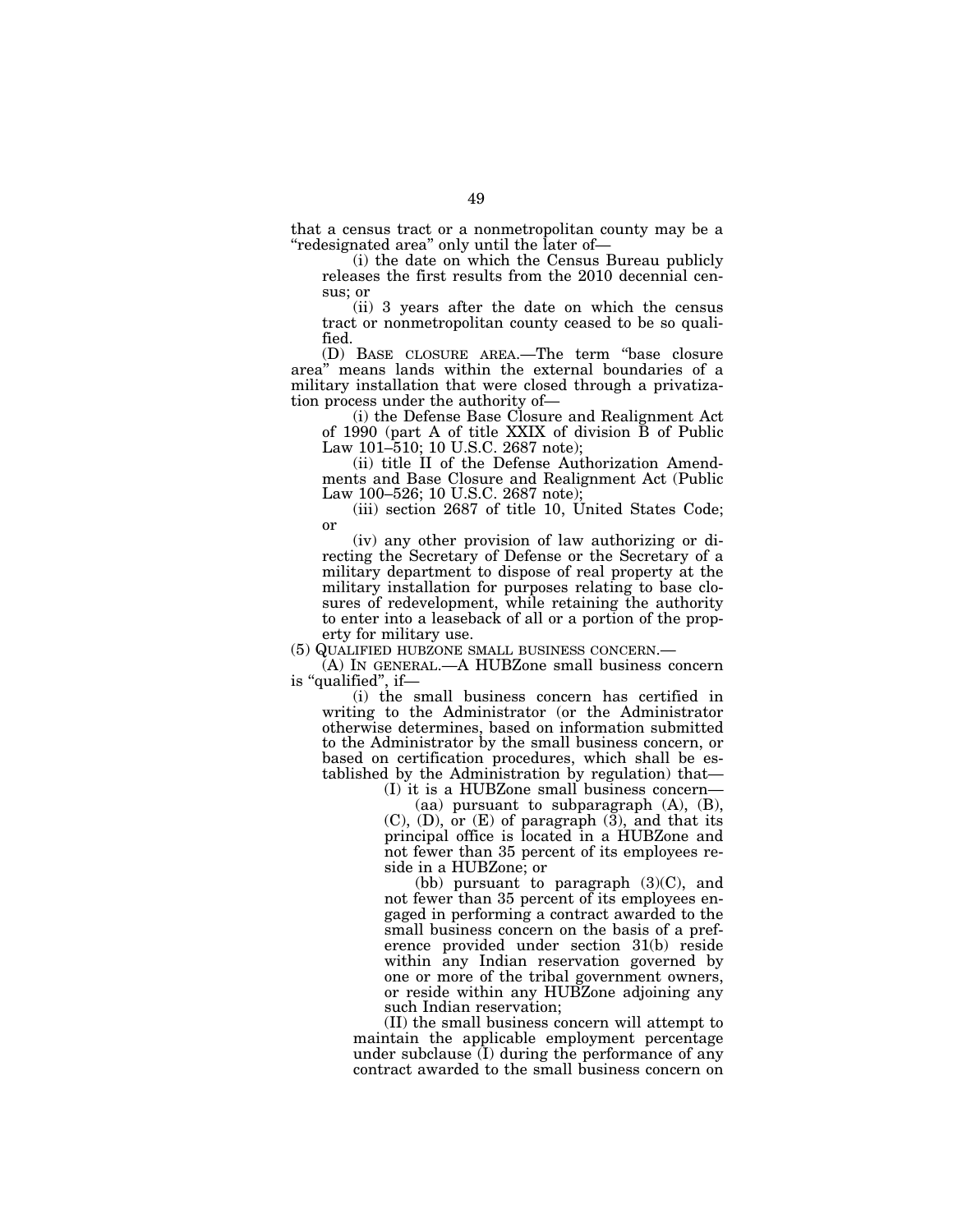the basis of a preference provided under section 31(b); and

(III) with respect to any subcontract entered into by the small business concern pursuant to a contract awarded to the small business concern under section 31, the small business concern will ensure that the requirements of section 46 are satisfied; and

(ii) no certification made or information provided by the small business concern under clause (i) has been, in accordance with the procedures established under section  $31(c)(1)$ —

(I) successfully challenged by an interested party; or

(II) otherwise determined by the Administrator to be materially false.

(B) LIST OF QUALIFIED SMALL BUSINESS CONCERNS.— The Administrator shall establish and maintain a list of qualified HUBZone small business concerns, which list shall, to the extent practicable—

(i) once the Administrator has made the certification required by subparagraph (A)(i) regarding a qualified HUBZone small business concern and has determined that subparagraph (A)(ii) does not apply to that concern, include the name, address, and type of business with respect to each such small business concern;

(ii) be updated by the Administrator not less than annually; and

(iii) be provided upon request to any Federal agency or other entity.

(6) NATIVE AMERICAN SMALL BUSINESS CONCERNS.—

(A) ALASKA NATIVE CORPORATION.—The term ''Alaska Native Corporation'' has the same meaning as the term "Native Corporation" in section 3 of the Alaska Native Claims Settlement Act (43 U.S.C. 1602).

(B) ALASKA NATIVE VILLAGE.—The term ''Alaska Native Village'' has the same meaning as the term ''Native village'' in section 3 of the Alaska Native Claims Settlement Act (43 U.S.C. 1602).

(C) INDIAN RESERVATION.—The term ''Indian reservation"-

(i) has the same meaning as the term ''Indian country'' in section 1151 of title 18, United States Code, except that such term does not include—

(I) any lands that are located within a State in which a tribe did not exercise governmental jurisdiction on the date of the enactment of this paragraph, unless that tribe is recognized after that date of the enactment by either an Act of Congress or pursuant to regulations of the Secretary of the Interior for the administrative recognition that an Indian group exists as an Indian tribe (part 83 of title 25, Code of Federal Regulations); and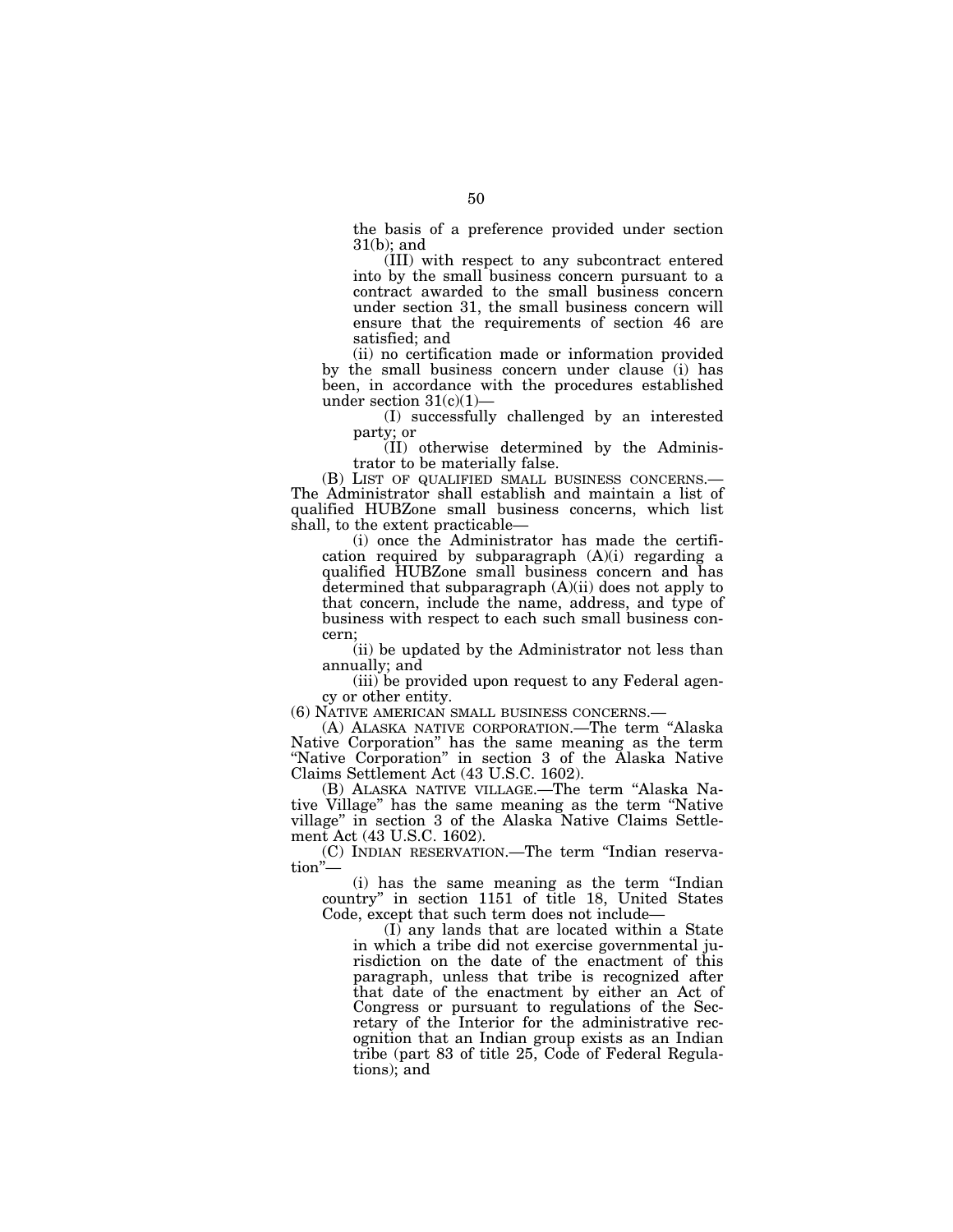(II) lands taken into trust or acquired by an Indian tribe after the date of the enactment of this paragraph if such lands are not located within the external boundaries of an Indian reservation or former reservation or are not contiguous to the lands held in trust or restricted status on that date of the enactment; and

(ii) in the State of Oklahoma, means lands that—

(I) are within the jurisdictional areas of an Oklahoma Indian tribe (as determined by the Secretary of the Interior); and

(II) are recognized by the Secretary of the Interior as eligible for trust land status under part 151 of title 25, Code of Federal Regulations (as in effect on the date of the enactment of this paragraph).

(7) AGRICULTURAL COMMODITY.—The term ''agricultural commodity'' has the same meaning as in section 102 of the Agricultural Trade Act of 1978 (7 U.S.C. 5602).

(q) DEFINITIONS RELATING TO VETERANS.—In this Act, the following definitions apply:

(1) SERVICE-DISABLED VETERAN.—The term ''service-disabled veteran'' means a veteran with a disability that is service-connected (as defined in section 101(16) of title 38, United States Code).

(2) SMALL BUSINESS CONCERN OWNED AND CONTROLLED BY SERVICE-DISABLED VETERANS.—The term ''small business concern owned and controlled by service-disabled veterans'' means a small business concern—

(A) not less than 51 percent of which is owned by one or more service-disabled veterans or, in the case of any publicly owned business, not less than 51 percent of the stock of which is owned by one or more service-disabled veterans; and

(B) the management and daily business operations of which are controlled by one or more service-disabled veterans or, in the case of a veteran with permanent and severe disability, the spouse or permanent caregiver of such veteran.

(3) SMALL BUSINESS CONCERN OWNED AND CONTROLLED BY VETERANS.—The term ''small business concern owned and controlled by veterans'' means a small business concern—

(A) not less than 51 percent of which is owned by one or more veterans or, in the case of any publicly owned business, not less than 51 percent of the stock of which is owned by one or more veterans; and

(B) the management and daily business operations of which are controlled by one or more veterans.

(4) VETERAN.—The term ''veteran'' has the meaning given the term in section 101(2) of title 38, United States Code.

(5) RELIEF FROM TIME LIMITATIONS.—

(A) IN GENERAL.—Any time limitation on any qualification, certification, or period of participation imposed under this Act on any program that is available to small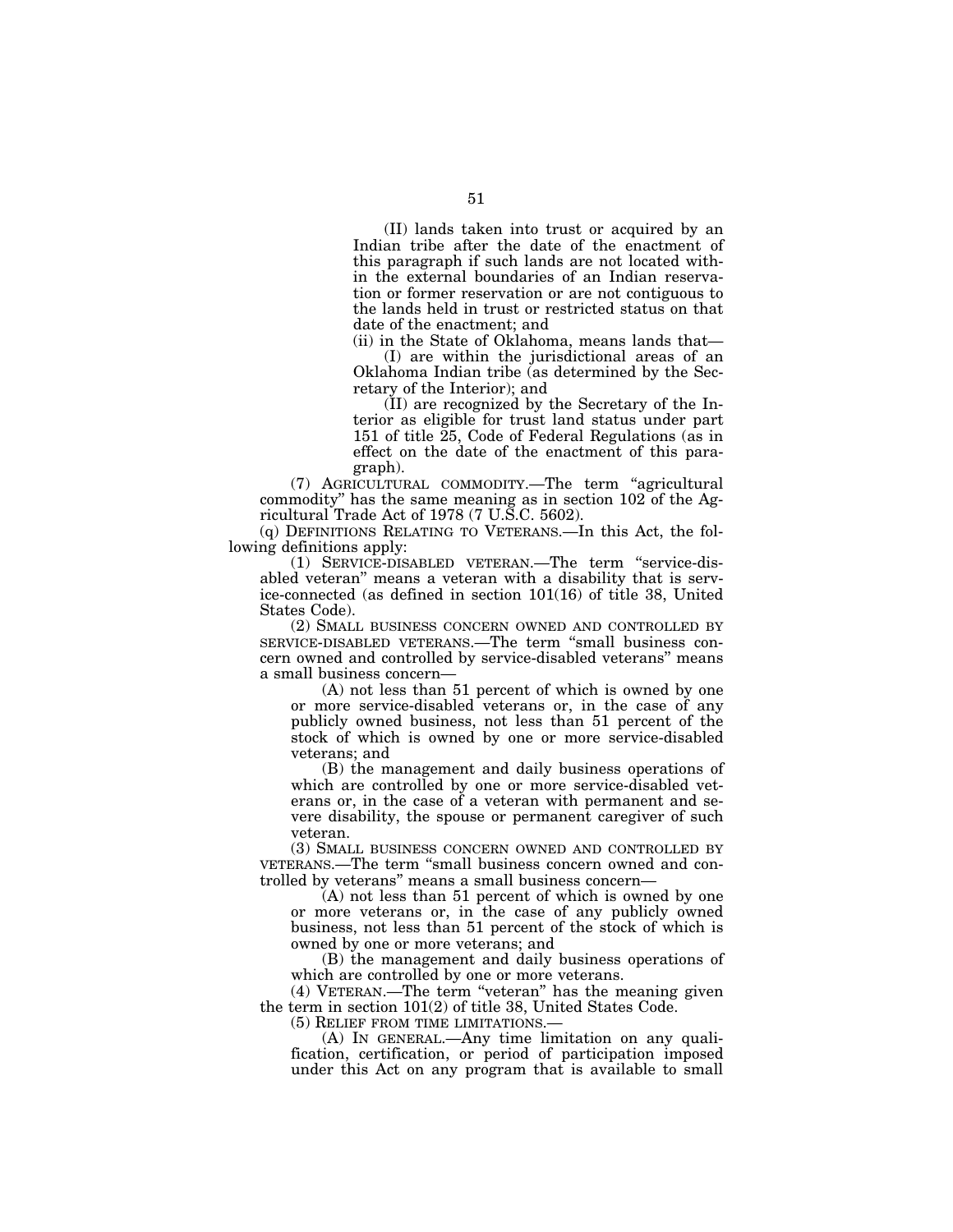business concerns shall be extended for a small business concern that—

(i) is owned and controlled by—

(I) a veteran who was called or ordered to active duty under a provision of law specified in section  $101(a)(13)(B)$  of title 10, United States Code, on or after September 11, 2001; or

(II) a service-disabled veteran who became such a veteran due to an injury or illness incurred or aggravated in the active military, naval, or air service during a period of active duty pursuant to a call or order to active duty under a provision of law referred to in subclause (I) on or after September 11, 2001; and

(ii) was subject to the time limitation during such period of active duty.

(B) DURATION.—Upon submission of proper documentation to the Administrator, the extension of a time limitation under subparagraph (A) shall be equal to the period of time that such veteran who owned or controlled such a concern was on active duty as described in that subparagraph.

(C) EXCEPTION FOR PROGRAMS SUBJECT TO FEDERAL CREDIT REFORM ACT OF 1990.—The provisions of subparagraphs (A) and (B) shall not apply to any programs subject to the Federal Credit Reform Act of 1990 (2 U.S.C. 661 et seq.).

(r) DEFINITIONS RELATING TO SMALL BUSINESS LENDING COM-PANIES.—As used in section 23 of this Act:

(1) SMALL BUSINESS LENDING COMPANY.—The term ''small business lending company'' means a business concern that is authorized by the Administrator to make loans pursuant to section 7(a) and whose lending activities are not subject to regulation by any Federal or State regulatory agency.

(2) NON-FEDERALLY REGULATED SBA LENDER.—The term "non-Federally regulated SBA lender" means a business concern if—

(A) such concern is authorized by the Administrator to make loans under section 7;

(B) such concern is subject to regulation by a State; and

(C) the lending activities of such concern are not regulated by any Federal banking authority.

(s) MAJOR DISASTER.—In this Act, the term ''major disaster'' has the meaning given that term in section 102 of the Robert T. Stafford Disaster Relief and Emergency Assistance Act (42 U.S.C. 5122).

(t) SMALL BUSINESS DEVELOPMENT CENTER.—In this Act, the term ''small business development center'' means a small business development center described in section 21.

 $(u)$  REGION OF THE ADMINISTRATION.—In this Act, the term "region of the Administration'' means the geographic area served by a regional office of the Administration established under section 4(a).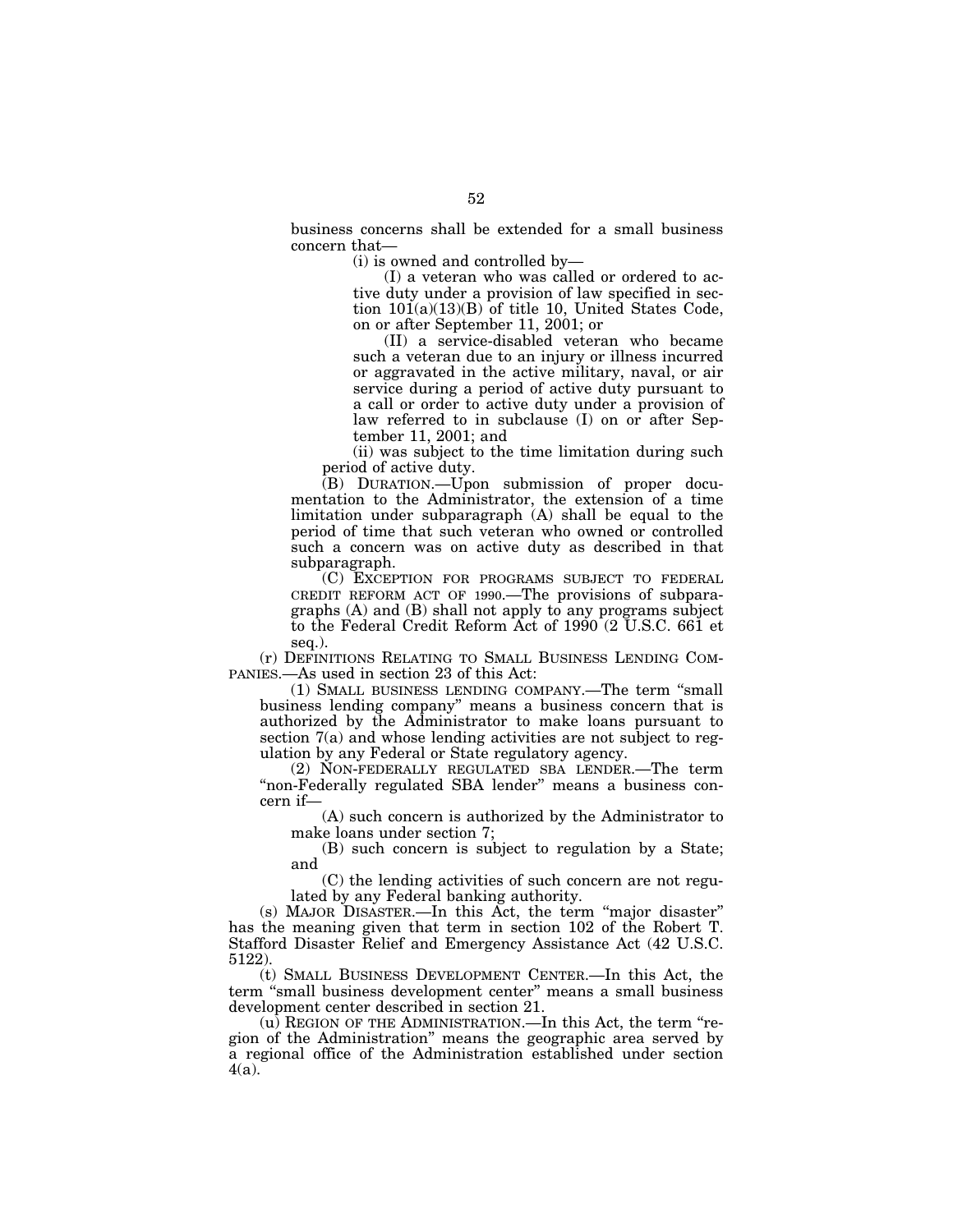(v) MULTIPLE AWARD CONTRACT.—In this Act, the term ''multiple award contract'' means—

(1) a multiple award task order contract or delivery order contract that is entered into under the authority of sections 303H through 303K of the Federal Property and Administrative Services Act of 1949 (41 U.S.C. 253h through 253k); and

(2) any other indefinite delivery, indefinite quantity contract that is entered into by the head of a Federal agency with 2 or more sources pursuant to the same solicitation.

(w) PRESUMPTION.— (1) IN GENERAL.—In every contract, subcontract, cooperative agreement, cooperative research and development agreement, or grant which is set aside, reserved, or otherwise classified as intended for award to small business concerns, there shall be a presumption of loss to the United States based on the total amount expended on the contract, subcontract, cooperative agreement, cooperative research and development agreement, or grant whenever it is established that a business concern other than a small business concern willfully sought and received the award by misrepresentation.

(2) DEEMED CERTIFICATIONS.—The following actions shall be deemed affirmative, willful, and intentional certifications of small business size and status:

(A) Submission of a bid or proposal for a Federal grant, contract, subcontract, cooperative agreement, or cooperative research and development agreement reserved, set aside, or otherwise classified as intended for award to small business concerns.

(B) Submission of a bid or proposal for a Federal grant, contract, subcontract, cooperative agreement, or cooperative research and development agreement which in any way encourages a Federal agency to classify the bid or proposal, if awarded, as an award to a small business concern.

(C) Registration on any Federal electronic database for the purpose of being considered for award of a Federal grant, contract, subcontract, cooperative agreement, or cooperative research agreement, as a small business concern.  $(3)$  CERTIFICATION BY SIGNATURE OF RESPONSIBLE OFFICIAL.—

(A) IN GENERAL.—Each solicitation, bid, or application for a Federal contract, subcontract, or grant shall contain a certification concerning the small business size and status of a business concern seeking the Federal contract, subcontract, or grant.

(B) CONTENT OF CERTIFICATIONS.—A certification that a business concern qualifies as a small business concern of the exact size and status claimed by the business concern for purposes of bidding on a Federal contract or subcontract, or applying for a Federal grant, shall contain the signature of an authorized official on the same page on which the certification is contained.

(4) REGULATIONS.—The Administrator shall promulgate regulations to provide adequate protections to individuals and business concerns from liability under this subsection in cases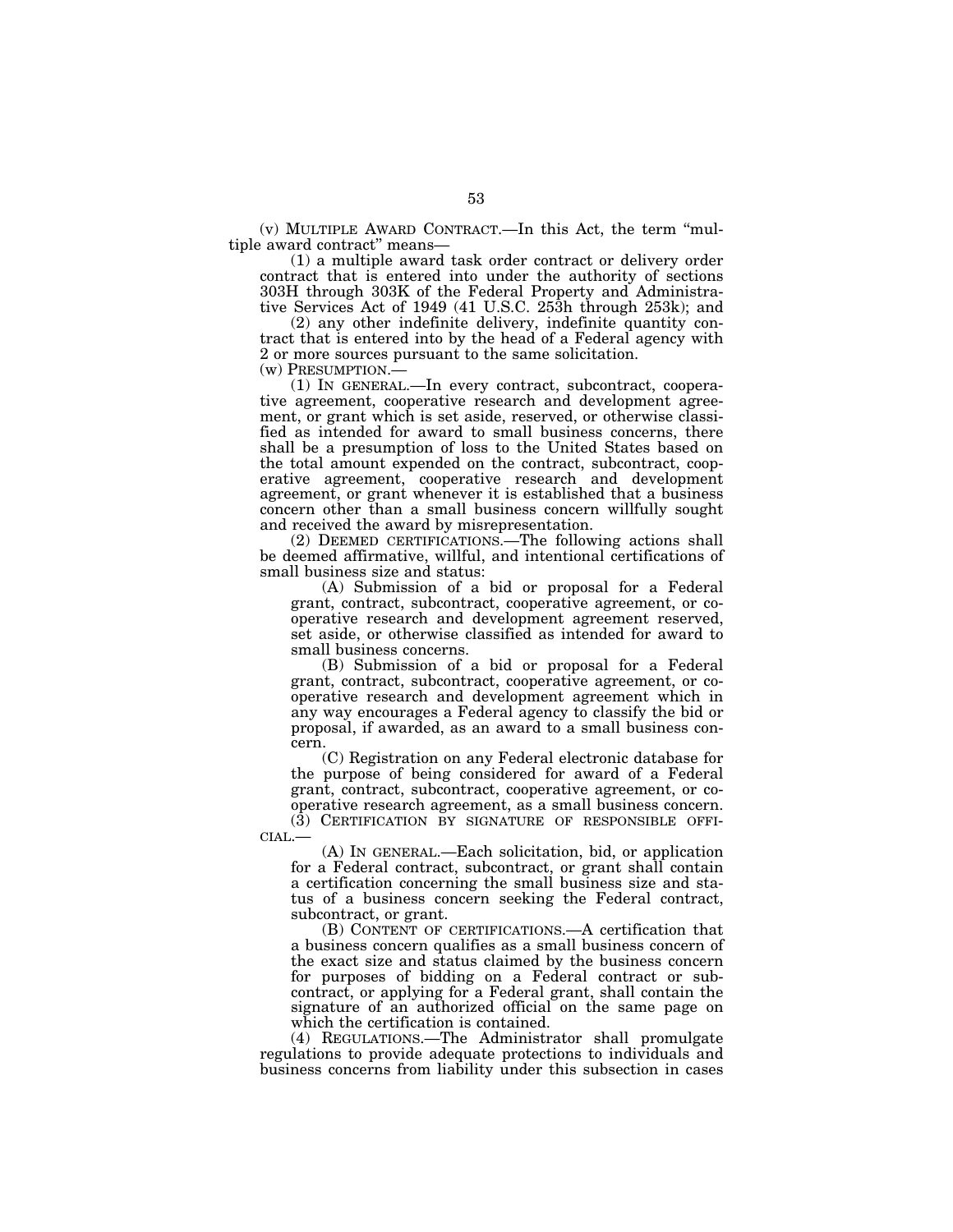of unintentional errors, technical malfunctions, and other similar situations.

(x) ANNUAL CERTIFICATION.—

(1) IN GENERAL.—Each business certified as a small business concern under this Act shall annually certify its small business size and, if appropriate, its small business status, by means of a confirming entry on the Online Representations and Certifications Application database of the Administration, or any successor thereto.

(2) REGULATIONS.—Not later than 1 year after the date of enactment of this subsection, the Administrator, in consultation with the Inspector General and the Chief Counsel for Advocacy of the Administration, shall promulgate regulations to ensure that—

(A) no business concern continues to be certified as a small business concern on the Online Representations and Certifications Application database of the Administration, or any successor thereto, without fulfilling the requirements for annual certification under this subsection; and

(B) the requirements of this subsection are implemented in a manner presenting the least possible regulatory burden on small business concerns.

(y) POLICY ON PROSECUTIONS OF SMALL BUSINESS SIZE AND STATUS FRAUD.—Not later than 1 year after the date of enactment of this subsection, the Administrator, in consultation with the Attorney General, shall issue a Government-wide policy on prosecution of small business size and status fraud, which shall direct Federal agencies to appropriately publicize the policy.

(z) AQUACULTURE BUSINESS DISASTER ASSISTANCE.—Subject to section 18(a) and notwithstanding section 18(b)(1), the Administrator may provide disaster assistance under section  $7(b)(2)$  to aquaculture enterprises that are small businesses.

(aa) VENTURE CAPITAL OPERATING COMPANY.—In this Act, the term ''venture capital operating company'' means an entity described in clause (i), (v), or (vi) of section  $121.103(b)(5)$  of title 13, Code of Federal Regulations (or any successor thereto).

(bb) HEDGE FUND.—In this Act, the term ''hedge fund'' has the meaning given that term in section  $13(h)(2)$  of the Bank Holding Company Act of 1956 (12 U.S.C. 1851(h)(2)).

(cc) PRIVATE EQUITY FIRM.—In this Act, the term ''private equity firm'' has the meaning given the term ''private equity fund'' in section 13(h)(2) of the Bank Holding Company Act of 1956 (12 U.S.C. 1851(h)(2)).

(dd) DEFINITIONS PERTAINING TO SUBCONTRACTING.—In this Act:

(1) SUBCONTRACT.—The term ''subcontract'' means a legally binding agreement between a contractor that is already under contract to another party to perform work, and a third party, hereinafter referred to as the subcontractor, for the subcontractor to perform a part, or all, of the work that the contractor has undertaken.

(2) FIRST TIER SUBCONTRACTOR.—The term ''first tier subcontractor'' means a subcontractor who has a subcontract directly with the prime contractor.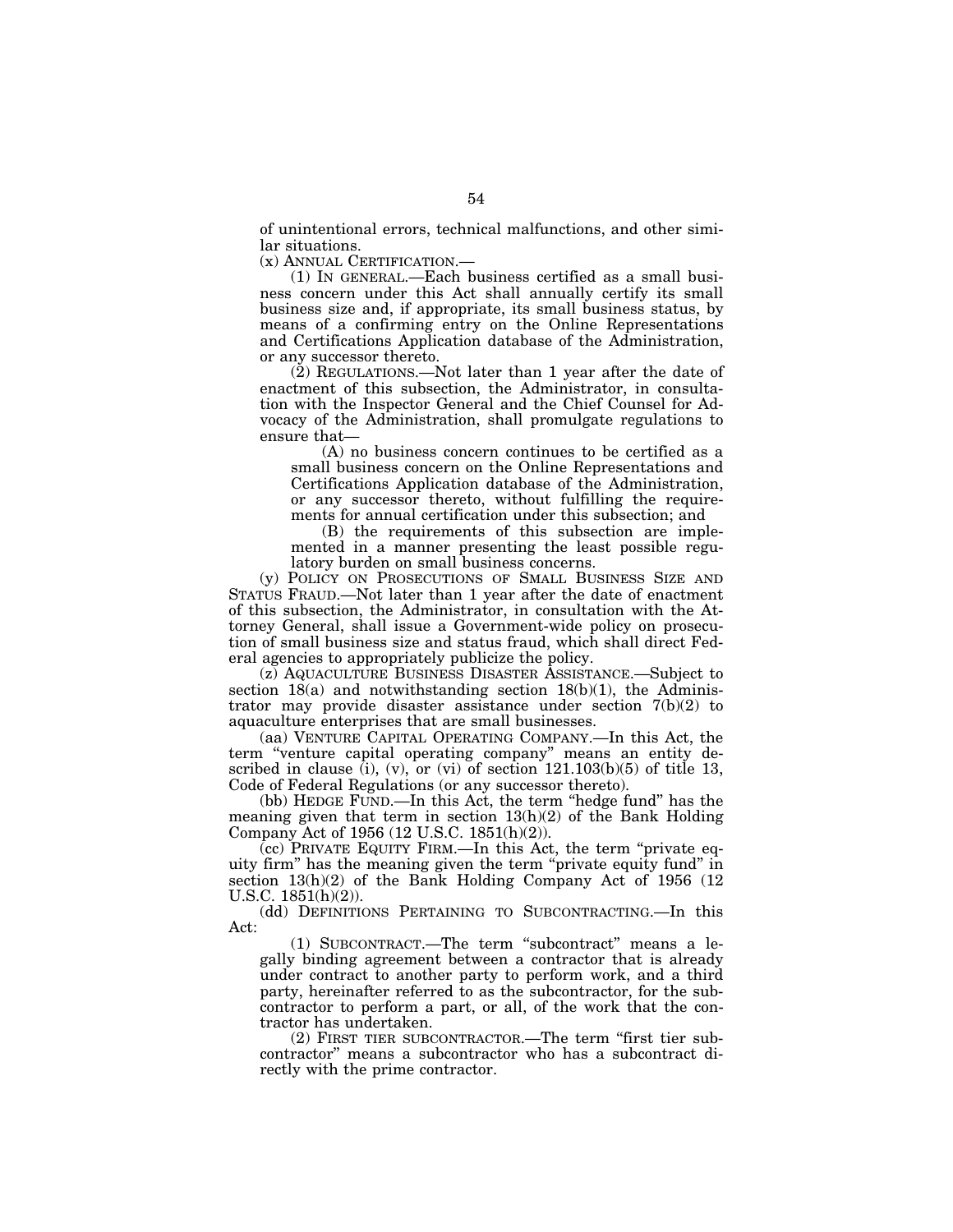$(3)$  AT ANY TIER.—The term "at any tier" means any subcontractor other than a subcontractor who is a first tier subcontractor.

\* \* \* \* \* \* \*

# **SECTION 212 OF THE SMALL BUSINESS REGULATORY ENFORCEMENT FAIRNESS ACT OF 1996**

\* \* \* \* \* \* \*

# **SEC. 212. COMPLIANCE GUIDES.**

(a) COMPLIANCE GUIDE.— (1) IN GENERAL.—For each rule or group of related rules for which an agency is required to prepare a final regulatory flexibility analysis under section 605(b) of title 5, United States Code, the agency shall publish 1 or more guides to assist small entities in complying with the rule and shall entitle such publications ''small entity compliance guides''.

(2) PUBLICATION OF GUIDES.—The publication of each guide under this subsection shall include

(A) the posting of the guide in an easily identified location on the website of the agency; and

(B) distribution of the guide to known industry contacts, such as small entities, associations, or industry leaders affected by the rule.

(3) PUBLICATION DATE.—An agency shall publish each guide (including the posting and distribution of the guide as described under paragraph (2))

(A) on the same date as the date of publication of the final rule (or as soon as possible after that date); and

(B) not later than the date on which the requirements of that rule become effective.

(4) COMPLIANCE ACTIONS.—

(A) IN GENERAL.—Each guide shall explain the actions a small entity is required to take to comply with a rule.

(B) EXPLANATION.—The explanation under subparagraph (A)

(I) shall include a description of actions needed to meet the requirements of a rule, to enable a small entity to know when such requirements are met; and

(ii) if determined appropriate by the agency, may include a description of possible procedures, such as conducting tests, that may assist a small entity in meeting such requirements, except that, compliance with any procedures described pursuant to this section does not establish compliance with the rule, or establish a presumption or inference of such compliance.

(C) PROCEDURES.—Procedures described under subparagraph (B)(ii)—

(i) shall be suggestions to assist small entities; and

(ii) shall not be additional requirements, or diminish requirements, relating to the rule.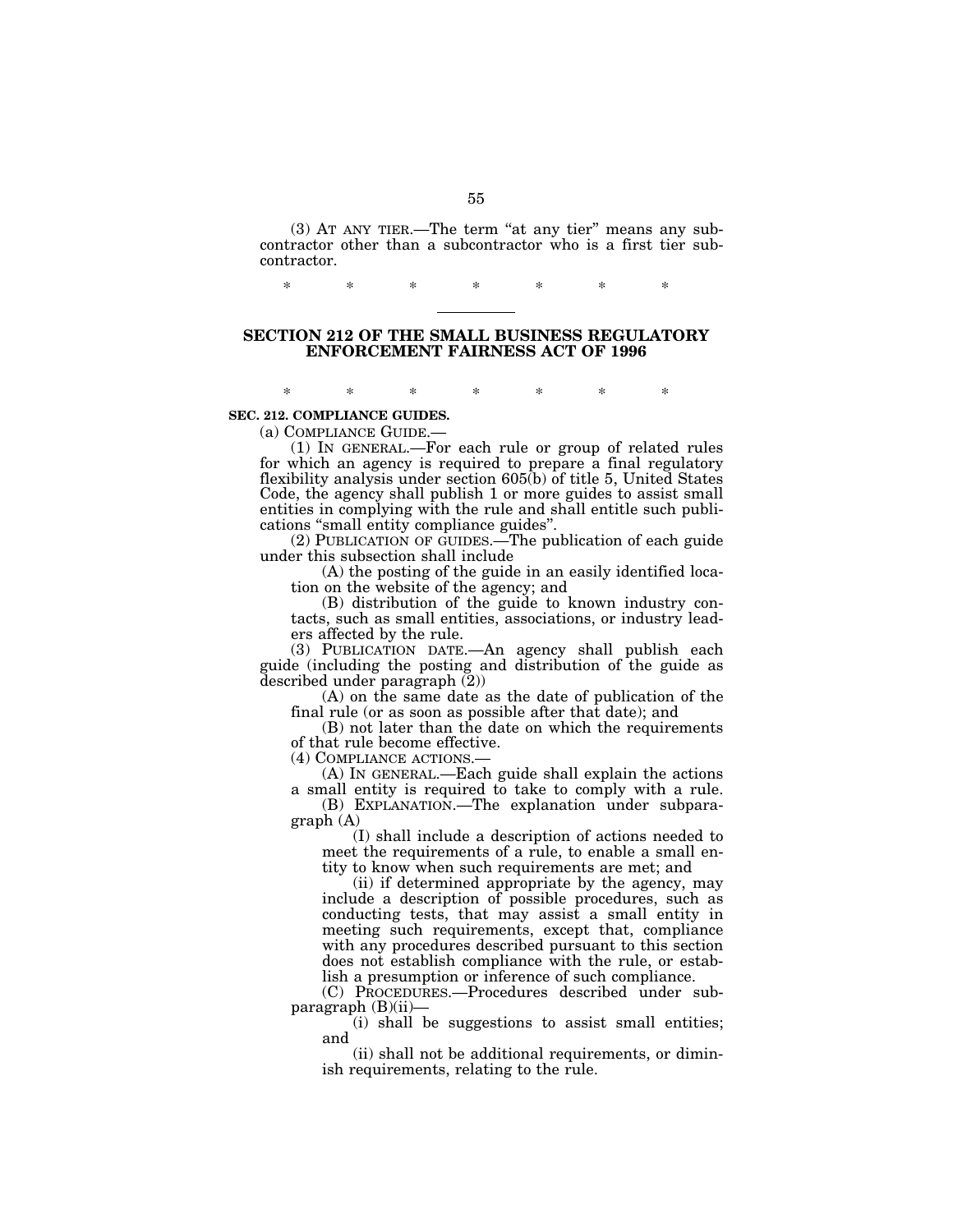$(5)$  AGENCY PREPARATION OF GUIDES.—The agency shall, in its sole discretion, taking into account the subject matter of the rule and the language of relevant statutes, ensure that the guide is written using sufficiently plain language likely to be understood by affected small entities. Agencies may prepare separate guides covering groups or classes of similarly affected small entities and may cooperate with associations of small entities to develop and distribute such guides. An agency may prepare guides and apply this section with respect to a rule or a group of related rules.

*(5) AGENCY PREPARATION OF GUIDES.—The agency shall, in its sole discretion, taking into account the subject matter of the rule and the language of relevant statutes, ensure that the guide is written using sufficiently plain language likely to be understood by affected small entities. Agencies may prepare separate guides covering groups or classes of similarly affected small entities and may cooperate with associations of small entities to distribute such guides. In developing guides, agencies shall solicit input from affected small entities or associations of affected small entities. An agency may prepare guides and apply this section with respect to a rule or a group of related rules.* 

(6) REPORTING.—Not later than 1 year after the date of enactment of the Fair Minimum Wage Act of 2007, and annually thereafter, the head of each agency shall submit a report to the Committee on Small Business and Entrepreneurship of the Senate, the Committee on Small Business of the House of Representatives, and any other committee of relevant jurisdiction describing the status of the agency″s compliance with paragraphs (1) through (5).

(b) COMPREHENSIVE SOURCE OF INFORMATION.—Agencies shall cooperate to make available to small entities through comprehensive sources of information, the small entity compliance guides and all other available information on statutory and regulatory requirements affecting small entities.

(c) LIMITATION ON JUDICIAL REVIEW.—An agency's small entity compliance guide shall not be subject to judicial review, except that in any civil or administrative action against a small entity for a violation occurring after the effective date of this section, the content of the small entity compliance guide may be considered as evidence of the reasonableness or appropriateness of any proposed fines, penalties or damages.

# **Dissenting Views**

H.R. 527, the ''Small Business Regulatory Flexibility Improvements Act of 2015," (SBRFIA) amends the Regulatory Flexibility Act<sup>1</sup> (RFA) in ways that will significantly hinder the promulgation of critical public health and safety rules by Federal administrative agencies. While H.R. 527's proponents claim that these changes to the RFA will ease the alleged burden of regulatory compliance on

<sup>&</sup>lt;sup>1</sup> Pub. L. No. 96–354, 94 Stat. 1164 (codified at 5 U.S.C.  $\S$  601–612 (2015)).<br>In 1996, the RFA was amended by Small Business Regulatory Enforcement Fairness Act of 1996, Pub. L. No. 104–121,  $\S$  242, 110 Stat. 847, 857 tain circumstances of, among other matters, an agency's regulatory flexibility analysis for a final<br>rule and any certification by an agency averring that a rule will not have a significant economic<br>impact on a substantial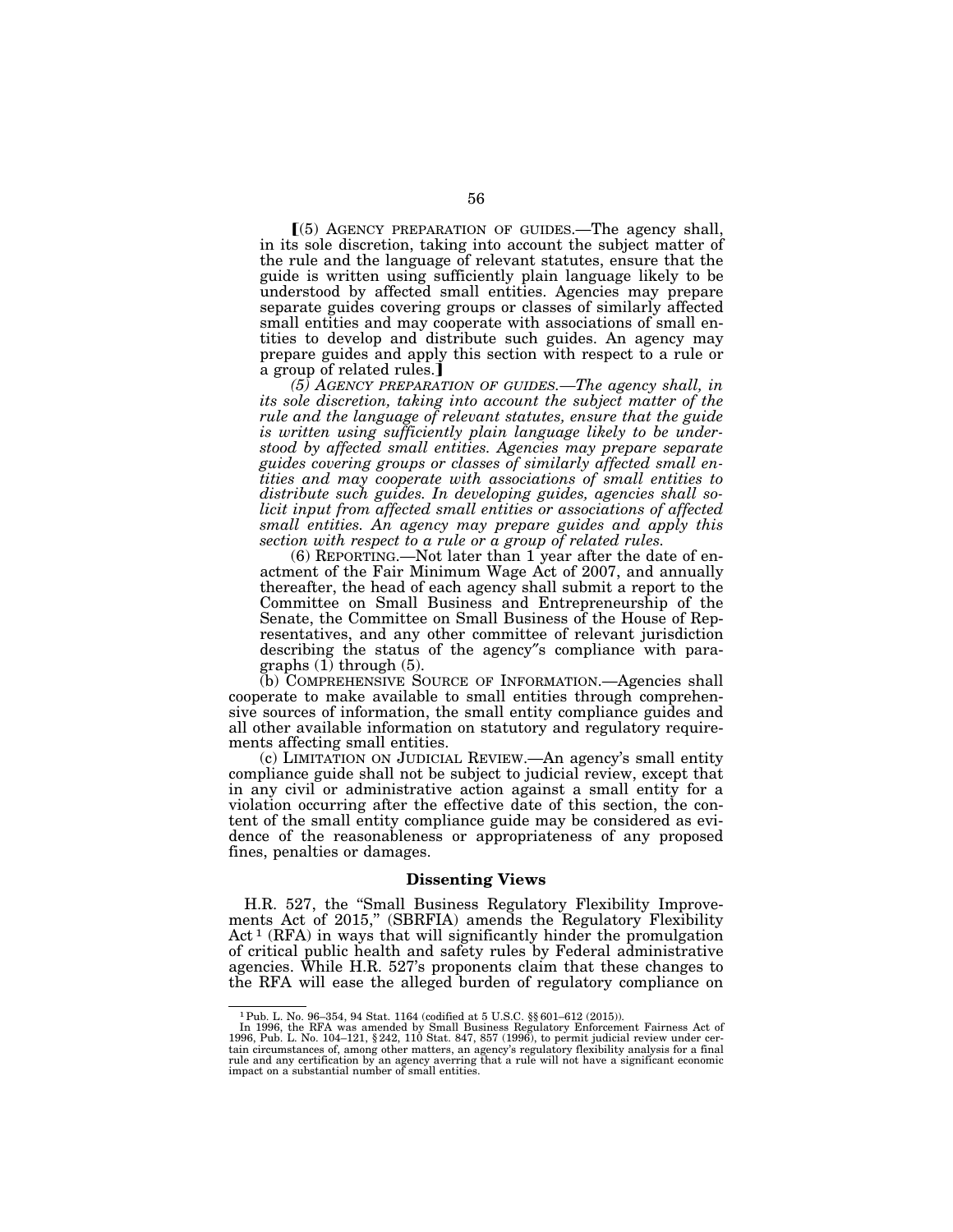small businesses and other small entities, an examination of the bill's provisions makes clear that this measure is really intended to slow down, if not halt, most agency rulemaking.

H.R. 527 does nothing to help small businesses and other small entities reduce compliance costs or to ensure agency compliance with the RFA. Instead, the bill imposes numerous and unnecessary burdens on agencies while ignoring the fact that small businesses, like their larger counterparts, can substantially impact the health and safety of their workers as well as that of the general public.2 Small businesses, like all businesses, provide services and goods that also affect our lives and can carry the same risk of harm as the services and goods that large businesses provide. It makes no difference to someone who is breathing dirty air or drinking poisoned water whether the hazards come from a small or large business.

Accordingly, we must oppose attempts like H.R. 527 that create an unacceptable barrier to agency rulemaking. Specifically, we oppose this legislation because it: (1) is based on the false premise that regulatory costs stifle economic growth and job creation; (2) threatens public health and safety by severely undermining Federal agency rulemaking; (3) imposes additional duties on agencies while failing to provide for any additional resources to meet such burdens; and (4) allows more opportunities for industry to delay or defeat proposed rulemakings.

Consumer groups and organizations concerned with protecting public health and safety have raised many of these same concerns. The Coalition for Sensible Safeguards, a broad coalition of more than 70 environmental, labor, and consumer organizations—including the AFL–CIO, the American Federation of State, County and Municipal Employees, the American Lung Association, Consumer Federation of America, Consumers Union, the League of Conservation Voters, Public Citizen, and the Union of Concerned Scientists—strongly oppose H.R. 527.3 Additionally, the American

 $^2$  For example, workplace safety rules may impact tens of millions of Americans who work for small businesses. As of 2008, there were 5.93 million small firms employing 120,903,551 work-<br>ers, including 5,294,970 firms o sizes, 2008, http://www.census.gov/econ/susb. There were 4,383 fatal occupational injuries in<br>2012, according to the Bureau of Labor Statistics. Press Release, U.S. Dep't of Labor Bureau<br>of Labor Statistics, National Censu in 2012 (Preliminary Results), Aug. 13, 2013, http://www.bls.gov/news.release/pdf/cfoi.pdf. Addi-tionally, an analysis by the National Institute for Occupational Safety and Health, the American Cancer Society, and Emory University's School of Public Health estimates that after factoring<br>in disease and injury data "there are a total of 55,200 US deaths annually resulting from occu-<br>pational disease or injury (rang J. Industrial Medicine 461 (2003). 3The other organizations include: Alliance for Justice, American Association of University Pro-

fessors, American Federation of Teachers, Americans for Financial Reform, American Rivers, American Values Campaign, American Sustainable Business Council, BlueGreen Alliance, Cam-<br>paign for Contract Agriculture Reform, Center for Effective Government, Center for Food Safety,<br>Center for Foodborne Illness Researc for Science in the Public Interest, Citizens for Sludge-Free Land, Clean Air Watch, Clean Water<br>Network, Consortium for Citizens with Disabilities, Countercorp, Cumberland Countians for<br>Peace and Justice, Demos, Economic P Implement Workers of America (UAW), Los Angeles Alliance for a New Economy, Main Street<br>Alliance, National Association of Consumer Advocates, National Center for Healthy Housing,<br>National Consumers League, National Council Continued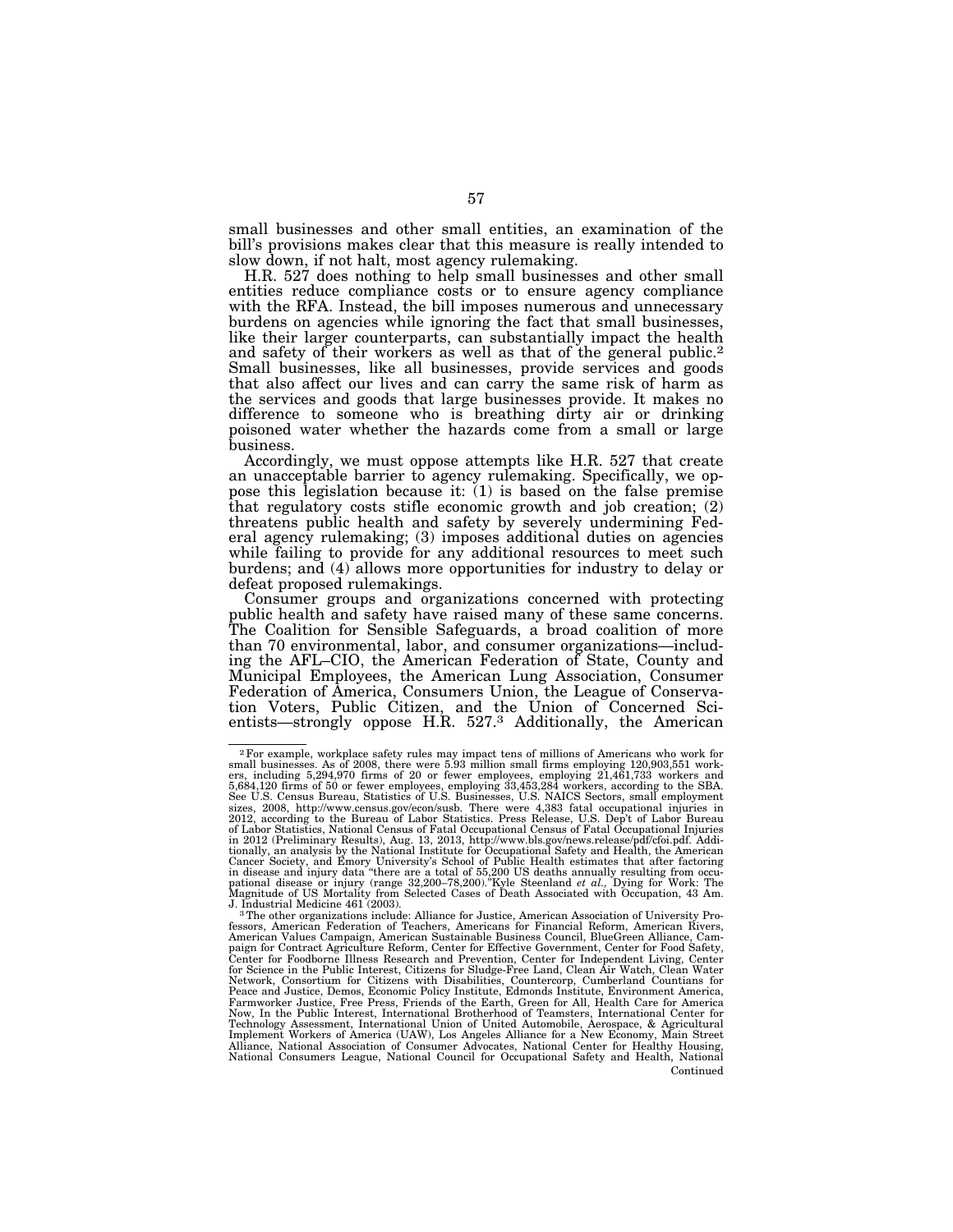Sustainable Business Council, which represents more than 200,000 businesses, opposes this measure because it would ''hurt small and medium size businesses by halting the regulatory process that levels the playing field for these businesses to compete.'' 4

Moreover, the Obama administration issued a veto threat against substantively similar legislation considered in the 112th Congress, explaining that the bill ''would impede the ability of agencies to provide the public with basic protections, and create needless confusion and delay that would prove disruptive for businesses, as well as for state, tribal and local governments."<sup>5</sup>

For all of these reasons, and those discussed further below, we respectfully dissent and urge our colleagues to reject this seriously flawed legislation.

#### BACKGROUND AND DESCRIPTION

#### I. BACKGROUND

Enacted in 1980, the RFA requires Federal agencies to assess the impact of proposed regulations on ''small entities,'' which the Act defines as either a small business, small organization, or small governmental jurisdiction.6 The RFA requires agencies to prepare a regulatory flexibility analysis at the time certain proposed and final rules are promulgated. The analysis must: (1) describe the reasons why action by the agency is necessary; (2) include a succinct statement of the regulation's objectives and legal basis; (3) describe which small entities are affected by the rule as well as provide an estimate of the number of such entities so affected;  $(4)$  describe anticipated reporting, recordkeeping, and other compliance requirements; (5) identify any relevant Federal regulations that may duplicate, overlap, or conflict with the rule; and (6) identify any significant alternatives to the rule.7 This analysis is not required, however, if the agency certifies that the rule will not have a ''significant economic impact on a substantial number of small entities."<sup>8</sup> Whether a proposed rule will have such an impact is, therefore, the threshold inquiry under the RFA.

In addition, the RFA requires each agency to publish twice a year in the Federal Register a regulatory flexibility agenda identi-

Employment Law Project, National Lawyers Guild Louisville Chapter, National Women's Health Network, National Women's Law Center, Natural Resources Defense Council, Network for Envi-ronmental & Economic Responsibility of the United Church of Christ, New Jersey Work Environment Council, New York Committee for Occupational Safety and Health, Oregon Peaceworks,<br>People for the American Way, Protect All Children's Environment, Reproductive Health Tech-<br>nologies Project, Safe Tables Our Priori Southern Illinois Committee for Occupational Safety and Health, The Arc of the United States,<br>The Partnership for Working Families, Trust for America's Health, U.S. Camber Watch, U.S.<br>PIRG, Union Plus, United Food and Waterkeeper Alliance, Worksafe. *See* Letter from Coalition for Sensible Safeguards to Represent-ative John Conyers, Jr., Ranking Member, Committee on the Judiciary (Jan. 26, 2015) (on file

with the H. Comm. on the Judiciary, Democrats).<br>"Letter from American Sustainable Business Council to Representative John Convers, Jr.,<br>Ranking Member, Committee on the Judiciary (Jan. 26, 2015) (on file with the H. Comm. business professionals, including industry associations, local and state chambers of commerce, micro-enterprise, social enterprise, green and sustainable business, local living economy groups,

woman and minority business leaders, and investor networks.").<br>
<sup>5</sup> Executive Office of the President, Office of Management and Budget, Statement of Administration Policy for H.R. 527—Regulatory Flexibility Improvements Ac

<sup>7</sup>*See* 5 U.S.C. §§ 603, 604 (2015). 8 5 U.S.C. § 605(b) (2015).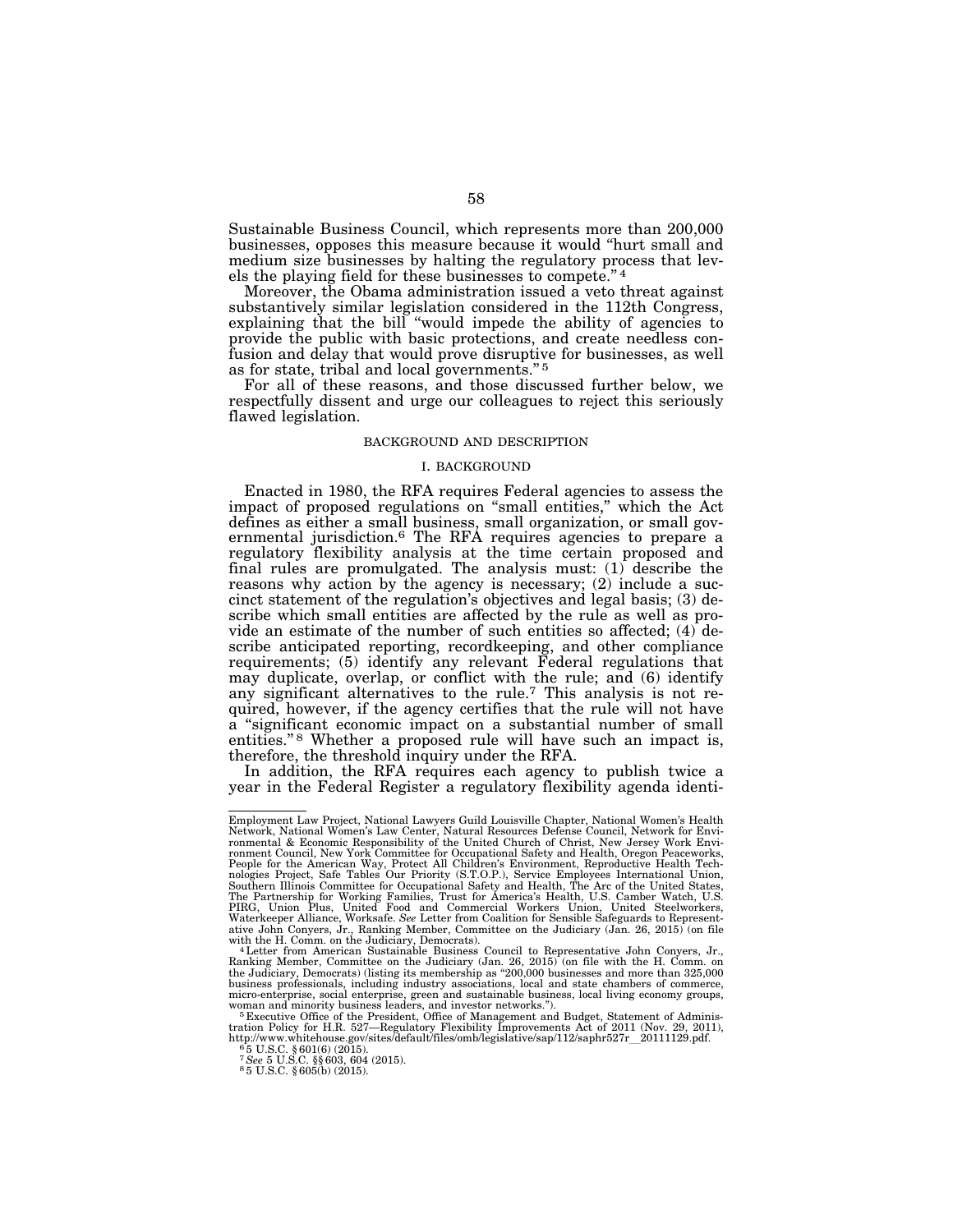fying regulations that have a significant economic impact on a substantial number of small entities which the agency expects to propose.9 Further, the RFA requires agencies to conduct periodic reviews of rules having a significant impact on a substantial number of small entities <sup>10</sup> and to ensure that small entities have an opportunity to participate in the rulemaking process.11

Congress amended the RFA in 1996 with the enactment of the Small Business Regulatory Enforcement Fairness Act (SBREFA) 12 to permit judicial review of an agency's regulatory flexibility analysis for a final rule and of an agency's certification that a rule would not have a significant economic impact on a substantial number of small entities. SBREFA also requires that proposed rules of the Environmental Protection Agency (EPA) and the Occupational Safety and Health Administration (OSHA) be subject to an advocacy review panel consisting of representatives of the agency promulgating the rule, the Chief Counsel for Advocacy of the Small Business Administration, and the Office of Information and Regulatory Affairs (OIRA).13

#### II. DESCRIPTION

H.R. 527 amends the RFA to greatly expand the scope of its provisions and impose numerous new procedural and analytical requirements on agencies whenever a rule is subject to the RFA.

First, H.R. 527 expands the type of rules covered by the RFA to include those that have a reasonably foreseeable indirect effect on small entities, which is a highly speculative requirement. It also includes documents like land management plans and certain guidance documents under the definition of ''rule,'' further expanding the RFA's scope. Second, the bill would require agencies to provide more detail and analysis in their initial and final regulatory analyses of proposed and final rules. Third, H.R. 527 repeals the emergency authority that the RFA gives to agencies to waive or delay an initial regulatory flexibility analysis or to delay a final regulatory flexibility analysis. This provision will prevent agencies from quickly responding to a public health or safety emergency. Fourth, H.R. 527 grants additional power to the Small Business Administration's (SBA's) Chief Counsel for Advocacy to promulgate rules governing agencies' RFA compliance, to intervene in agency adjudications, and to file comments on proposed rules. Fifth, the bill expands the use of advocacy review panels to cover rules with a significant economic impact on a substantial number of small entities that are proposed by *all* agencies—not just rules issued by the EPA, OSHA, and the Consumer Financial Protection Bureau (CFPB), as is currently the case—and would also apply to rules that would be considered ''major rules'' regardless of whether such rules would otherwise be subject to the RFA.

Sixth, H.R. 527 amends the RFA's requirement that agencies periodically review rules to also require that agencies review *all* rules that exist on H.R. 527's enactment date. The bill would also man-

<sup>&</sup>lt;sup>9</sup>5 U.S.C. §602 (2015).<br><sup>10</sup>5 U.S.C. §609 (2015).<br><sup>11</sup>5 U.S.C. §609 (2015).<br><sup>12</sup> Pub. L. No. 104–121, §242, 110 Stat. 847, 857 (1996).<br><sup>12</sup> Fub. L. No. 104–121, §242, 110 Stat. 847, 857 (1996).<br><sup>13</sup>5 U.S.C. §609(b) (2015) nancial Protection Bureau in 2010 through the enactment was extended to the Consumer Financial Protection Bureau in 2010 through the enactment of the Dodd-Frank Act. *See* 5 U.S.C. § 609(d) (2015).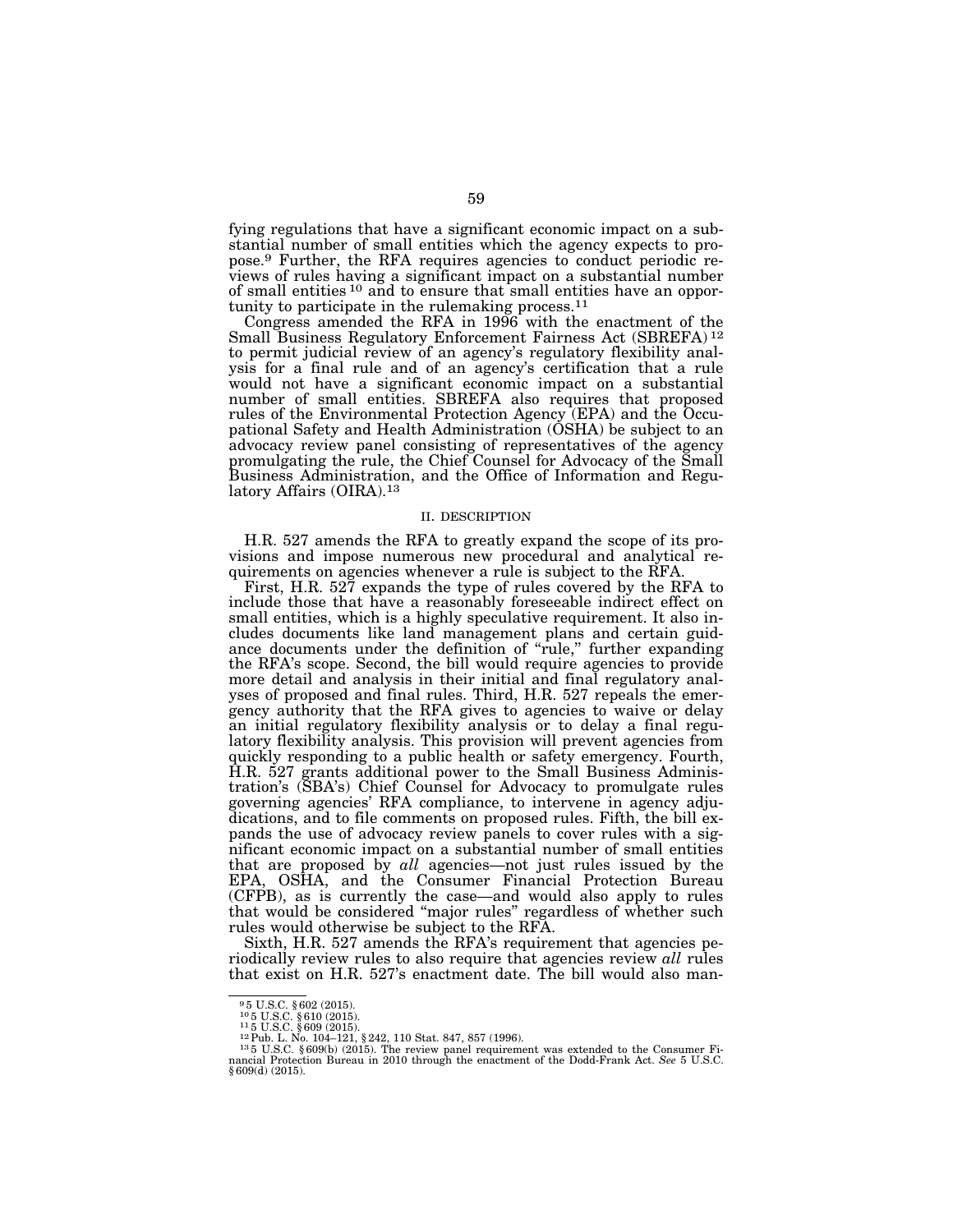date that agencies amend or rescind those rules, regardless of the review's findings. In addition H.R. 527 expands the availability of judicial review to include any agency action taken to comply with the RFA, and not just ''final agency action,'' as is the case under current law. Finally, H.R. 527 grants exclusive jurisdiction to the Federal courts of appeals to enjoin, set aside, suspend, or determine the validity of all final rules concerning RFA implementation that have been promulgated by the SBA's Chief Counsel for Advocacy under the authority granted to it under this legislation.

A detailed section-by-section analysis of H.R. 527 appears later in our dissenting views.

#### CONCERNS WITH H.R. 527

#### I. H.R. 527 IS BASED ON THE FALSE PREMISE THAT REGULATIONS STIFLE JOB CREATION

H.R. 527 is based on the false premise that regulations impose overwhelmingly burdensome costs on small businesses that ultimately hamper economic growth and job creation. In particular, H.R. 527's supporters rely almost exclusively on an SBA-sponsored study conducted by economists Nicole and Mark Crain (Crain study),<sup>14</sup> which concluded that Federal regulations impose a \$1.75 trillion cost on all businesses and that a disproportionate share of these costs are borne by small businesses.15

The Crain study, however, has been roundly criticized for exaggerating the costs of Federal rulemaking on small businesses. For example, the Center for Progressive Reform (CPR) notes that the \$1.75 trillion cumulative burden cited by the study fails to account for any benefits of regulation.<sup>16</sup> CPR observes that the Office of Management and Budget (OMB) estimated in 2008 that major rules imposed \$46 billion to \$54 billion in costs, but also produced \$122 billion to \$656 billion in benefits.<sup>17</sup> Moreover, the study's methodology is flawed with respect to how it calculated economic costs. The study, which relied on international public opinion polling by the World Bank on how friendly a particular country was to business interests, ignored actual data on costs imposed by Federal regulation in the United States.<sup>18</sup>

The Congressional Research Service (CRS) also conducted an extensive examination of the Crain study and criticized much of its methodology.19 CRS noted that the authors of the Crain study themselves told CRS that their study was ''not meant to be a decision-making tool for lawmakers or Federal regulatory agencies to use in choosing the 'right' level of regulation. In no place in any

<sup>14</sup> Nicole V. Crain & W. Mark Crain, *The Impact of Regulatory Costs on Small Firms,* Rep.

No. SBAHQ–08–M–0466 (Sept. 2010), http://archive.sba.gov/advo/research/rs371tot.pdf.<br><sup>15</sup>H.R. 527, the "Regulatory Flexibility Improvements Act of 2011"—Unleashing Small Busi-<br><sup>nesses</sup> to Create Jobs: Hearing Before the Su *L. of the H. Comm. on the Judiciary,* 112th Cong. 58, 67 & 87 (2011) (prepared statements of<br>Richard Gimmel, President, Atlas Machine & Supply, Inc., on behalf of the National Association<br>of Manufacturers; Thomas Sullivan istration; and Karen R. Harned, Executive Director, Small Business Legal Center, National Fed-

eration of Independent Businesses). 16Sid Shapiro, Ruth Ruttenberg, & James Goodwin, *Setting the Record Straight: The Crain*  and Crain Report on Regulatory Costs, Center for Progressive Reform White Paper #1103 (Feb. 2011), http://www.progressivereform.org/articles/SBA\_Regulatory\_Costs\_Analysis\_1103.pdf.<br><sup>17</sup>Id.<br><sup>18</sup>Id. 2011 Solution Copeland,

gressional Research Service Report for Congress, R41763 (Apr. 6, 2011).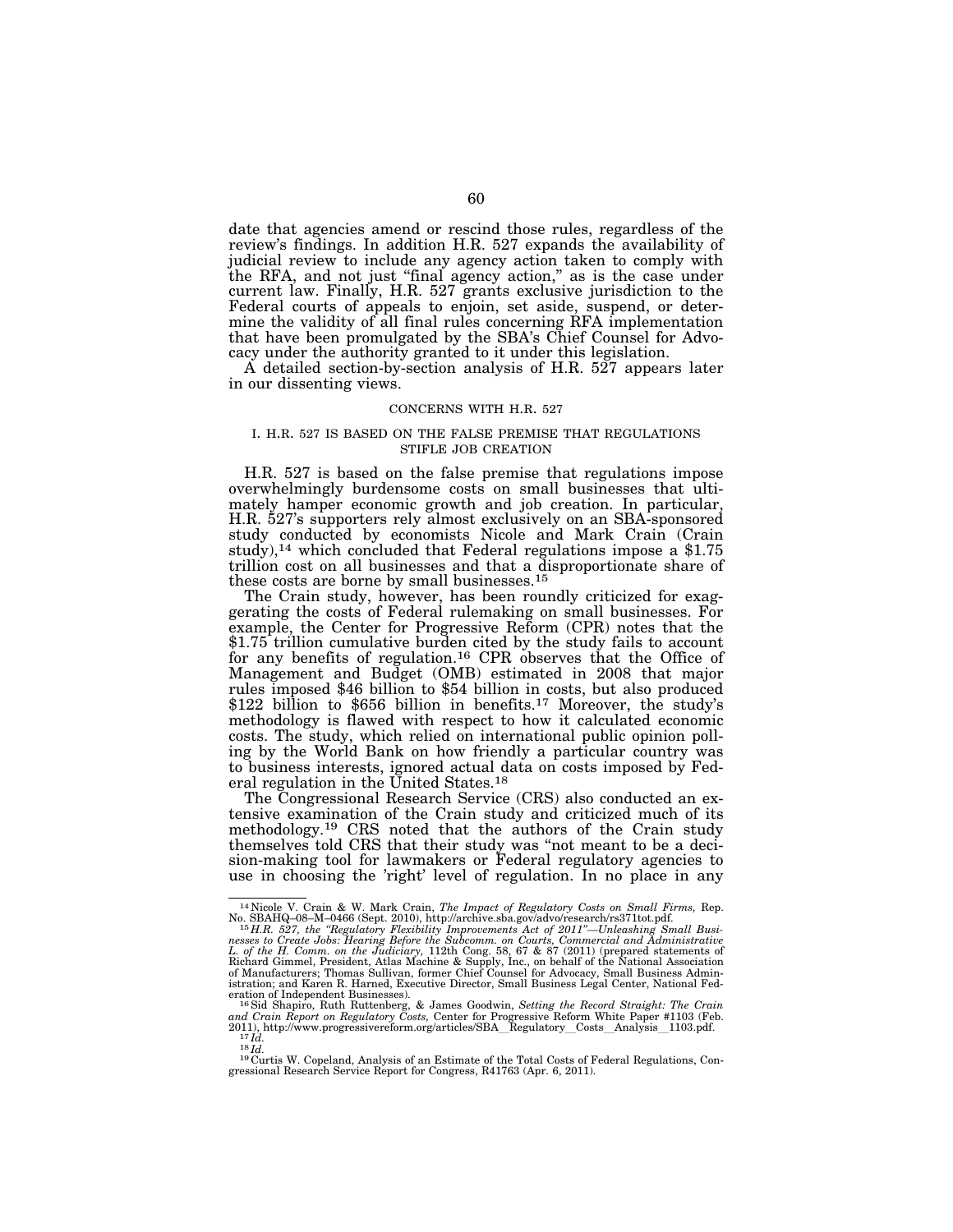of the reports do we imply that our reports should be used for this purpose. (How could we recommend this use when we make no attempt to estimate the benefits?)" 20 Accordingly, CRS concluded that ''a valid, reasoned policy decision can only be made after considering information on both costs and benefits" of regulation.<sup>21</sup>

The Crain study's failure to account for the net benefits of regulation in general was particularly shortsighted given evidence that regulation can result in net economic benefits for business. For example, promulgation of OSHA's Cotton Dust Standard resulted in the affected industry growing and prospering in the aftermath of the rule's promulgation.22 Much of that growth and prosperity was the result of business innovations relating to compliance with the rule.23 Indeed, the costs of the rule ended up being much smaller than predicted because of these innovations.24

Sally Katzen, a former OIRA Administrator during the Clinton administration, noted in testimony before a Judiciary Subcommittee that the OMB regularly finds that the aggregate benefits of Federal regulation outweigh its costs.25 Katzen noted that:

OMB's Report to Congress does include data on benefits, and the numbers are striking: according to OMB, the benefits from the regulations issued during the 10-year period ranged from \$128 billion to \$616 billion. Therefore, even if one uses OMB's highest estimate of costs and its lowest estimate of benefits, the regulations issued over the past 10 years have produced net benefits of \$73 billion to our society. This cannot be dismissed as a partisan report by the current Administration, because OMB issued reports with similar results (benefits greatly exceeding costs) throughout the George W. Bush administration (e.g., for FY 1998– 2008, major regulations cost between \$51 and \$60 billion, with benefits estimated to be \$126 to \$663 billion dollars). Given that the benefits of regulations consistently exceed the costs, the need for any legislation that would make the issuance of regulations more difficult or time consuming is certainly in question.26

OMB's 2013 Report to Congress further bolsters the conclusion that the benefits of regulation far outweigh its costs. It found that the ''estimated annual benefits of major Federal regulations reviewed by OMB from October 1, 2002, to September 30, 2012, for which agencies estimated and monetized both benefits and costs, are in the aggregate between \$193 billion and \$800 billion, while the estimated annual costs are in the aggregate between \$57 bil-

<sup>&</sup>lt;sup>20</sup>*Id.* at 26 (quoting an e-mail from Nicole and W. Mark Crain to the author of the CRS re-<br><sup>21</sup>*Id*</sub>

<sup>&</sup>lt;sup>22</sup> Occupational Safety and Health Administration, Regulatory Review of OSHA's Cotton Dust<br>Standard, at 35–38 (Sept. 2000), http://www.osha.gov/dea/lookback/cottondust final2000.pdf.

<sup>&</sup>lt;sup>23</sup> Id.<br><sup>24</sup> Id. at 38–39.<br><sup>25</sup> The REINS Act—Promoting Jobs and Expanding Freedom by Reducing Needless Regula*tions Hearing Before the Subcomm. on Courts, Commercial and Administrative L. of the H. Comm. on the Judiciary,* 112th Cong. 3 (2011) (prepared statement of Sally Katzen, former Administrator of the Office of Information and Regulatory Affairs). 26 *Id.*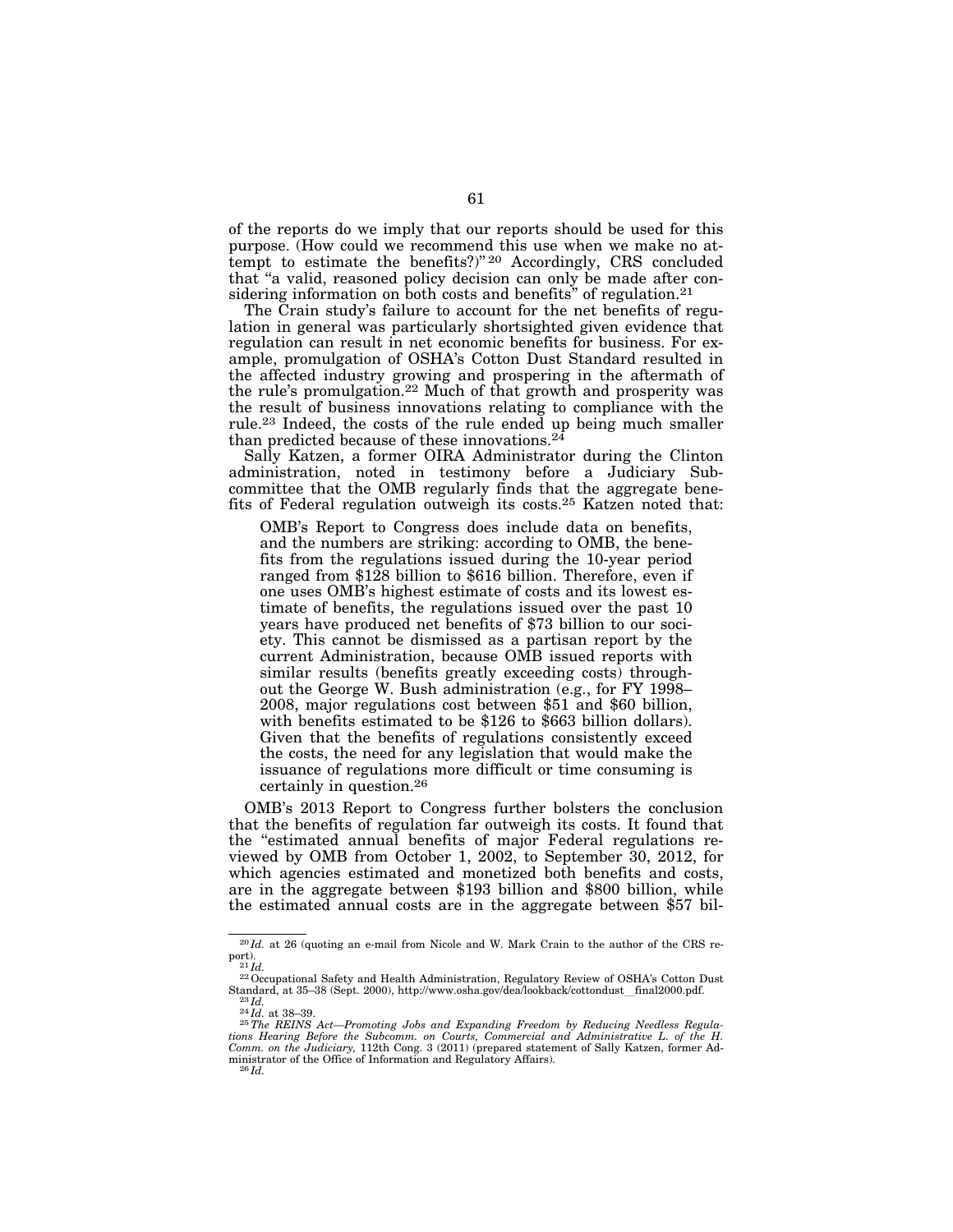lion and \$84 billion."<sup>27</sup> The 2013 report further noted that some benefits and costs cannot be quantified or monetized.28 Similarly, the San Francisco Federal Reserve has also disputed that regulations impede job growth, concluding in 2013 that ''there was almost no correlation between job growth in a state from 2008 to 2011 and the increase in the percentage of businesses citing regulation and taxes as their primary concern. In fact, if anything, the correlation is positive."<sup>29</sup>

To highlight the lack of support for claims that regulations burden families and impede job and economic growth, Representative Henry C. ''Hank'' Johnson, Jr. (D-GA) offered at markup an amendment that would have exempted rules resulting in net job growth from H.R. 527. Speaking in support of his amendment, Representative Johnson cited an article in the *Washington Post* noting that the studies cited by the Majority in support of deregulatory legislation have '' 'serious methodological problems—even the report admits it is 'not scientific' and 'back of the envelope'—and we fear these caveats are being forgotten as it is repeated in Capitol Hill news conferences and then in news reports.'"<sup>30</sup> Representative Johnson also noted that ''even the president of the U.S. Chamber of Commerce acknowledged that the figures used to generate this number include many necessary regulations that are ''important for the economy" and supported by the Chamber."<sup>31</sup> The amendment was defeated on a party-line vote of 7 to 15.32 Similarly, Representative Jerrold Nadler (D-NY) offered an amendment that would have required agencies to assess the direct and indirect benefits of a rule as part of the required regulatory flexibility analysis under H.R. 527.33 This amendment was also defeated on a party-line vote of 9 to 17.34

### II. H.R. 527 THREATENS PUBLIC HEALTH AND SAFETY BY UNDERMINING FEDERAL AGENCY RULEMAKING

H.R. 527 will undermine agencies' ability to protect public health and safety by imposing new and unnecessary requirements on the rulemaking process and will force agencies to shift limited resources to this more complex, costly, and time-consuming rulemaking process. This legislation will accordingly prevent agencies from effectively promulgating regulations designed to protect Americans' health and safety.

<sup>27</sup>Office of Management and Budget, 2013 Report to Congress on the Benefits and Costs of Federal Regulations and Agency Compliance with the Unfunded Mandates Reform Act, http://<br>www.whitehouse.gov/sites/default/files/omb/inforeg/2013\_cb/2013\_cost\_benefit\_report-up-<br>dated.pdf.

dated.pdf.<br><sup>28</sup>Id.<br><sup>29</sup> Atif Mian & Amir Sufi, *Aggregate Demand and State-Level Employment,* FRBSF ECONOMIC<br>LETTER (Feb. 11, 2013), http://www.frbsf.org/economic-research/publications/economic-letter/

<sup>2013/</sup>february/aggregate-demand-state-level-employment.<br><sup>30</sup>Unofficial Tr. of Markup of H.R. 527, "Small Business Regulatory Flexibility Improvements<br>Act of 2015" by the H. Comm. on the Judiciary, 114th Cong. at 22 (Jan. 2 14, 2015), http://www.washingtonpost.com/blogs/fact-checker/wp/2015/01/14/the-claim-that-amer ican-households-have-a-15000-regulatory-burden.<br>  $^{31}$ Markup Tr., *supra* note 30, at 22.<br>  $^{32}$ Id. at 40.<br>  $^{32}$ Id. at 40.<br>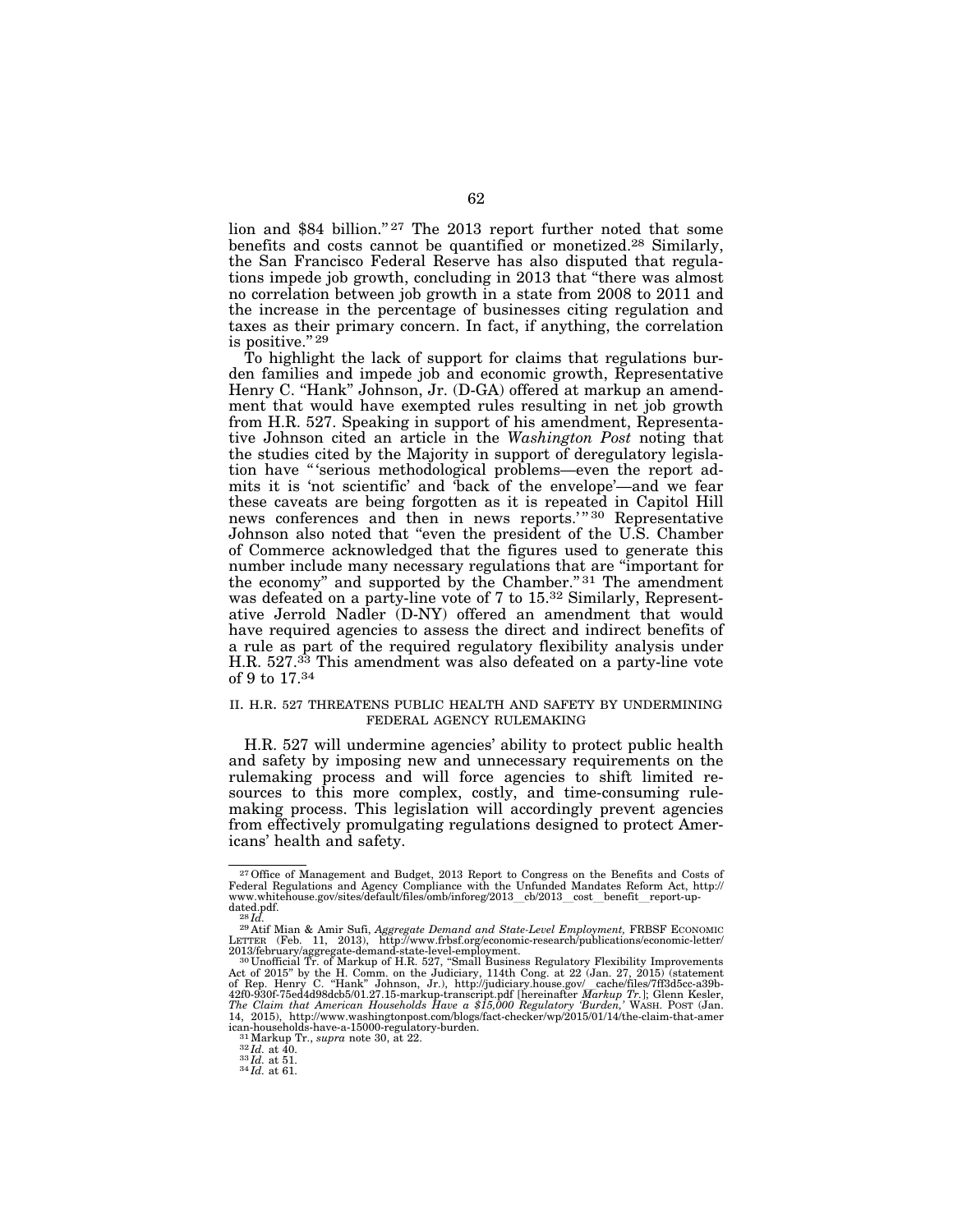## *A. H.R. 527's Elimination of Agencies' Waiver and Delay Authority Undermines the Agencies' Ability To Respond To Emergencies*

Section 5 of H.R. 527 eliminates agencies' ability to waive or delay any required initial regulatory flexibility analysis or to delay any required final regulatory flexibility analysis in the event of an emergency. By eliminating this safeguard, H.R. 527 undermines an agency's ability to respond to emergency situations.

The override of an agency's authority to respond to emergencies without having to first go through the arduous and time-consuming task of review and analysis is simply wrong. Federal agencies are charged with promulgating regulations that impact virtually every aspect of our lives, including the air we breathe, the water we drink, the food we eat, the cars we drive, and the play toys we give our children.

At the Committee markup, Ranking Member John Conyers, Jr. (D-MI) offered an amendment that would have preserved the exception under current law that allows agencies to quickly respond to emergencies without being hampered or second-guessed by others.<sup>35</sup> The amendment was defeated by an 8 to 15 party-line vote.<sup>36</sup>

Representative Scott Peters (D-CA) also offered an amendment that would have exempted from H.R. 527 any agency rulemaking to protect servicemembers from predatory lending.<sup>37</sup> Speaking in support of his amendment, Representative Peters noted the amendment is necessary to ensure the timely promulgation of rules by the Department of Defense to expand protections to servicemembers and reduce predatory lending to military families.<sup>38</sup> Representative Peters observed that ''[m]embers of the armed services make sacrifices to protect us from harm and defend our freedoms. It is our responsibility to ensure that these men and women are protected when they return home."<sup>39</sup> Recognizing the importance of protecting servicemembers, Chairman Bob Goodlatte (R-VA) acknowledged that ''there is a process ongoing to make sure that they are treated fairly in securing loans." <sup>40</sup> Following Chairman Goodlatte's commitment to address Representative Peters' concerns with H.R. 527 following the markup, the amendment was withdrawn from consideration.41 However, even if the Majority ultimately adopts an exception for this purpose, it only underscores why H.R. 527 is problematic. Essentially, this proves that exceptions for vulnerable populations are necessary to mitigate the harmful effects of the bill on such populations.

# *B. H.R. 527's Expanded Use of Advocacy Review Panels Creates a Serious Impediment To Agency Rulemaking*

As discussed earlier, SBREFA 42 amended the RFA to require that rules proposed by the EPA and OSHA be subject to an advocacy review panel consisting of the agency promulgating the rule,

 $^{35}$  Id. at 51. <br>  $^{36}$  Id. at 51. <br>  $^{37}$  Id. at 62. <br>  $^{37}$  Id. at 62. <br>  $^{38}$  76  $\rm FER.$  <br> FED. REG. 58602 (Sept. 29, 2014) (to be codified at 32 C.F.R. Part 232)-2013–OS–0133. <br>  $^{39}$  Markup Tr.,  $supra$  note 30,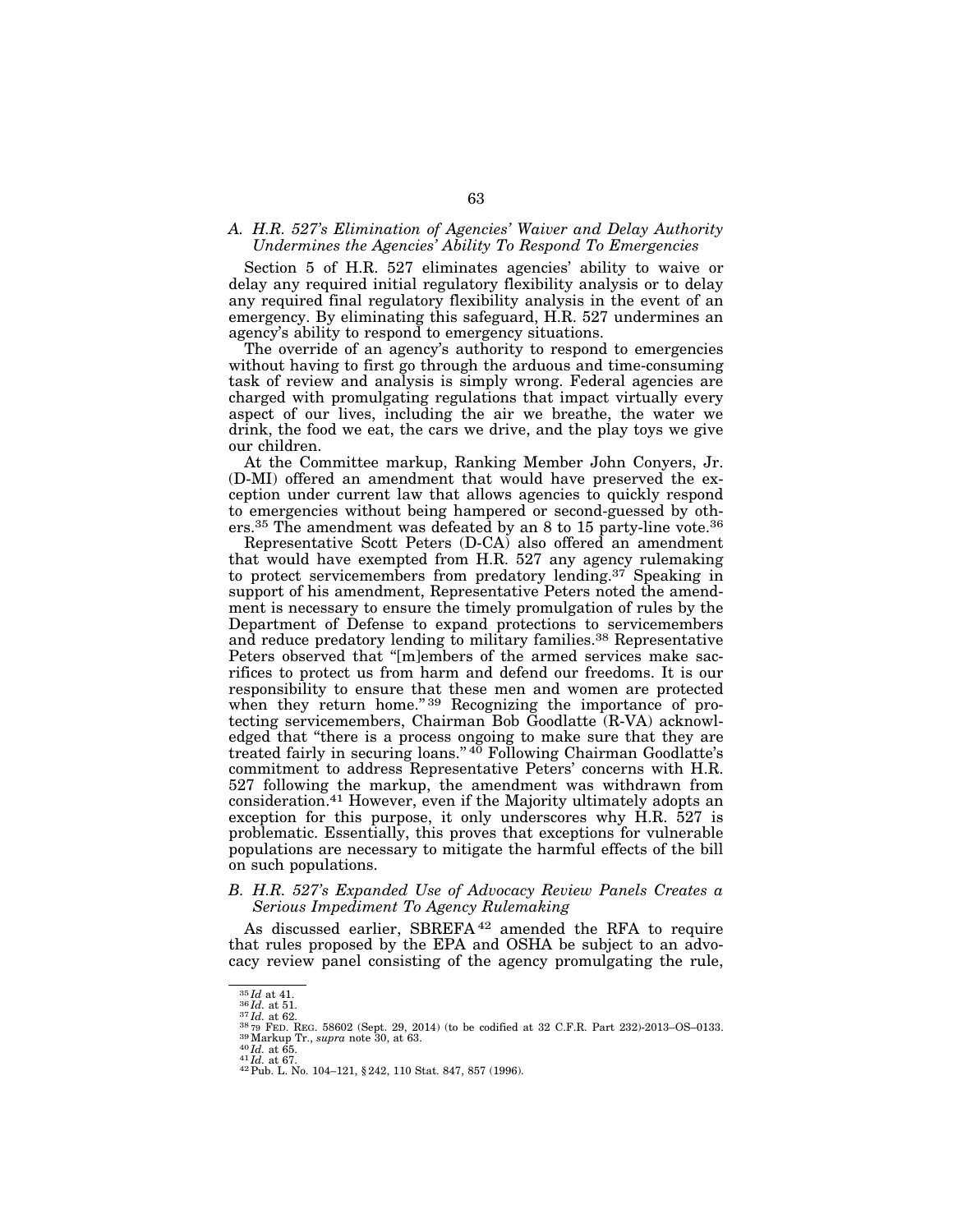the Chief Counsel for Advocacy of SBA, and OIRA.<sup>43</sup> The Dodd-Frank Act later added the CFPB to this list of agencies subject to advocacy review panels. Section 6 of H.R. 527 significantly expands the reach of this requirement to make it apply to rules proposed by *all* agencies to which the RFA would apply. In addition, section 6 would make the review panel requirement apply to *all* major rules regardless of whether they have a significant economic impact on a substantial number of small entities, regardless of whether the RFA would apply. Under section 6, the review panel would review a proposed rule, solicit and obtain input from business interests, and then issue a report assessing the economic impact of the proposed rule on small entities, including the energy cost impact, as well as a discussion of regulatory alternatives. This report is then to be made part of the rulemaking record, and the agency must explain what, if anything, it did in response to the report.

By expanding the cumbersome review panel process to include *all* agency rules having a significant economic impact on a substantial number of small entities, as well as including *all* major rules regardless of whether they have such an impact, this provision will greatly slow down the rulemaking process and substantially empower business interests to throw sand into the gears of rulemaking. The use of advocacy review panels is already cumbersome. SBA's Office of Advocacy, which was established with the express purpose of acting as an independent advocate for business interests within the Federal Government,<sup>44</sup> is already able to delay the issuance of final EPA, OSHA, and CFPB rules and to shape them in industry-friendly ways.45 Expanding the use of these panels to include all agencies and rules that do not necessarily have a significant economic effect on a substantial number of small entities would guarantee that most rulemakings would be delayed and reflect a less consumer-oriented perspective. Moreover, this expansion of the review panel process takes it well beyond the scope of the RFA.

There is also substantial public criticism of the SBA's Office of Advocacy independence and credibility as a voice for small businesses. In a 2014 report, the Government Accountability Office found, among other things, that the SBA's Office of Advocacy ''did not ensure the quality of information that the office disseminated."<sup>46</sup> The report also reprimanded the SBA for not "retaining"

<sup>43</sup> 5 U.S.C. § 609(b) (2015). The review panel requirement was extended to the CFPB in 2010. *See* 5 U.S.C. § 609(d) (2015). 44SMALL BUSINESS ADMINISTRATION, OFFICE OF ADVOCACY, *About Us,* http://www.sba.gov/

category/advocacy-navigation-structure/about-us.<br><sup>45</sup>The Center for Progressive Reform prepared a report in 2013 detailing the Office of<br>Advocacy's role in politicizing debates about regulation and "funneling special inter into agency rulemakings, even though such interests have already had ample opportunity to<br>comment on proposed regulations." Sidney Shapiro & James Goodwin, *Distorting the Interests*<br>of S*mall Business: How the Small Busin* Small Business Concerns Undermines Public Health and Safety, Center for Progressive Reform<br>White Paper #1302 (Jan. 2013), http://www.progressivereform.org/articles/SBA\_Office\_<br>of Advocacy\_1302.pdf. Additionally, the Center plaining how the Office of Advocacy interfered with regulators' scientific assessments in order<br>to promote the interests of large chemical companies having nothing to do with small business.<br>Randy Rabinowitz, Katie Greenha

*Scientific Integrity: Whose Interests Does the Office of Advocacy at the Small Business Adminis-tration Serve?,* Center for Effective Government (Jan. 2013), http://www.foreffectivegov.org/files/

regs/office-of-advocacy-report.pdf.<br><sup>46</sup>U.S. Gov't Accountability Office, GAO–14–525, SMALL BUSINESS ADMINISTRATION OF-<br>FICE OF ADVOCACY NEEDS TO IMPROVE CONTROLS OVER RESEARCH, REGULATORY, AND WORK-FORCE PLANNING ACTIVITIES (2014).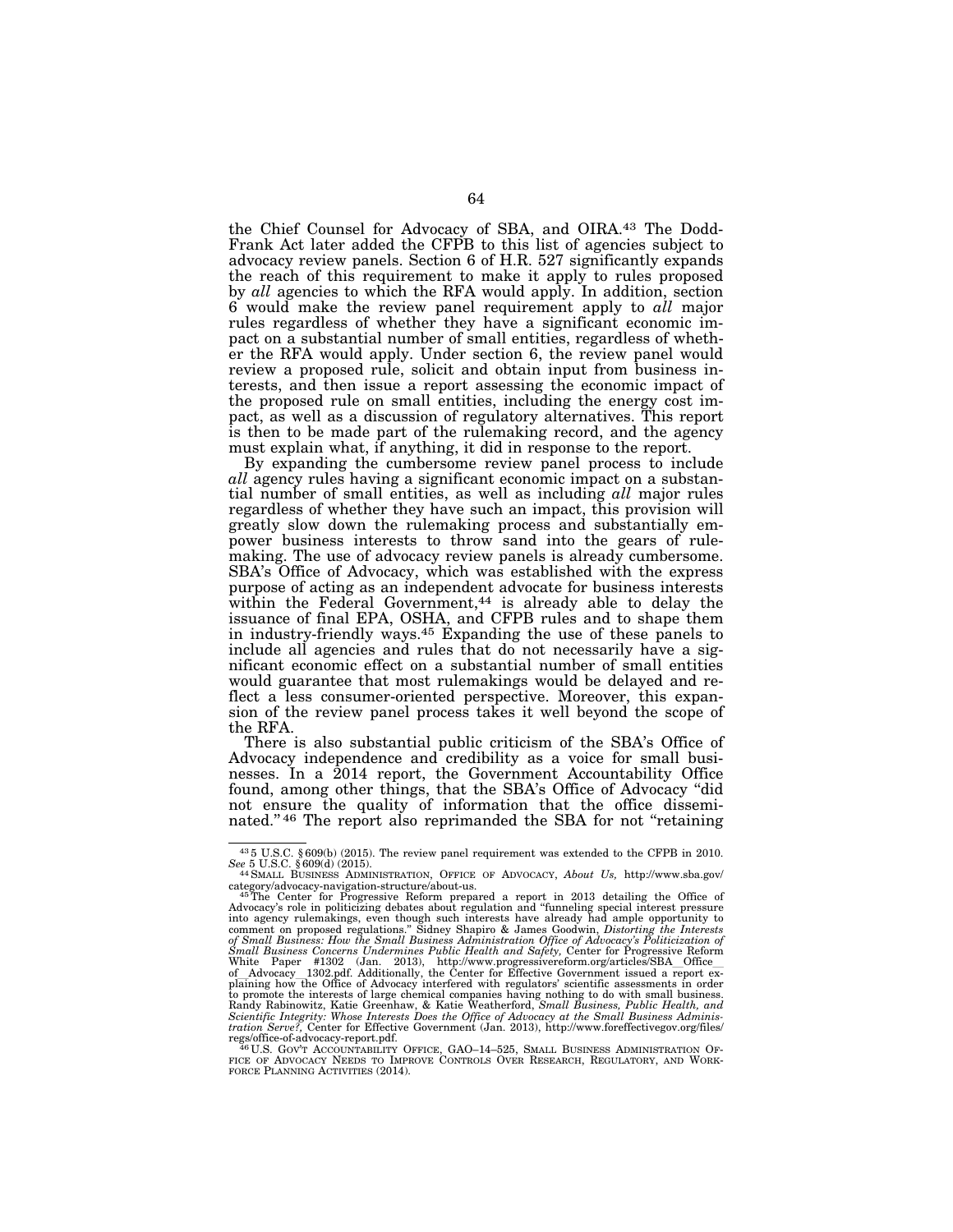data for influential studies or taking other steps to substantiate the quality of information in such studies when they have not retained the data," citing specifically to the Crain Study.<sup>47</sup> The Center for Progressive Reform noted that the report ''offered uncharacteristically strong criticisms of the SBA Office of Advocacy,'' including ''15 disturbing revelations'' that ''depicts an agency that is at best sloppy and at worst willfully indifferent to whether or not its actions actually help small businesses.'' 48

Amit Narang, Regulatory Policy Advocate for Public Citizen, testified before the Subcommittee on Regulatory Reform, Commercial and Antitrust Law (Subcommittee) that the ''dramatic expansion'' of review panels under the previous version of H.R. 527 "will result in these panels giving feedback on rules that have no application and place no requirements on small businesses. Once again, the bill stretches the boundaries of what is considered a regulation that impacts small businesses to such a degree that the distinction between what does and what does not impact small businesses is rendered meaningless."<sup>49</sup> Mr. Narang further noted that a Government Accountability Office report detailing the ''glacially slow pace of rulemaking at OSHA identified the SBREFA panel process as one of the factors delaying OSHA, finding that it takes about 8 months of work for OSHA to prepare for the panel"<sup>50</sup> Greatly expanding use of these panels can only cause similar rulemaking delays at other agencies.

### III. H.R. 527 FORCES AGENCIES TO ENGAGE IN WASTEFUL, SPECULATIVE ANALYSES

H.R. 527 could effectively kill a rulemaking as a result of ''paralysis by analysis." Specifically, the term "economic impact" is defined under section 2 to include any reasonably foreseeable ''indirect economic effect'' that a proposed rule may have on a small entity. This provision would force agencies to conduct highly speculative and labor-intensive assessments, all of which could be subject to litigation by well-financed business interests.

In sum, the bill's onerous requirements will prevent agencies from engaging in effective rulemaking. As Mr. Narang testified before the Subcommittee, the bill:

[D]oes little to clarify what constitutes, and more importantly, what does *not* constitute an indirect economic effect, giving agencies only the vague and perfunctory guidance that it be ''reasonably foreseeable.'' This ill-defined and indeterminate new mandate will exert strong pressure on agencies to engage in a guessing game of sorts as they attempt to identify all possible indirect effects of a rule, an enterprise akin to ordering a meteorologist to discern the

<sup>&</sup>lt;sup>47</sup>*Id.* at 13. 48 James Goodwin, *The GAO's Scathing Report on the SBA Office of Advocacy: 15 Big Reve*lations, CPRBLOG (July 28, 2014), http://www.progressivereform.org/CPRBlog.cfm?idBlog=7E0B435A-AF31-3773-74F4C5EB1559B1E5.<br>7E0B435A-AF31-3773-74F4C5EB1559B1E5.<br>"9 H.R. 2542, the "Regulatory Repromagnesial and Antitrust L.

*ary, 113th Cong.* (2013) (statement of Amit Narang, Regulatory Policy Advocate, Public Citizen). 413th Cong. (2013) (statement of Amit Narang, Regulatory Policy Advocate, Public Citizen).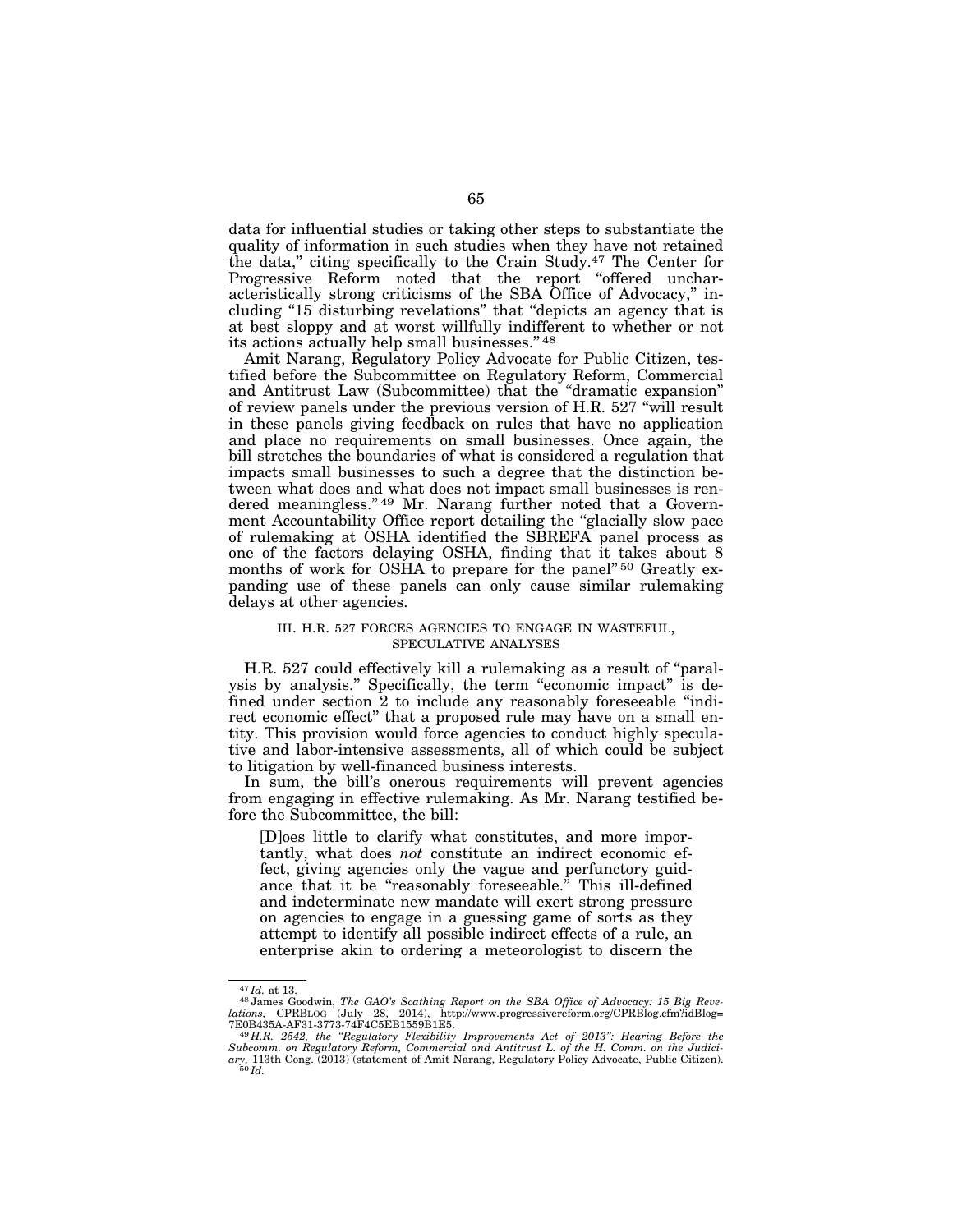effects on Washington, D.C. weather of a butterfly flapping its wings in Japan.51

66

*A. H.R. 527 Imposes Additional Duties on Agencies, But Fails To Provide Any Additional Funding for Agencies to Comply with Burdensome New Requirements* 

In addition to requiring agency assessments of a rule's indirect effects and expanding the use of advocacy review panels, H.R. 527 substantially increases other agency responsibilities with respect to rulemaking. For example, section 4 of the bill requires agencies, with respect to regulatory analyses, to:

- specify that the required descriptions be detailed; <sup>52</sup>
- provide a detailed explanation of significant issues raised by any public comments submitted in response to the initial regulatory flexibility analysis, provide the agency's assessment of the issues, and explain any changes made in the proposed rule as a result of such comments;  $\bar{5}3$
- describe any disproportionate economic impact on small entities or a specific class of small entities; 54
- supply a detailed statement—including the factual and legal bases—of the reasons why an agency has determined that a proposed or final rule will not have a significant economic impact; 55 and
- provide in every instance (rather than simply making discretionary, as under current law) a quantifiable or numerical description of the effects of a proposed rule and alternatives to a proposed rule or a general description of such effects with a detailed statement explaining why quantification is not practicable or reliable.56

These heightened responsibilities and other duties imposed by H.R. 527 will force agencies to expend already-strained resources and incur considerable costs to implement the bill. Not surprisingly, the Congressional Budget Office (CBO) estimated in the 113th Congress that a previous version of H.R. 527 would cost American taxpayers \$45 million between 2014 and 2018 and would provide no cost savings.57 These costs may be even higher, as the Small Business Committee's minority staff noted in the 113th Congress, concluding that the ''true cost, based on prior CBO scores, is likely closer to \$100 million.'' 58

# *B. H.R. 527 Would Overwhelm Agencies by Requiring Them To Conduct Exhaustive Reviews of All Existing Rules*

Section 7 of H.R. 527 threatens to undermine agency rulemaking by requiring that every agency conducts a review of *all* rules—not

<sup>&</sup>lt;sup>51</sup> Id.<br>
<sup>52</sup> H.R. 527, 114th Cong., § 4(b)(1)(B) (2015).<br>
<sup>53</sup> H.R. 527, 114th Cong., § 4(a)(2015).<br>
<sup>54</sup> H.R. 527, 114th Cong., § 4(a) (2015).<br>
<sup>55</sup> H.R. 527, 114th Cong., § 4(a) (2015).<br>
<sup>55</sup> T.Cngressional Budget Off *provements Act of 2013* (Sept. 5, 2013), http://cbo.gov/sites/default/files/cbofiles/attachments/ hr527.pdf. 58 *Id.* at 96.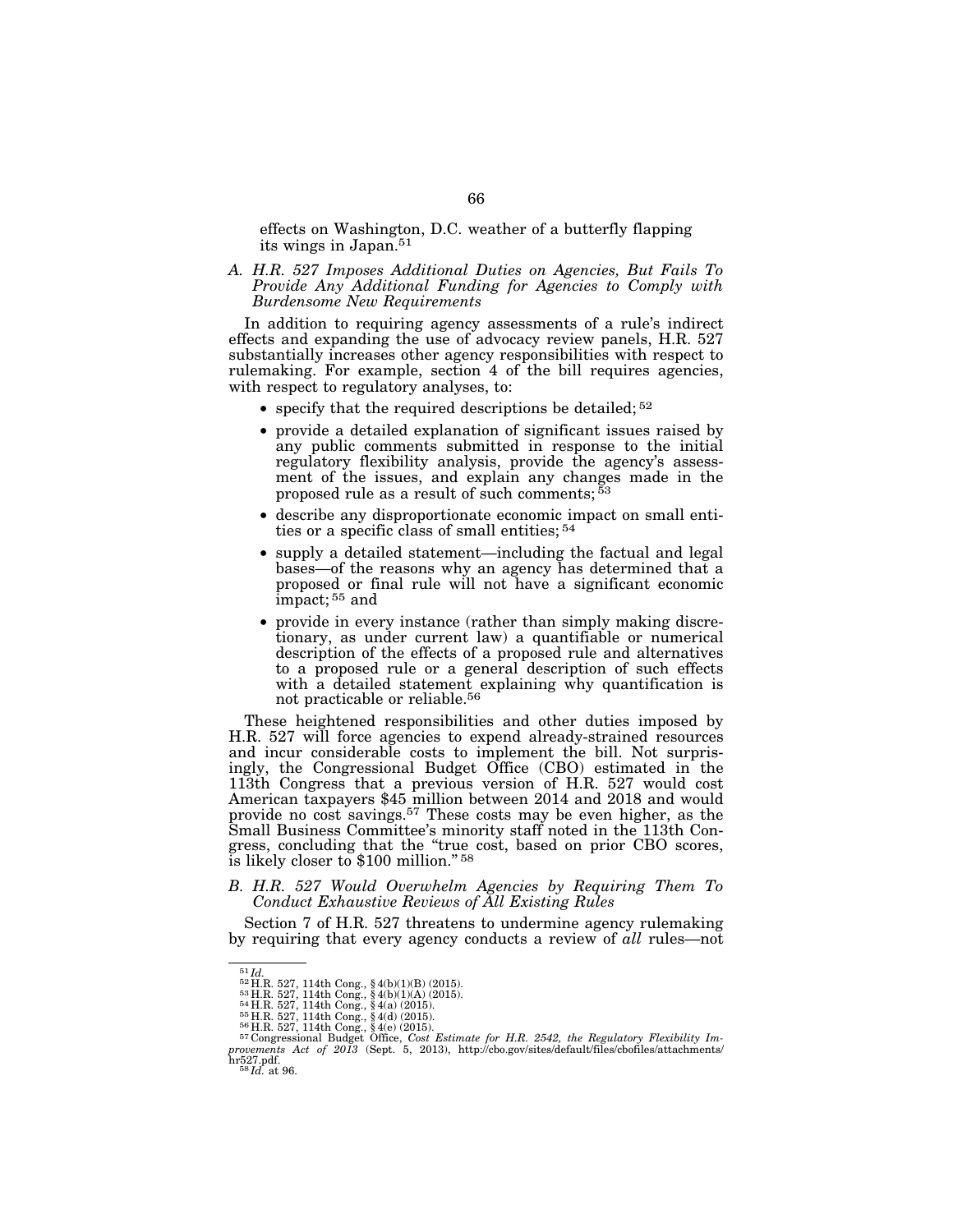just those subject to the RFA—that exist on the bill's enactment date. The review must consist of a determination of whether these rules have a significant economic impact on a substantial number of small entities, regardless of whether they already went through a final regulatory flexibility analysis previously. As a result of this provision, agencies would be forced to re-justify safeguards such as regulations designed to ensure clean air, clean water, food safety, automobile safety, and workplace safety. To do so, agencies will be required to redirect their scarce resources to meet this burdensome requirement.

To put this requirement in context, it should be noted that there are currently more than 165,000 pages of regulations in the Code of Federal Regulations, as well as several hundred thousand guidance documents that could be subjected to H.R. 527's look-back requirement. At a time when agencies are already under strain with limited resources, they can ill afford this substantial increase in their workload.

In addition, section 2 of H.R. 527 expands the scope of rules subject to the RFA by including amendments to land management plans as well as rules pertaining to Tribal Organizations and certain Internal Revenue Service interpretive rules. These types of guidance documents traditionally are not "rules" subject to the RFA. Expanding the scope of regulations subject to review will require resources to go to the review process that would otherwise be used by the agency to carry out their duties as delegated by Congress.

Furthermore, section 7 imposes the absurd and wasteful requirement that agencies amend or rescind all existing rules. Specifically, H.R. 527 states that in "reviewing a rule pursuant to subsections (a) through (d), the agency *shall* amend or rescind the rule to minimize any adverse significant economic impact on a substantial number of small entities or disproportionate economic impact on a specific class of small entities.'' In other words, regardless of the findings of any review of existing regulations, agencies must amend or rescind all existing rules, even when the review finds there is no need to amend or rescind a particular rule.59 Why require agencies to engage in a review to determine whether a rule should be amended or rescinded if amending or rescinding the rule is required regardless of what the review would find? Taken literally, this provision would require agencies to: (1) review the hundreds of thousands of pages of rules and guidance documents existing on H.R. 527's enactment date; and (2) amend or rescind every rule in existence on that date regardless of the review's findings. As J. Robert Shull noted in testimony before the Subcommittee in the 112th Congress, the mandatory ''amend or rescind'' provision requires that ''the agency . . . embark upon new rulemakings for all of those [existing] regulations." <sup>60</sup> While we find much of  $\overline{H}$ . 527's provisions to be wasteful, surely, the sponsors of H.R. 527 could not have intended to include this absurd and monumental waste of taxpayer resources.

<sup>&</sup>lt;sup>59</sup> H.R. 527, 114th Cong, §7 (2015).<br><sup>60</sup> The Regulatory Flexibility Improvements Act of 2011—Unleashing Small Businesses to Cre-<br>ate Jobs: Hearing Before the Subcomm. on Commercial and Administrative L. of the H. Comm.<br>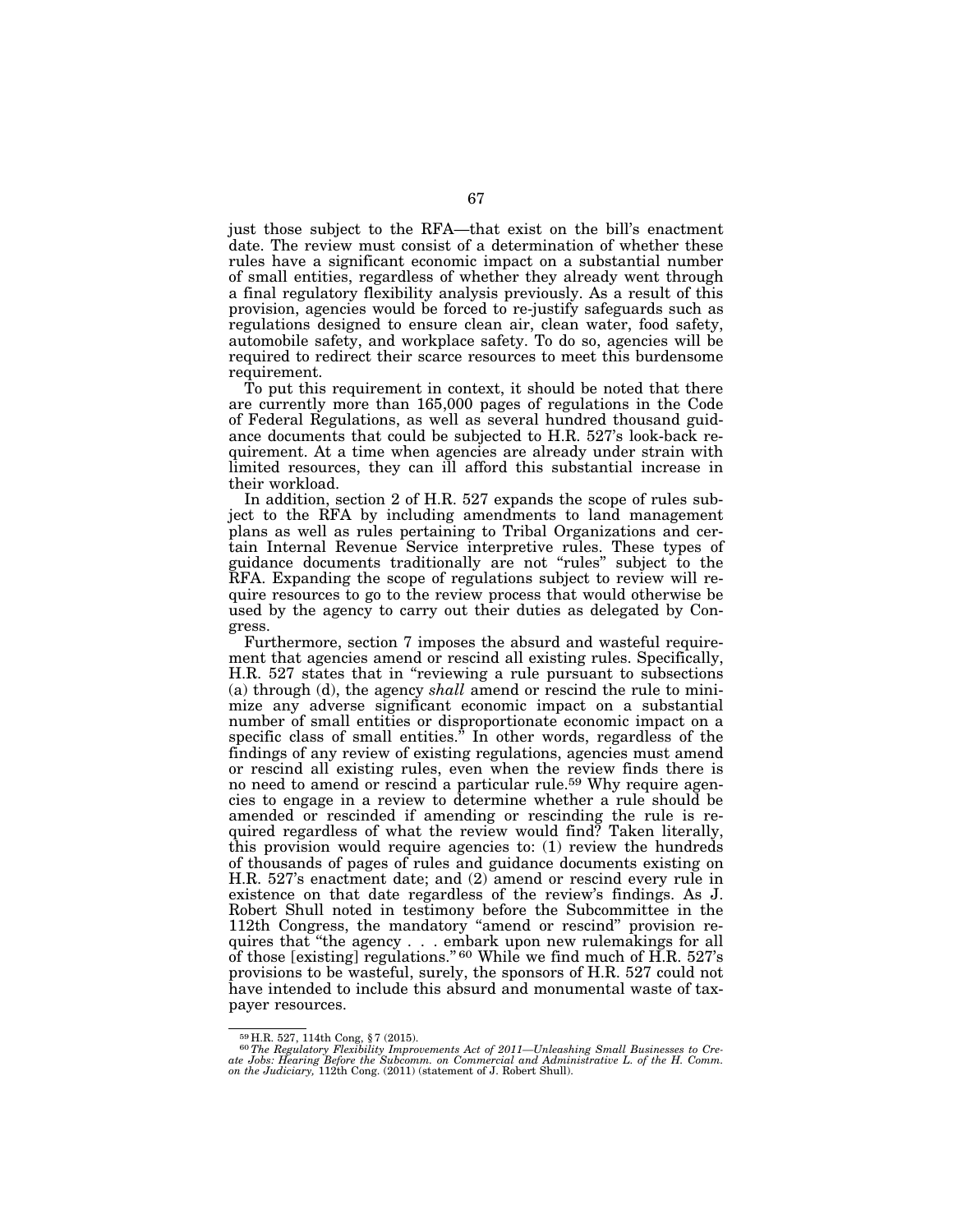IV. THE EXPANSION OF JUDICIAL REVIEW TO INCLUDE ALL AGENCY AC-TIONS, AND NOT JUST ''FINAL AGENCY ACTION,'' ALLOWS SPECIAL IN-TERESTS TO OBSTRUCT RULEMAKING BY CHALLENGING AGENCY AC-TION BEFORE A RULE IS FINALIZED

Section 8 of H.R. 527 creates the opportunity for well-funded anti-regulatory business interests to engage in frivolous litigation. It does this by expanding the scope of judicial review to include court challenges to agency actions to issuance of a final rule, including agency compliance with H.R. 527's numerous, vague, speculative, and cumbersome analytical and other requirements. Current law limits such judicial review to final agency actions.

As Mr. Narang noted at the Subcommittee's hearing on an earlier version of H.R. 527, the bill's expansion of judicial review to include challenges to the adequacy of regulatory flexibility analyses, for instance, would simply open the door to endless litigation, stating:

the [bill] ensures that if agencies guess wrong on indirect effects, regulated entities will have the ability to draft the agency into court and overturn a rule because the agency wasn't able to satisfy this new and highly speculative mandate of determining all indirect effects. Thus, the [bill] opens the floodgates of litigation and transforms a statute that is supposed to target rules that apply to small businesses into one that forces agencies, by default, to assume that their rules will in some indirect and attenuated fashion apply to small businesses.61

Similarly, Mr. Shull testified that the bill would ''dramatically'' expand the RFA's judicial review provisions "to allow corporate special interests to challenge the adequacy of analysis over a wide range of agency activities, not limited to the 'final agency actions' that normally are the decision point that must be reached before an agency can be dragged into court." 62

### SECTION-BY-SECTION EXPLANATION

*Section 1. Short Title.* Section 1 sets forth the bill's short title as the Small Business Regulatory Flexibility Improvements Act of 2015.

*Section 2. Clarification and Expansion of Rules Covered by the Regulatory Flexibility Act.* Section 2(a) amends 5 U.S.C. § 601(2) to provide that the term "rule" does not include a rule pertaining to the protection of the rights and benefits of veterans or a rule of particular applicability related to rates, wages, corporate or financial structures (or reorganizations thereof), prices, facilities, appliances, services, or allowances. Section 2(a) would change the definition of ''rule'' requiring notice-and-comment rulemaking from its current usage under Section 553(b) of title 5 to a much broader definition of a rule under Section 551(4) of title 5, which includes in-

<sup>&</sup>lt;sup>61</sup>H.R. 2542, the "Regulatory Flexibility Improvements Act of 2013": Hearing Before the Subcomm. on Regulatory Reform, Commercial and Antitrust L. of the H. Comm. on the Judiciary, 113th Cong. (2013) (statement of Amit N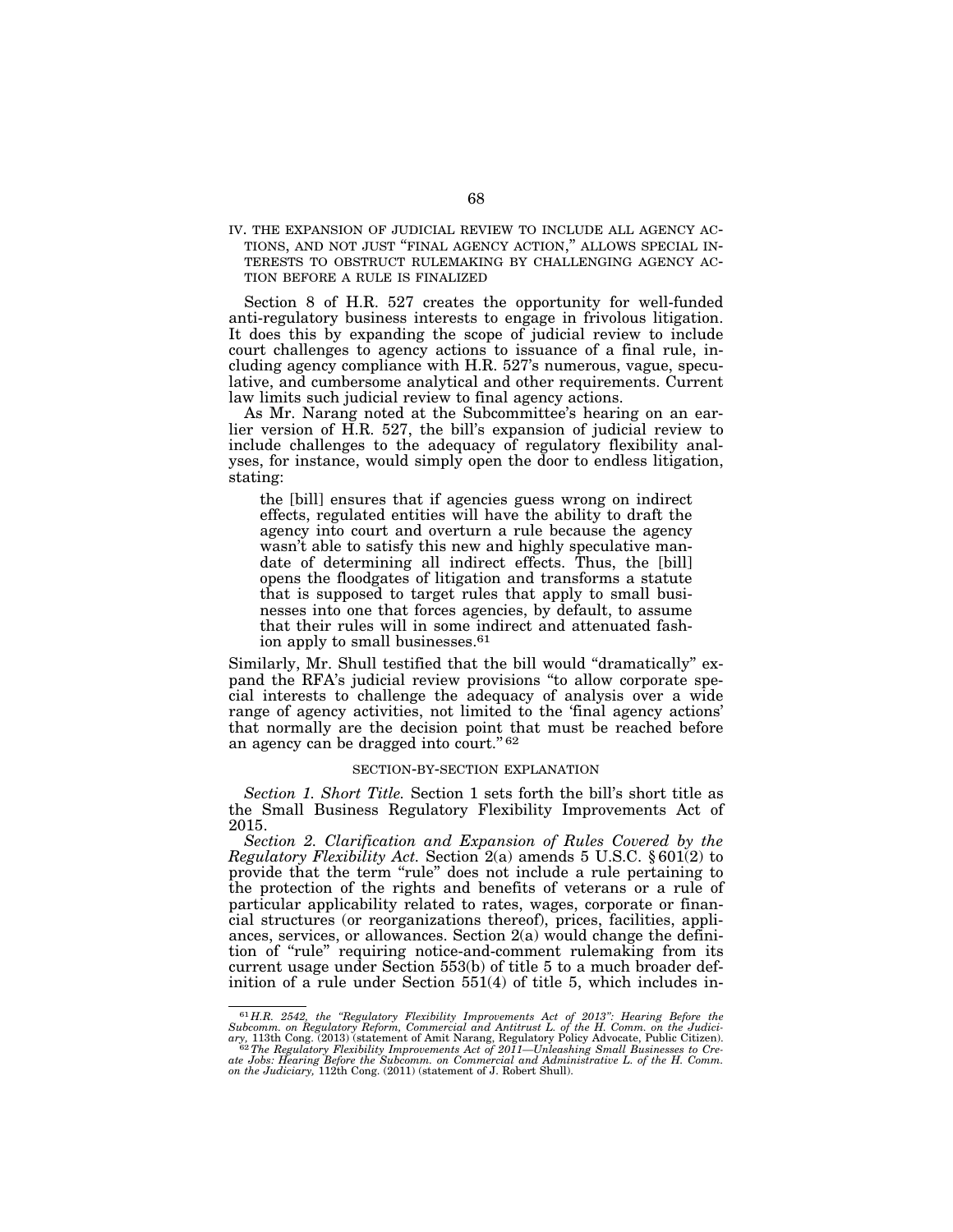terpretive rules, policy statements, informal guidance, and other ministerial agency action.

Section 2(b) amends 5 U.S.C. § 601 to define "economic impact" as any direct economic effect on small entities by a proposed or final rule and any indirect economic effect on small entities, including compliance costs and effects on revenue, that is reasonably foreseeable and results from such rule, without regard to whether small entities will be directly regulated by the rule.

Section 2(c) amends 5 U.S.C. §§ 603(c) and 604(a)(7) (as amended by this Act) to require each initial and final regulatory flexibility analysis to contain a detailed description of alternatives to the rule that minimize any significant adverse economic impact or maximize any significant beneficial economic impact on small entities.

Section 2(d) amends 5 U.S.C. § 601(5) (which defines small governmental jurisdiction) to expand its applicability to tribal organizations.

Section 2(e) amends 5 U.S.C. §§ 603(a) and 604(a) to make the requirement to prepare an initial and final regulatory impact analysis applicable to instances where an agency publishes a revision or amendment to a land management plan or issues a proposed rule made on the record after opportunity for an agency hearing. In addition, section  $2(e)$  amends  $5$  U.S.C. § 601 to define land management plan, revision of a land management plan, and amendment of a land management plan.

Section  $2(f)(1)$  amends 5 U.S.C. § 603(a) with respect to its requirement for an initial regulatory flexibility analysis for Internal Revenue Service interpretative rules published in the Federal Register for codification in the Code of Federal Regulations to the extent that such interpretative rules require small entities to collect information. As amended, section  $60\overline{3}$ (a) applies to recordkeeping requirements imposed by such rules on small entities, without regard to whether such requirements are imposed by statute or regulation.

Section  $2(f)(2)$  amends 5 U.S.C. § 601(7), which defines the term ''collection of information'' to provide that the term has the same meaning as set forth in 44 U.S.C. § 3502(3), which has a nearly identical definition for the term.

Section 2(f)(3) amends 5 U.S.C. § 601(8), which defines the term "recordkeeping requirement" "as a requirement imposed by an agency on persons to maintain specified records." Section  $2(f)(3)$ amends the definition to provide that the term has the same meaning as set forth in 44 U.S.C. § 3502(13), which is slightly more expansive and requires persons to retain records, notify, disclose, or report to third parties, including the Federal Government or the public, about such records.

Section  $2(g)$  amends 5 U.S.C.  $\S 601(4)$ , which defines the term "small organization" as "any not-for-profit enterprise which is independently owned and operated and is not dominant in its field, unless an agency establishes, after opportunity for public comment, one or more definitions of such term which are appropriate to the activities of the agency and publishes such definition(s) in the Federal Register[.]" Section  $2(g)$  provides that this term includes any not-for-profit enterprise that ''as of the issuance of the notice of proposed rulemaking'' does not exceed the specified size standard for small business concerns established by the SBA Administrator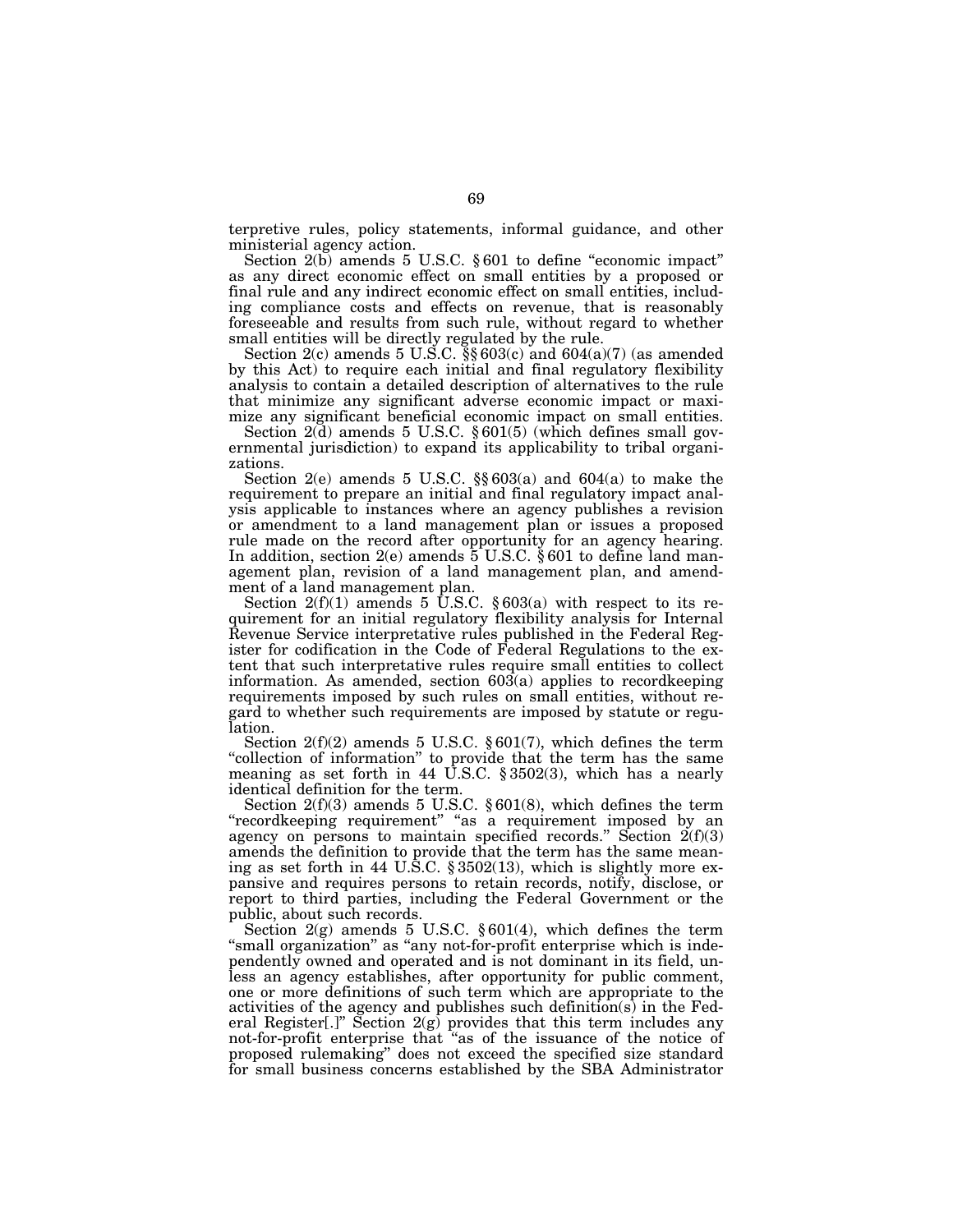applicable to a classification code of the North American Industrial Classification System, providing such enterprise has a net worth of less than \$7 million and has less than 500 employees. For a local labor organization, the definition applies regardless of whether the organization is a part of a national or international organization. These definitions do not apply to the extent that an agency, after consulting the Office of Advocacy of the Small Business Administration and public comments, establishes its own definition of "small organization" and publishes such definition in the Federal register.

*Section 3. Expansion of Report of Regulatory Agenda.* Section 3 amends 5 U.S.C. § 602 by adding a requirement for a brief description of the sector that is primarily affected by a rule in its regulatory flexibility agenda and a requirement that the agenda contain a plain-language summary to be published on the agency's website within 3 days of its publication in the Federal Register.

*Section 4. Requirements Providing for More Detailed Analyses.*  Section 4(a) amends 5 U.S.C. § 603(b) to require an initial regulatory flexibility analysis to contain a detailed statement: (1) describing the reasons why the action by the agency is being considered; (2) describing the objectives of and legal basis for the proposed rule; (3) estimating the number and type of small businesses to which the rule will apply; (4) describing the rule's projected reporting, recordkeeping, and other compliance requirements; (5) describing all relevant Federal rules that may duplicate, overlap, or conflict with the rule or the reasons why such description was not provided; (6) estimating the rule's additional cumulative economic impact on small entities beyond that already imposed on the class of small entities (or an explanation of why such an estimate is not available); and (7) describing any disproportionate economic impact on small entities or a specific class of small entities.

Section  $4(b)(1)(A)$  amends 5 U.S.C. § 604(a), which outlines the requirements of a final regulatory flexibility analysis, by requiring detailed descriptions and explanations wherever such description or explanation is required and adds a further requirement that an agency describe any disproportionate economic impact on small entities or a specific class of small entities.

Section  $4(b)(2)$  amends 5 U.S.C. § 604(a)(2) to provide that it applies to instances where the agency certifies a proposed rule.

Section 4(b)(3) amends 5 U.S.C. § 604(b), which requires an agency to make copies of the final regulatory flexibility analysis available to the public and to publish it (or a summary thereof) in the Federal Register. Section 3(b)(3) expands this requirement to include posting the entire analysis on the agency's website. In addition, the final analysis must also include the telephone number, mailing address, and link to the website where the complete analysis may be found.

Section  $4(c)$  amends 5 U.S.C.  $605(a)$ , which provides that an agency must be treated as having satisfied any requirement regarding an agenda or regulatory flexibility analysis, to require a cross-reference to the specific portion of the other agenda or analysis that satisfies this requirement.

Section 4(d) amends 5 U.S.C. § 605(b), which permits an agency, in lieu of complying with sections 603 and 604, to certify that the rule will not have a significant economic impact on a substantial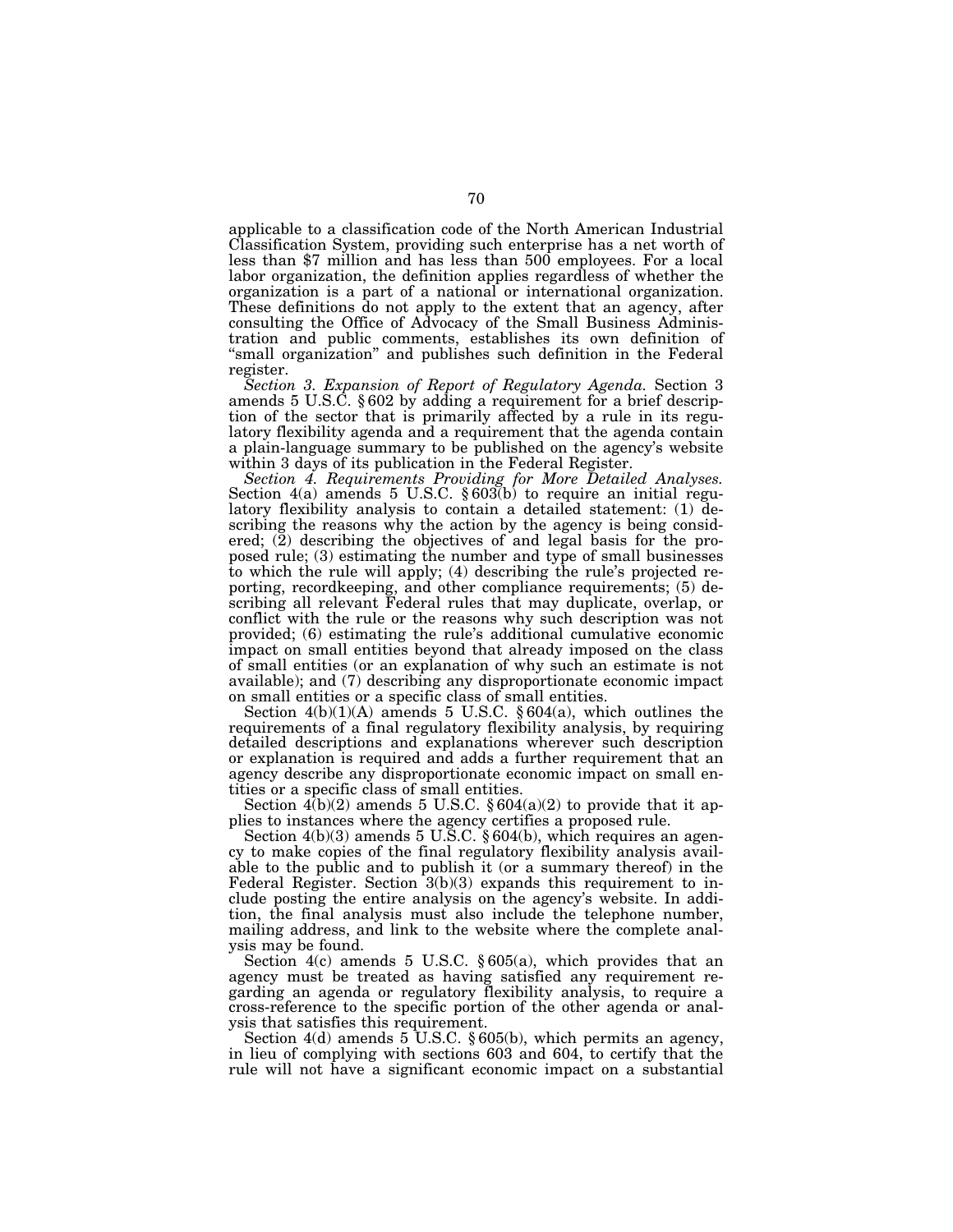number of small entities. As amended, section 605(b) requires such certification to be accompanied by a detailed statement providing the factual and legal basis for it.

Section 4(e) amends 5 U.S.C. § 607, which allows an agency to provide either a quantifiable or numerical description of the effects of a proposed rule or alternatives to a proposed rule, or more general descriptive statements if quantification is not practicable or reliable. This amendment makes section 607 mandatory and specifies that in instances where an agency provides a general descriptive statement, the agency must also provide a detailed statement explaining why quantification is not practicable or reliable.

*Section 5. Repeal of Waiver and Delay Authority; Additional Powers of the Chief Counsel for Advocacy.* Section 5(a) repeals current 5 U.S.C. § 608, which allows an agency to waive or delay the completion of some or all of the requirements of section 603 (pertaining to initial regulatory flexibility analyses) and to waive the requirements of section 604 (pertaining to final regulatory flexibility analyses), and replaces it with a new provision allowing for additional powers of the Chief Counsel for Advocacy of the Small Business Administration.

New Section 608(a)(1) requires the Chief Counsel for Advocacy to issue rules governing compliance with chapter 6, after opportunity for notice and comment, within 270 days after enactment of this section. New section 608(a)(2) provides that an agency may not issue rules that supplement those promulgated by the Chief Counsel unless such agency has first consulted with the Chief Counsel to ensure that the supplemental rules comply with chapter 6 and the Counsel's rules.

New section 608(b) provides that the Chief Counsel, notwithstanding any other law, may intervene in any adjudication before any Federal agency (unless such agency is authorized to impose a fine or penalty under such adjudication) and may inform the agency of the impact that any decision on the record may have on small entities. The provision prohibits the Chief Counsel from initiating an appeal with respect to any adjudication in which the Chief Counsel intervenes pursuant to new section 613(b).

New section  $608(c)$  authorizes the Chief Counsel to file comments in response to any agency notice requesting comment, regardless of whether the agency is required to file a general notice of proposed rulemaking under 5 U.S.C. § 553.

Section 5(b) makes conforming amendments.

*Section 6. Procedures for Gathering Comments.* Section 6 replaces 5 U.S.C. § 609(b), which sets out procedures that an agency must follow prior to the publication of an initial regulatory flexibility analysis. As amended, section 609(b) requires the agency to provide to the Chief Counsel of Advocacy with the following: (1) all materials prepared by the agency in promulgating the proposed rule, including any drafts of such rule (with certain exceptions); and (2) information on the rule's potential adverse and beneficial impacts on small entities that might be affected.

Within 15 days of receipt of such information, the Chief Counsel must identify small entities or representatives thereof (or a combination of both) for the purpose of obtaining advice, input and recommendations about the rule's potential economic impact and compliance with sections  $603$  or  $605(b)$  of title 5. The Chief Counsel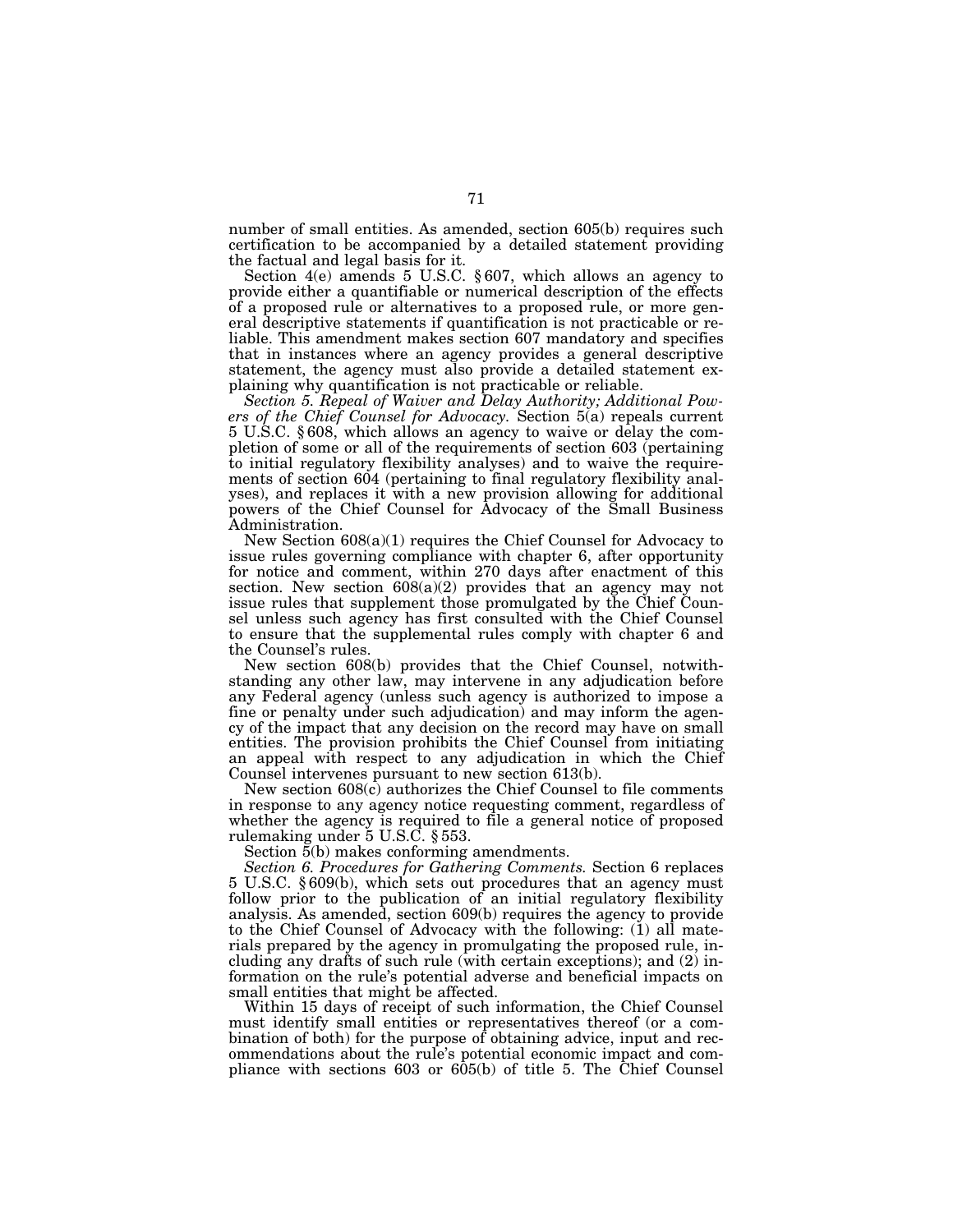must also convene a review panel staffed by an Office of Advocacy employee and an employee for the agency promulgating the rule. If the agency is not an independent regulatory agency, the panel must also include an employee from Office of Information and Regulatory Affairs (OIRA) of the Office of Management and Budget (OMB).

Within 60 days after the panel is convened, the Chief Counsel must, after consultation with the panel, submit a report to the agency or to OIRA. The report must include an assessment of the proposed rule's impact on small entities as well as a discussion of any alternatives that will minimize adverse economic impacts on small entities.

In addition, section 6 mandates that the report become part of the rulemaking record. In the publication of the proposed rule, the agency must explain what actions, if any, the agency took in response to such report.

Section 6 further provides that section 609(b), as amended, applies to a proposed rule if the OIRA Administrator or an agency head (or delegate) determines that the rule is likely to result in any of the following: (1) an annual effect on the economy of \$100 million or more;  $(2)$  a major increase in costs or prices for consumers; individual industries; Federal, state, or local governments; tribal organizations, or geographic regions; (3) significant adverse effects on competition, employment, investment, productivity, innovation, or on the ability of United States based enterprises to compete with foreign-based enterprises in domestic and export markets; or (4) a significant economic impact on a substantial number of small entities.

Section 6 permits the Chief Counsel for Advocacy to waive the requirements of subsections (b) through (e) of section 609 if the Counsel determines that compliance with these requirements are impracticable, unnecessary, or contrary to the public interest.

Finally, section 6 provides that a small entity or its representative may request that the agency supply a copy of the report, including all materials and information provided to the Chief Counsel. Upon receiving this request, the agency must provide these materials to the small entity within ten business days of the request, unless otherwise protected under 5 U.S.C § 552(b), which exempts certain sensitive matters relating to national defense, foreign policy, internal personnel rules, and other matters.

*Section 7. Periodic Review of Rules.* Section 7 amends 5 U.S.C. § 610, pertaining to the periodic review of rules, requires each agency to publish in the Federal Register and on the agency's website a plan for the periodic review its rules. Section 7 requires the agency's head, rather than the agency, to determine whether the rule has a significant economic impact on a substantial number of small entities. Such determination must be made without regard to whether the agency performed an analysis under section 604. Section 7 revises the objectives of the determination to require consideration of whether the rule maximizes any significant beneficial impacts on a substantial number of small entities. If an agency head determines that the periodic review cannot be performed within the stated time frames, then section 7 permits the agency head to so certify and extend the review period for 2 years after publication of the notice of extension in the Federal Register. In ad-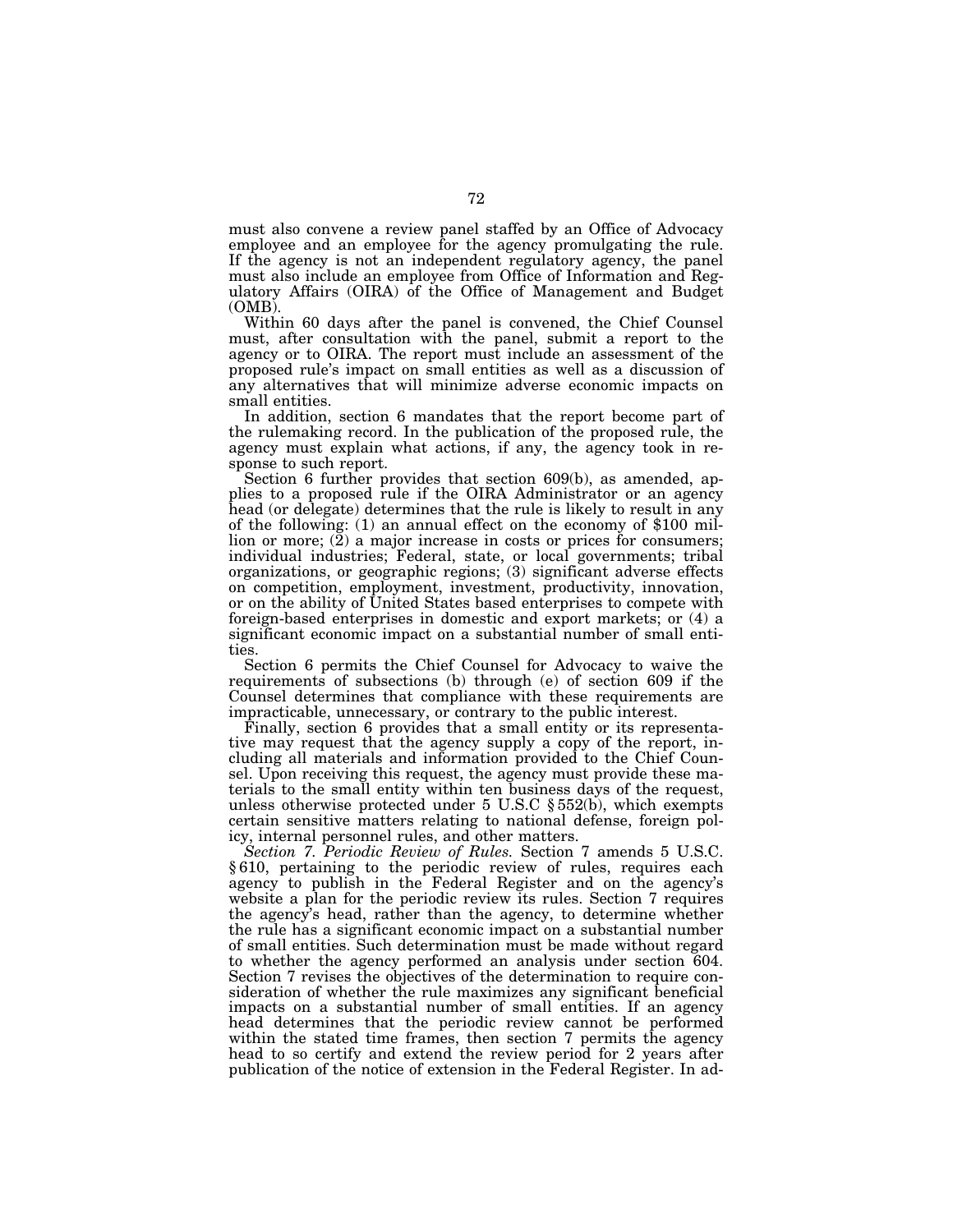dition, such notice and certification must be provided to the Chief Counsel and Congress. Section 7 also directs the agency to amend or rescind a rule to minimize adverse significant economic impact on a substantial number of small entities or a disproportionate economic impact on a specific class of small entities, or to maximize beneficial significant economic impact on a substantial number of small entities. Section 7 further requires the agency's plan to include an explanation of the agency's plans to conduct outreach to small businesses, including small businesses controlled by women, veterans, or socially and economically disadvantaged individuals, for the purposes of gathering input on their concerns relating to existing agency rules.

As amended, section 610 requires agencies to annually submit a report regarding the results of their review to Congress and to OIRA. Section 7 expands the criteria that an agency must consider to include comments by the Regulatory Enforcement Ombudsman and the Chief Counsel for Advocacy. In addition, the agency must consider the rule's contribution to the cumulative economic impact of all Federal rules on the class of small entities affected by the rule, unless the agency head determines that such calculations cannot be made and reports that determination in the annual report required under section 610(c).

In addition to publication in the Federal Register, section 6 requires each agency to publish a list of rules to be reviewed on its website and to include an explanation of why the agency determines such rules have a significant economic impact on a substantial number of small entities. The agency's publication must include a request for public comment on any inclusion or exclusion of rules form the list, and respond to these comments. In addition, this publication must request comments from the public, Chief Counsel for Advocacy, and the Regulatory Enforcement Ombudsman concerning enforcement of such rules.

*Section 8. Judicial Review of Compliance with the Requirements of the Regulatory Flexibility Act Available After Publication of the Final Rule.* Section 8(a) amends 5 U.S.C. § 611(a)(1) to provide that a small entity that is adversely affected or aggrieved by any rule under chapter 6 is entitled to judicial review of agency compliance. Section  $611(a)(1)$  currently applies only to "final agency action."

Section 8(b) amends 5 U.S.C.  $\S 611(a)(2)$  to provide that a court may review a rule if publication of the final rule constituted final agency action.

Section 8(c) amends 5 U.S.C.  $$611(a)(3)$  to provide that the time within which judicial review may be sought begins from publication of a final rule. It also specifies that the exception applies in the case of a rule for which the date of final agency action is the same date as the publication date of the final rule.

Section 8(d) amends 5 U.S.C.§ 612(b), which authorizes the Chief Counsel for Advocacy to appear as *amicus curiae* in any action brought in a court of the United States to review a rule. As amended, the provision permits the Chief Counsel to also appear as amicus curiae in any action to review agency compliance with section 601, 604, 605(b), 609, or 610.

*Section 9. Jurisdiction of Court of Appeals Over Rules Implementing the Regulatory Flexibility Act.* Section 9(a) amends 28 U.S.C. § 2342 to give the United States Court of Appeals (other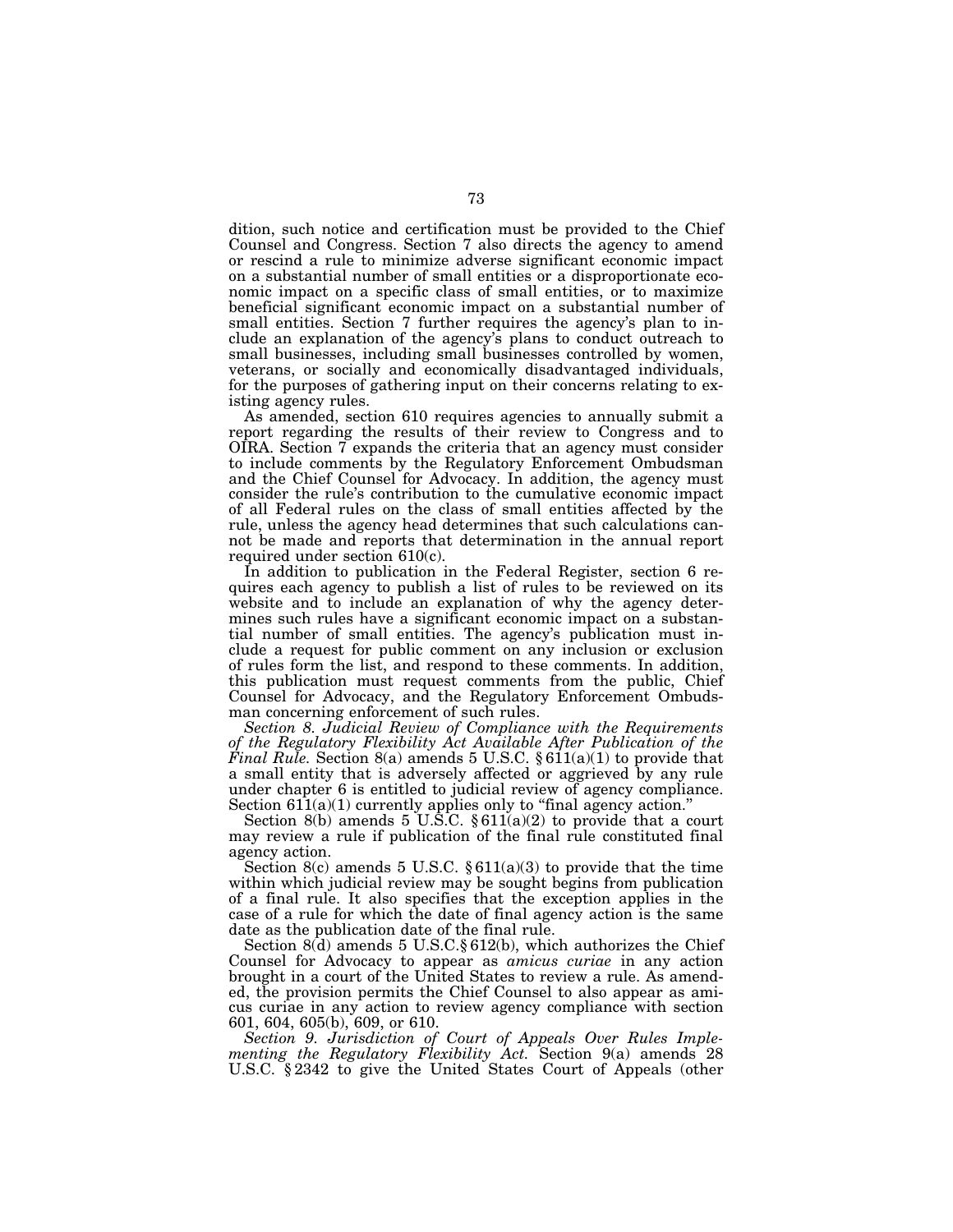than the United States Court of Appeals for the Federal Circuit) exclusive jurisdiction to enjoin, set aside, suspend, or to determine the validity of all final rules under  $5 \text{ U.S.C. }$   $\S 608(a)$  (as amended by this Act).

Section 9(b) amends 28 U.S.C. § 2341(3), which defines the term, "agency". As amended, the definition includes the Office of Advocacy of the Small Business Administration, when a final rule is promulgated under section 608(a) of title 5 of the United States Code (as amended by this Act).

Section 9(c) amends 5 U.S.C. § 612(b), which sets out certain intervention rights of the Chief Counsel for Advocacy pertaining to matters under chapter 6. As amended, section 612(b) extends this provision to apply to compliance under chapters 5 and 7, in addition to chapter 6.

*Section 10. Establishment and Approval of Small Business Concern Size Standards by Chief Counsel for Advocacy.* Section 10 of the bill amends the Small Business Act to give the SBA's Chief Counsel for Advocacy the authority to establish small business size standards. This text is identical to the text of H.R. 585, the ''Small Business Size Standard Flexibility Act of 2011," from the 112th Congress, which was referred to the Committee on Small Business and over which this Committee did not have jurisdiction.

*Section 11. Clerical Amendments.* Section 11(a) amends 5 U.S.C. § 601, which defines various terms for purposes of chapter 6 of title 5 of the United States Code, to make conforming and stylistic revisions.

Section 11(b) amends the heading of section 605 of title 5.

Section 11(c) amends the table of citations for chapter 6 of title 5, United States Code, to conform to the new section headings.

Section 11(d) amends 5 U.S.C.  $\S 603$  by striking subsection (d)(2) and amending the second paragraph to make conforming and stylistic revisions.

*Section 12. Agency Preparation Guides.* Section 12 amends SBREFA requiring that agency guides be written in plain language.

*Section 13. Comptroller General Report.* Section 13 requires the Comptroller General of the United States to publish a study examining whether the Chief Counsel of Advocacy of the Small Business Administration has the capacity or resources to carry out the duties required under this Act.

## **CONCLUSION**

H.R. 527 is the latest iteration of the Majority's ongoing attack on Federal regulation. Since the beginning of the 112th Congress, the Judiciary Committee's Subcommittee on Regulatory Reform, Commercial and Antitrust Law has held 26 hearings and considered at least seven bills designed to hobble Federal agency rulemaking and to increase the influence of business interests over the rulemaking process. The Majority's use of pro-small business rhetoric cannot obscure the fact that H.R. 527, like previous anti-regulatory proposals, will erect major barriers to rulemaking that will hinder the promulgation of critical public health and safety protections.

We share the Majority's belief that small business plays an important role in our nation's economy, but H.R. 527 does nothing to